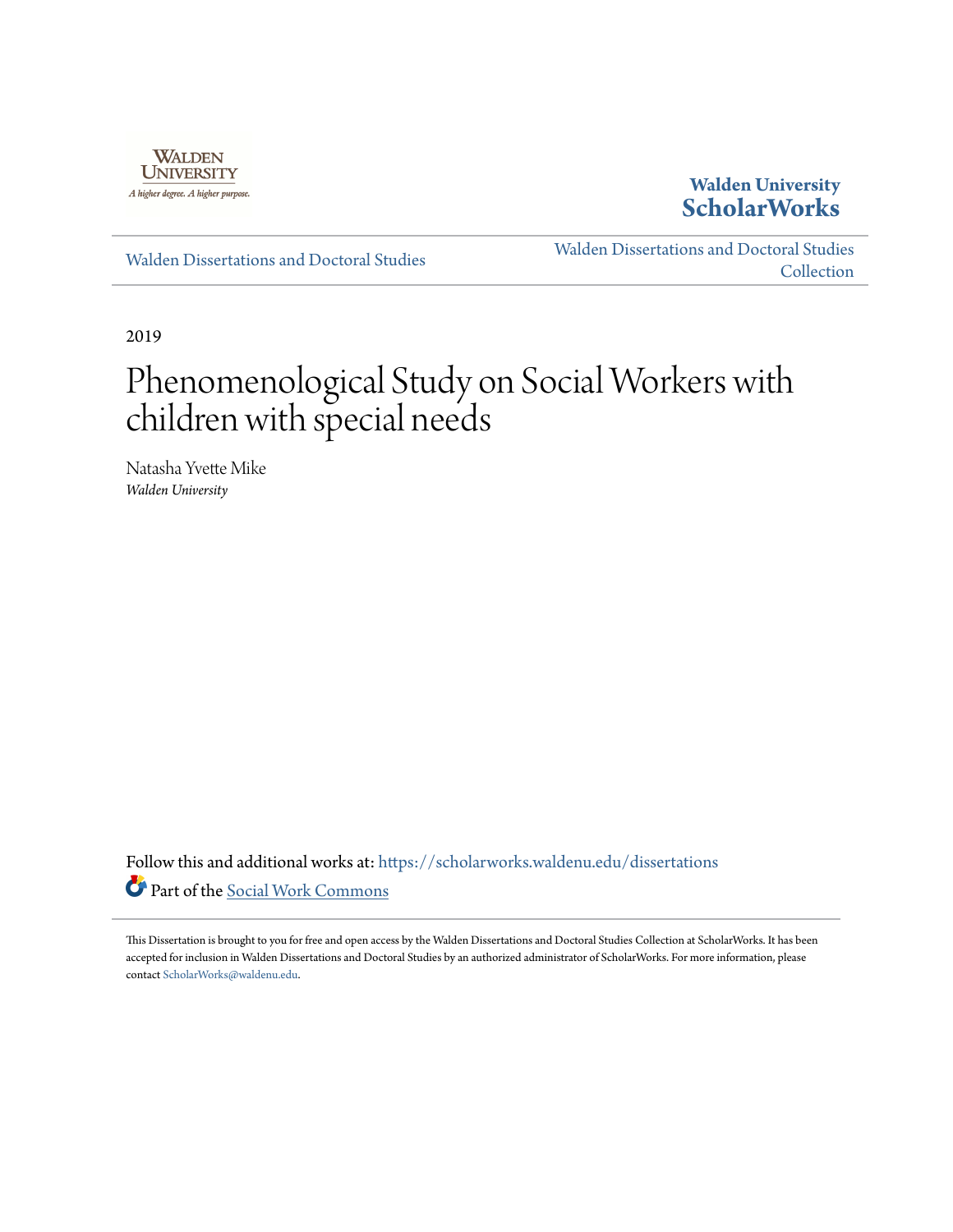## **Walden University**

College of Social and Behavioral Sciences

This is to certify that the doctoral dissertation by

Natasha Y. Mike

has been found to be complete and satisfactory in all respects, and that any and all revisions required by the review committee have been made.

> Review Committee Dr. Jeanna Jacobsen, Committee Chairperson, Social Work Faculty

Dr. Debora Rice, Committee Member, Social Work Faculty

Dr. Andrew Carpenter, University Reviewer, Human Services Faculty

> Chief Academic Officer Eric Riedel, Ph.D.

> > Walden University 2019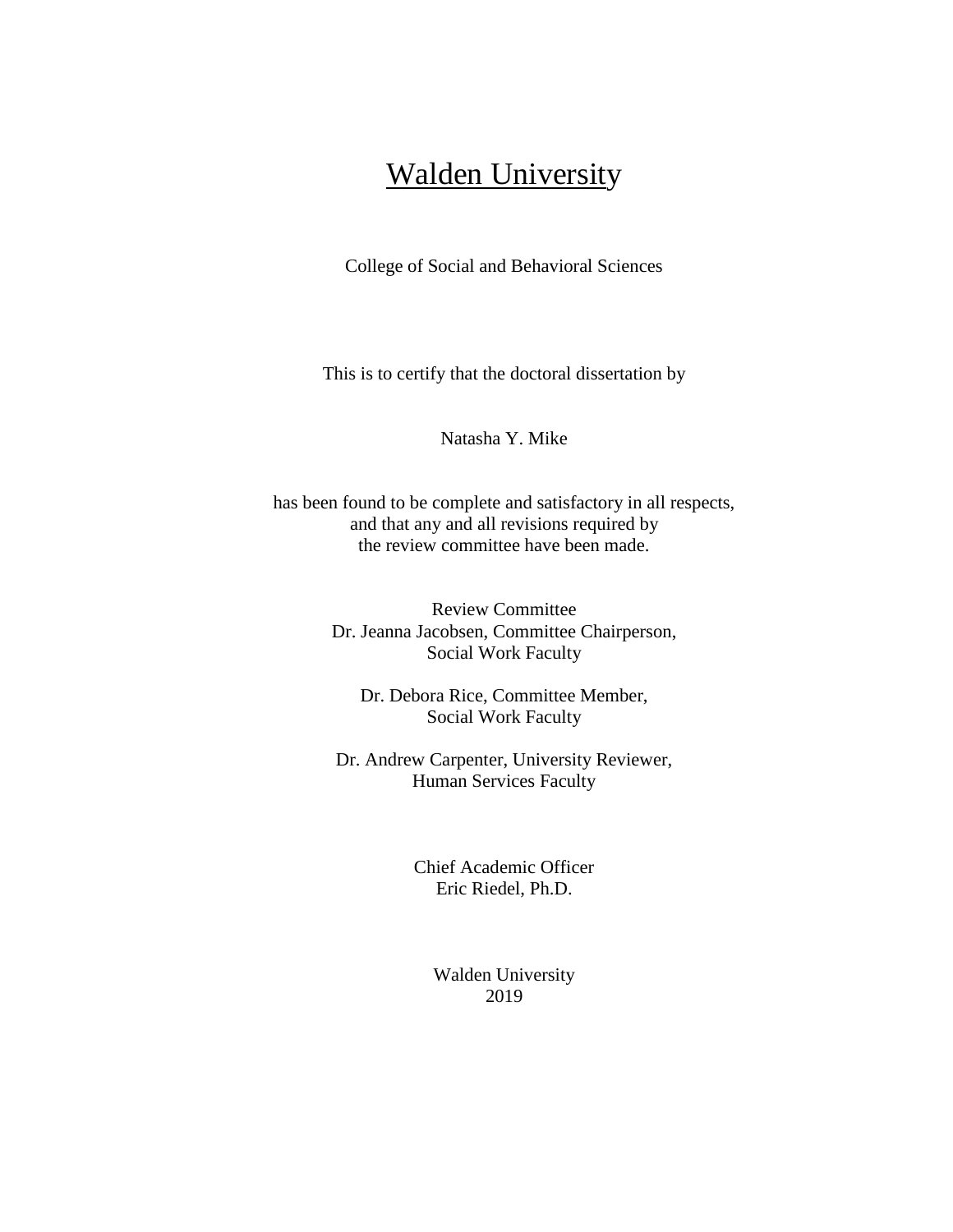#### Abstract

Phenomenological Study on Social Workers with Children with Special Needs

by

Natasha Y. Mike

MSW, Valdosta State University, 2013

BSW, Albany State University, 2005

Dissertation Submitted in Partial Fulfillment

of the Requirements for the Degree of

Doctor of Philosophy

Social Work

Walden University

May 2019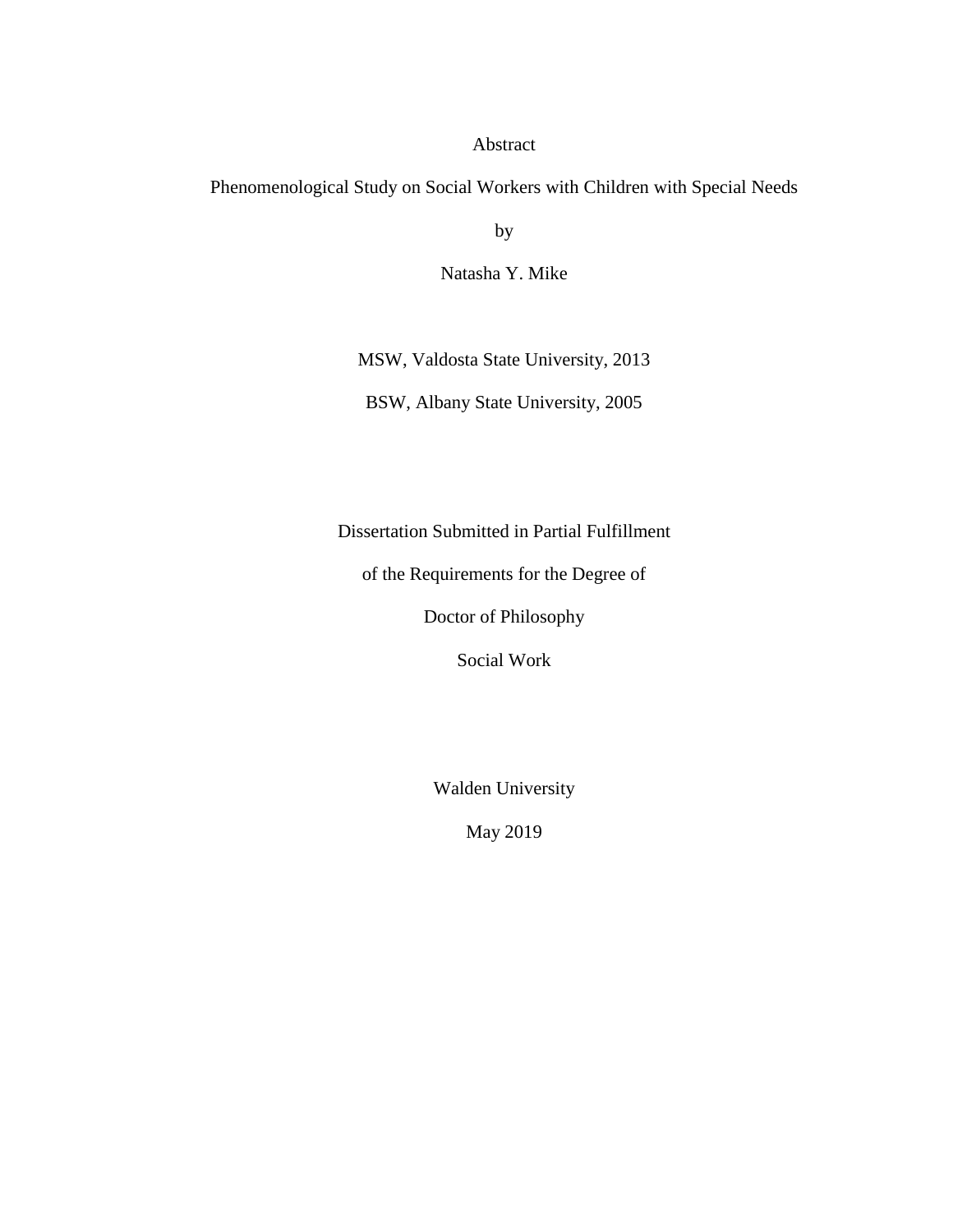#### Abstract

Parents with children with special needs experience challenges when caring for their children. These challenges may be uniquely affected by the parent's employment. Because social workers are in professional roles, understanding their lived experiences provides awareness of the needed services and resources that help social workers maintain effectiveness in their home and work life. This phenomenological study explored the lived experiences of social workers who have children with special needs. Bronfenbrenner's ecological theory guided this study. Criterion and snowball sampling were used to recruit 8 participants. Data were gathered through 3 in-depth semistructured interviews. Moustakas phenomenology method was used to analyze data. Two themes emerged from the data (a) coming to terms with having a child with special needs and (b) balance of home and work life. Sub-themes included (a) self-care, (b) supervision, and (c) having an awareness of resources. Part of the experience included social work parents recognizing, understanding, and accepting that their child has a special need. Balancing home and work life was an important aspect for the participants. Part of balancing home and work life for these participants was ensuring the use of self-care methods, adequate supervision, and being aware of resources to mitigate their stressors related to their child's special need. The findings may be used to create positive social change by informing administrators, specialists, counselors, and the profession of social work about areas of focus for strategies and interventions to address the needs of social workers parenting children with special needs.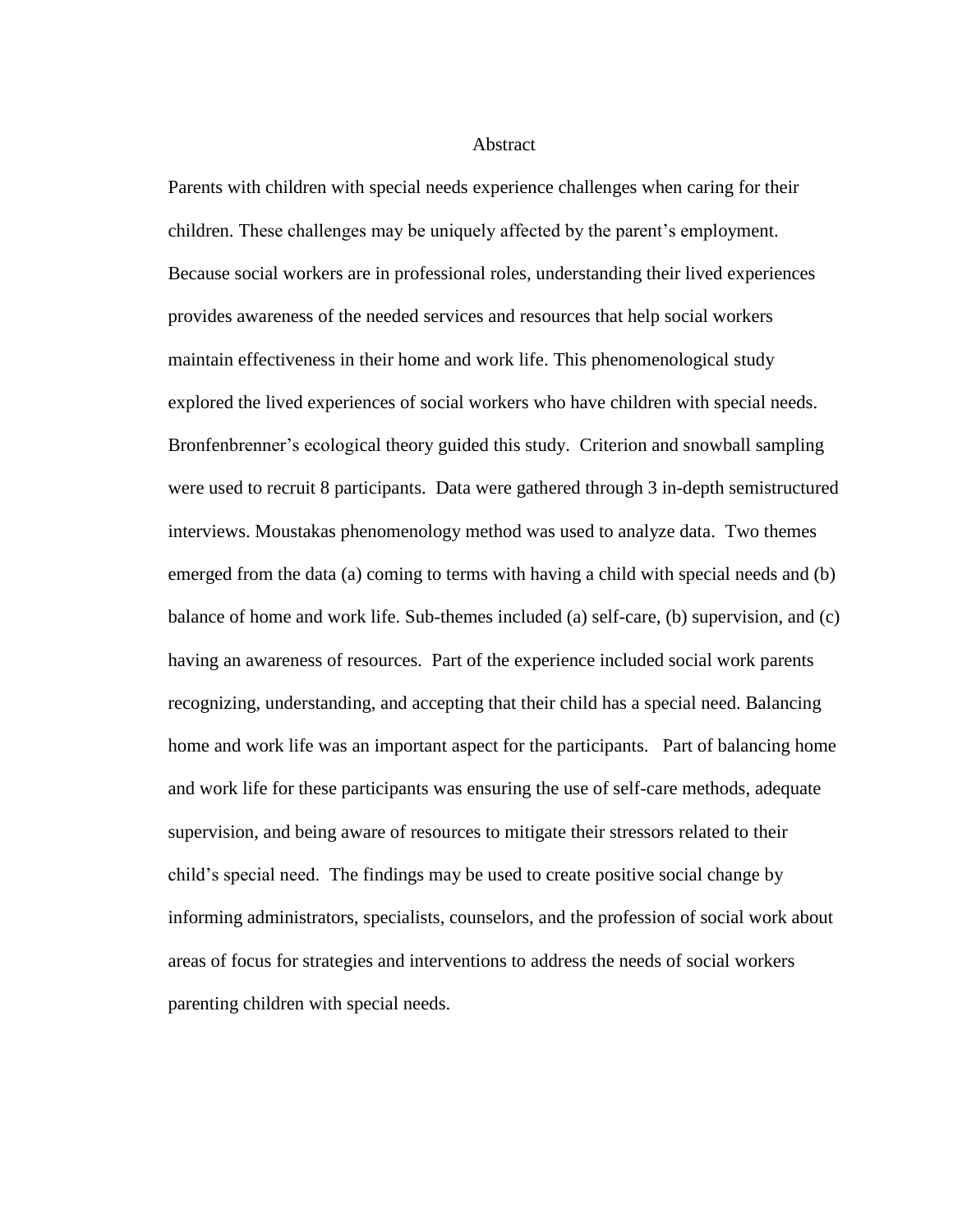## Phenomenological Study on Social Workers with Children with Special Needs

by

Natasha Y. Mike

MSW, Valdosta State University, 2013

BSW, Albany State University, 2005

Dissertation Submitted in Partial Fulfillment

of the Requirements for the Degree of

Doctor of Philosophy

Social Work

Walden University

May 2019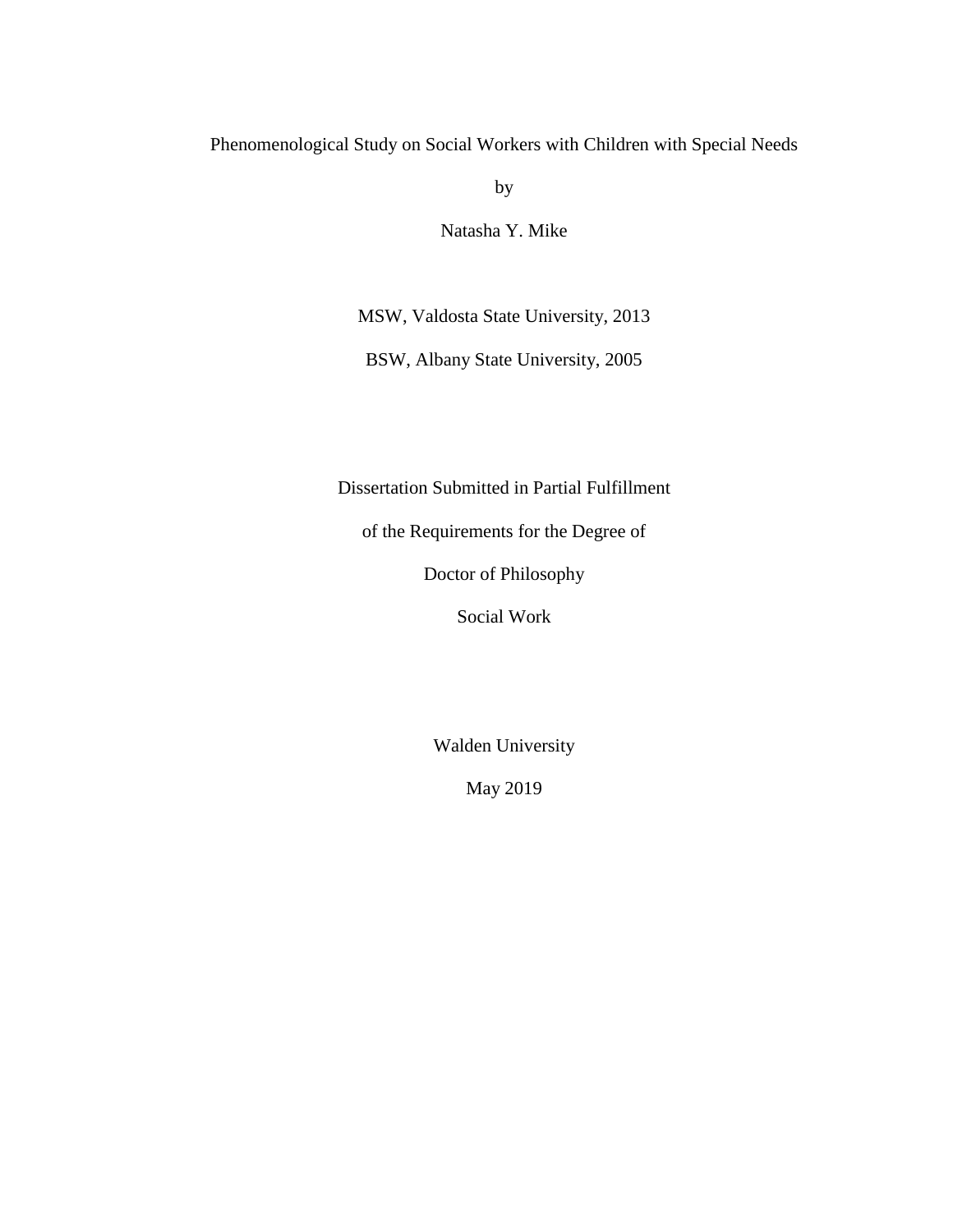### Dedication

I dedicate this dissertation to my parents (Lester and Carolyn Jackson), who have inspired and supported me throughout the process. Because of you, I am a better person and it is because of you, I have the drive and fight to always finish what I start.

I love you immensely!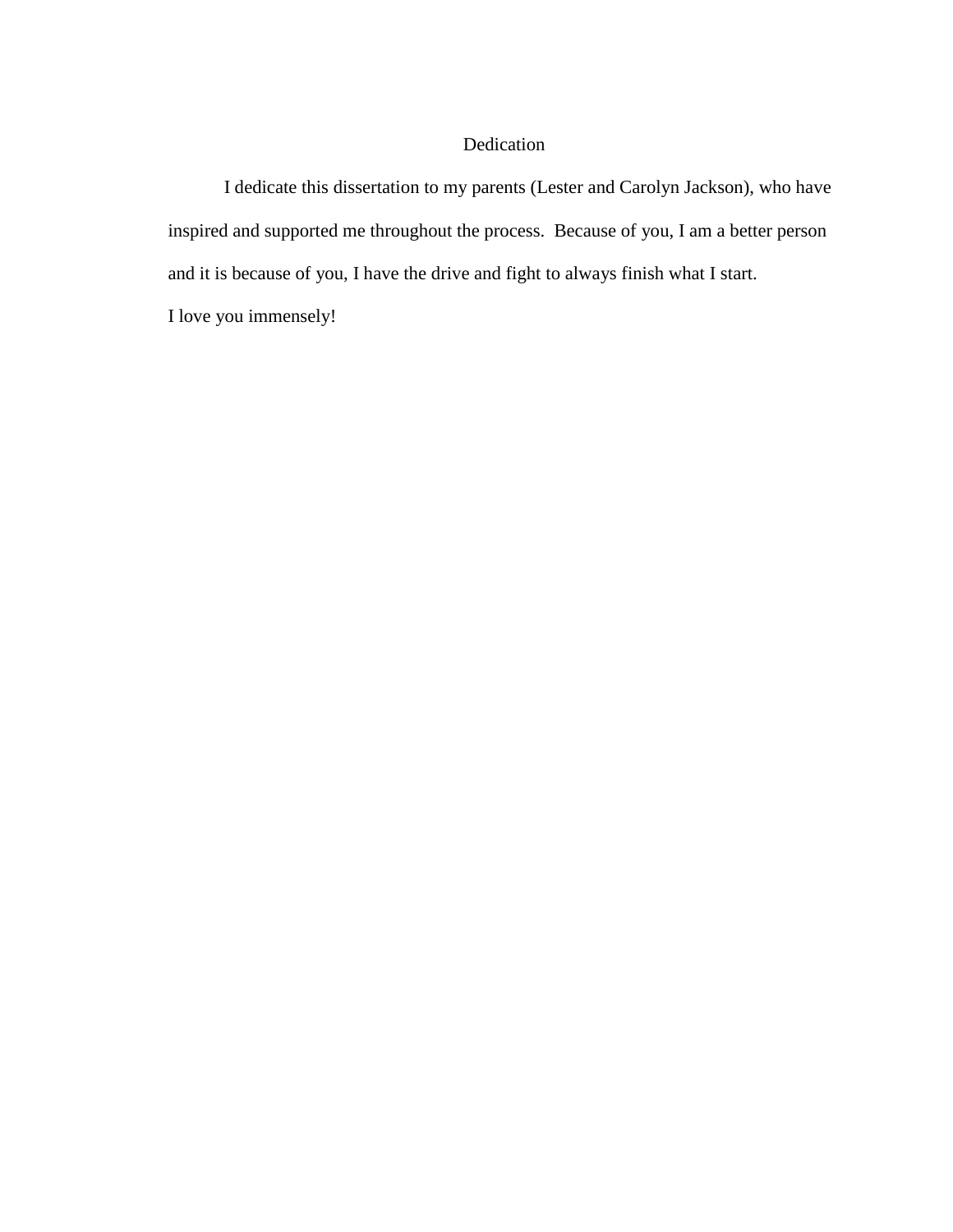#### Acknowledgements

I would like to thank my Chair, Dr. Jeanna Jacobsen, and committee member, Dr. Debora Rice, for assisting me on this journey. I am forever grateful and thankful for the unimaginable insight the two provided me in the process. I would like to thank my University Reviewer, Dr. Andrew Carpenter, for his insight and judgement throughout the process.

I would like to thank my children, Jiya, Ke'Marion, and Jaylum for their unselfish ways during times when they felt they needed mommie the most. I would like to thank my husband, Derrick Mike, for his patience, love, and support throughout this process. I also would like to thank my close friends for the support, push, and love shown throughout the process. I finally thank the participants for helping make this project possible.

I love you all!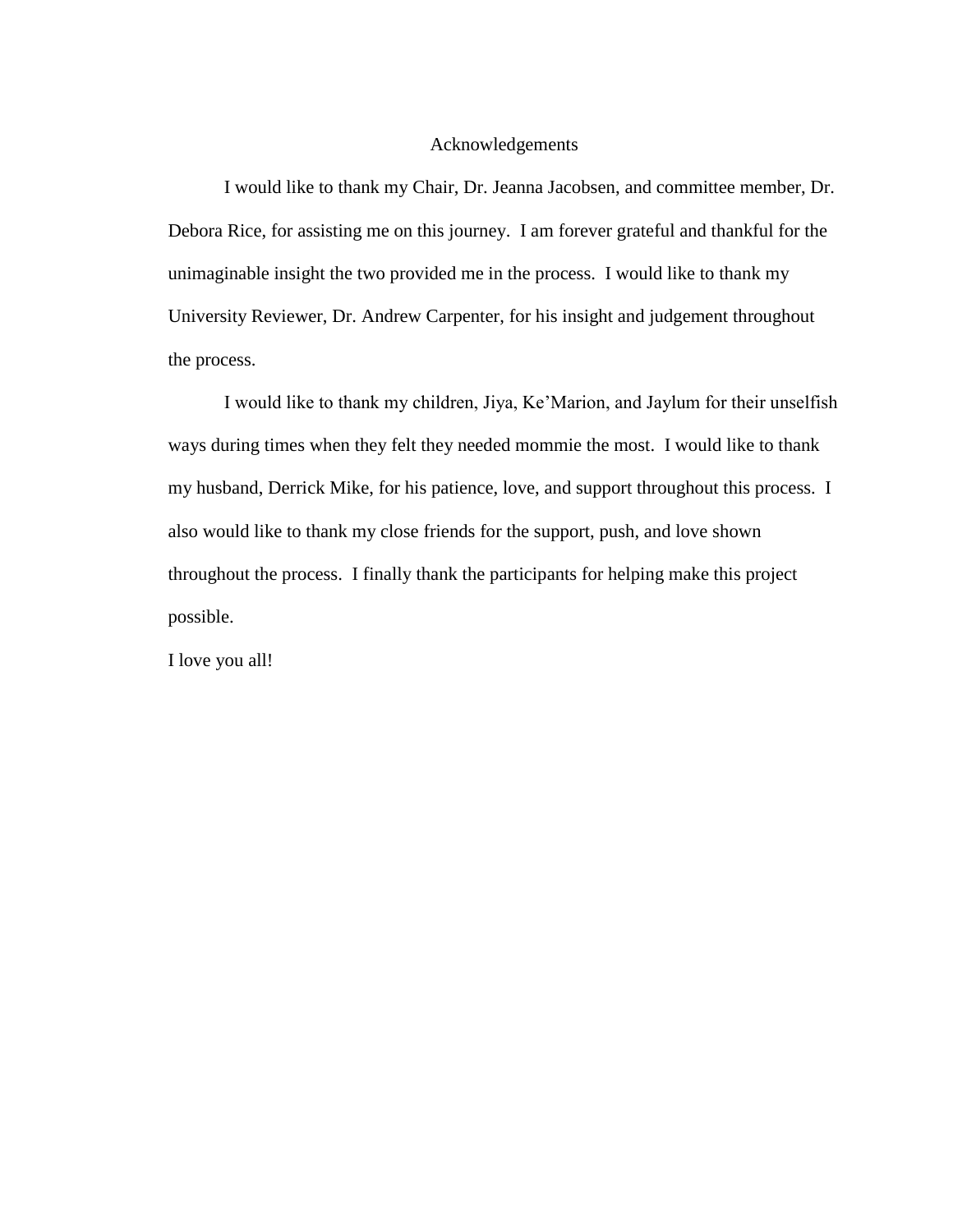## Table of Contents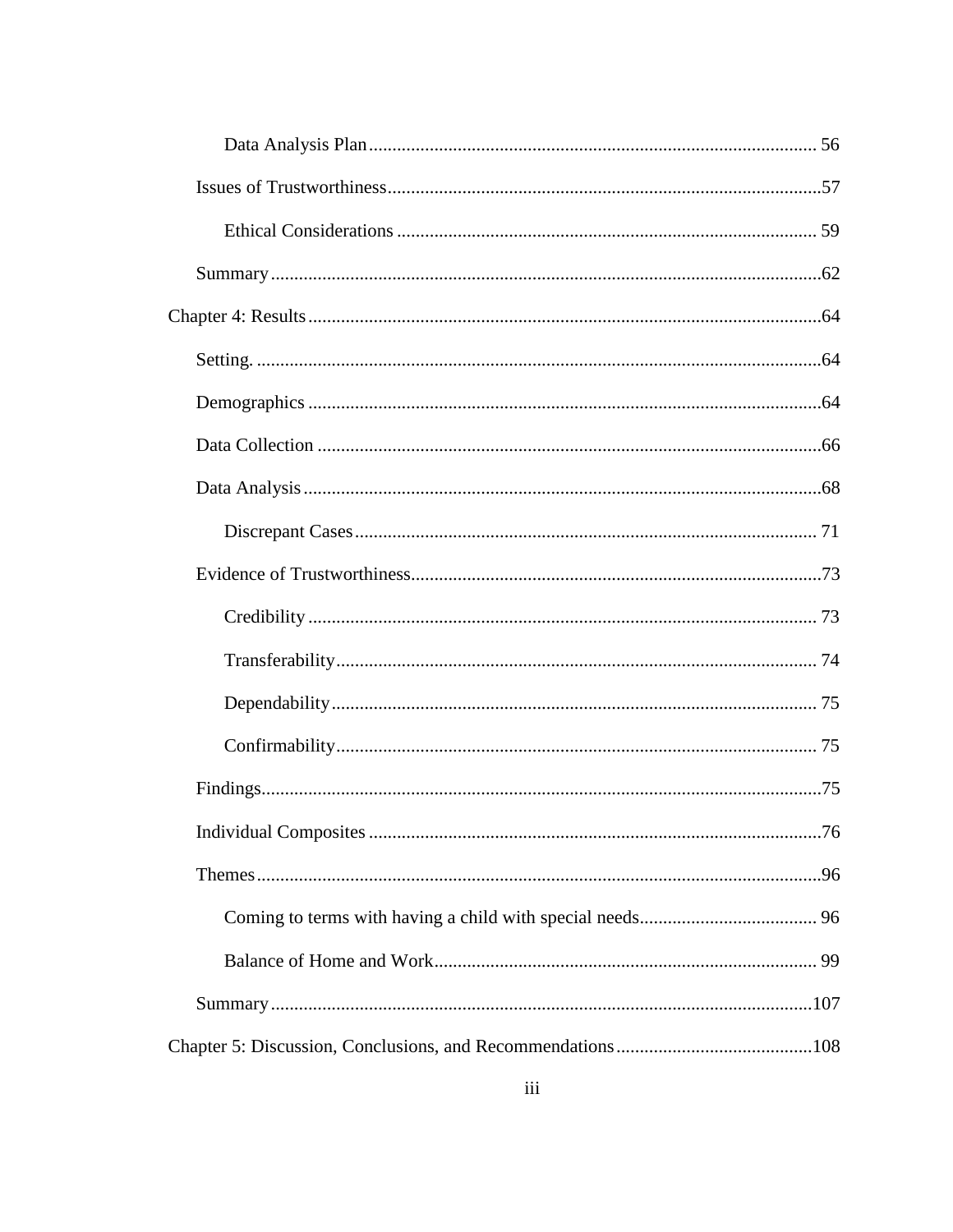| Theme 1: Coming to terms with having a child with special needs  109 |  |
|----------------------------------------------------------------------|--|
|                                                                      |  |
|                                                                      |  |
|                                                                      |  |
|                                                                      |  |
|                                                                      |  |
|                                                                      |  |
|                                                                      |  |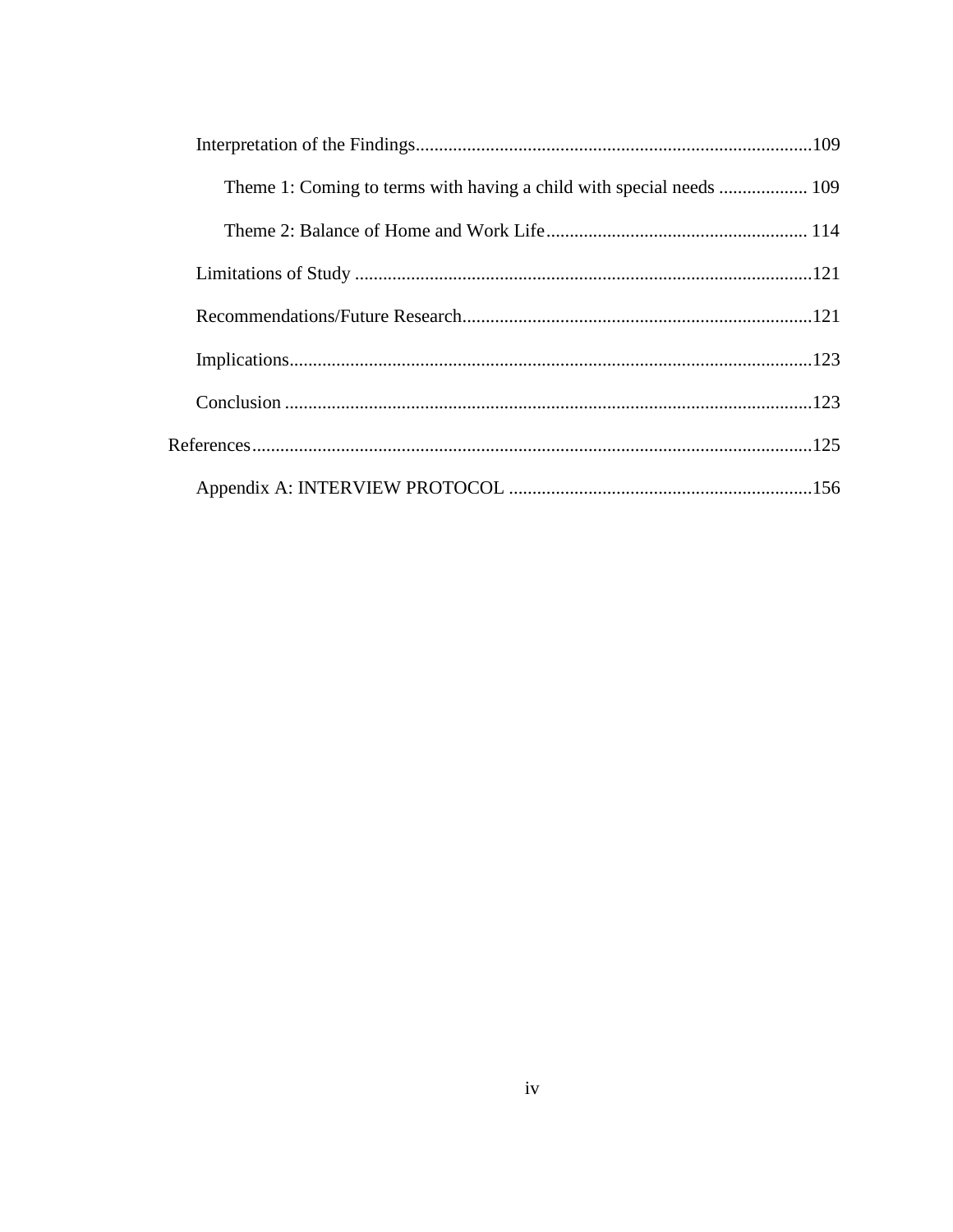## List of Tables

<span id="page-11-0"></span>

|--|--|--|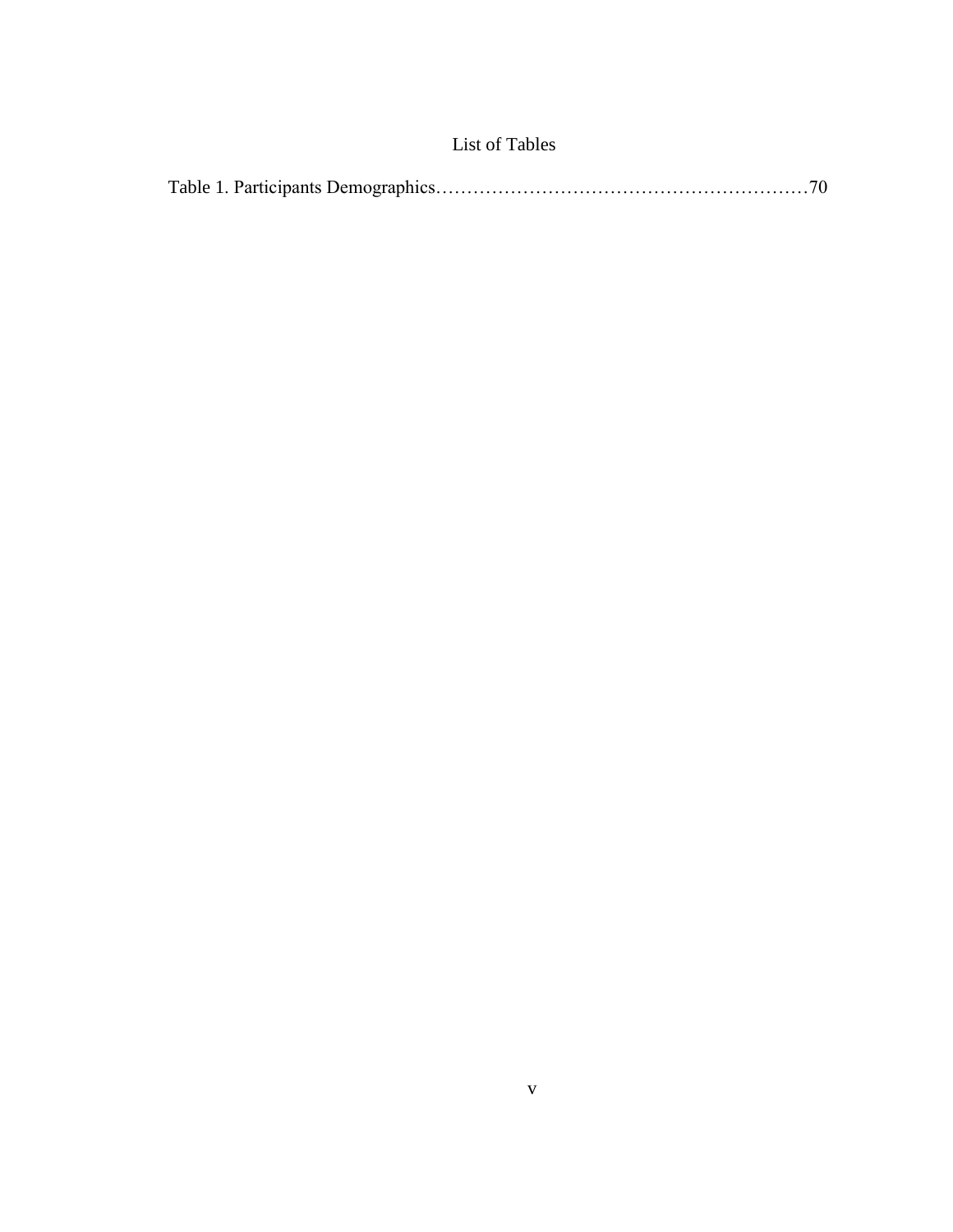#### Chapter 1: Introduction to the Study

<span id="page-12-0"></span>Social workers are instrumental when advocating for the needs and services of individuals and families. Social workers advocate for needs and services when working with children. Social workers may work with children who have some deficits and limitations that require additional needs and services from social workers. Some children have special needs that can create difficulties for families. For this study, children with special needs are those children who have cognitive, behavioral, learning, emotional, physical, or developmental issues. When children have been identified as having a special need, families can have a hard time finding support and resources that will assist with the care of their child. As a result of having a hard time with support and locating resources, families may face difficulties managing their lives. Social workers, however, are professionals who make attempts to assist families with resources for their children to address the concerns and issues that families have as a result of the child having special needs.

Social workers who have children with special needs may face unique difficulties in their lives because they experience stressors both at home and in their professional lives. Although there has been research to show both a parent's experience (Hwang & Kerney, 2014) and social workers' professional experiences with working with children who have a special need (Dupre', 2012), there appears to be no information on the lived experiences of social workers who have children with special needs.

Raising awareness of this phenomenon among social workers may help to promote an understanding of how this group perceives their lived experiences with being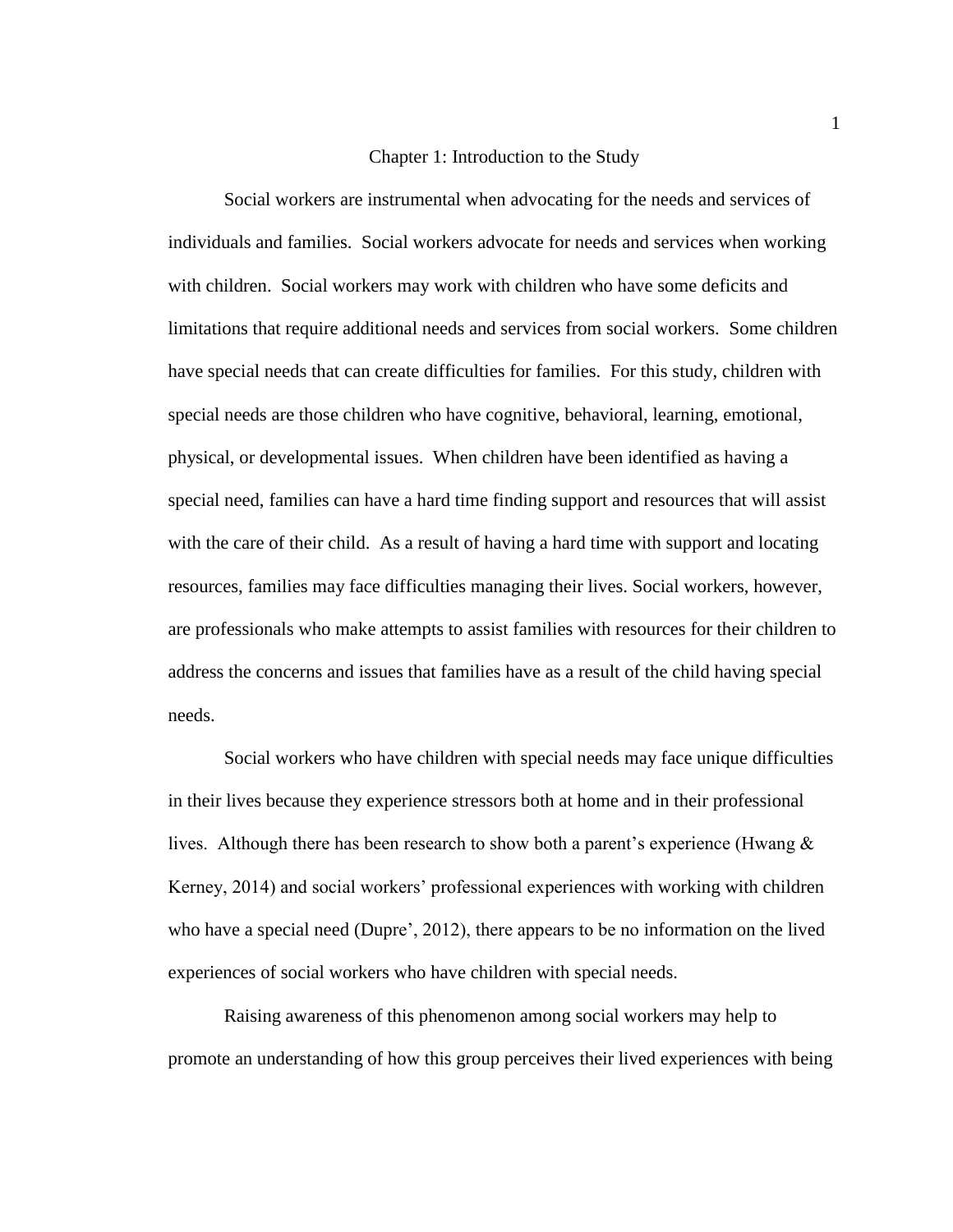a social worker who has children with special needs. As stated in the above paragraph, social workers primarily work with children to promote social justice and welfare. Increasing knowledge and information on social workers who have children with special needs may create awareness for employers surrounding educational training to decrease stress and burnout.

Social workers have specialized training that equips them to work with children with special needs and other individuals that are victims of social injustice (Greene  $\&$ Kropf, 2015). Because of this specialized training that equips and qualifies social workers to work with children with special needs, having the experience of being a parent with children with special needs provides the social worker with a different perspective. It is important to look at how social workers perceive and interpret their lived experiences with having children with special needs. Considering the lived experiences of this group it may provide awareness on the needed services and resources to help this group maintain effectiveness in balancing their home-to-work/work-to home life.

Social workers are change agents, so if they can engage in their profession effectively, it will positively affect their clients, client's families, and larger systems (Greene & Kropf, 2015). Creating awareness and supports, the social worker may be able to provide more efficient and effective services to the children they work with and to their children at home, thereby making the social worker more effective within their work and home environments.

In this chapter, I first provide the background of the current literature and gaps in knowledge about this phenomenon. Then, I explain the research problem and the gap in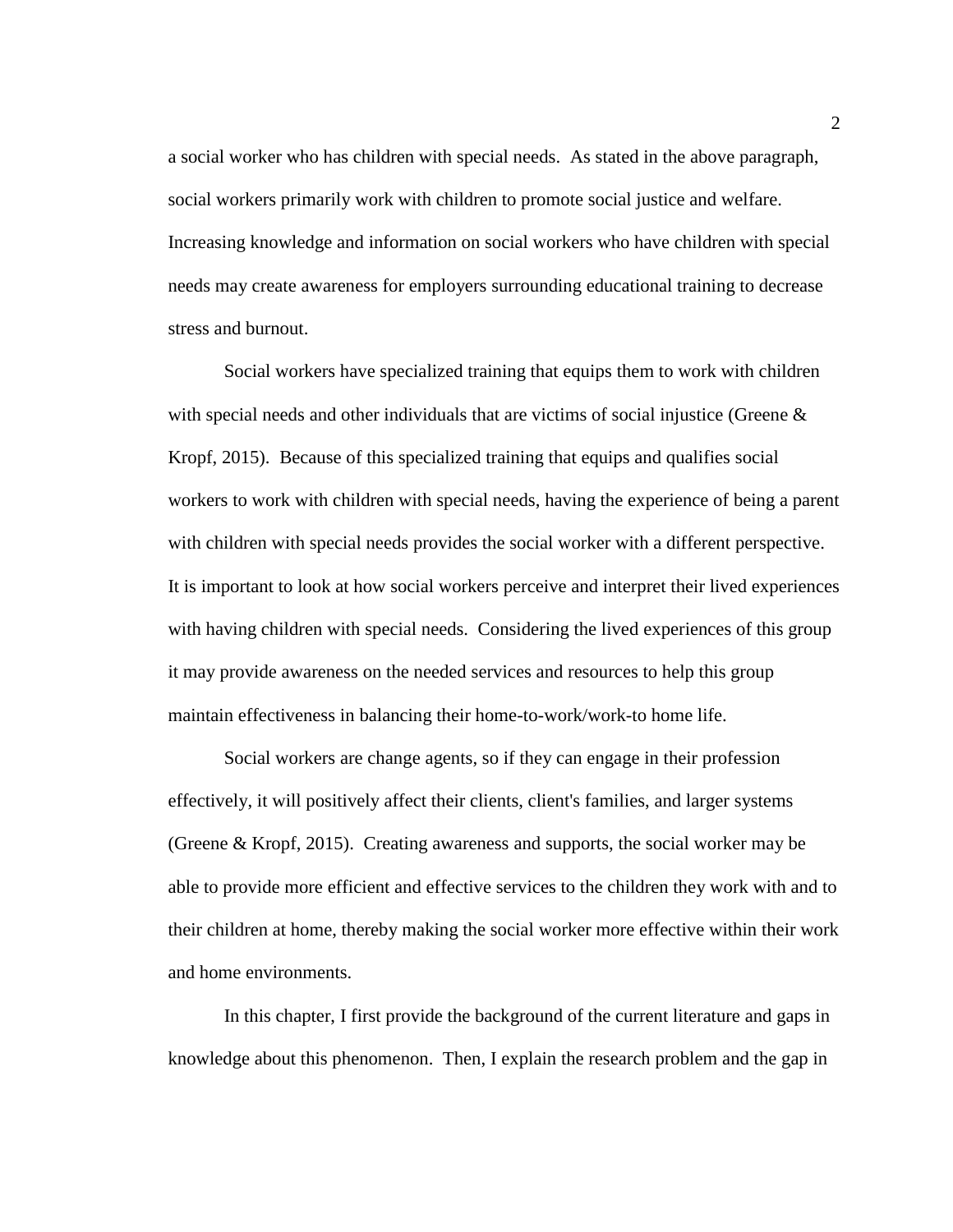the literature that this study will attempt to fill. I provide the purpose of the study and the specific research question this study will attempt to answer. I further explain the theoretical framework that is the foundation for the study. Following the framework, I clarify definitions of terms, assumptions, and limitations of the study along with reasons the study is significant.

I conducted a phenomenological qualitative study to look at the lived experiences of social workers who have children with special needs. Phenomenology studies place emphasis on understanding an individual's experience and how they view the experience while experiencing it (Moustakas, 1994). The lived experiences of social workers who have children with special needs is important to understand because social workers have been trained to work with children that have special needs and implement services but being a parent and a social worker with a child with special needs is a unique experience. Social workers are trained in various aspects to advocate for individuals, provide opportunities for individuals to enhance their capacity to address their own needs, and ensure meaningful participation in decision making for all people (NASW, 2008). Being a social worker who has a child with special needs potentially places the social work parent on the opposite end of needing a social worker to do the things they have been trained to do, and this is what potentially makes it a unique experience for the social worker that has children with special needs. Exploring the lived experiences of these social workers who have children with special needs helped me understand their perceptions, thoughts, feelings, work, and home life. I conducted this study on social workers who have children with special needs because it not only impacts social workers,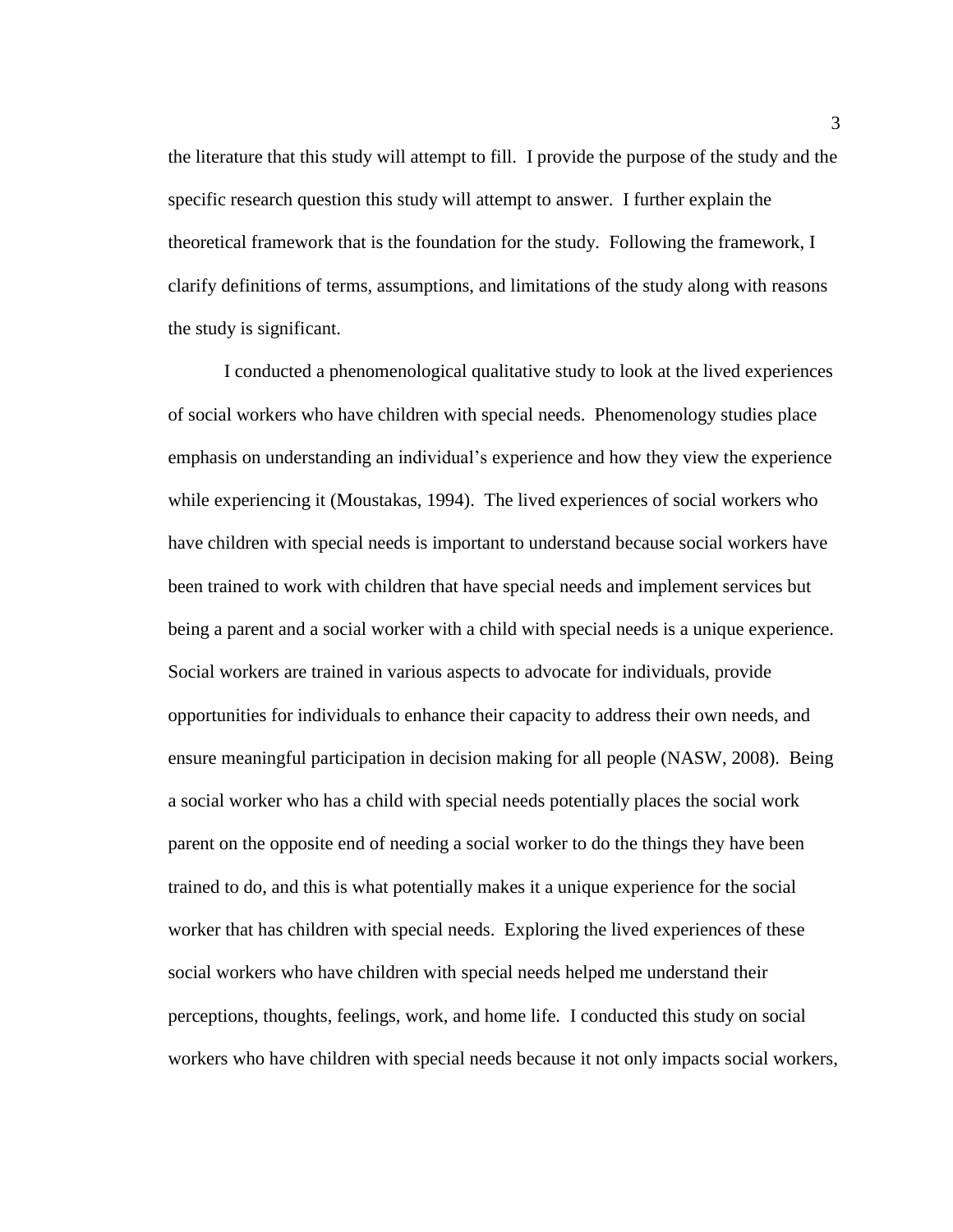the social work profession, or other helping professions, but it could potentially impact children with special needs and their families who receive services, referrals, and resources from social workers.

Children with special needs particularly have needs that are greater than children that do not have special needs. Children with special needs require more attention and supervision, and their parents potentially require more time away from work to address the needs the children are having (Crettenden et al., 2014; Price & Oliverio, 2016). Social workers who have children with special needs face these same challenges and also have to take time off from work to meet the needs of their children. Depending on the severity of the child's special need, the social worker, just like the non-social work parent, may work part-time or fewer hours and would potentially have to stop working (Crettenden et al., 2014). Should a social worker or non-social work parent have to stop working due to meeting the needs of their child, they could become poverty stricken and would most likely have to utilize governmental assistance as a means of support for healthcare and food (Sherman et al., 2013). Educating the community and society at large about social work and non-social work parents' lived experiences with having children with special needs may allow the society to become supporters and advocators of change so that services and resources meet the needs of the children without always relying on government assistance. The use of governmental assistance means obtaining funds from taxpayers and having taxpayers fund the services and resources to families within the communities (Sherman et al., 2013).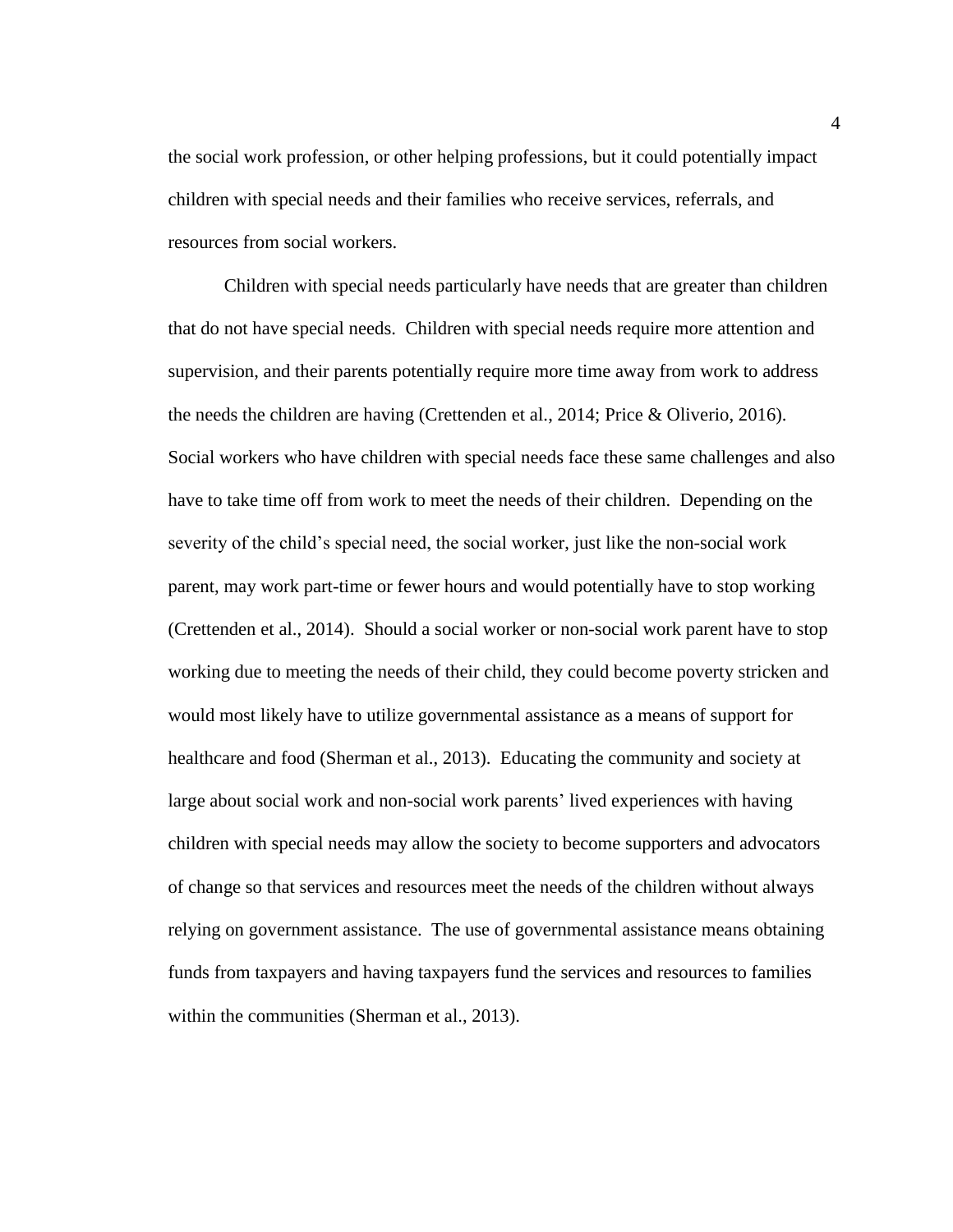#### **Background**

<span id="page-16-0"></span>Children with special needs can have difficulty with meeting certain milestones throughout their childhood (Mauro, 2016). When children have difficulty reaching milestones because of a special need, this can create a problem for parents. On many occasions, supervision of these children is required for a 24-hour period (Price & Oliverio, 2016), leaving parents feeling stressed and overwhelmed. Parental stress, in general, is defined as stress that parents experience because of the social, environmental, and daily responsibilities they have due to caring for their children (Cronin & Becher, 2015). Many parents who have children with special needs experience stress and feel they are in constant crisis mode due to their child's special need whether it is behavioral or developmental (Mount & Dillon, 2014). Some parental stressors include social and financial issues, migraine headaches, back problems, and digestive complaints (Brehaut et al., 2004; Gallagher & Whiteley, 2012; Tong et al., 2003). Stressors that parents of children with specific developmental special needs experience include insufficient sleep, smoking, and increased blood pressure (Gouin, da Estrela, Desmarais, & Barber, 2016). Parents also experience stress with maintaining employment due to their children having special needs (Earle & Heymann, 2012). Parents with children with special needs experience tension at work, and tension is intensified because the care the child needs constantly increases (Crettenden et al., 2014). These parents tend to have more absences from work because of doctor appointments, specialist appointments, and counseling appointments (Cole et al., 2016).

Social workers work with children who have special needs, including behavioral,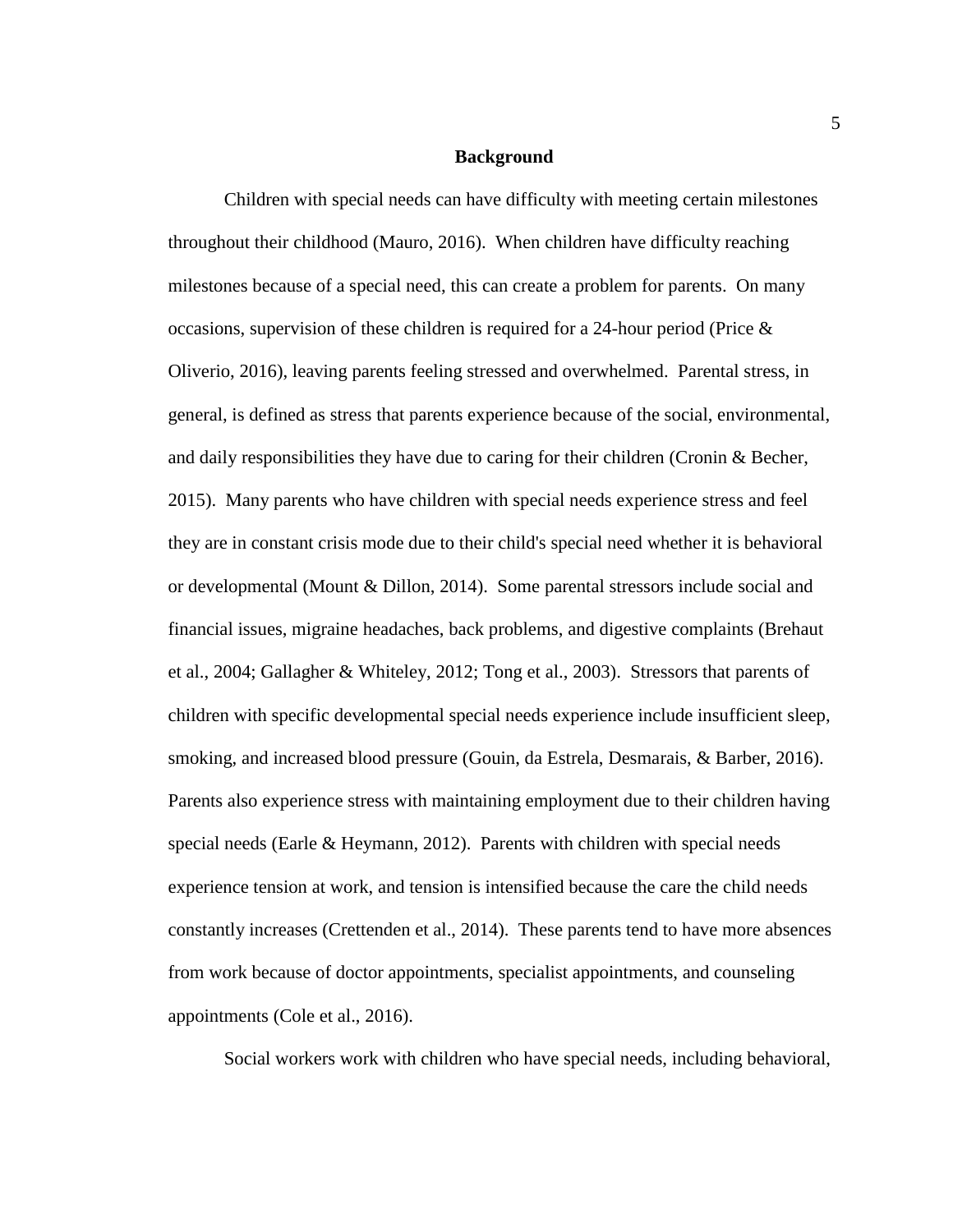mental, physical, and learning issues. When working with this population, social workers also face challenges that may lead to stress and burnout (Kalliath et al., 2012). Studies have reported social workers being frustrated, overwhelmed, stressed, and burned out when trying to work with children who have special needs (Lightfoot & LaLiberte, 2006; Shannon & Tappan, 2011b). Social workers, when working with children who have special needs could potentially face increased levels of stressors due to parenting children with special needs.

In efforts to examine and understand the lived experiences of social workers who have children with special needs, I explored over 100 articles. I was unable to locate literature about the lived experiences of social workers that have children with special needs. The scope of literature that I found pertains mostly to a non-social work parent's experience with caring for a child with special needs and the challenges those parents face as a result of caring for a child with special needs. Literature examined a social worker's experience when working with children with special needs (Liberte, 2006; Shannon & Tappan, 2011b), but there were no research studies found about the lived experiences of social workers who have children with special needs. In attempts to locate literature with this focus, I read over 100 articles, searched through 10 different databases, and consulted with Walden University librarians over five different times, yet I found no research with this focus. There was one article found within one of the academic databases in the Social Sciences index that discussed a father's story depicting himself as a special educator and psychologist and having a child with special needs. He discussed his perceptions and thoughts regarding having a child with special needs, but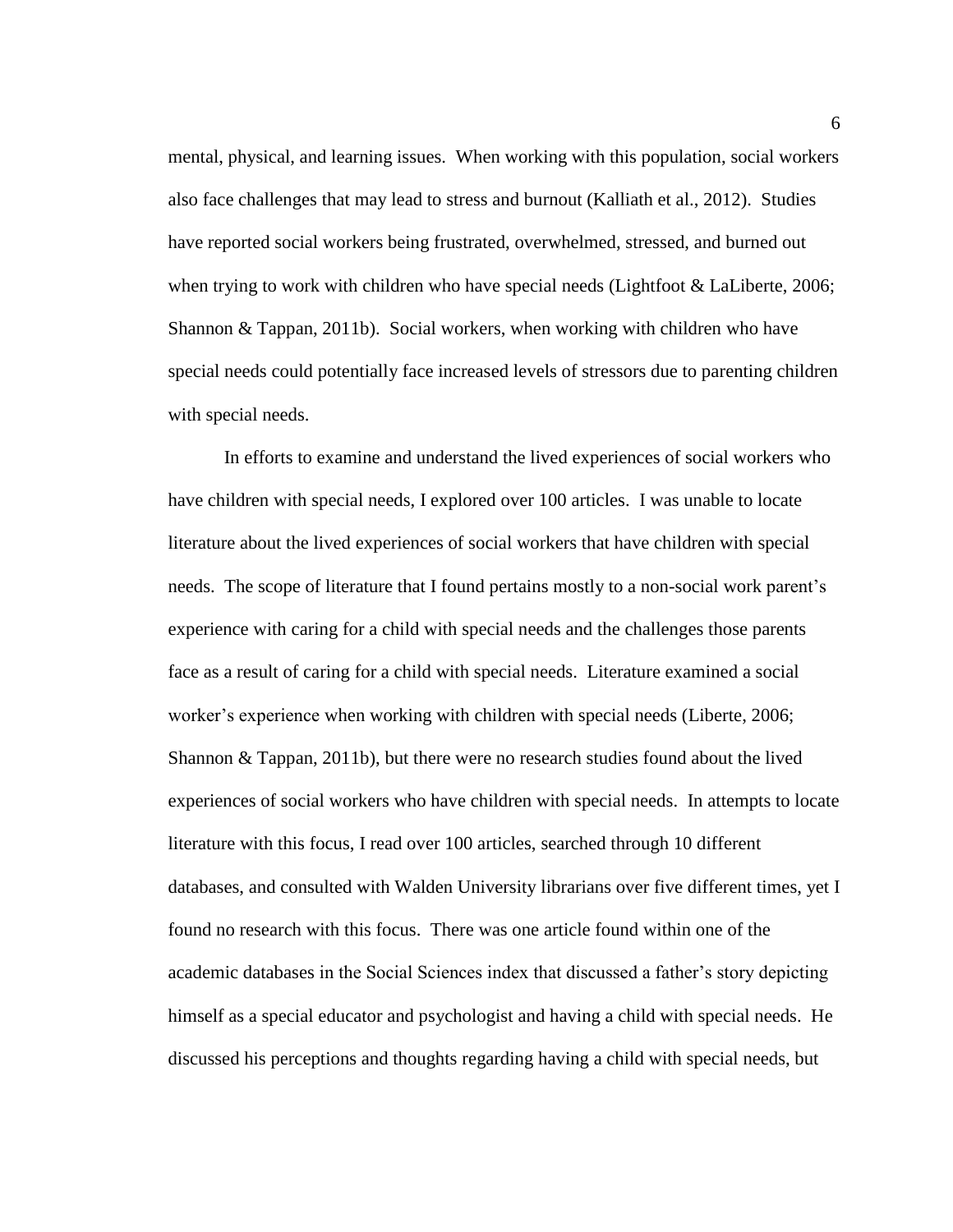not working with children with special needs (Hornby, 1992). Because I could not locate literature pertaining to social workers lived experiences, thoughts, and perceptions about having children with special needs, this study explored those lived experiences. Conducting this study further allowed me to explore and understand those experiences, the perceptions, and beliefs of social workers who have children with special needs.

#### **Problem Statement**

<span id="page-18-0"></span>I did not find research pertaining to social workers who have children with special needs and further information is needed to explore and understand the lived experiences of this group. I located two articles that indicated that being a social work professional and a counselor having a child with special needs, but they do not discuss their perceptions and thoughts about having children with special needs. Parents and group home staff find that caring for children with special needs is demanding and stressful (Hwang & Kerney, 2014). Social workers who parent children with special needs experience stress both at home and work. Hwang and Kerney (2014) suggest the parent and professionals are both distressed from caring for children with special needs, and this can create an atmosphere or burnout for the parent and the professional. It is important to explore these lived experiences of social workers in efforts to understand how they perceive and interpret their experiences being a social worker who has children with special needs.

Parents who have children with special needs have a greater experience with stress than other parents that have children that do not have special needs (Crettenden et al., 2014). Many of these parents face financial burdens, exclusion from society,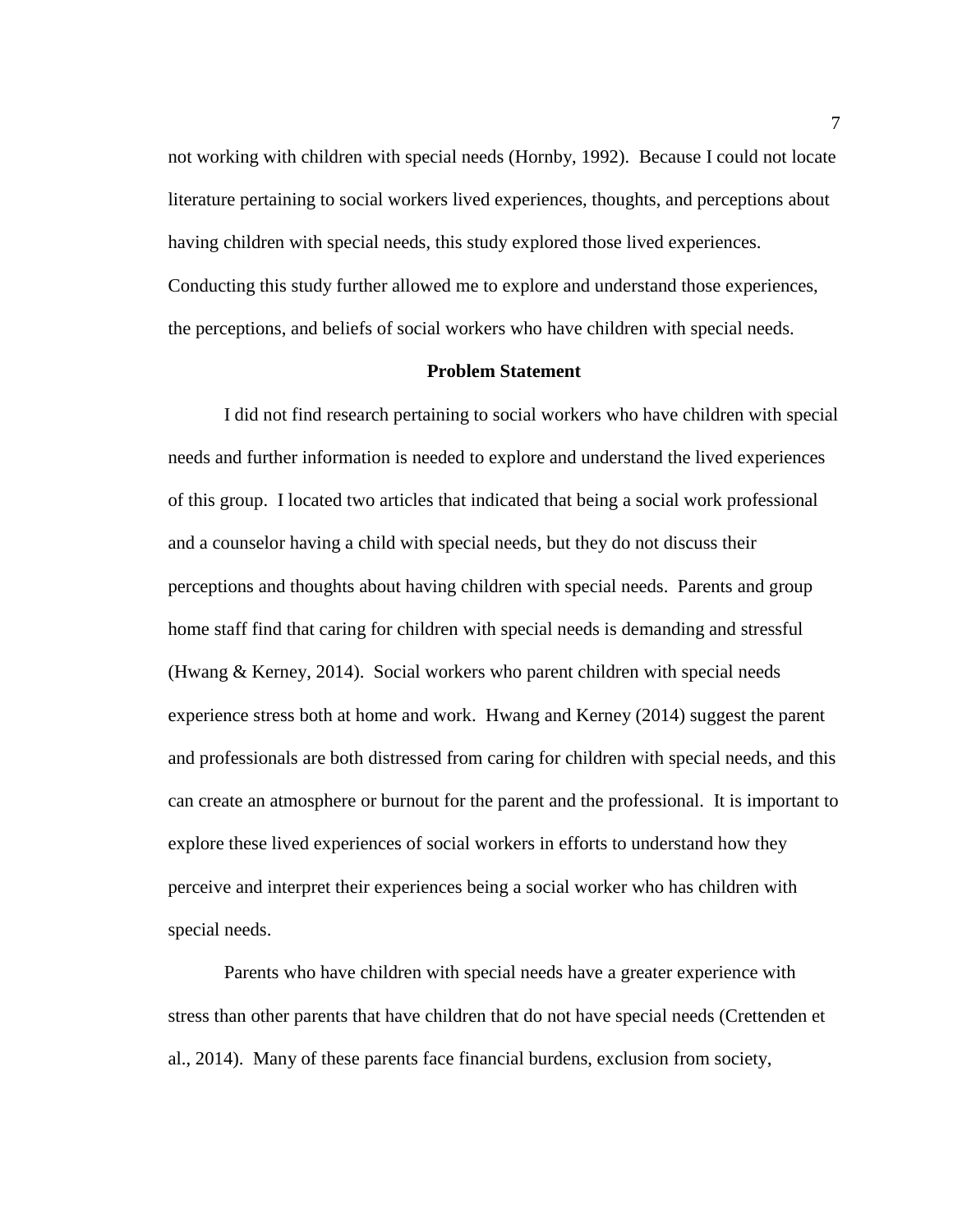inequality, and a lack of resources to address the child's special needs (Dowling & Dolan, 2001; Green, 2007). Parents of children with special needs can also become overwhelmed, have feelings of regret for having the child, and isolate themselves from friends and family depending on the severity of the child's special need (Home et al., 2015).

Social workers are change agents that help locate resources for families in need and implement resources as needed to families that are in need (Bachman & Comeau, 2010). Social workers work with families to help them identify and find coping techniques to better deal with the child's special needs (Bachman & Comeau, 2010). Social workers, however, face challenges in implementing the appropriate services to individuals in need. Social workers, therapists, and counselors often face the burden of having heavy caseloads, lack of funding for resources to assist families on their caseloads, and sometimes lack the knowledge around what the needs are for children with special needs (Mosely  $&$  Tiney, 2005). As a result of working to meet the need of these individuals, social workers can experience burnout and compassion fatigue (Diaconescu, 2015).

There is literature exploring the challenges that social workers face when working with special needs (Bachman & Comeau, 2010; Diaconescu, 2015), but there is no literature found on the lived experiences of social workers who have children with special needs. There is literature regarding the need for further research to address a social worker's competence level on serving individuals with special needs (Dupre', 2012). Literature also presents the need to have further research on the lived experiences of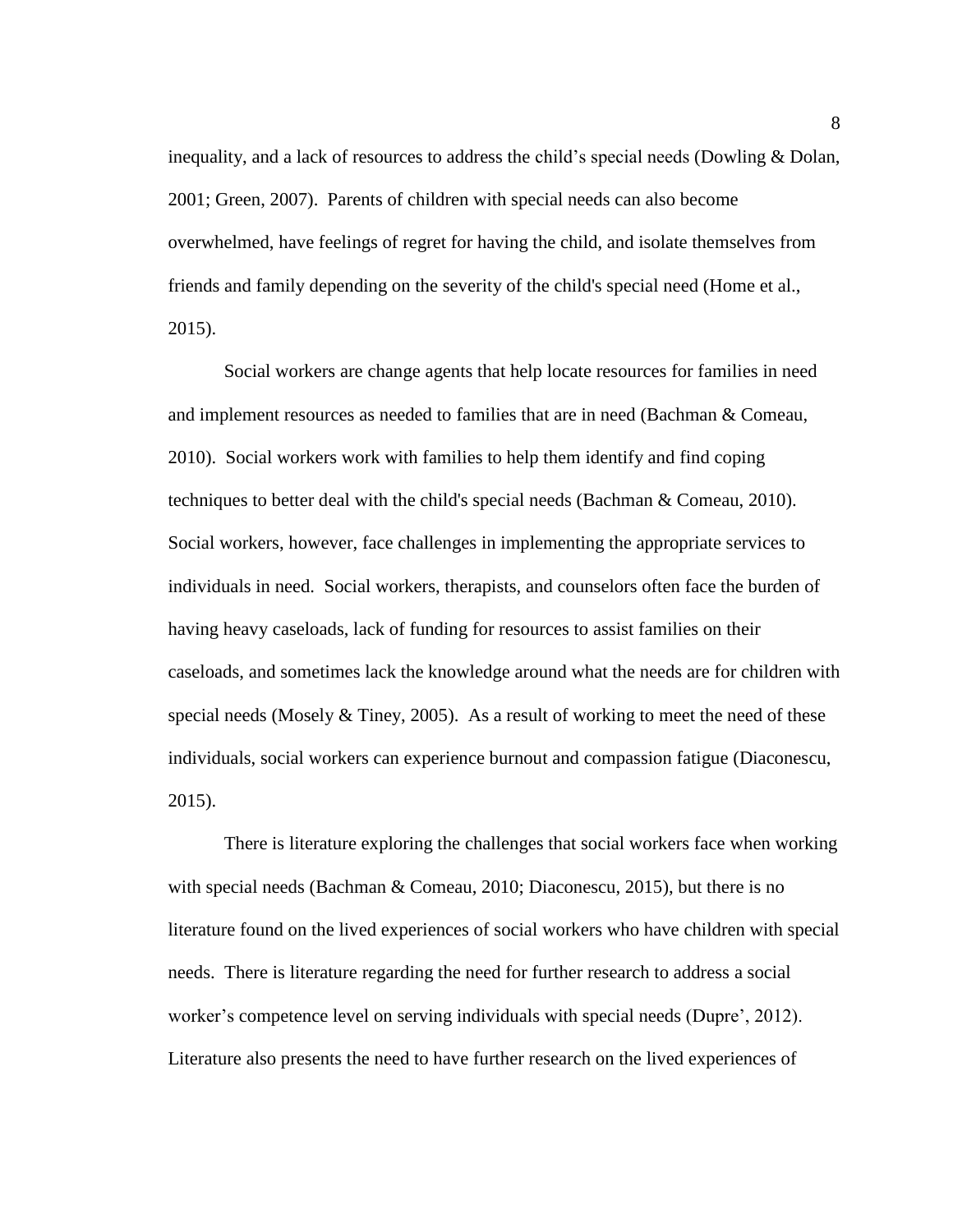social workers that is central to their well-being (Kalliath & Kalliath, 2014). Exploring how social workers interpret and perceive children with special needs will provide a greater understanding of how they perceive having children with special needs. Understanding and exploring these individuals' thoughts, feelings, perceptions, and interpretations will add awareness to the social work and human services profession as to how social workers can be more effective in their practice as well as within their homes.

 Previous researchers have looked at the experiences of non-social work parents with children with special needs (Ha et al., 2008) but did not examine parents that are also social workers with children with special needs. Parents, in general, experience different challenges with their children with or without a special need. Previous research addressed the experiences that these parents face but neglect to discuss social workers as parents with or without children with special needs. Social workers, in general, are at high risk for stress and burnout when working within this profession (Diaconescu, 2015). Social workers also experience issues such as lack of time for their self and increased time caring for a child with special needs within their work-to-home life (Kalliath  $\&$ Kalliath, 2014; Lambert, 2006). Social workers, as a result, will potentially experience higher stress levels and burn out when adding having children with special needs. In order to understand how social workers who have children with special needs, it is important to understand their interpretation and perception of experiences of having children with special needs. By exploring this phenomenon among this group, there may be a better understanding among the social work profession and human services profession of how to implement strategies, interventions, and resources to reduce stress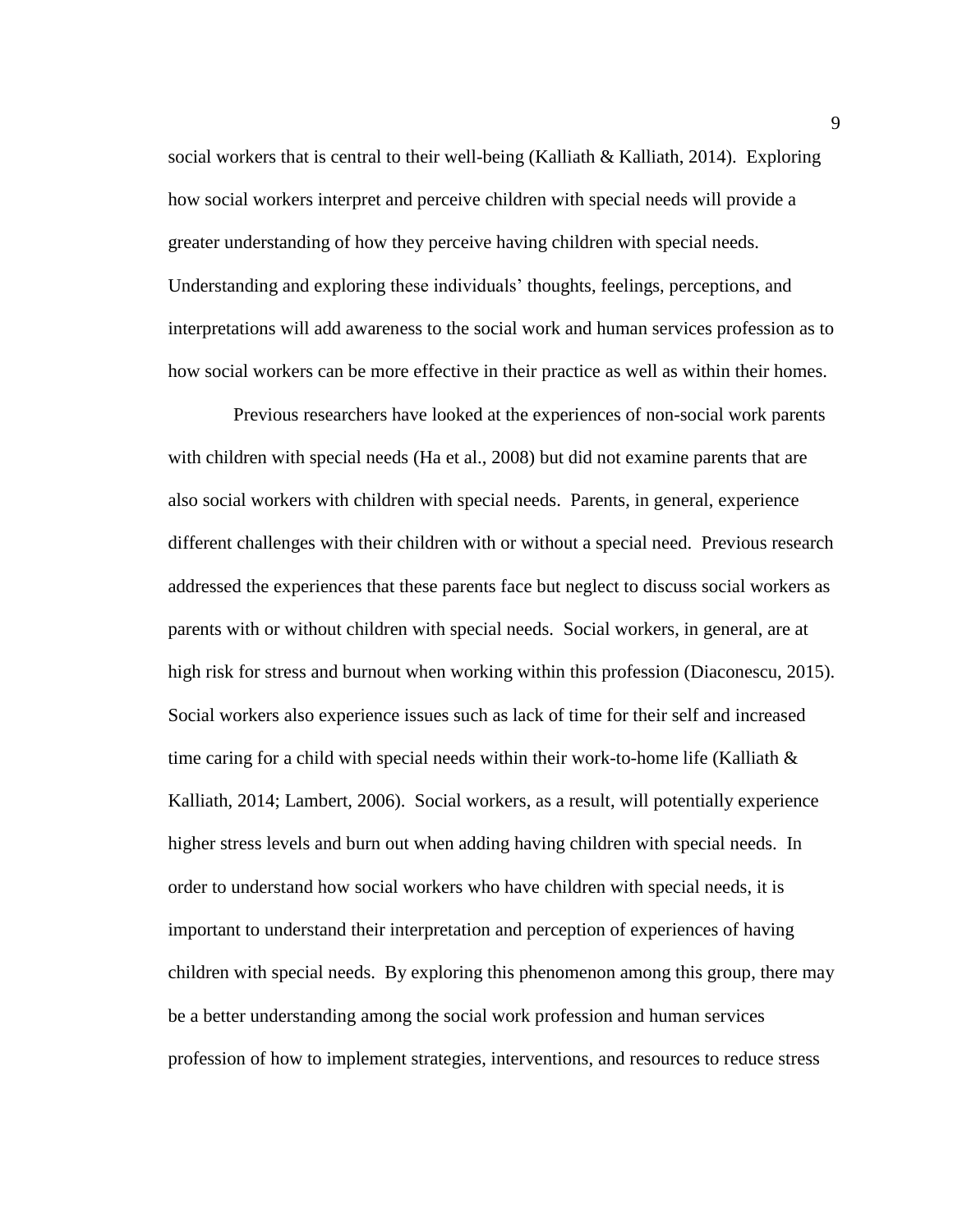and burnout and create an effective balance within the work-to-home life.

Social workers who are parents can face the same experiences as non-social work parents that are not social workers, but the unique difference is that social workers are trained specifically to work with vulnerable populations. It is important to understand and explore the lived experiences of social workers who parent children with special needs to know if they have the same experiences or if their experience is different. Therefore, research on understanding and exploring the lived experiences of social workers who have children with special needs is beneficial.

#### **Purpose**

<span id="page-21-0"></span>The purpose of this qualitative study was to explore the lived experiences of social workers who have children with special needs. As noted above, parents who have children with special needs face challenges and stressful times when caring for their child who has special needs. Social workers also face challenges when working with families and children with special needs. My goal for this study was to explore the lived experiences of social workers who parent children with special needs.

#### **Paradigm**

<span id="page-21-1"></span>According to Ponterotto (2005), a paradigm is a set of beliefs that guides how an individual think about the world around them. Guba and Lincoln (1994) stated that paradigms represent a worldview of how an individual sees it. A research paradigm sets the context for the study (Ponterotto, 2005). To understand the lived experience of individuals, it is important to understand both what they objectively experience in their environment and their interpretation of that experience. These lived experiences are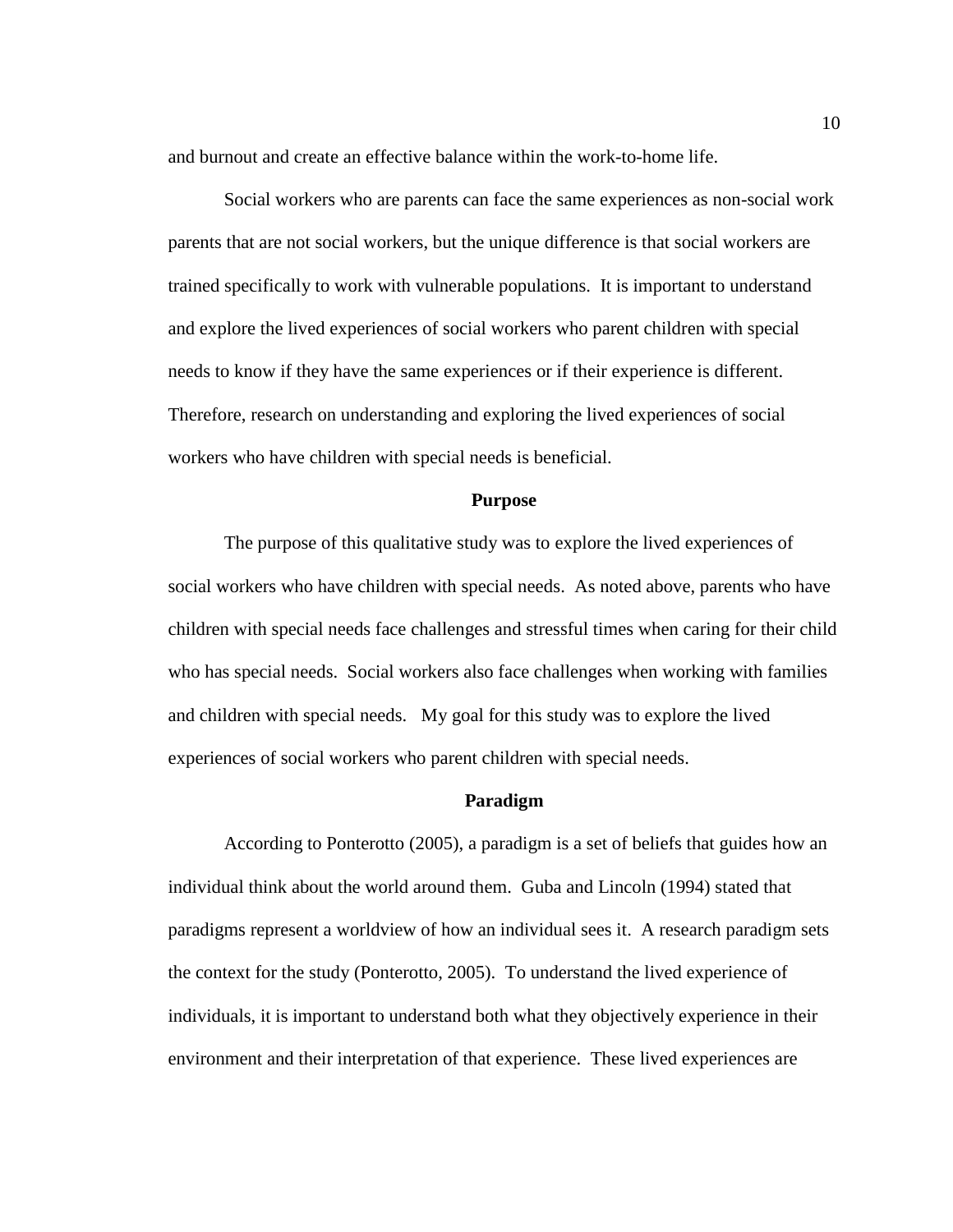influenced by interactions at the microsystem (interaction between parent and child), at the mesosystem (influence of school, etc.), and macrosystem (how community values parenting and special needs resources) (Bronfenbrenner, 1994). In this phenomenological research, I took the position of an interpretivist/constructivist view where the phenomenon is based on the individual's perception of the phenomenon (Guba & Lincoln, 1994; Ponterotto, 2005). According to Ponterotto (2005), the constructionist/interpretivist paradigm is based on reality being intuitive and that an individual's interpretation of their experience is based on their thoughts about the experience (Ponterotto, 2005). It was important to understand this paradigm because it allowed me to look at how individuals perceived and interpreted their lived experiences about the phenomenon.

#### <span id="page-22-0"></span>**Ontology**

Ontology defines the nature of reality and being (Ponterotto, 2005). Ontology defines the form and nature of reality and identifies what can be known about reality. The belief within interpretivism is that there are many individuals that can have the same experience but report different experiences based on their interpretation of what their experience with the phenomenon. According to Ponterotto (2005), the perspective of an interpretivist is that information is subjective and can be influenced by the individual's experience (Ponterotto, 2005).

#### <span id="page-22-1"></span>**Epistemology**

Epistemology defines what is known about reality (Ponterotto, 2005). Interpretivists believe that people's interpretation of reality is all that can be measured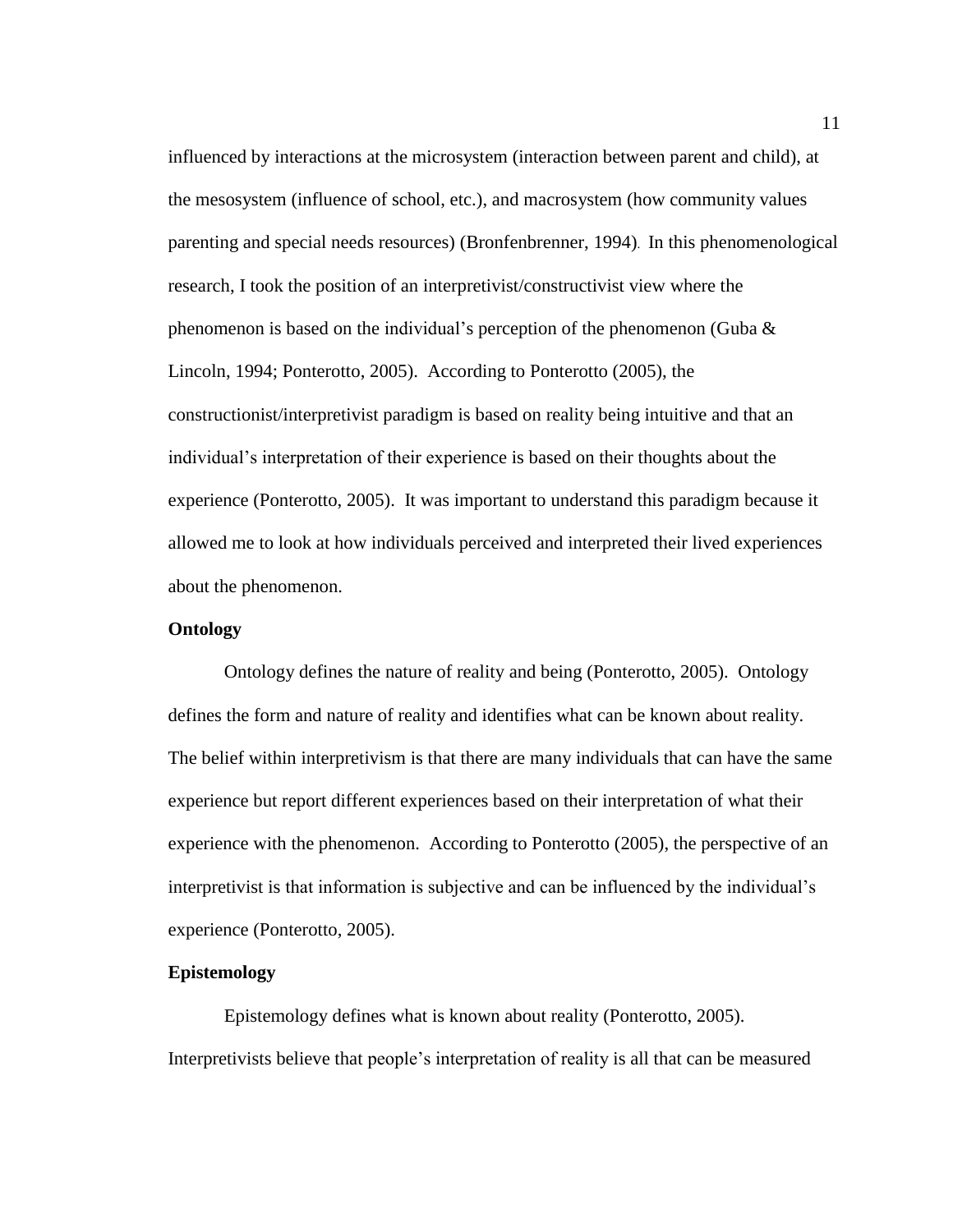and that reality is socially constructed. That reality can be captured by describing the lived experiences of the participants (Patton, 2002; Ponterotto, 2005).

Participants in this study discussed their lived experiences in detail. Epistemology also defines the relationship between the researcher and the participant. The researcher will interact and engage with the participant and will have an opportunity to share in knowledge and understanding of the participant's experience with the phenomenon (Lincoln & Guba, 2005; Ponterotto, 2005).

#### <span id="page-23-0"></span>**Axiology**

Axiology defines the values, hopes, and expectations of the research (Ponterotto, 2005). I used the ecological perspective to look at individuals in a person-inenvironment, therefore I looked at the individual holistically. I honored participant's voices and their reality in this study. I realize that I held values and hopes about the phenomenon, but I bracketed my ideas so that my values did not influence the participant. I knew that it was impossible for me to eliminate my biases, but I utilized bracketing to help me beware of my biases. I allowed participants to participate in the interviews as they chose and I allowed their voices to be the dominant voice of the discussion. I allowed participants to discuss their interpretations of their experiences. I captured the perception of the participant's experience and stayed true to their lived experiences of the phenomenon and not my own.

#### **Research Question**

<span id="page-23-1"></span>The research question that I used to guide this study was: What are the lived experiences of social workers who parent children with special needs?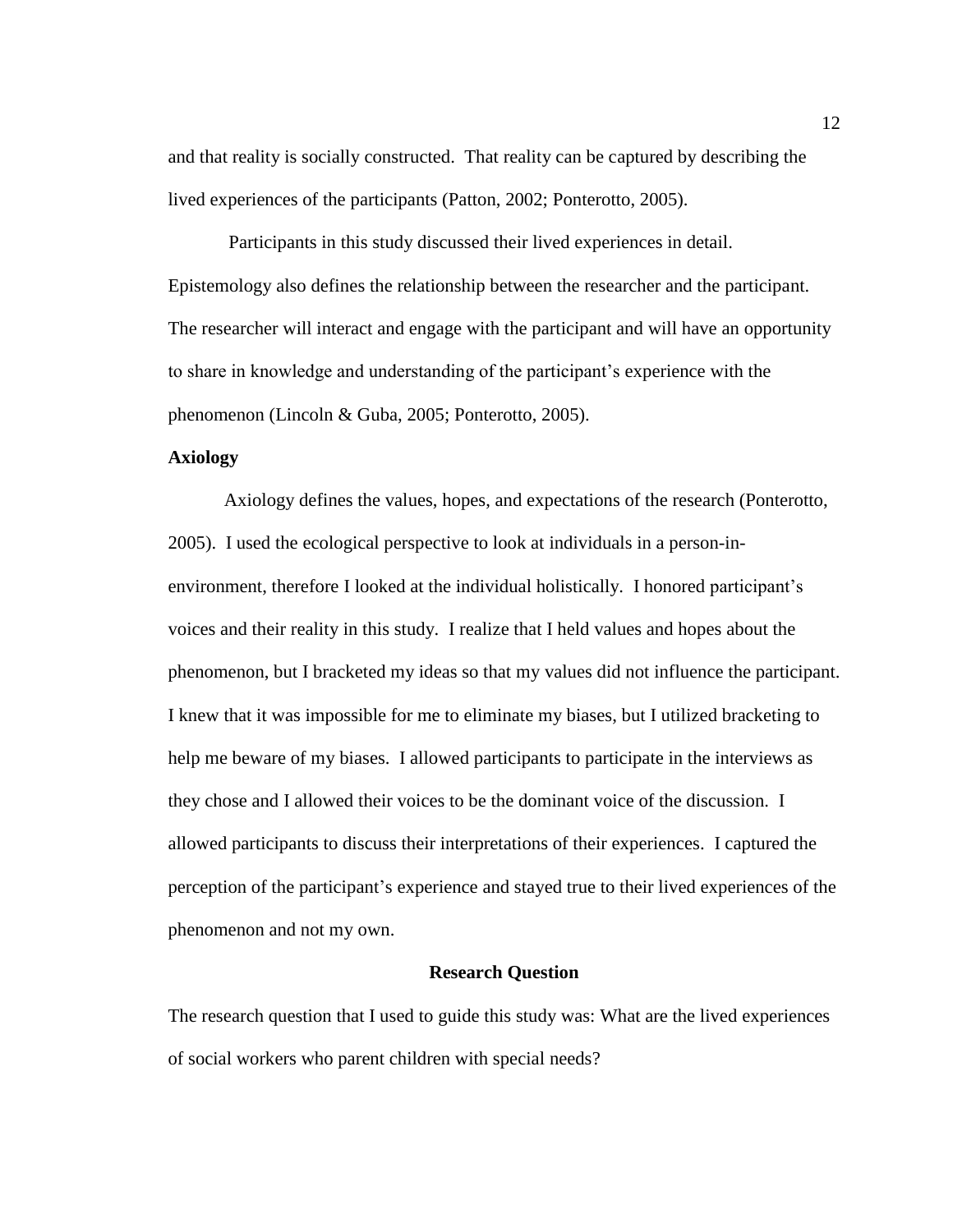#### **Theoretical Framework**

<span id="page-24-0"></span>I used Brofrennbrenner's (1970) ecological theory as the theoretical base for this study. I used Bronfenbrenner's ecological theory to understand social workers who parent children with special needs from a person-in-environment perspective. Ecological theory encompasses five different systems that help individuals understand how their environment influences them (Bronfenbrenner, 1994). The makeup of these systems is the microsystem, mesosystem, exosystem, macrosystem and chronosystem. I included these systems in Chapter 2. I used ecological theory to guide my literature review; I used the theory to know what to ask and how to analyze the data. I used the ecological theory framework to help me frame the phenomenon and provide information on the lived experiences of social workers who have children with special needs. I used the ecological theory to understand what factors at different levels might influence participants experience with the phenomenon. I also used the theory to help me identify environmental factors that create the context in which the phenomenon is experienced.

#### **Nature of Study**

<span id="page-24-1"></span>The nature of this study included a qualitative methodology with a phenomenological design. I used phenomenology methods as outlined by Moustakas (1994) because it allowed me to explore the lived experiences, perceptions, thoughts, and beliefs of individuals that share the same or similar phenomenon. In this phenomenological study, I studied the phenomenon of the experiences of social workers who parent children with special needs. I recruited social workers who have experience with the phenomenon to participate in the study. I gathered the experiences of each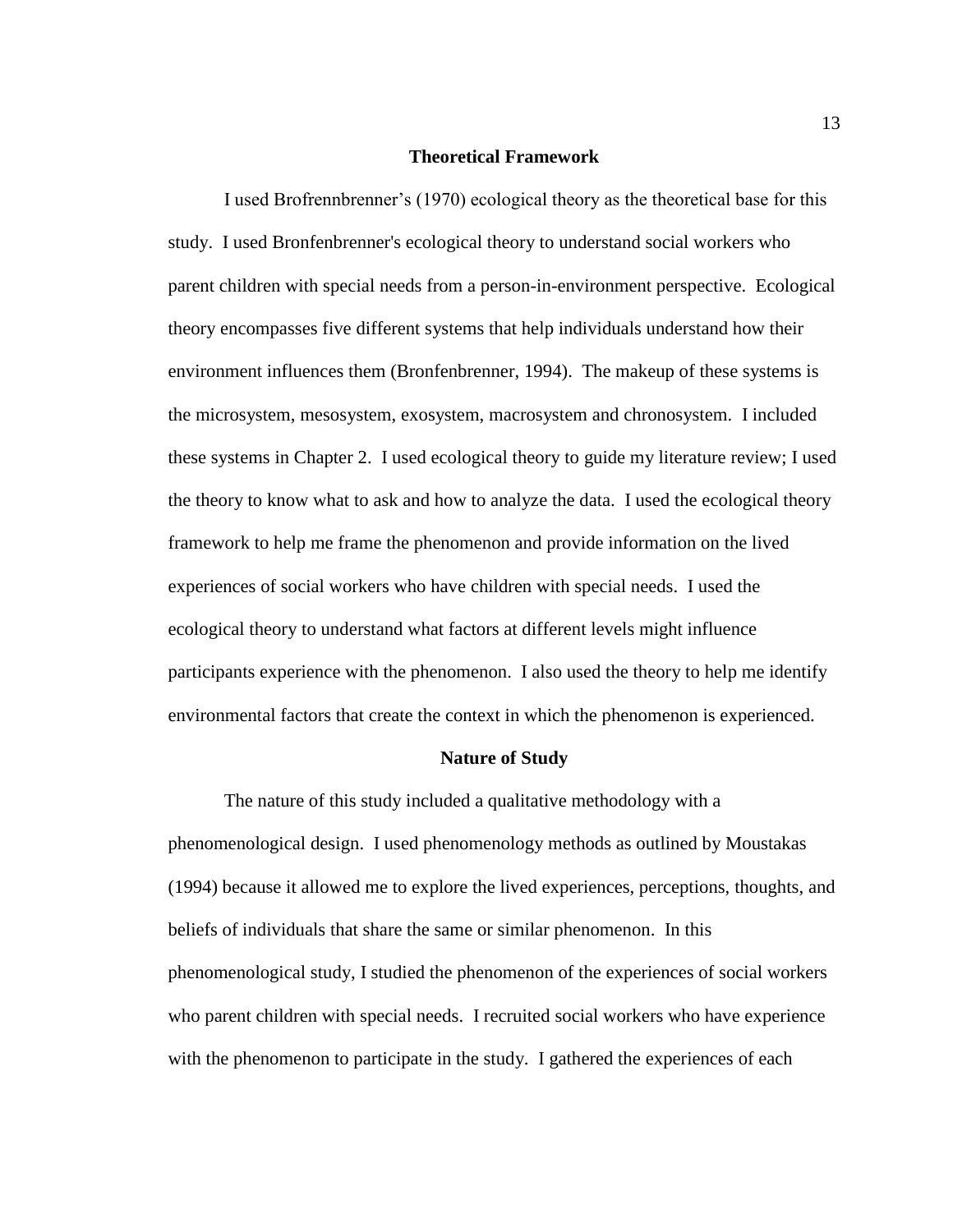participant through in-depth semistructured interviews. Interviews are a tool used in qualitative research to allow researchers an opportunity to ask open-ended questions and further explore in detail the experience of the phenomena (Janesick, 2011). I coded and transcribed the semistructured interviews. I used the phenomenological process outlined by Moustakas (1994) as the basis for analysis in this study. This process provided insight and knowledge into lived experiences of social workers that have special needs children.

#### **Definitions**

<span id="page-25-0"></span>The primary terms used in this study are as follows.

*Children with Special Needs*: children having some mental, behavioral, cognitive, or learning diagnoses listed under its umbrella (Mauro, 2016).

*Parent*: primary caretaker for a child or children, which may include biological parent, foster parent, adoptive parent, or an extended family member who has taken on the primary care taking responsibilities for the child, such as a grandparent.

*Social Work Parent who has children with special needs*: a parent that is a social worker and has a child/ren with special needs (mental, behavioral, cognitive, or learning diagnosis)

#### **Assumptions**

<span id="page-25-1"></span>Assumptions in qualitative research are beliefs that researchers believe to be true in the study. I assumed in this study that social workers who have children with special needs will have the same or similar experiences of any parent with children with special needs. I further assumed that this study was worthy of being studied because social workers parenting children with special needs are a unique experience. I viewed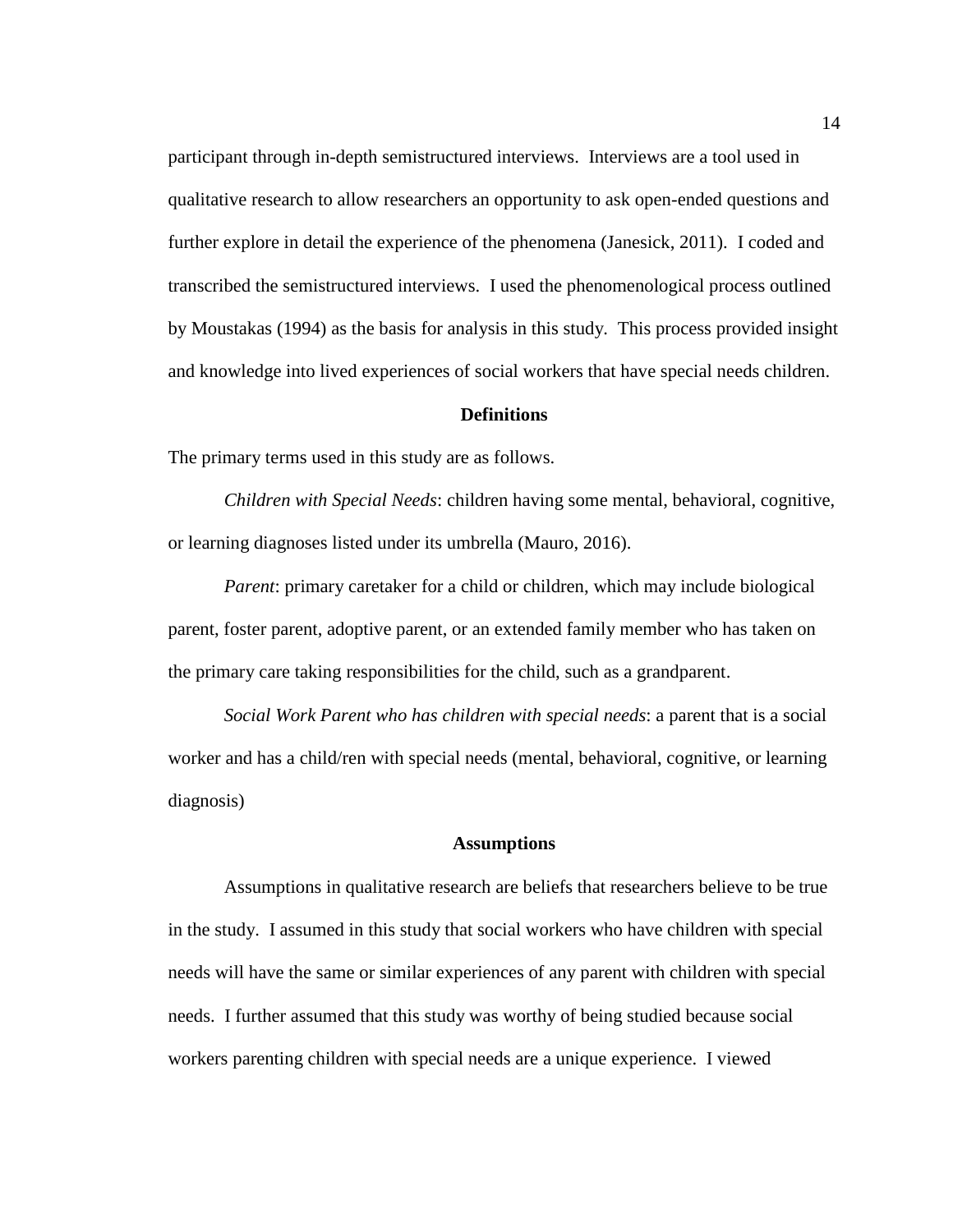individuals that were chosen to participate in this study as co-researchers who had a vested interest in contributing their knowledge to the study.

#### **Scope and Delimitations**

<span id="page-26-0"></span>The purpose of this phenomenology study was to explore the lived experiences of social workers who parent children with special needs. I sought to explore these social workers to gain better insight into their experiences of parenting children with special needs. I looked at social workers who parent children with special needs regardless of their marital status, the age of the child with special needs, and the diagnosis of the child as this will be self-reported by the social work parent. This study was limited to social workers who have children with special needs so that I could capture the full lived experiences of the group. As a result, I was not able to generalize to all social workers. Social workers who have children with special needs is a unique experience that would provide insight to others that have the same or similar experience.

#### **Delimitations**

<span id="page-26-1"></span>There were delimitations to this study. I did not ask any social worker who had children without special needs to participate in this study. Next, I did not look only at a social worker's experience with working in the social work profession but at those who work in the profession and have children with special needs. For this qualitative phenomenological study, I examined only social workers who have children with special needs.

#### **Limitations**

<span id="page-26-2"></span>The purpose of the study was to explore the lived experiences of social workers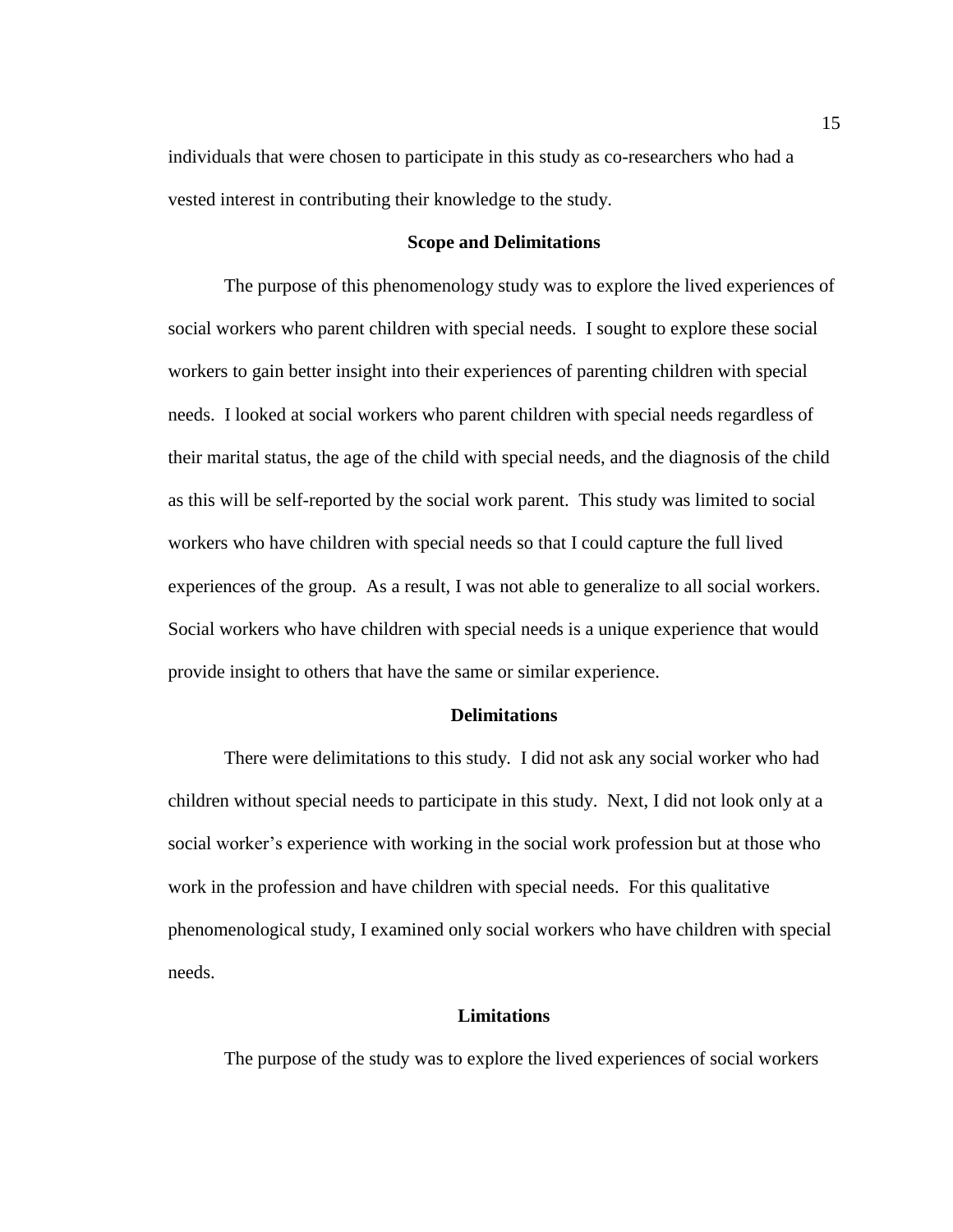who parent children with special needs. Phenomenology works with a small sample size so that I could go in-depth into the experiences while working with manageable data. I recruited social workers that have children with special needs. Results might be different if I included social workers who worked only with children and did not parent children with special needs. I looked at the individuals who volunteered for this study as another limitation of my study. There were more women volunteers than men given the target population, limiting transferability to fathers. Flyers were put out on social media asking participants to participate, and only women chose to participate in this study. One participant made attempts to encourage a male social worker that was a father to participate in the study, but he chose not to participate; therefore, I addressed limitation by clearly explaining it and avoided overgeneralizing to fathers.

Biases could play a significant role and influence the results of this study. I am a social worker who has children with special needs. To address these biases, I utilized bracketing as a tool to set my thoughts, perceptions, and beliefs aside to understand the data that I collected.

#### **Significance**

<span id="page-27-0"></span>There are several reasons why this study was significant. This research provided a greater understanding of the lived experiences of social workers who parent children with special needs. This study filled the gap and added to the body of knowledge in the professional practice of social workers and the larger society. Results may benefit the social work profession, individuals in other helping professions who experience parenting children with special needs, and the larger society.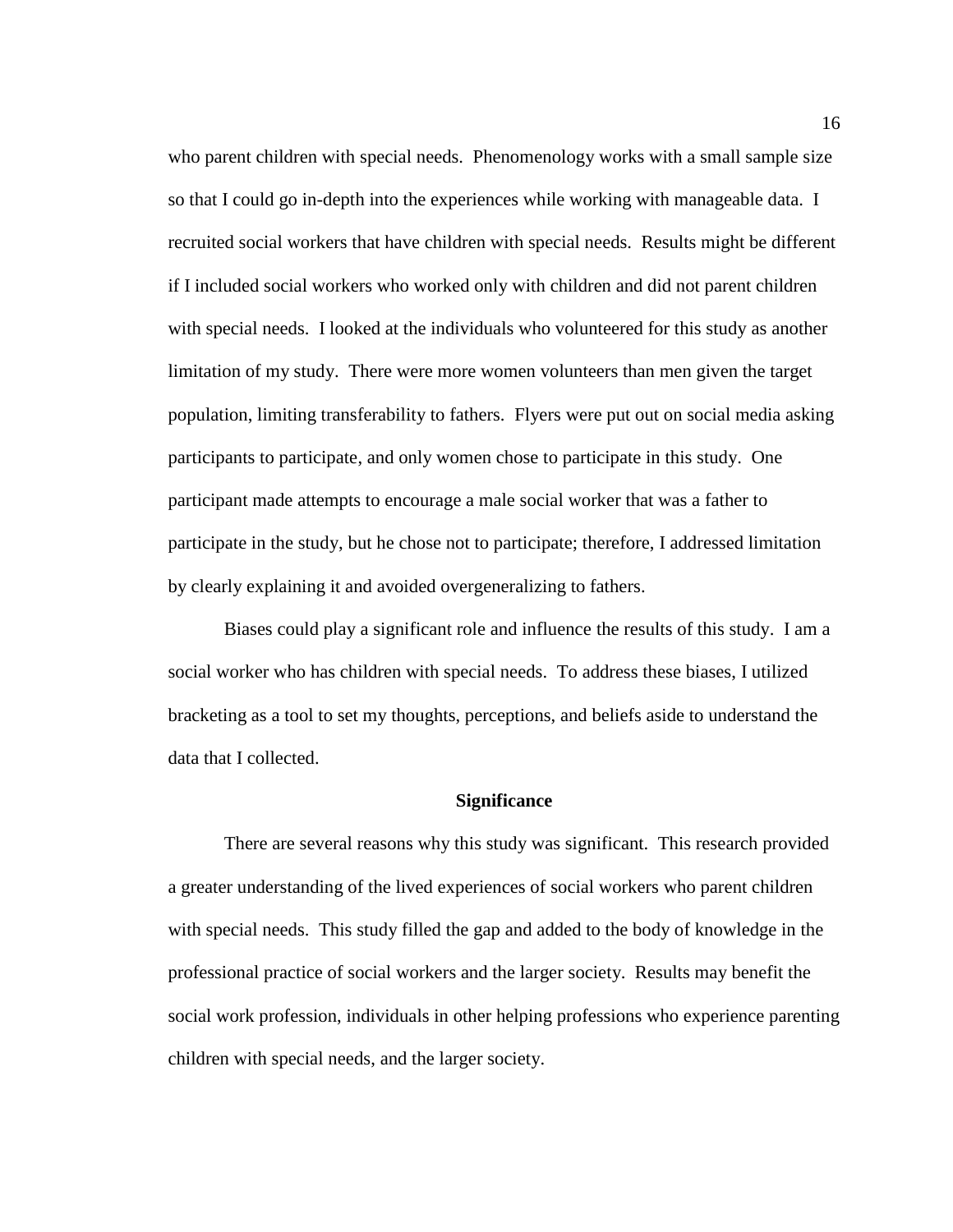Social workers parenting children with special needs is a unique experience. Social workers receive training that provides different approaches, resources, and services to vulnerable populations. Social workers are not only equipped to offer many services, but they are employed to meet the needs of many vulnerable populations. Social workers, however, must meet those same needs of their family in which could potentially pose a challenge. Should social workers have to meet the demands of their children with special needs, it could force them to stop working or lose work hours. Price and Oliverio (2016) suggest that non-social work parents are facing lower employment status and are not able to advance their careers due to caring for a child with special needs. A loss in work hours or having to stop working to care for children with special needs may affect the larger society as these parents could fall to, or below the poverty level (Price & Oliverio, 2016). When families are at the poverty level, they frequently seek the assistance of federal government programs to help offset indirect costs and access to affordable healthcare (Sherman et al., 2013). If a social worker stops working, it could potentially force the social worker to seek government public aide assistance like the non-social work parent, and this would decrease their ability to contribute economically to the larger society.

The positive social implications of this research study may inform the larger society on the lived experiences of social workers who parent children with special needs. This study examined the challenges and difficulties of social work parents faced with having children with special needs. I will share information gathered on the challenges and difficulties faced from social work parents with children with special needs with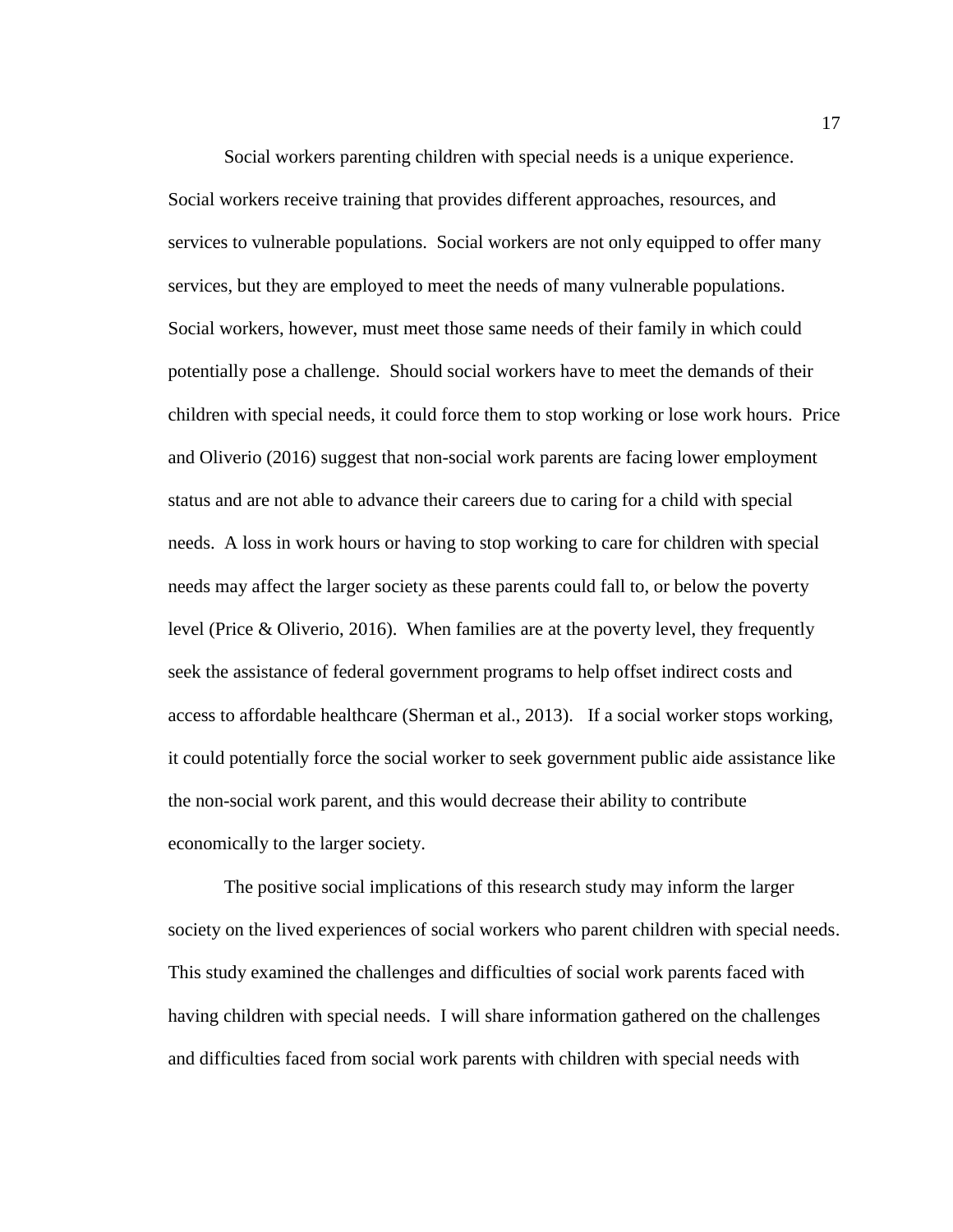human service professional at seminars, conferences, and support groups to continue supporting effective practice for parents and support groups to advocate for their family needs. I will share information pertaining to barriers of limited job prospects for social work and non-social work parents due to caring for their children with special needs at seminars and conferences. I examined information surrounding employment opportunities, work, and home stress for social workers with children with special needs and will share the information during conference presentations, seminars, job fairs, and parent support groups. These professionals can use this information to provide better supports and services, allowing parents to continue working in their social work career.

Other positive social implications may inform society on the need to assist social work and non-social work parents with supports, resources, and services to address the challenges and difficulties of caring for a child with special needs. I will share information gathered in this study surrounding the challenges and difficulties of caring for a child with special needs with community agencies, extended family, and support groups during monthly and yearly meetings on ways to assist with caretaking of children with special needs. Community agencies such as health care providers, counselors, therapists, psychologists, parent to parent groups, and mental/behavioral health providers may be able to utilize this information so that they can build on to the services provided to the families they serve. I will share additional positive social implications of the needs and barriers for supports to parents and children with special needs within the school systems at school leadership meetings, conferences, and seminars. Once I share the information with teachers, administrators, and principals during conferences and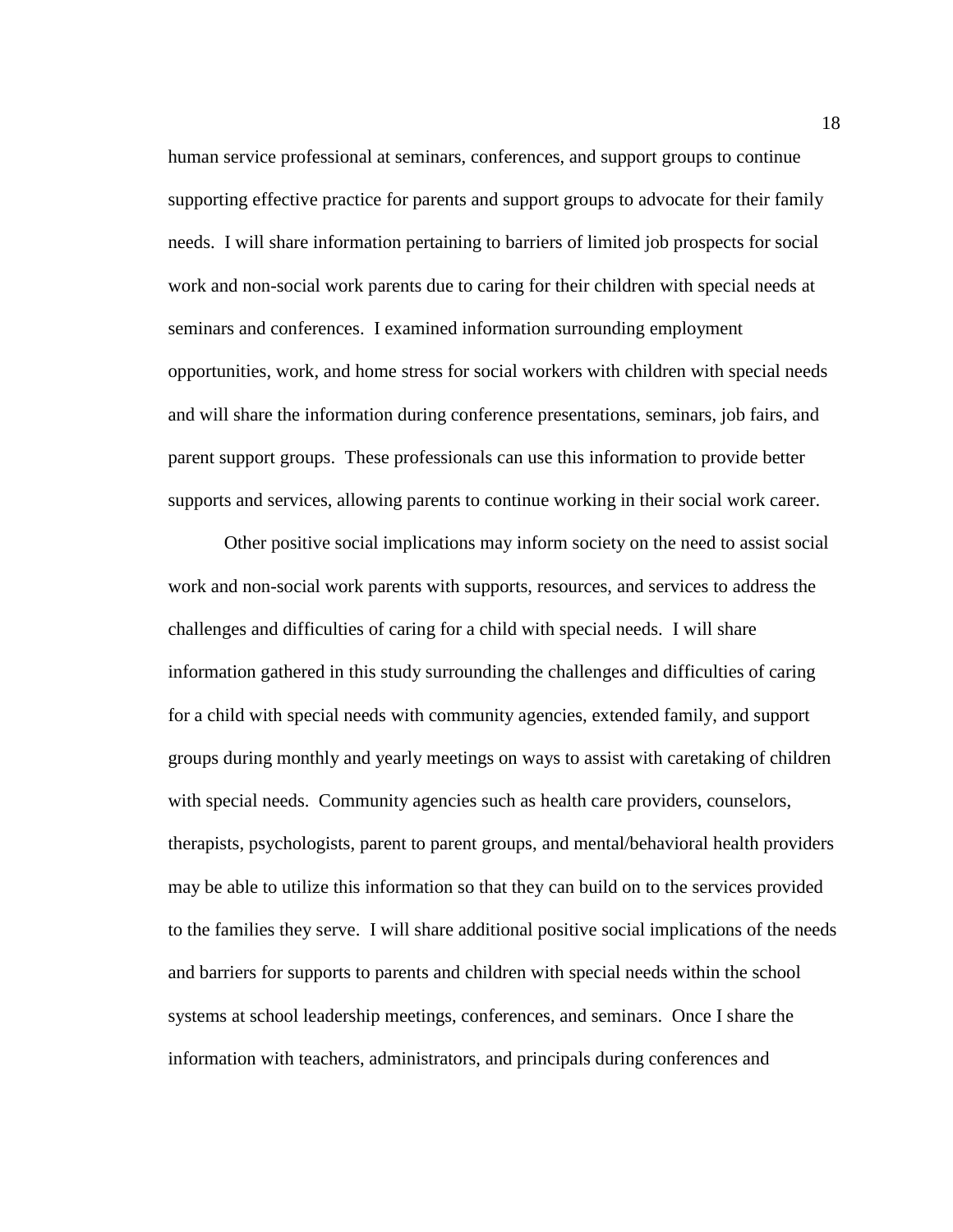seminars, the information may encourage staff to have additional and extensive training that builds on the current knowledge and understanding surrounding parents and their children with special needs.

#### **Summary**

<span id="page-30-0"></span>There were challenges of parenting children with special needs regardless of the role or title of a parent (Price & Oliverio, 2016). This study provided a greater understanding of the challenges and lived experiences of social workers who have children with special needs. Social workers are known to work with children with special needs to empower and assist them through difficult times in their lives. Chapter 1 entails the background to challenges and difficulties that parents in general face with their children with special needs. There is research that has looked at the experiences of parents with children with special needs, (Ha et al., 2008; Hauser-Cram et al., 2001; O'Connell et al., 2013; Park & Chung, 2015) but does not examine parents who are also social workers. In the next chapter, I will provide a comprehensive overview of the literature about this issue, the conceptual framework, the problem, and the purpose of this study.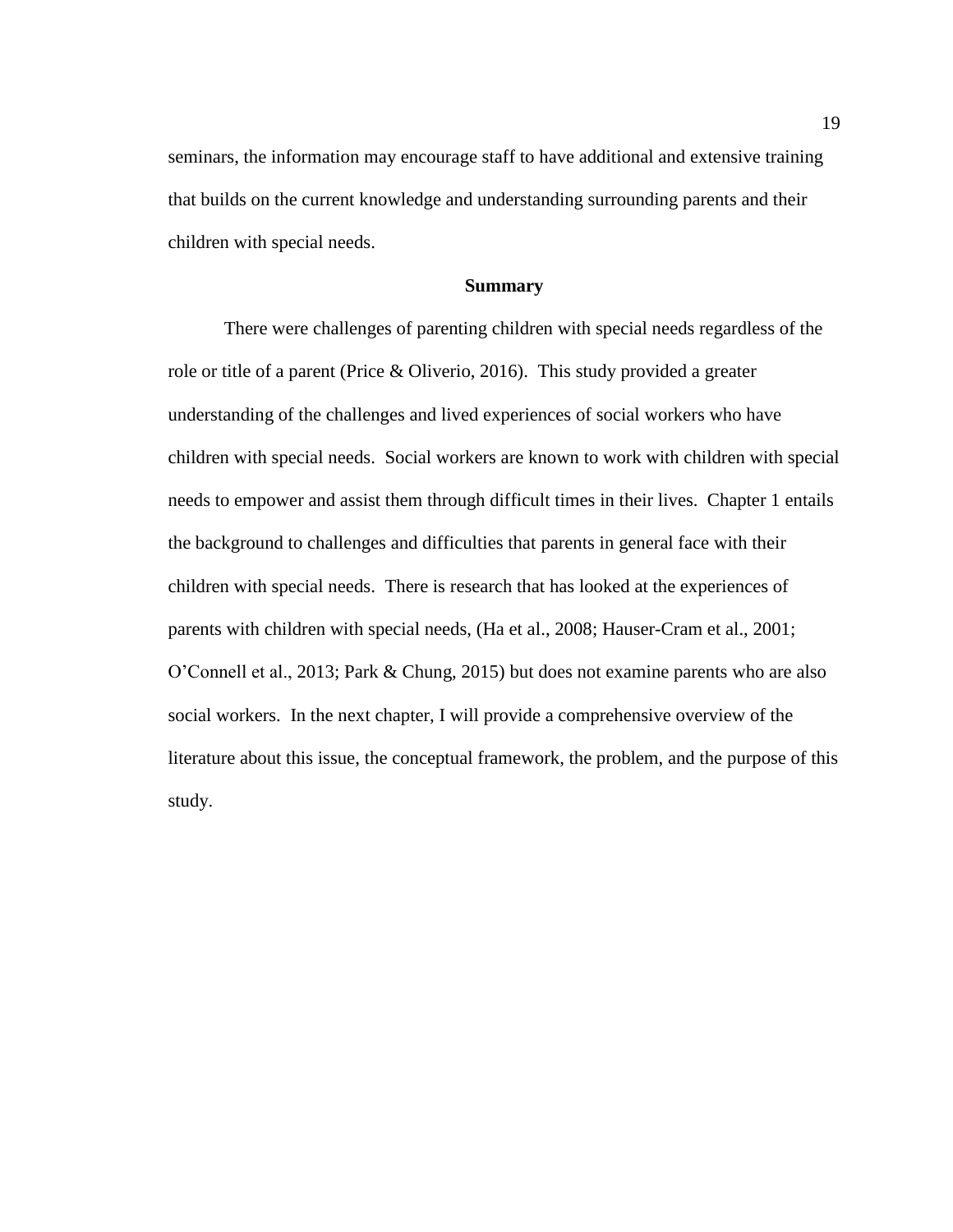#### Chapter 2: Literature Review

<span id="page-31-0"></span>In this review of the literature, I show that there is a need for continued research on the lived experiences of social workers who have children with special needs. Parenting children with special needs have been researched, and emphasis has been placed on the overwhelming barriers to meet the needs of a child with special needs (Home et al., 2015), but there is no research about the lived experiences of social workers who have children with special needs. Because there is no research on the lived experiences of social workers who have children with special needs, I had to broaden my literature search to show the lived experiences of non-social work parents with children with special needs. The literature used within this literature review depicts current literature as a result to capture the lived experiences of those parents who have children with special needs.

 In this chapter, I use Bronfenbrenner's (1974) ecological theory to frame the research and understand how parents are influenced by different systems within their environment. The ecological theory provides a perspective that captures human growth and development in the actual environments in which persons live by looking at five different systems including the microsystem, mesosystem, exosystem, macrosystem and chronosystem (Bronfenbrenner, 1974).

In this literature review, I first discuss the research strategy that I used to obtain the literature that informed this study. Next, I present ecological theory as the guiding theoretical framework for this research. I reviewed the literature on the theory's five systems, as they related to parenting children with special needs. Finally, I discuss the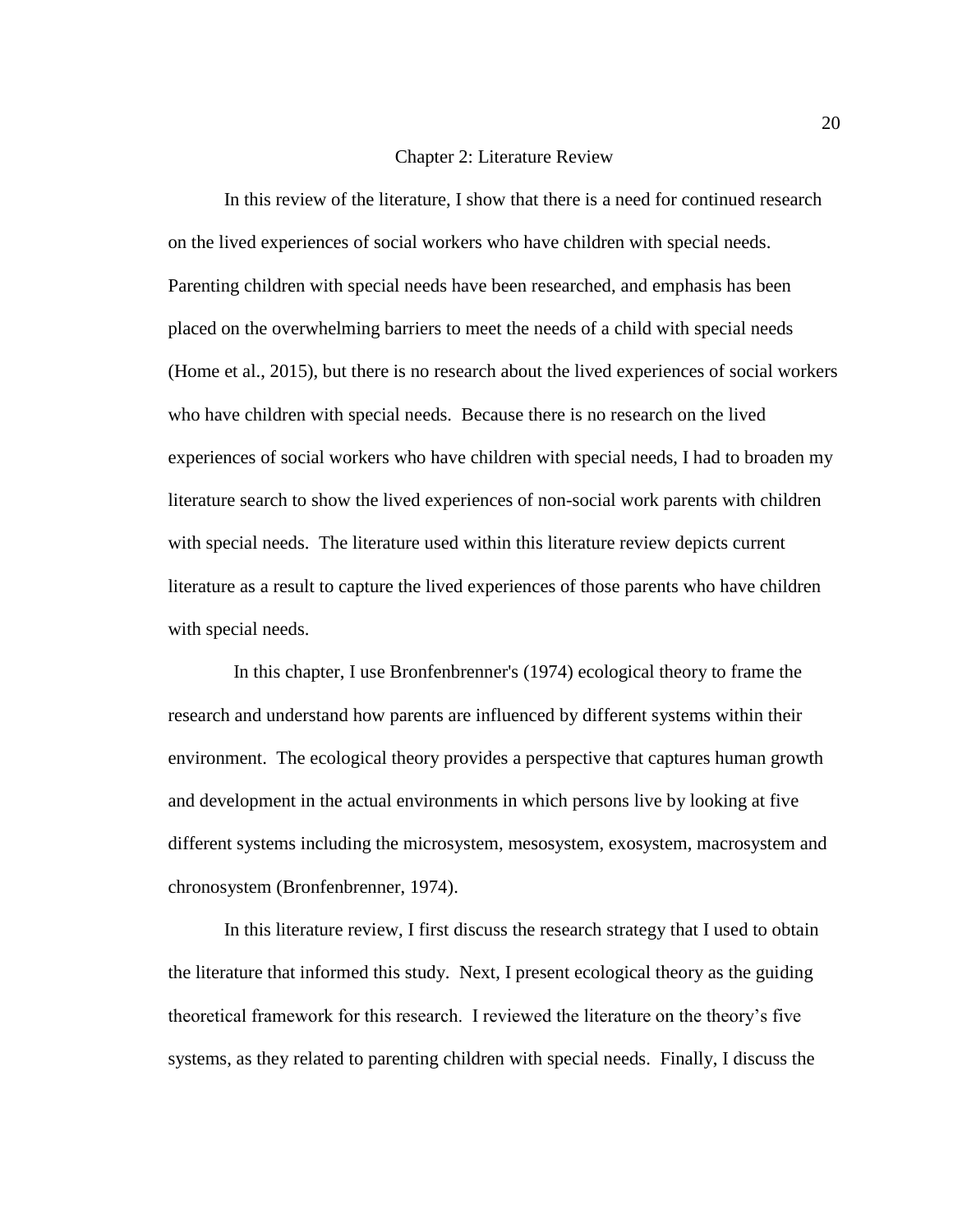<span id="page-32-0"></span>challenges social workers face as parents.

#### **Research Strategies**

When conducting the literature review, I used the following databases: SocINDEX, PsychINFO, PsychARTICLES, MEDLINE, Thoreau Multi-Database Search, Google Scholar, ProQuest Dissertation & Theses, and ERIC. Key terms used in my searches were: *special needs, children with disabilities, children with special needs, social work, social workers, parents, parent-child interaction, stress, burnout, parental engagement, parent-teacher,* and *ecological theory*. In attempts to locate literature with this focus, I read over 100 articles, searched through 10 different databases, and consulted with Walden University librarians over five different times, yet no research with this focus was found. I then broadened the literature search to these terms in efforts to gain an understanding of special needs, the experiences of parents with special needs children, and the lived experiences of social workers who parent children with special needs.

#### **Ecological Theory**

<span id="page-32-1"></span>To fully understand the lived experiences of social workers who have children with special needs, I used Bronfenbrenner's ecological systems theory in this study. Specifically, I used the ecological theoretical perspective to understand the environmental influences that potentially could have helped shape the perception of social workers who have children with special needs. Ecological theory encompasses five subsystems that help support and guides human growth; these subsystems include the variety of relationships between individuals and their environment (Bronfenbrenner, 1994). The ecological perspective enables researchers to capture what influences or affects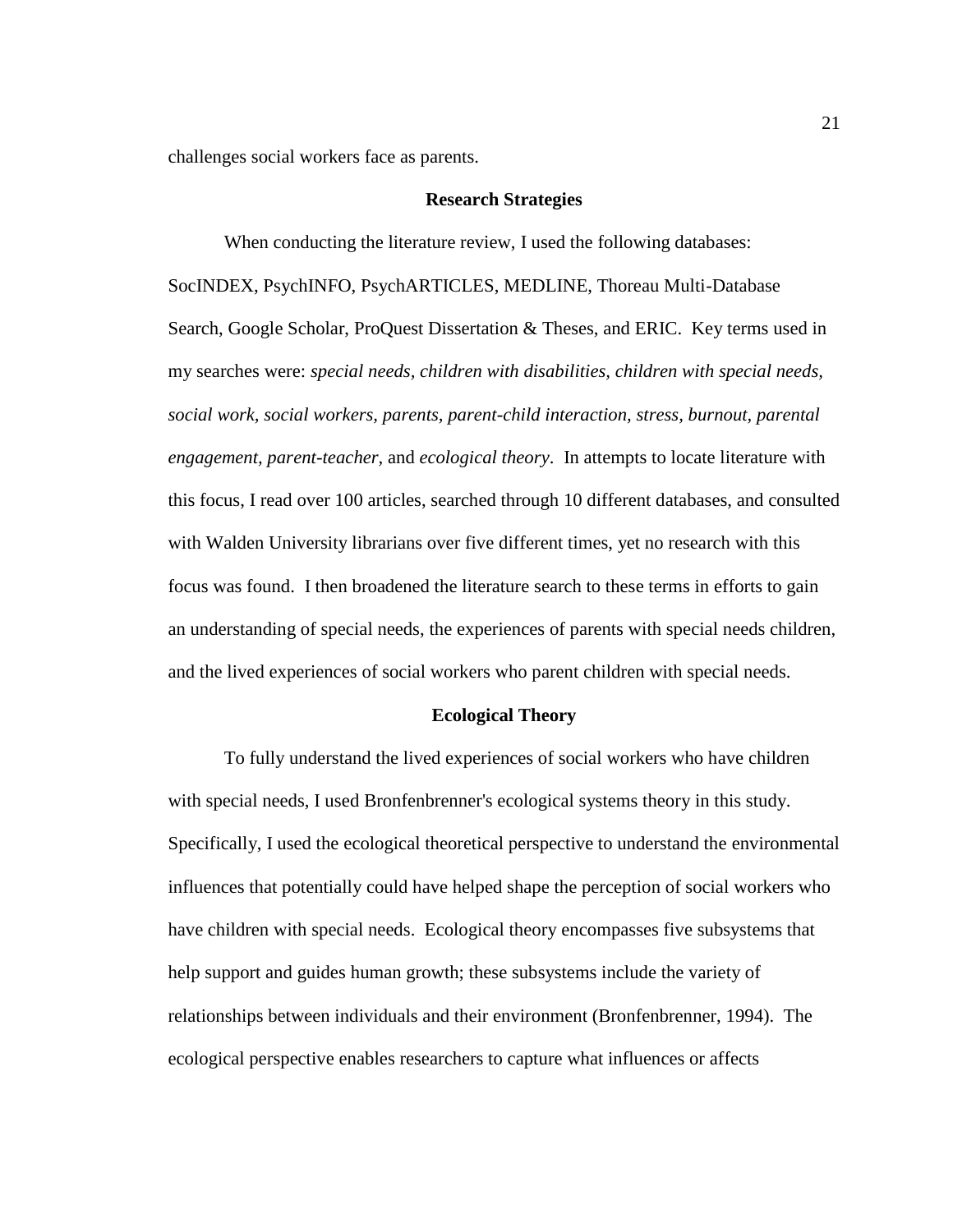individuals in their environment from a microsystem, mesosystem, exosystem, and macrosystem, and chronosystem level. Ecological theory in this study revealed how environmental influences were the external forces from which shape the lived experience based on how parents in the study's population perceived and interpreted those experiences (Algood et al., 2013).

A microsystem is a pattern of activities, social roles, and interpersonal relations experienced by the developing person in a given face-to-face setting within their environment (Bronfenbrenner, 1994). For example, in this study, I used the microsystem to look at what influences the level of interaction between the parent and child with special needs. A mesosystem interconnects two or more settings of an individual's life (Bronfenbrenner, 1994). I used the mesosystem level in this study to look at the interaction between a social worker parent's work and parenting experiences. Exosystems is a linkage of two or more settings in a person's life, meaning that one microsystem can impact another microsystem in the individual's life (Bronfenbrenner, 1994). For example, by using the exosystem level, I looked at a child's interaction with school staff and a child's peer group; these microsystems can impact the parent whether the relationships between the two are positive or negative. A macrosystem is a culture, belief systems, and lifestyles of a community (Bronfenbrenner, 1994). In my study, the macrosystem level included the laws and policies about services that assist special needs children. Chronosystem characterizes the change in the person or person's environment over time (Bronfenbrenner, 1994). Using the chronosystems in my study, I looked at how the social worker who parents a child with special needs interprets and perceives the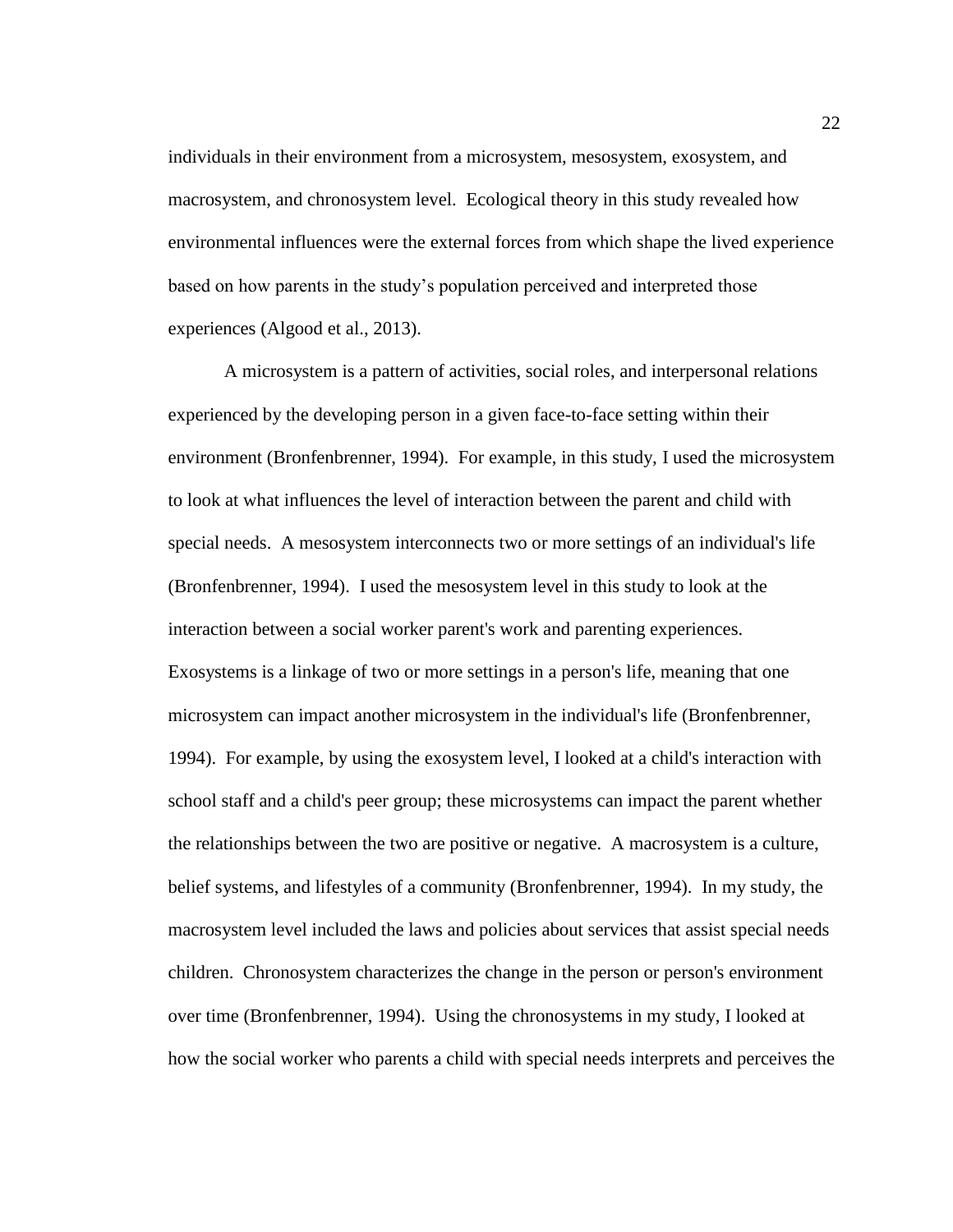influences of their lived experience in life over time. I used ecological theory to understand child development and what influences the child in his or her environment. I used the ecological theory to focus on social workers who have children with special needs. I used the ecological theory framework to understand how individuals and their environment are connected as they transition through life. Parents with children with special needs experience multiple challenges from influences within their environment. Investigating the factors that influence a social worker who parents children with special needs allowed me to explore and understand the stressors, burnout, financial burden, work and family conflict that some of these social worker's face.

#### **Children with Special Needs**

<span id="page-34-0"></span>To fully understand the lived experiences of social work parents with children with special needs, it is important first to understand the term "special needs." It is important to understand how parents perceive special needs and how they might interpret their experience of being a parent of children with special needs. The term "special needs" is defined as the experiences of children having some mental, behavioral, cognitive, or learning diagnoses listed under its umbrella (Mauro, 2016). According to Mauro (2016), children with special needs have difficulty in meeting milestones or display an inability to participate in activities oppose to other children without special needs. Children with special needs may have issues that affect their learning, cognitive, behavioral, developmental, and mental abilities (Mauro, 2016).

There are some children with special behavioral needs that present problems with their ability to pay attention or sit still for extended periods of time in certain settings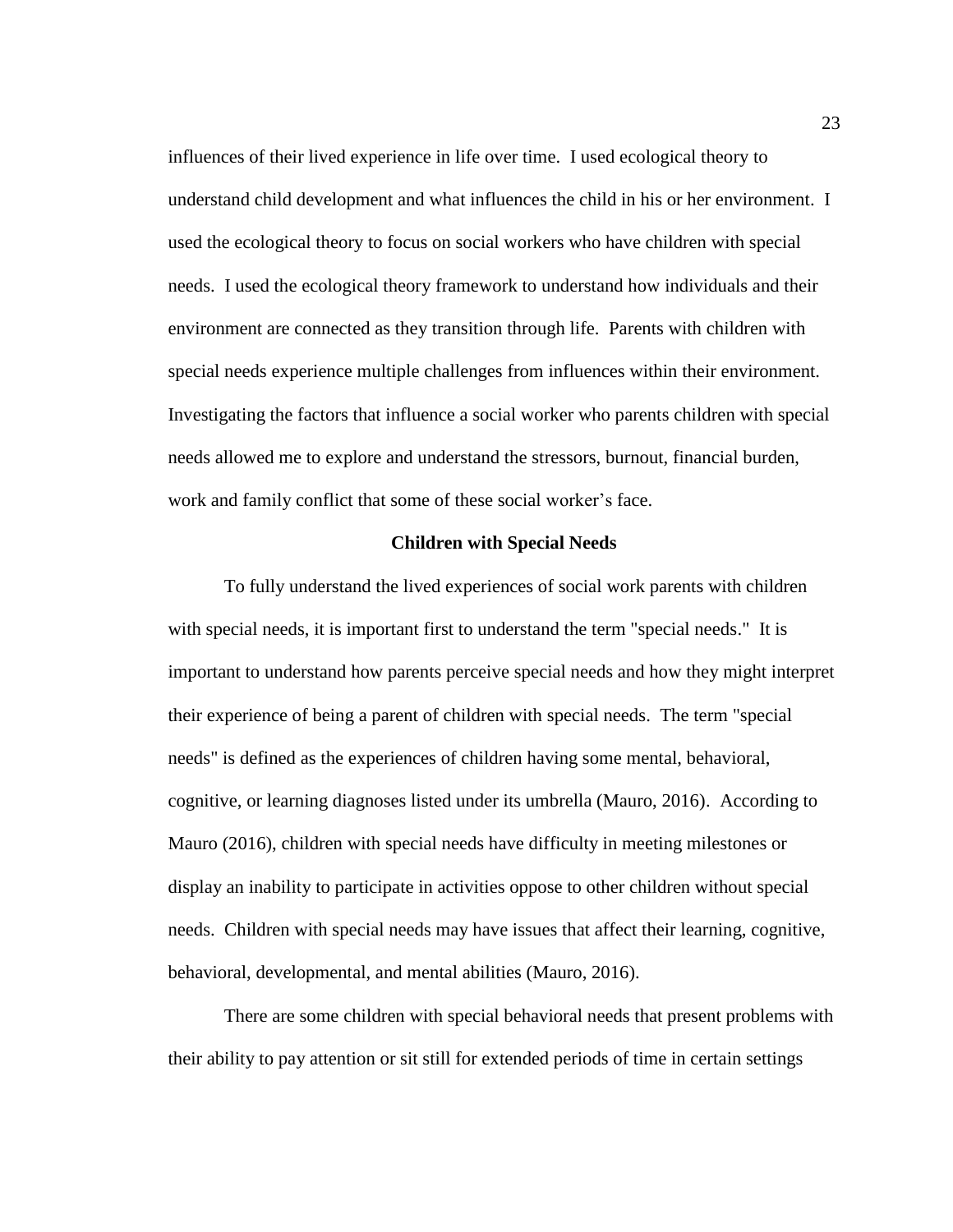such as the school. These may cause the child difficulty with learning any material (Centers for Disease Control and Prevention [CDC], 2015). According to the CDC (2015), children who have a special need associated with behavioral health have greater behavior issues and act out on impulse; these children have difficulty with establishing interpersonal skills and are often viewed as unruly, defiant, and disobedient. These behaviors can create challenges for parents.

When looking at children with special needs, it is important to look at the work of Milton Seligman. Seligman is a seminal author who studied children with special needs before his retirement and wrote the book titled "Ordinary Families, Special Children: A Systems Approach to Childhood Disability" with the assistance of Rosalyn Darling in efforts to gain an understanding about families and their children with special needs. Seligman and Darling (2009) studied and wrote on experiences of families who had children with special needs. Seligman and Darling (2009) studied the reactions, perceptions, and thoughts of parents when they found out their child had a special need. Some parents shared their thoughts of having premonitions that something would be wrong with their child prior to their child being born, some other parents shared their feelings of believing they had done something wrong in life as a result of their child having a special need. Many other parents shared in Seligman's study their feelings of resentment, loneliness, and the need to supervise their child with a special need at all times.

In this book, parents shared their perception of having a child with special needs and the type of support from family, friends, and professionals needed to assist them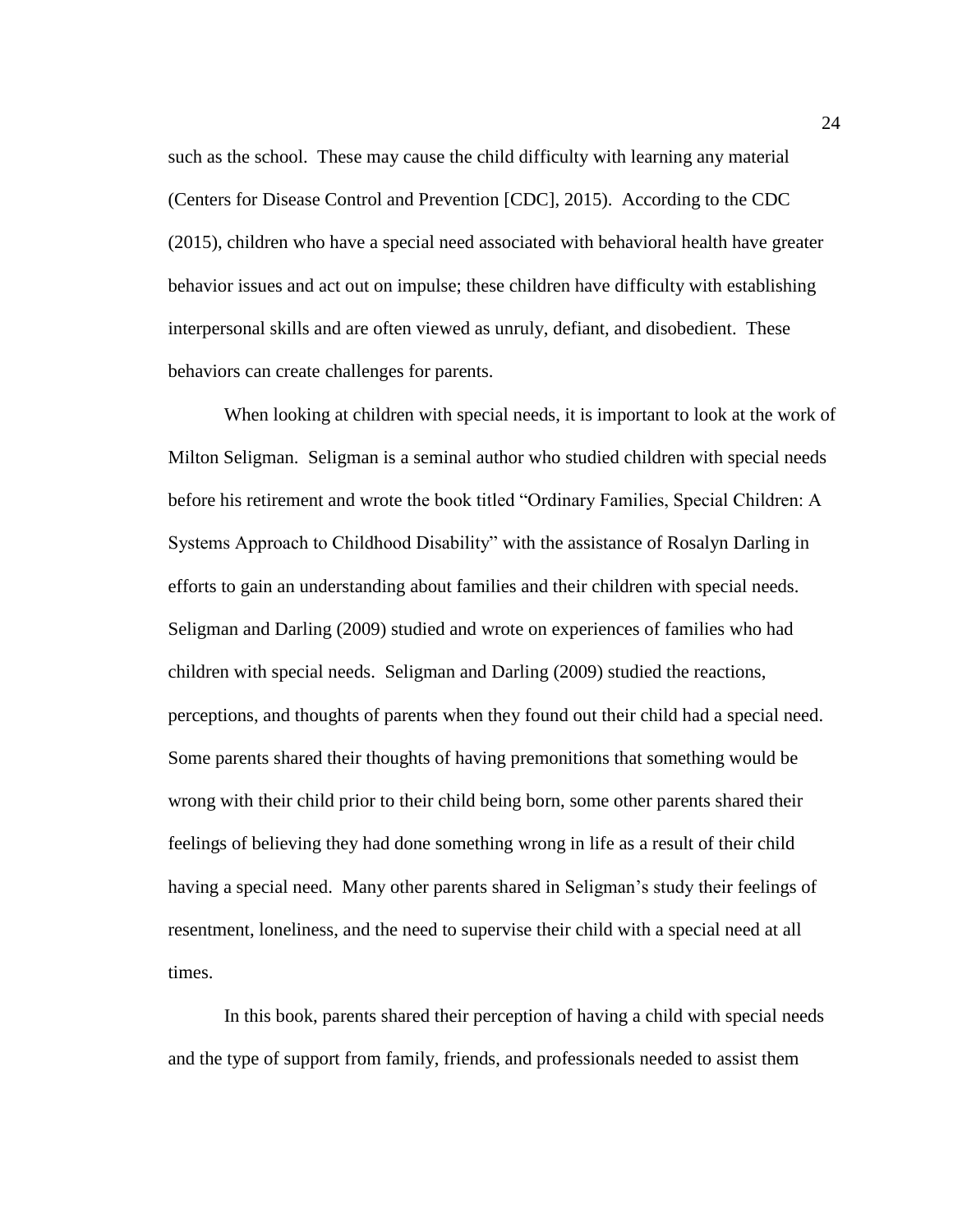through their tough times. Many parents initially felt that once their child received a diagnosis or was determined to be different, many of their family members were unable to understand the child's special need and dismissed it by saying, of "the child will get better in time, or the child will catch up" (Seligman & Darling, 2009). Many other parents felt that their family were supportive of them as parents and their child with special needs; however, they did not understand the full concept of the child having a special need. There were others who felt the church was a support to them as they were there to help assist with the physical caring of the child, meeting the emotional needs of the family, and even providing financial assistance. Seligman and Darling (2009) found that parents could share their thoughts and feelings of being both upset and accepting of their child's special need to others with the help of professionals and support groups. Seligman and Darling (2009) also found that professionals served as a great support to parents in helping them develop and formulate supports to deal with having children with special needs. Seligman and Darling (2009) also discovered how siblings were at times both upset and understanding with their sibling having a special need. Seligman's work with understanding family perceptions when dealing with children with special needs is important as he depicted some of the challenges parents faced when having children with special needs. His work also provides background and foundation to understand the challenges families' face when having children with special needs.

#### **Parenting**

Literature pertaining to a social workers' lived experiences were not found but literature pertaining to the lived experiences of parents in general who have children with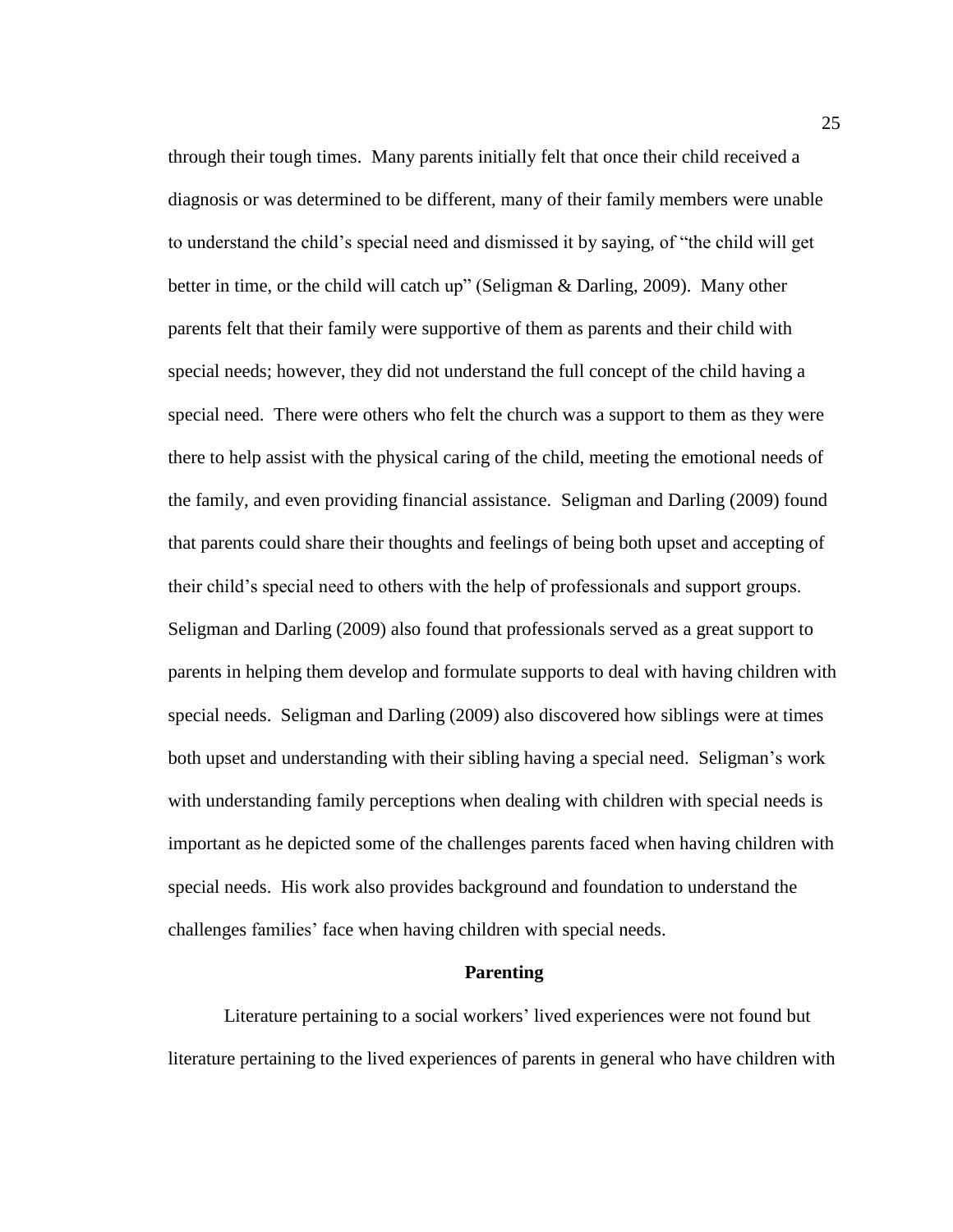special needs was found and discussed within this review. In order to fully understand lived experiences that social workers who have children with special needs, I broadened the literature review to address those lived experiences of parents in general who have children with special needs. Parenting is a general term that is defined by an individual's perception or experience. According to the American Psychological Association (2017), parenting practices around the world share three goals: ensure a child's health and safety, prepare a child for a life as a productive adult, and transmit cultural values to the child. It is important to note that an individual's interpretation and perception gives meaning to the term parenting, despite the APA's (2017) definition of parenting practices.

Parenting is a unique experience that many individuals can experience but have different interpretations and perceptions. When children are born, parents have expectations that their child will be healthy, smart, and full of life. Even before a child is born, parents have hopes, dreams, and expectations for their child. Zechella and Raval (2016) reported that parents have expectations that their children will be high achievers academically and professionally, have the ability to live independently of their parents, and eventually, one day have their own family. Expectations shaped by the parents' beliefs, morals, rules, values, and ways of thinking are transmitted to children through their parents' behavior toward them (Peterson et al., 2014). A child's development specifically shapes their parent's views and behaviors towards them. When children identify as having special needs, parents tend to re-think their expectations, aspirations, and beliefs they initially had for their children. Zechella and Ravala (2016) also reported that mothers have shared in their study having to re-prioritize their expectations and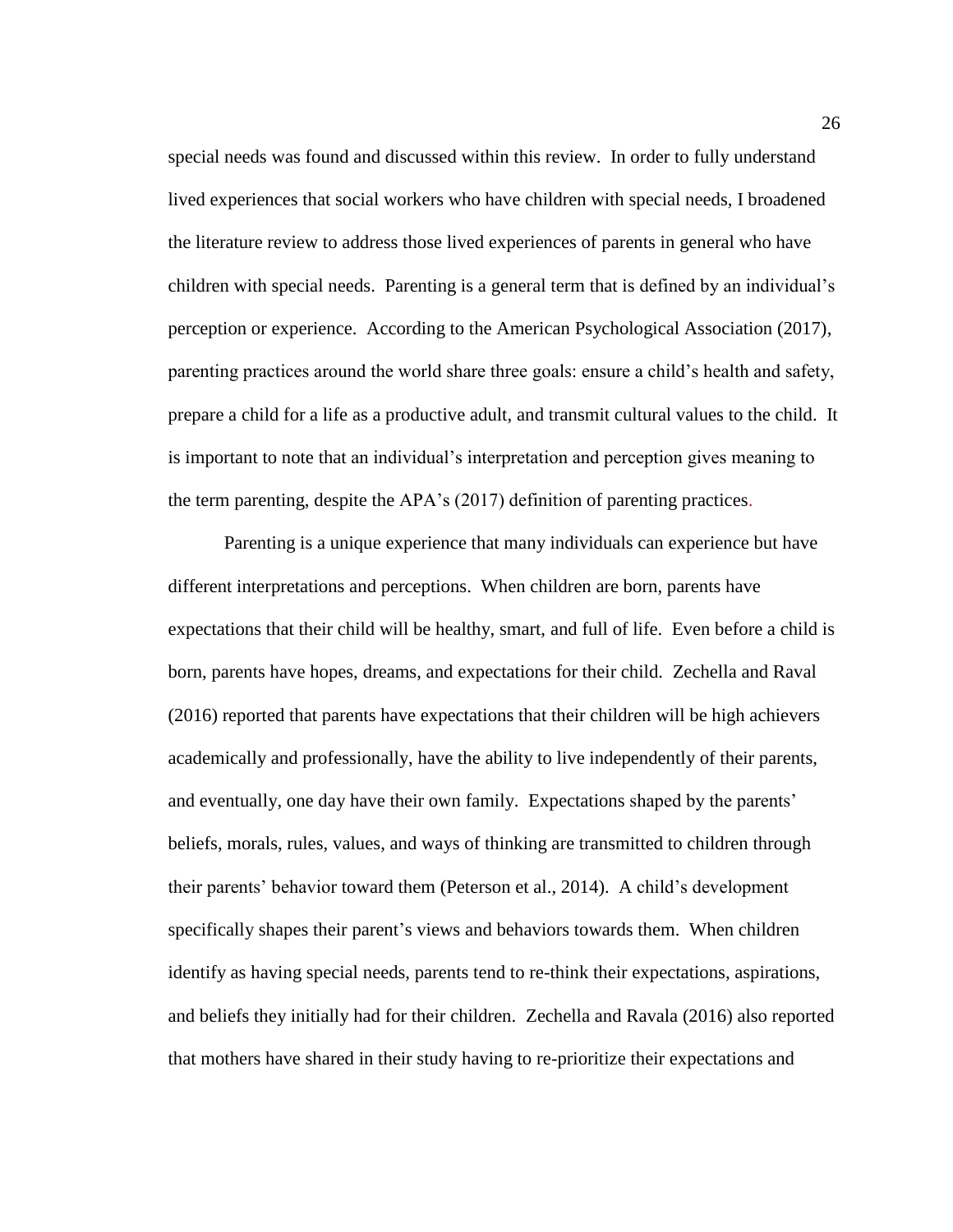values for their children with special needs once the child has identified with having a special need. Once parents have identified their children with having a special need, they are often faced with challenges.

According to Issurdatt and Whitaker (2013), parenting has specific challenges, and how parents interpret these challenges will determine the outcome for the entire family. Having some knowledge surrounding how a parent perceives and interpret their parenting experience when dealing with their child/ren with special needs provides understanding about the barriers and possible burdens they face when caring for their child. According to Ma et al. (2013), some parents perceived that having a child with special needs was an issue that they simply had no control over, so they found ways to educate themselves and address the issues that came daily. Ma et al. (2013) also discovered that parents expressed feelings of being ashamed and stigmatized when issues arose surrounding caring for their children with special needs.

Ma et al. (2013) conducted a study of client perceptions to determine whether a multifamily group intervention program was helpful or unhelpful to families dealing with children with special needs. Ma et al. (2013) reported that some parents felt they had no control over things that were happening in their lives and they began isolating themselves from their support systems. Parents perceived that family members and teachers were putting negative labels on their children with special needs and labeling the parents as being inadequate (Ma et al., 2013). The study conducted by Ma et al. (2013) continued detailing how parents expressed how this type of behavior from others helped further their perception and thought of being stigmatized and the need for isolating themselves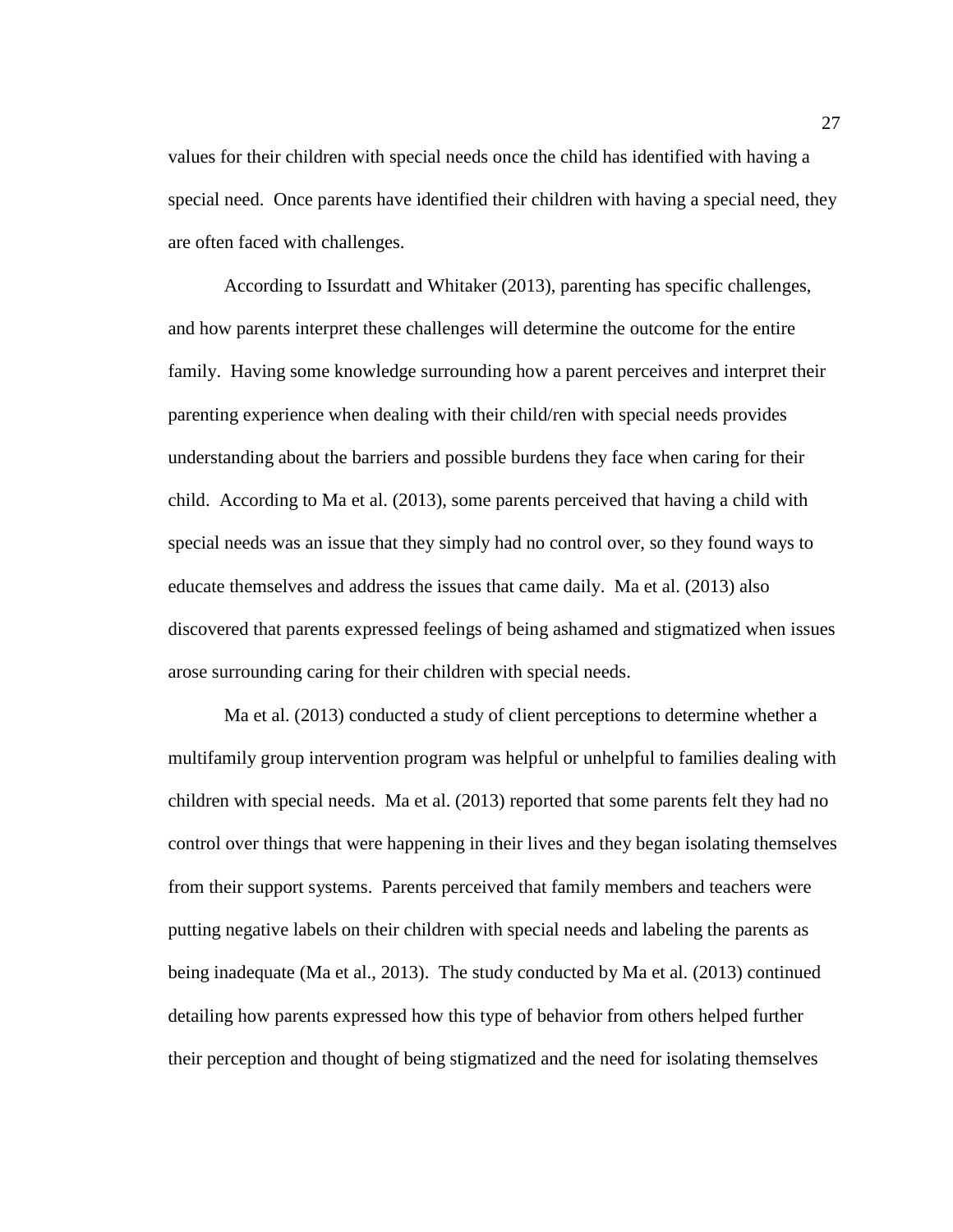from others. Parents would isolate themselves and preoccupy their times with the care of their child, their household chores, and other things that were demands as a result of caring for their child (Ma et al., 2013). Some parents also felt that the care of their child with special needs were becoming a full-time job and found it easier to discuss their issues with parents that had children with special needs (Ma et al., 2013).

 Being a parent of a child with special needs can be very challenging. Parents often experience different levels of stress due to the care associated with having children with special needs. There are parents that live with psychological stressors that place parents in positions where they tend to engage in harmful behaviors that will affect their health. According to Gouin et al. (2016), some of the psychological stressors that parents face, affect the body and increase the production of inflammatory markers such as cortisol and C-reactive protein. Gouin et al. (2016) also stated that many of these parents also find it hard to get sufficient sleep, and they pick up habits such as smoking. The study conducted by Lindo et al. (2016) includes information on how parents can become overwhelmed and stressed. Children, depending on the severity of their disability, require daily supervision and assistance with the essential needs in life. Some parents have to learn different communication skills and learn new behavior/discipline techniques to help lessen the stress with their child (Price & Oliverio, 2016). This type of care creates stress and financial burdens for the parent with a child with special needs (Price  $\&$ Oliverio, 2016). As children with special needs grow, their needs may change, and this potentially adds additional challenges to the parents. Some of these additional challenges are described as labor-intensive to the parents and include having minimal time for, a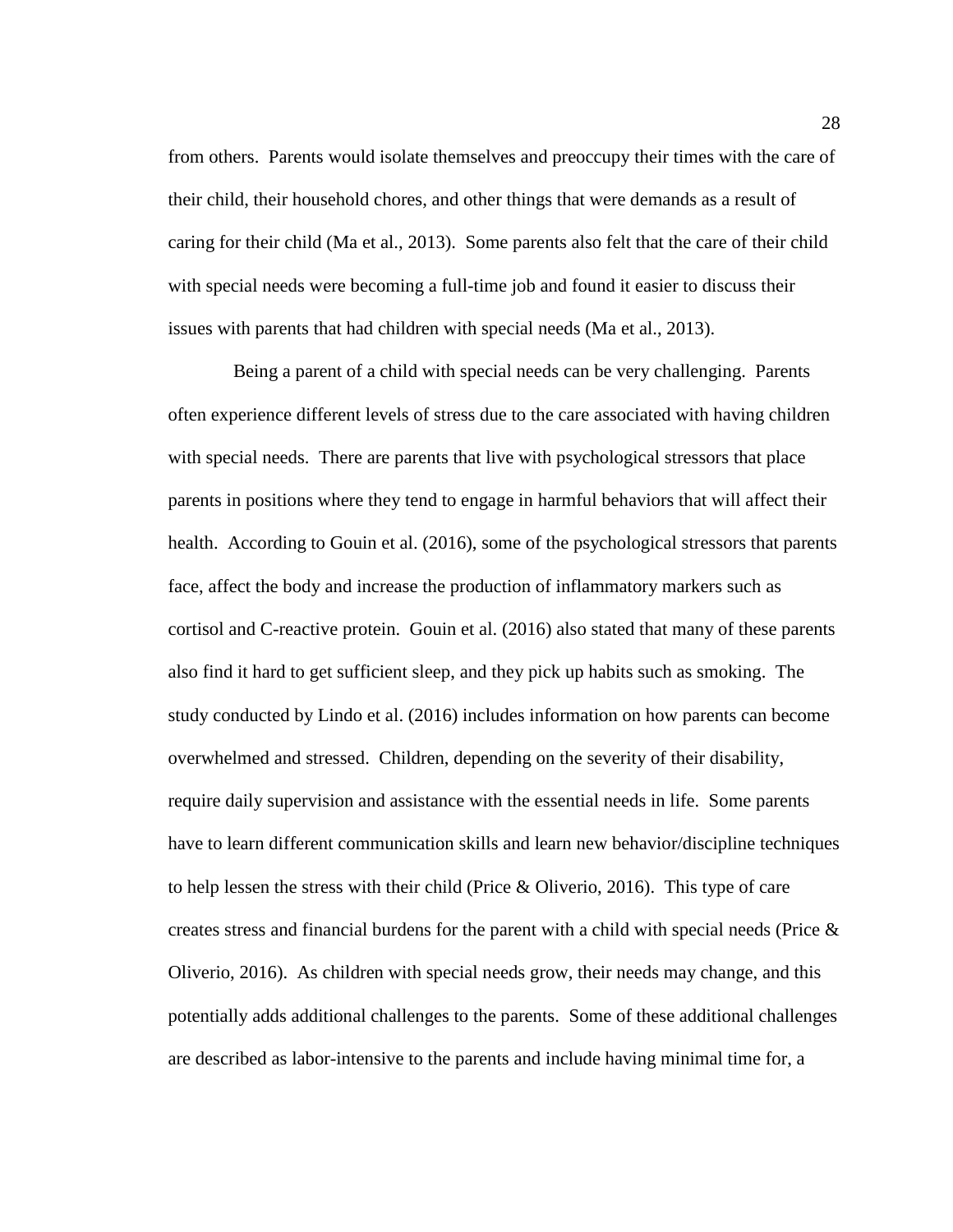social life, vacation, and spending intimate time with significant others (Woodgate et al., 2015). Woodgate et al. (2015) found in their study that parents, in general, felt that they lost their ability to participate in "normal" life events and activities. In this study, I focused on intense parenting to children with complex care needs. Parents reported that they felt judged by professionals and others as a result of caring for their children with special needs (Woodgate et al., 2015). Literature, however, did not detail information about social workers who have children with special needs although they can potentially face the same challenges, stress, overwhelming feelings, and burdens when caring for their children as do other parents with children with special needs.

Stress is a difficulty that parents experience with having a child or children with special needs. Stress is defined as a negative emotional experience that is accompanied by physiological, behavioral, and cognitive changes that can affect a person's overall well-being of life (Antonopoulou et al., 2017). Cronin and Becher (2015) defined parental stress as being stress that parents experience as a result of their social and environmental responsibilities from everyday life events. Stressors arising from health care costs, childcare costs, educational needs, and the balance of home and work all are factors of stress experienced by parents of children with special needs (Cronin & Becher, 2015; Kalliath et al., 2012). Having children with severe disabilities increases the stress level of parents (Hartley et al., 2016; Woodgate et al., 2015). Price and Oliverio (2016) concur and add that these parents deal with the stress of caring for a child with special needs, and they experience different emotions such as despair, remorse, and grief. Feizi et al. (2014) also reported that parents experience higher stress and bear loads of stress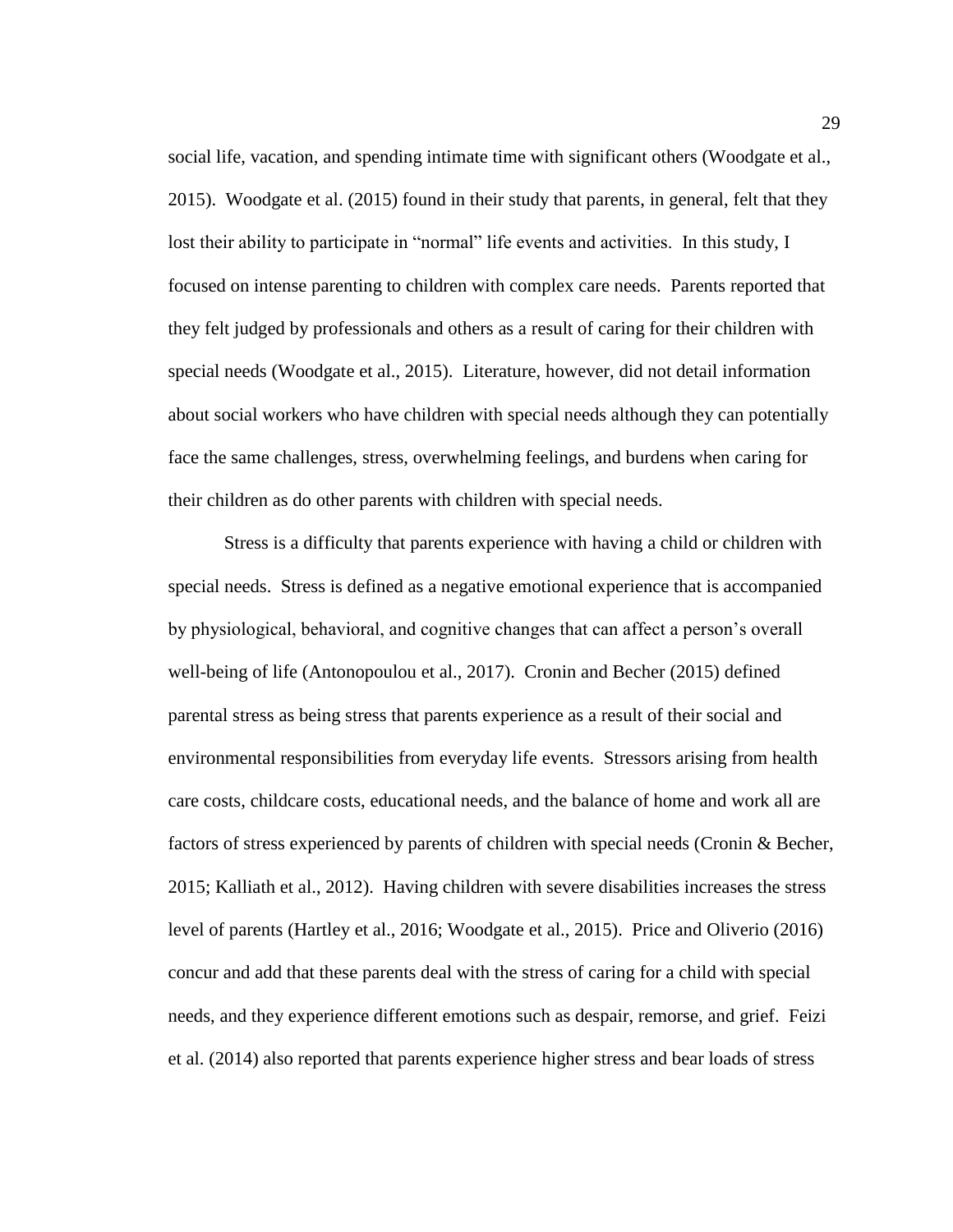when they have children with severe special needs. Parents reported symptoms of stress such as being irritable, unable to concentrate, lack of appetite, dizziness, and breathlessness (Lindo et al., 2016). In conducting this literature, it was important to understand what influences social workers who have children with special needs while in their environment.

## **MicroSystem Level**

The use of the ecological theory in this study reveals an understanding of what external forces within the environment helped to shape parents lived experiences of how they interpreted and perceived those experiences. First, I took a look at the microsystem level of the ecological perspective. The microsystem level in the ecological theory is a pattern of activities, social roles and interpersonal relations that individual experience in a direct setting (Algood & Harris, 2013). The microsystems level allowed me to look at the immediate interactions between the parent and the child. The parent-child interaction can affect how the parent provides care, love, and attention to their child with special needs (Algood & Harris, 2013). Parents are known to love and care for their children, but there are times when the needs of their children become so demanding that the love and care can influence the parent-child interaction (Garner et al., 2013). For example, when the interaction and relationship between a child and their parent are positive, it usually is contributed to the parents having positive thoughts and behaviors (Thompson & McFerran, 2015). Thompson and McFerran (2015) found in their study that parents described changes within the quality of the relationship they have with their children. Thompson & McFerran (2015), stated that parents felt they were able to better interact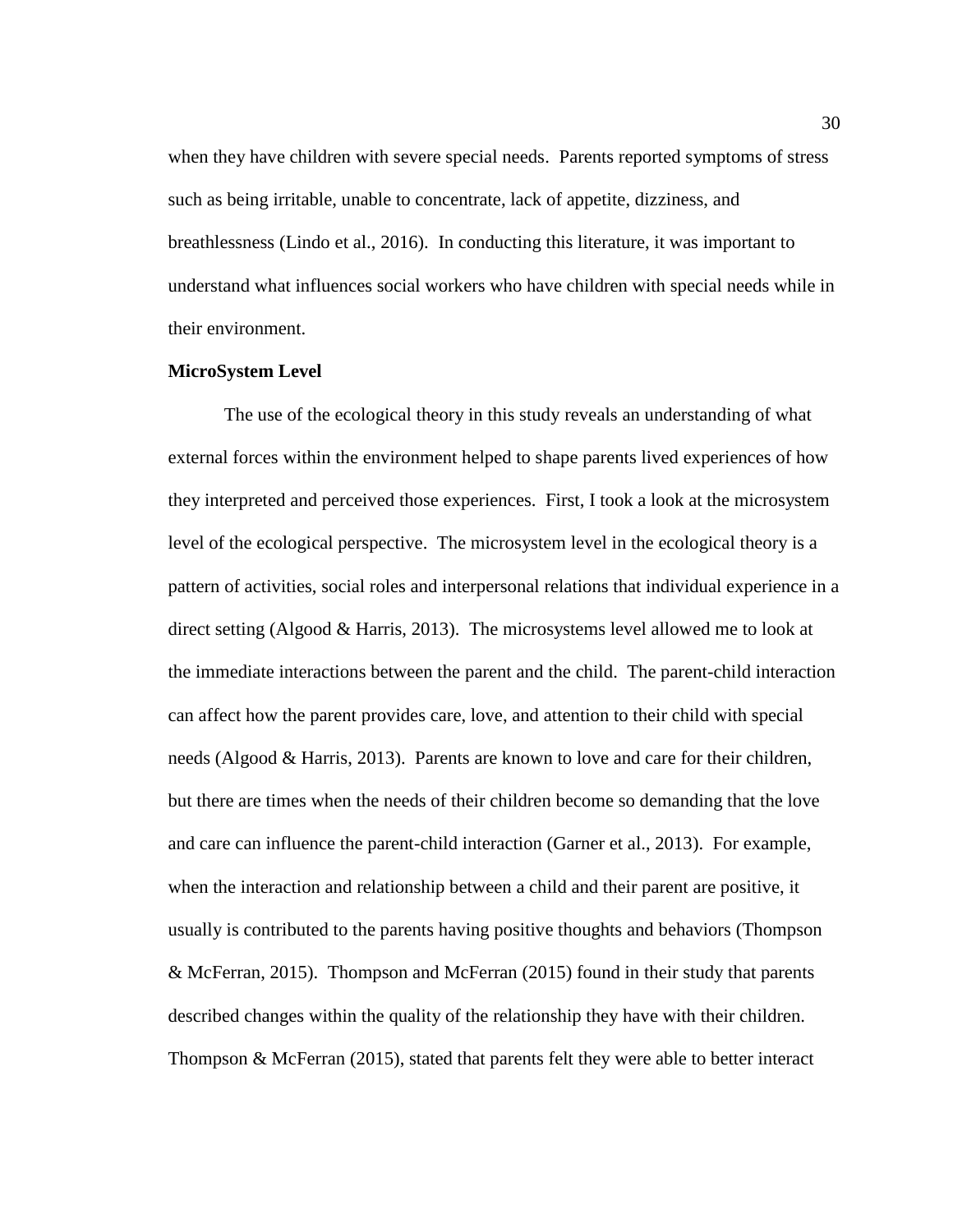with their child and be with their child due to their ability to engage with their children. Schuiringa et al. (2015) stated that parents engage with their children better if they are accepting of the child. When the parent-child interaction is negative; however, the cause can potentially relate to the parent feeling overwhelmed and stressed. Parenting practices, however, become differentiated when a child has an identified special need. A parent's ability to accept that their child has an identified special need is important to understand. Parents may have to change the way they interact, engage, and discipline their children with special needs in contrast to the way they do so with their children who do not have a special need. When children have special needs, it can present challenges and stressors for the parents and have effects on the parent-child interactions (Fenning et al., 2014). Because of these stressors and challenges parents have and depending on the child's special need, many perceive they have to use a harsh tone, provide more structure, and commit to being stern with the child (Ma et al., 2013). Some children have special needs that are best benefited by interventions that professionals have shared that are appropriate for the child. Depending on the severity of the child's special need, the parent can use evidenced-based interventions and engage the community and school support to promote healthy interactions.

#### **MesoSystem Level**

Bronfenbrenner (1977) describes the mesosystem level of the ecological theory of the interactions among two or more of the individual's microsystems (activities, social roles, or interactions). Teachers and family members play an important role in both a child's life and their parent's life. Many parents interact with their child's teachers and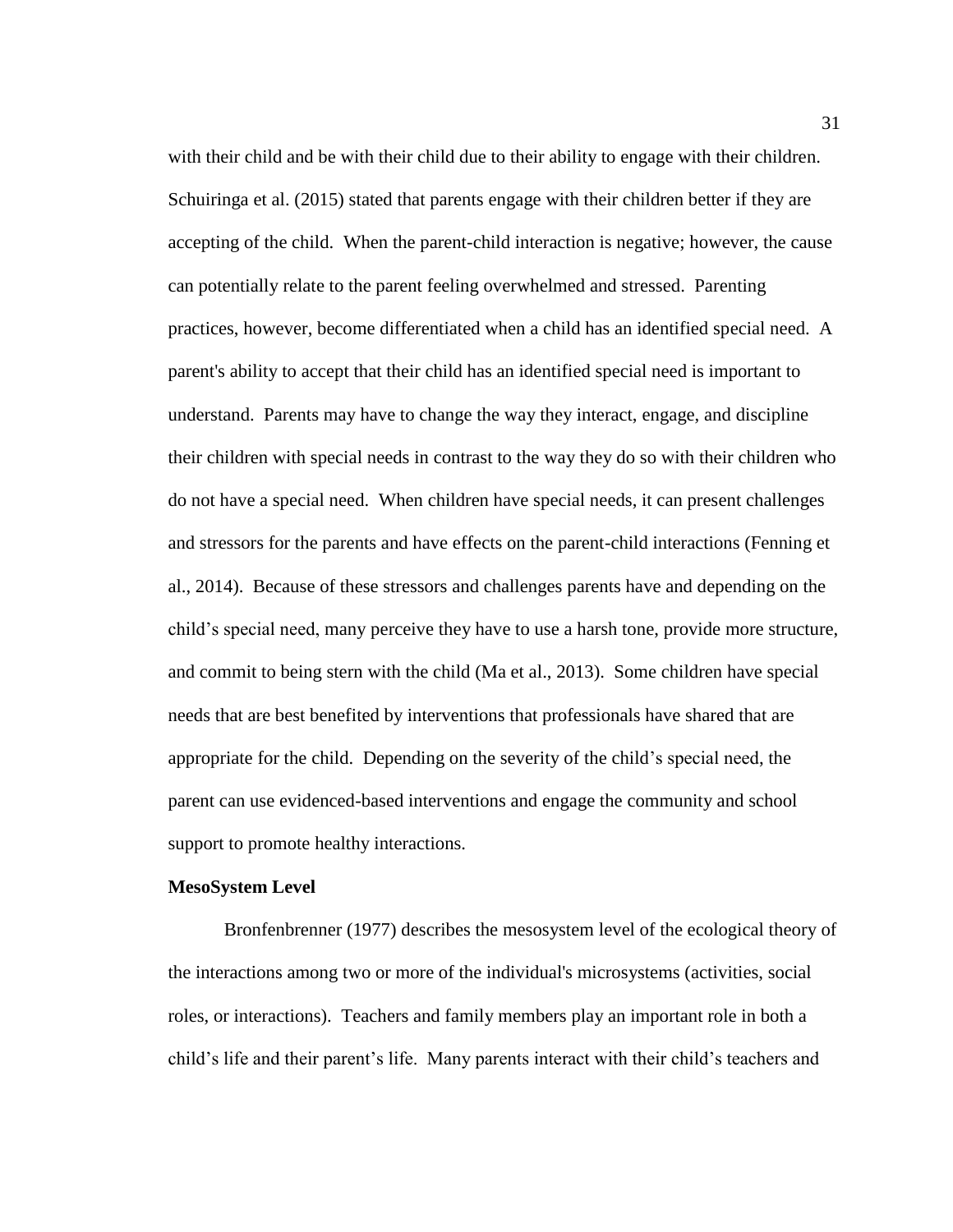family members daily depending on the level of support needed or wanted. When I look at these two environmental influences, I can understand that they are the external forces that helped shape the lived experiences of parents based on the interpretations and perceptions of the parent's experience.

Parents expect that children with special needs and children without special needs will attend school and given equal time and attention. Children with special needs seemingly need more time and attention from their teachers (Celyan & Aral, 2016). Because children with special needs require more time with their teachers, the parent exclusively must spend more time talking with their child's teachers about that child's special need. Teachers play an important role in both a child and their parent's life. Teachers have been equipped with specialized skills to work with children that identify as having a special need in which create less worrying and frustration within the child and the parent. Teachers, however, find it hard to work with children with special needs while also trying to work with children who do not have special needs (Avramides, 2013; Broomhead, 2013; Krull et al., 2014). Ceylan and Aral (2016) conducted a phenomenological study and stated that the opinions of classroom teachers and inclusive practice found that both teachers and parents could become more informed on the needs, services, and resources for children with special needs. This study also noted that more effective and efficient in-service training seminars are beneficial for teachers and administration. Another study notes how more children with special needs are being rejected socially more often than their peers who do not have special needs (Krull et al., 2014). Rose et al. (2017) concur that peer relationships are pivotal in the development of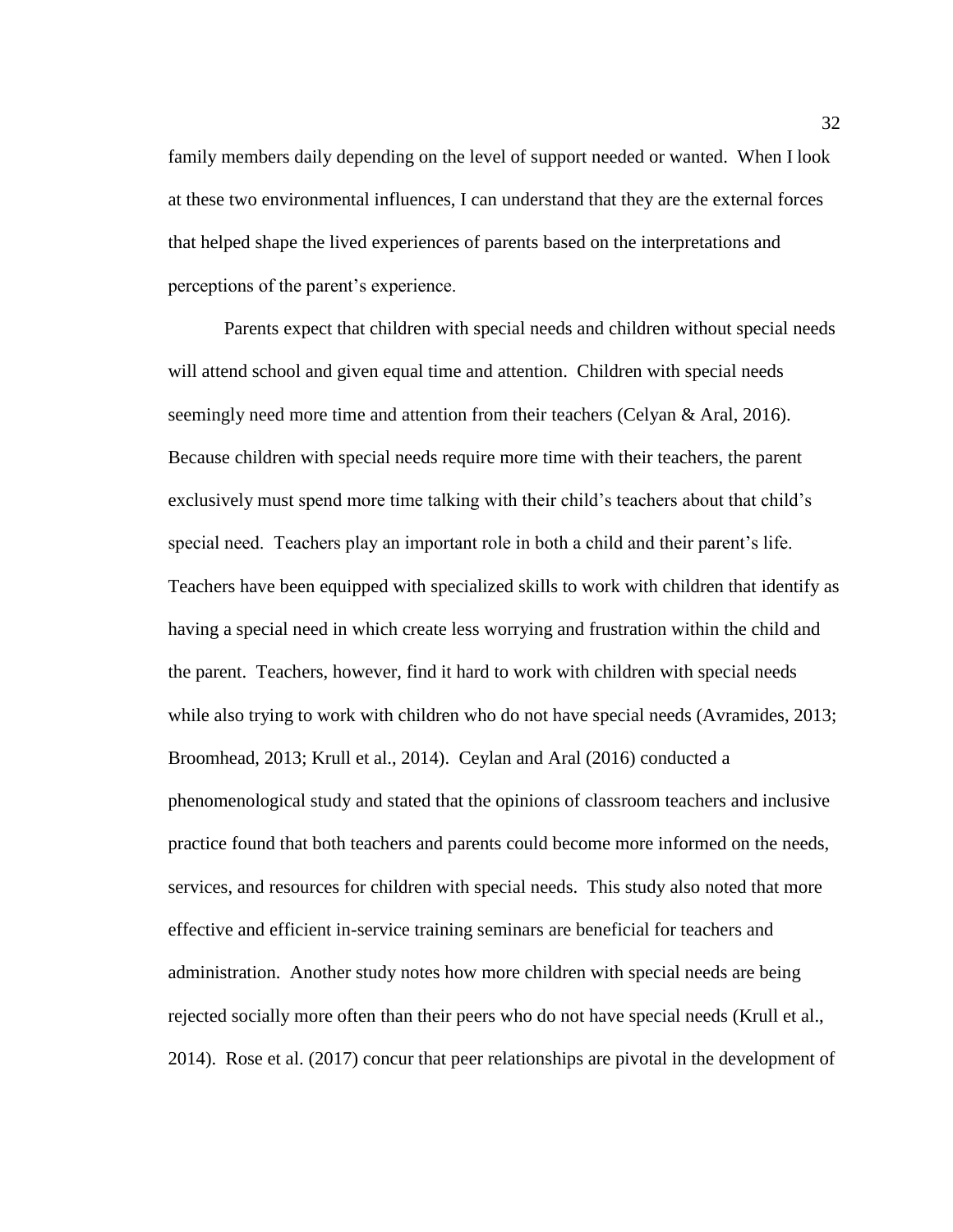children with special needs but found that they are less likely to demonstrate success in relationships.

MacFarlane and Woolfson (2013) found that teachers who participated in an inservice training period demonstrated feelings that were more positive towards working with children with special needs compared to teachers who did not attend the in-service training. This study also found that teachers perceived attempting to teach children in an inclusion setting was problematic and was accompanied by negative teaching attitudes, which made it difficult for the child with special needs. It is important to look at teacher's perceptions and interpretations of children with special needs because their perceptions and thoughts provide a better understanding of how this external force has helped to shape parent's perceptions and interpretations of their lived experiences with having children with special needs.

Teachers in one study conducted in the Arab community and culture perceived that there are barriers to working with children with special needs due to negative attitudes from students and staff, related environmental barriers, scarcity of learning resources, unsuitable curriculum, and evaluation modules, and family and society barriers (Amr et al., 2016). Many of the teachers in this study perceived that the peers of children with special needs made it difficult to produce a learning environment for children with special needs (Amr et al., 2016). Teachers perceive that there is a lack of time available to spend with children that have special needs in the classroom (Amr et al., 2016; Sadioglu et al., 2013). Teachers were unclear about their roles and expectations on how to teach and provide inclusion services for children with special needs.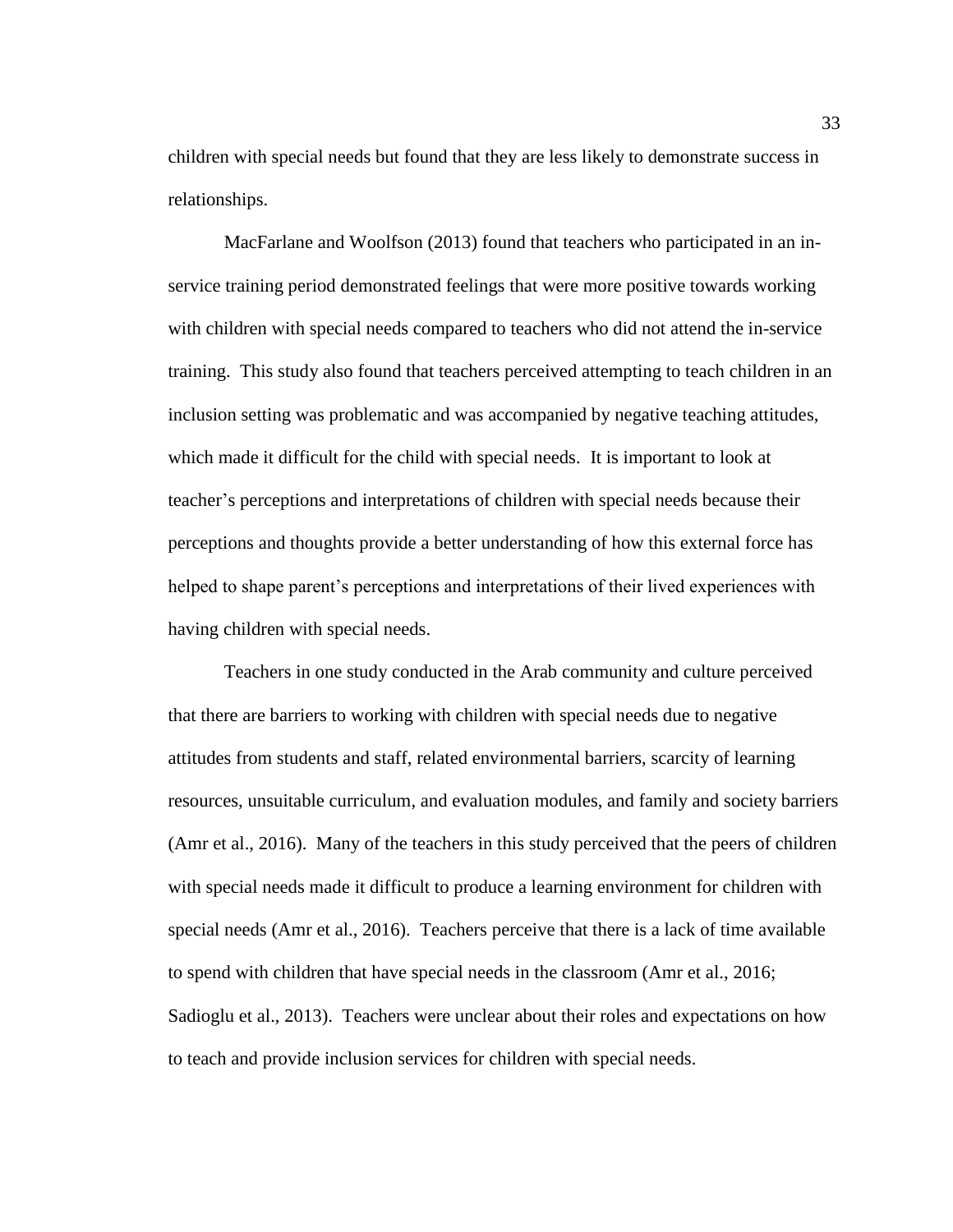Amr's et al. (2016) study discovered, the classroom sizes, resources, and buildings were not equipped and set up in a way to address additional needs of children with special needs and this created a problem for teachers when including children with special needs on a day to day basis. Teachers also perceived that the learning outcomes were not applicable for children with special needs and they were not aware how to appropriately set goals and outcomes around these children to ensure they were able to learn on a day to day basis (Amr et al., 2016). Lastly, teachers in this study perceived that family members were not supportive of the inclusion of their children and often had negative attitudes as it related to understanding their child's special need (Amr et al., 2016).

Al Natour et al., (2015) concurred with Amr et al. (2016), about teachers not having clear roles and expectations of inclusion in the classroom with children with special needs. Similarly, Dapudong (2013) found that teachers perceived that they were not prepared to work in inclusive classrooms with children with special needs because they were unclear about their roles and expectations. Varcoe and Boyle (2014) also found that teachers who have pre-service training before to entering the classroom found they could view children with special needs being in an inclusive setting more positively than teachers with the previous experience entering the training. Experienced teachers viewed having more of a negative attitude towards the inclusion of children with special needs. The ability to work with teachers is important because it can contribute to the success of the child and alleviate stress to parents surrounding their children's education. Parents are dealing with stress and being overwhelmed with the care they provide for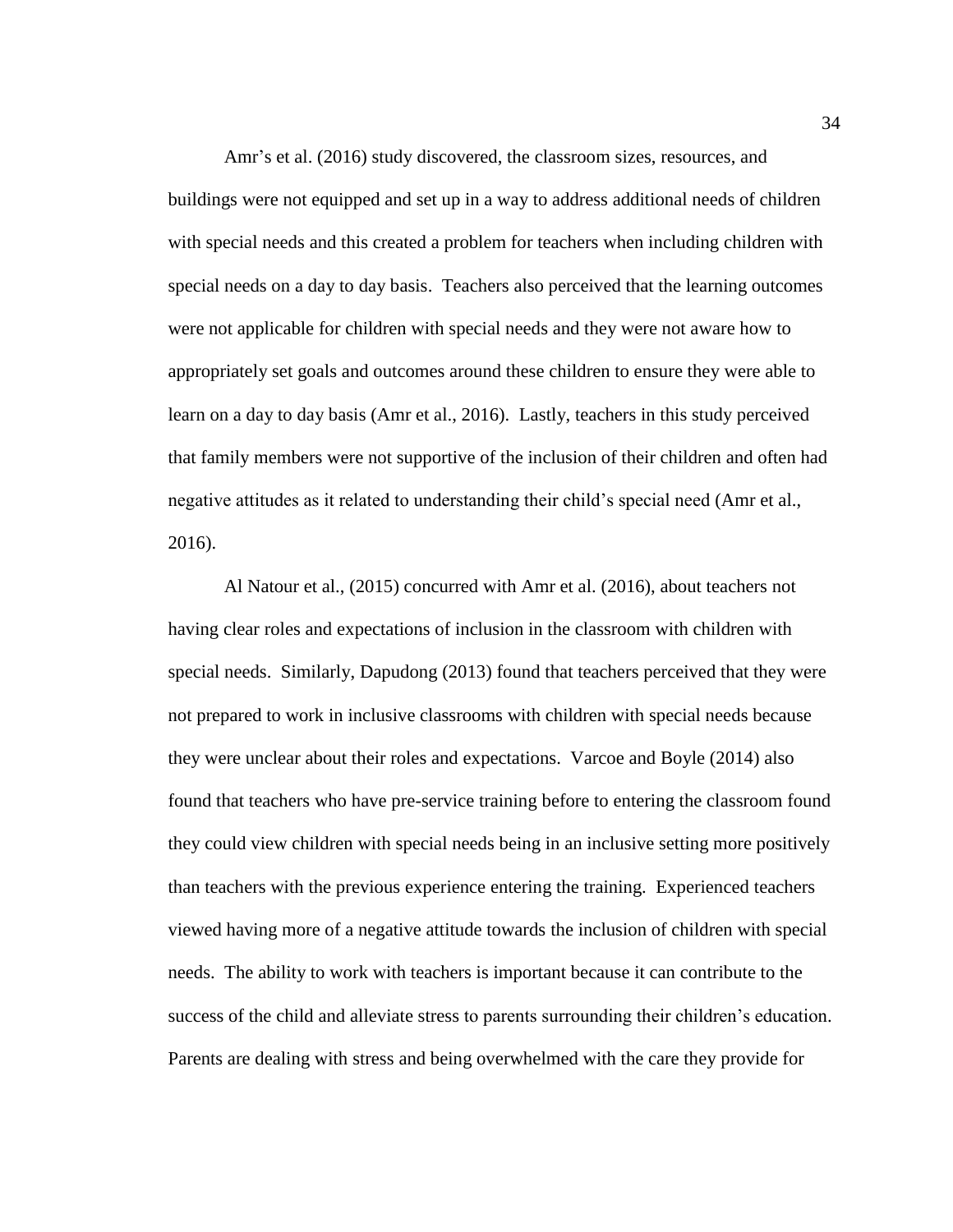their children but working with their child's teacher could help alleviate the stressors they could have around the child's education.

Family members are instrumental because of the level of support they can provide to parents and the children that have special needs. Parents of children with special needs experience higher levels of stress than parents of children without special needs and need a high level of support from extended family members. Social support influences family functioning (Gallagher & Hannigan, 2014). Social support is needed from family members to assist parents in caring for their child with special needs. Lim and Chia (2017) found that support from family members will assist the primary parent in their caregiving role and reduce burnout and depression. That study found that the support of financial assistance from family members for these parents with children with special needs would be beneficial as it would help to take care of some medical, therapy, and other fees that parents have to pay (Lim & Chia, 2017). Lim and Chia  $(2017)$ discovered that family members could assist with respite so that parents could enjoy hobbies and a personal timeout.

#### **Exosystem Level**

The exosystem of Bronfenbrenner's ecological theory is where the parent is not actively involved in a setting, but the setting can significantly influence the parent. I looked at the peer group of the child with special needs so that I can understand how a parent perceives and interprets their lived experiences of having a child with special needs. Parents have hopes that when they send their child to school, they will be able to engage in social activities and establish relationships with children without special needs.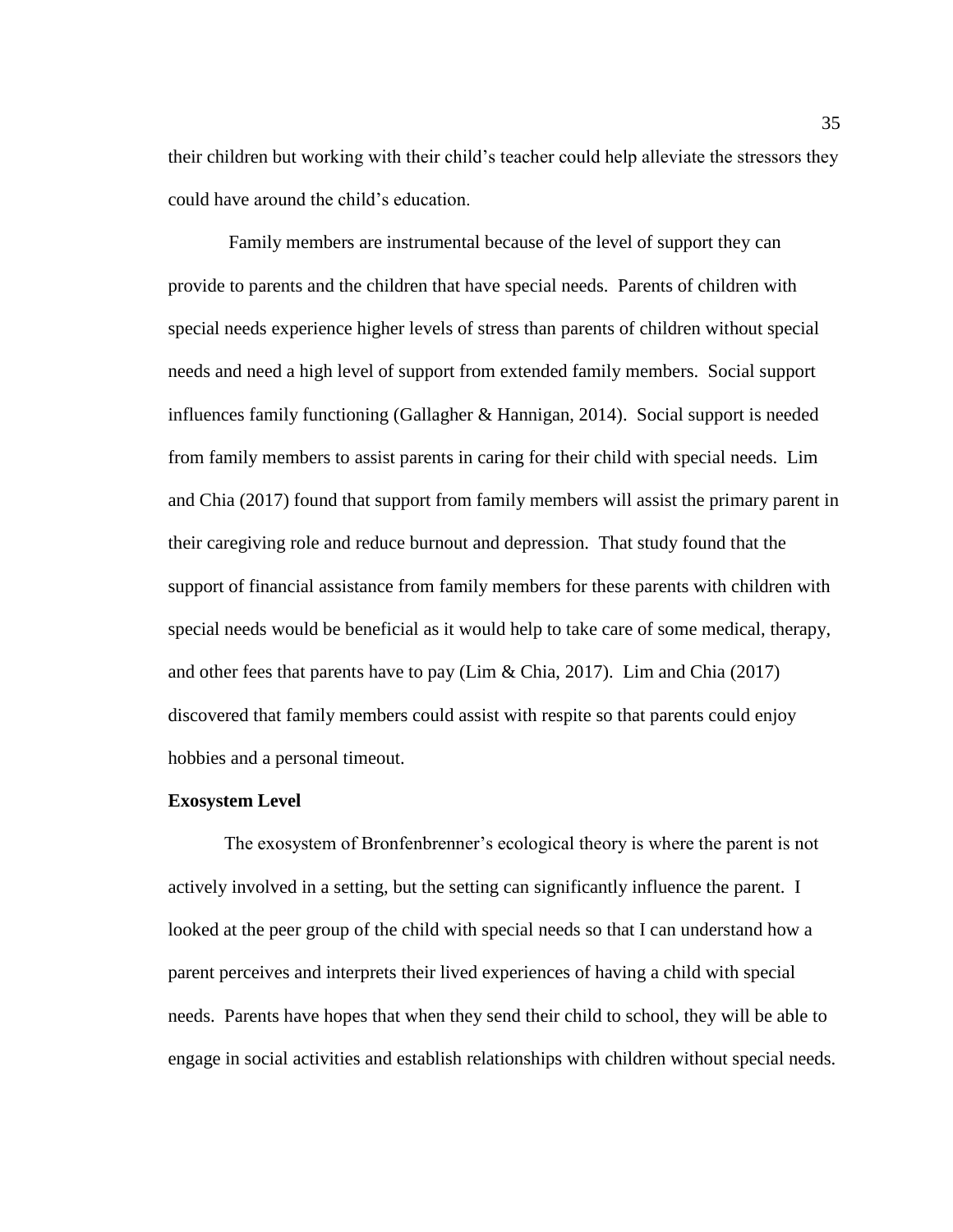Some children depending on the severity of their special need will not have activities as other children with special needs. Research, however, revealed that children with special needs experience isolation, rejection, and difficulty forming relationships among their peers (Lim & Chia, 2016, Ma et al., 2013; Caylen & Aral, 2016). According to Amr et al. (2016), children with special needs are perceived by their peers as having behavioral issues and communication issues. The interaction between children with special needs and children without special needs is discussed as being limited if any at all (Garrett et al., 2017). Avirimades (2013) concur that children with special needs most likely have less social interactions and relationships with their peers, while Garrote (2016) and Grutter et al. (2015) argue that they have not found this to be so. Children with special needs are perceived to understand that their social relationships are unlike others and therefore can present problems at times. When having the ability to perceive that this is the culture from peers, children with special needs can experience the same feelings of stress, rejection, and isolation as it does the parents. Most parents attempt to shelter their children from these types of behaviors and prefer to deal with other parents and children that have special needs that are dealing with the same issues of their child (Ma et al., 2013).

#### **Macrosystem Level**

The macrosystem level of Bronfenbrenner's (1977) ecological theory depicts how embedded an individual is within their culture. It is important to understand how the culture of the community can influence a parent who has a child with special needs. In most communities, there are schools, community centers, and other agencies that attempt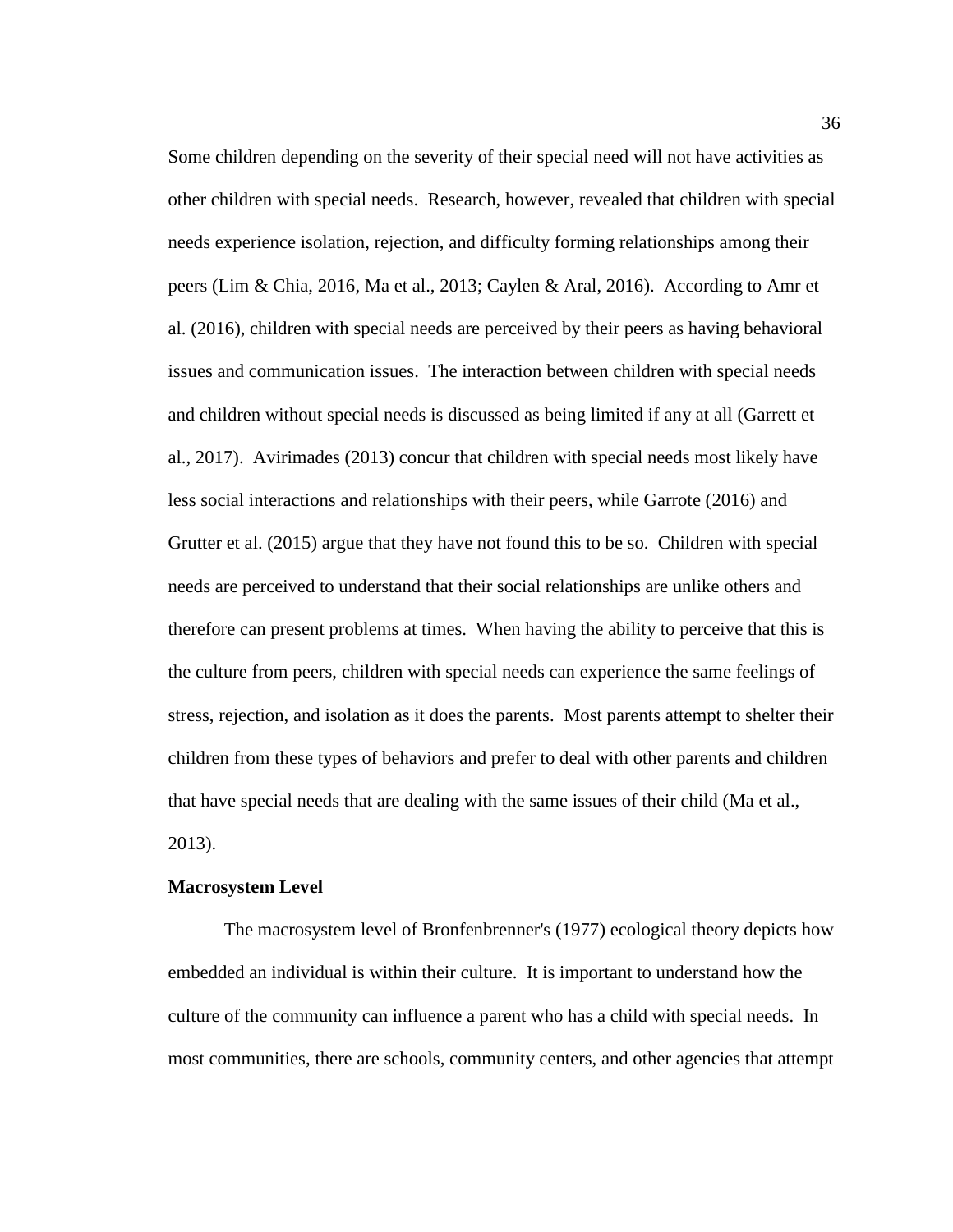to educate the community on individuals with special needs. To understand the culture of the community and how the community views children with special needs, I looked into how that culture potentially influences and shape a parent's perception surrounding their lived experiences.

When looking at the culture of the community, I looked first at school systems. Many school systems have had to implement different types of policies and procedures relating to helping children with special needs. The school system typically offers services to children with special needs, but there are times when the school system fails to meet the needs of children that have special needs. Services, however, that many schools offer children with special needs include: inclusion, supports and strategies for behavior management if behavior interferes with learning or with the learning of others, communication, assistive technology devices or services, language needs as related to the Individualized Education Plan (IEP) and 504 Plans (Mason & Goldman, 2017). The IEP and 504 Plans are plans that seek to provide accommodations to children when there has been an identified need with their academics (Mason & Goldman, 2017). The culture of most schools is welcoming and accommodating to meet the needs of the children with special needs and their families. While parents are advocating for the rights of their children's needs, they are also partnering with the community and others to ensure services for their children continue.

When I looked at community centers and other agencies, I looked at the culture of these entities. Parents have connected with other parents through support groups, internet group chats, focus groups, and other different types of meetings as a means of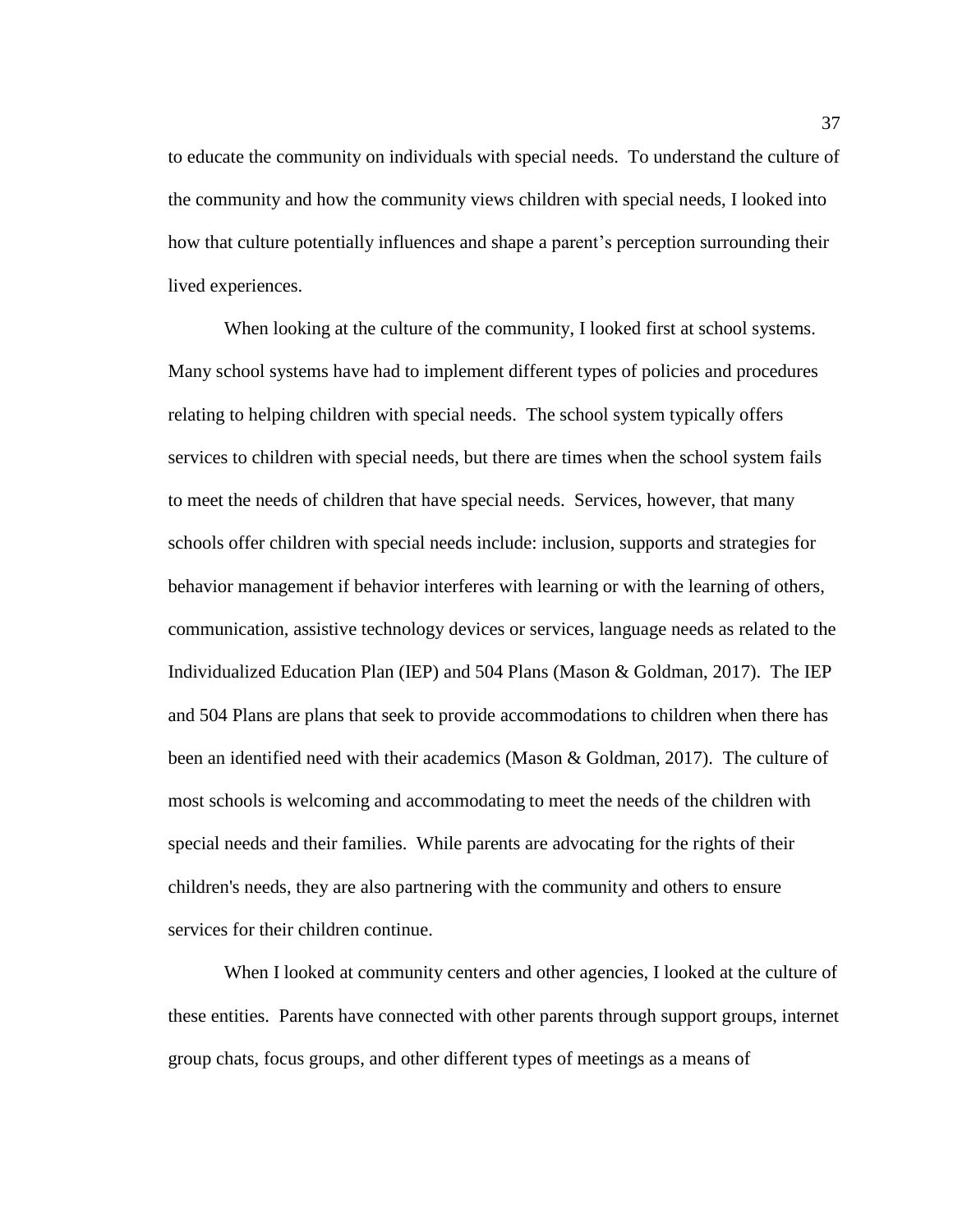understanding that their children can have a life that is the best fitting for them depending on the child's special needs (Algood et al., 2013). There still lies in some instances a struggle with obtaining the full support of agencies and the community with getting the services for children with special needs (Home, 2015). In most instances, research shows that parents who have children with special needs who can pay for services can access and afford community resources within their communities (Walker et al., 2016). There are other times when parents with children with special needs do not have the same access to community resources within their community due to living in poverty, lacking finances for the treatment needed, and the lack of affordable resources to the family (Rosen-Reynoso et al., 2016; Walker et al., 2016). Many rural town communities lack services and resources for parents and their children with special needs. When this lack of resource becomes an issue for the parent and child with special needs, parents have to take their children out of town to receive affordable and available resources for their children (Walker et al., 2016). As parents have to find quality community support and resources for their children, they can become overwhelmed. Parents experience being overwhelmed and isolated due to the cultural attitudes of the community and the lack of social acceptance and support (Zavirsek, 2014). Parents face challenges and stigma concerning their child having special needs and requiring support within their community. My community, for example, incorporated a parent-to-parent coalition to serve as resources and as emotional supports to other parents that have children with special needs, but not all communities provide this support. According to Home (2015), there are some areas where families continue to face increased burdens from lack of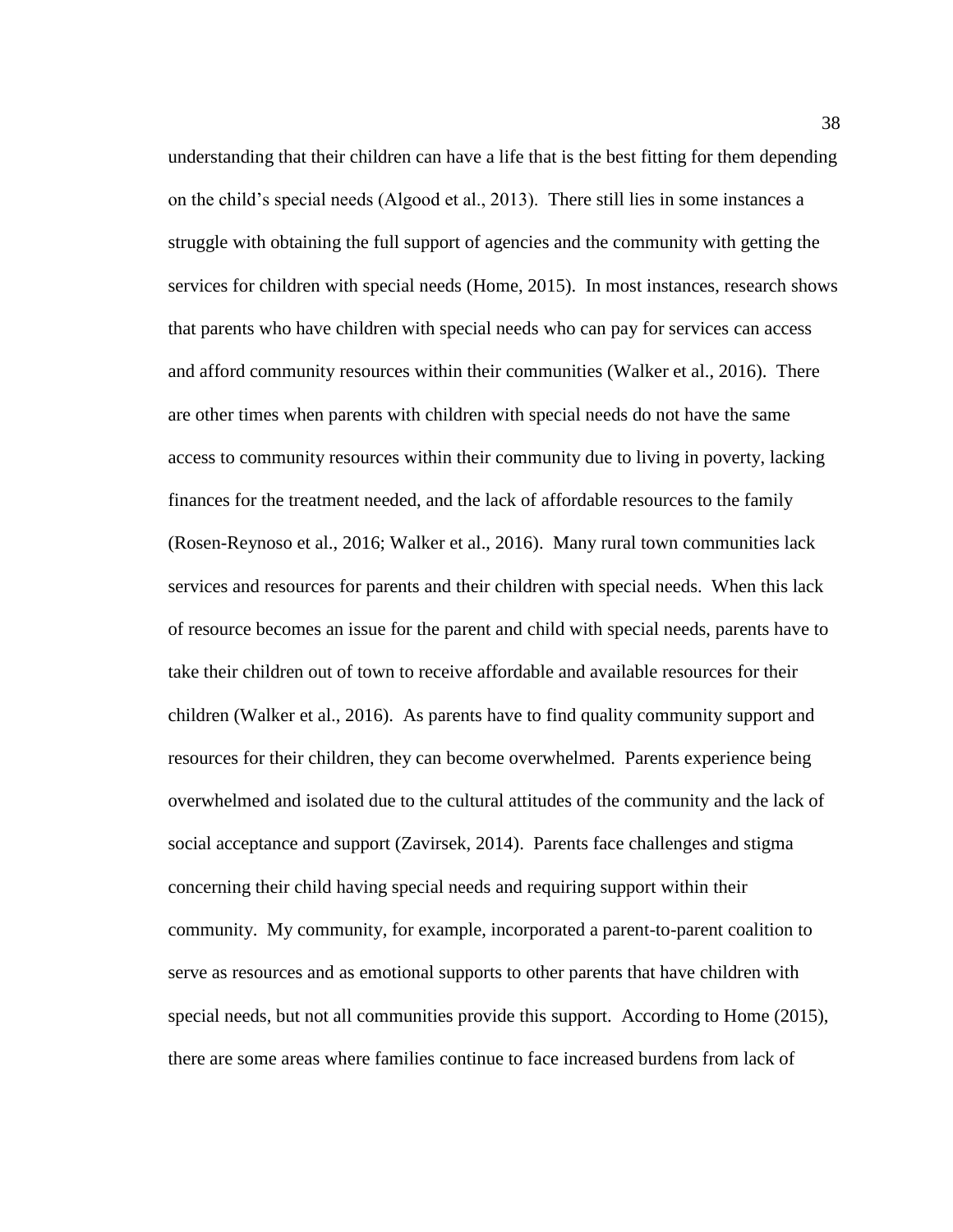support, financial assistance, service to address the needs of children with special needs. **Social work**

While families and parents individually are experiencing these challenges, there are professionals available to assist these families. Social workers have been instrumental in working with the special needs population in many facets such as school settings, mental health facilities, medical offices, etc. Social workers when working with children with special needs also collaborate closely with their parents. Social workers play a significant role in the lives of families and are required to provide interventions, resources, and services to persons that are in need. While social workers are instrumental in the lives of families as they provide services and resources to help with their issues, social work parents with children with special needs need those same services. Social workers are trained and equipped with skills from classroom teachings and practice settings, but there is no literature about the social work parent's perception or availability to such services they often provide other families. Therefore, it is important to explore further social workers who parent children with special needs. I first look at social workers and the work they provide to individuals and their families.

Social workers have been called into action to play key roles in the lives of children that live with various special needs from day to day. Social workers are change agents that seek to assist and help families overcome issues or concerns that have become burdensome. Social workers also seek to promote social and economic justices for children and their families. Social work according to Papp and Racz (2016) is a practicebased profession and academic discipline that promotes social change, development,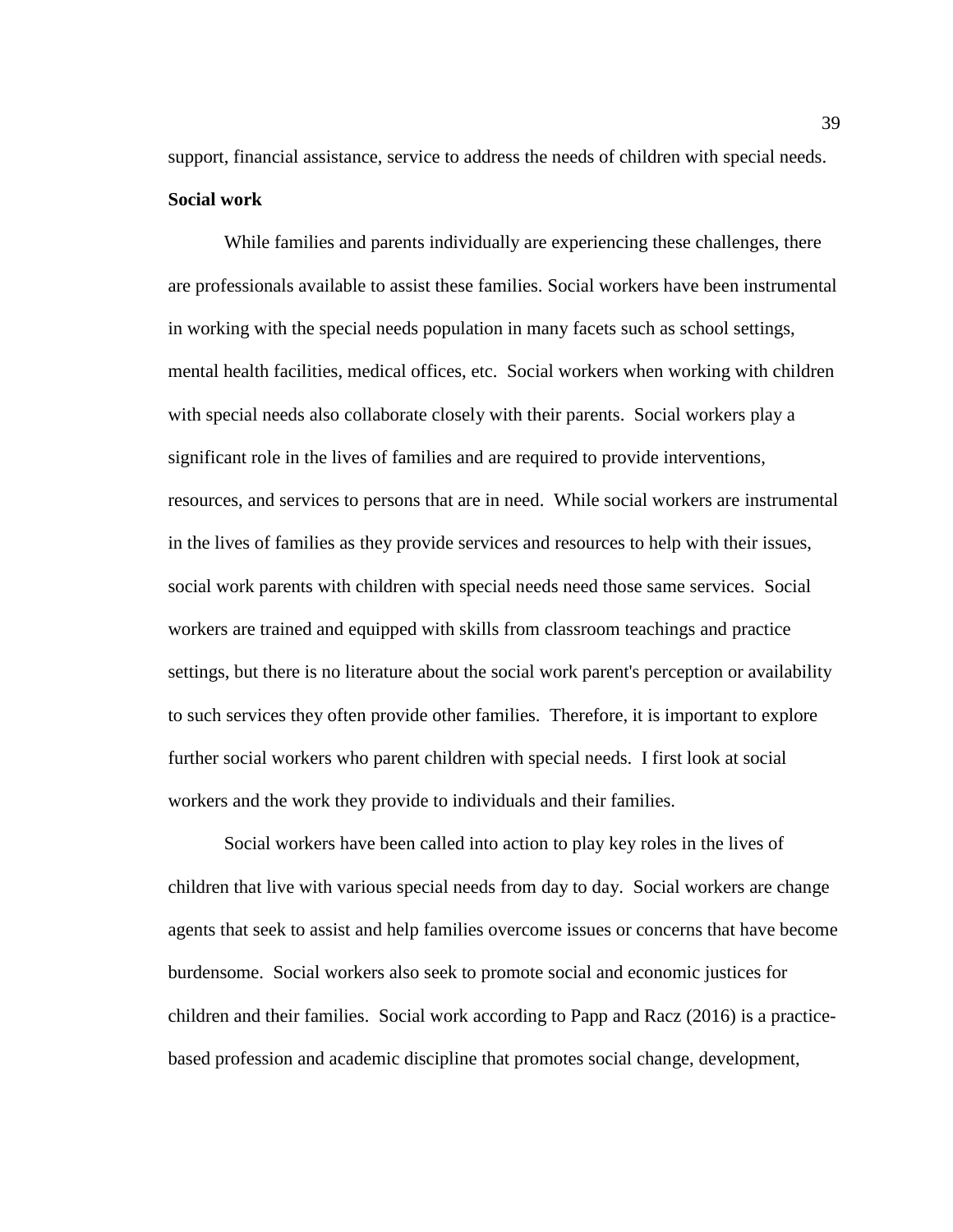social cohesion, and the empowerment and liberation of people. Social workers also tend to engage individuals and families in efforts to help families address life challenges and enhance their well-being (IFSW, 2014). Social workers historically worked with individuals that had special needs through the lens of a medical model. This lens placed barriers on social workers as the focus was not on helping the individual to address their social, mental, and physical well-being but on providing treatment or finding a cure to the child's special need. It is important to understand how this lens may have shaped the perceptions of social workers when they address children with special needs and their families. To understand the professional activities of a social worker, I looked at the previous articles; these articles add literature on what social workers are attempting to do.

Many of these social workers attempt to work with family members by helping them process their feelings about the child's special need. Social workers also work in other healthcare settings to assist families when they have difficulties due to their child's special need. Some social workers work with mental and behavioral health professionals by connecting the child with special needs with an appropriate agency. These workers attempt to utilize skills they have been trained with to promote social and economic justice. As social workers try to use their skills to assist parents with children with special needs, they can experience burnout and stress that may affect their work and home environments (Osvat, 2013).

#### **Burnout in Social workers**

To fully understand how important a social workers' role is and their experience when parenting children with special needs, it is important to understand how burnout in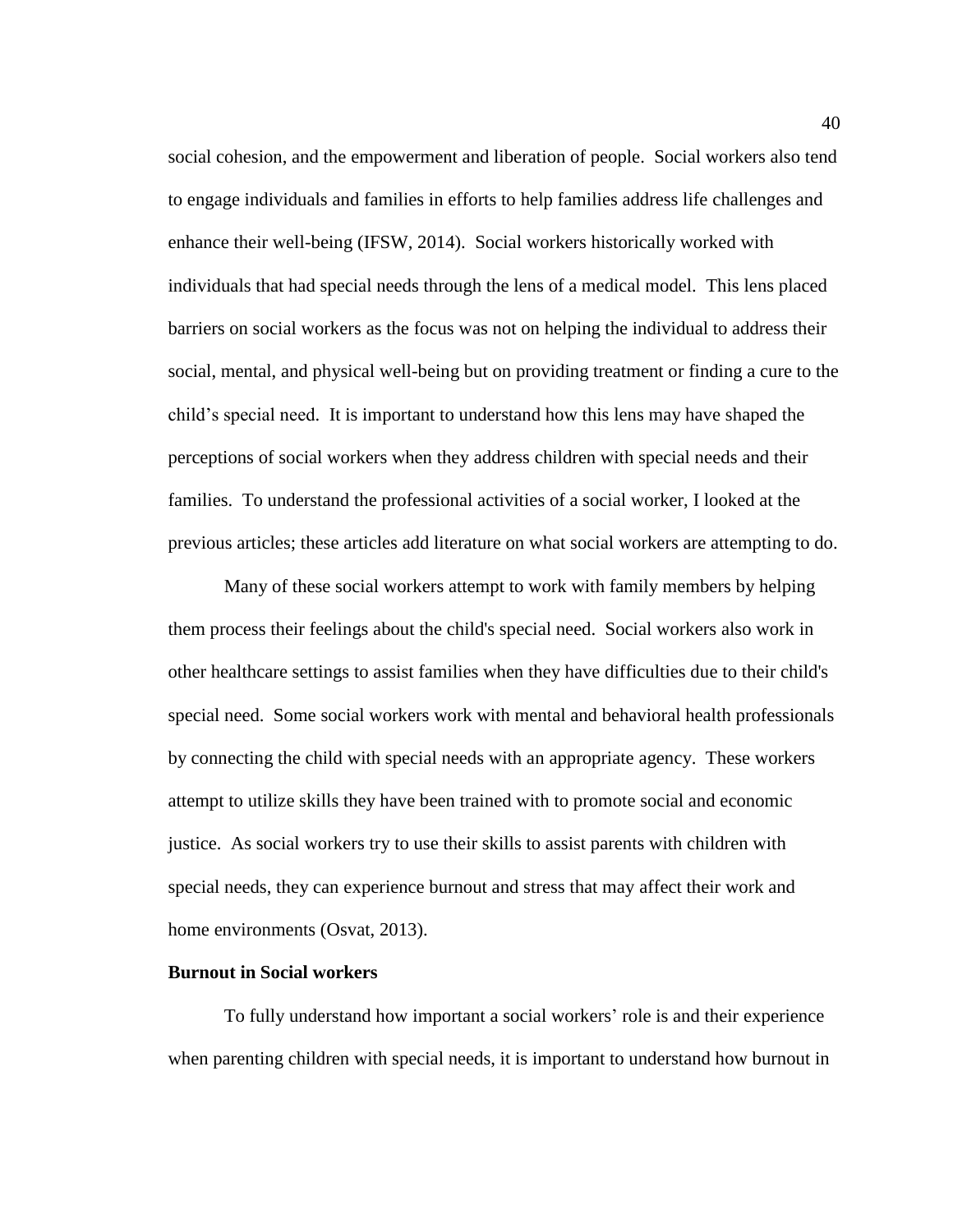social workers influence their lived experiences. Social workers commit themselves to protect and empower individuals that experience vulnerabilities. While empowering others and ensuring that services are implemented to meet that individual's needs, many social workers neglect their health and forget time for self-care (Osvat, 2013). Osvat (2013) conducted a study surrounding burnout in social workers. The study depicted social workers experience of burnout including physical and emotional exhaustion, feelings of being overwhelmed, feelings of being impatient, feelings of loss of motivation, low self-esteem, feelings of disappointment due to work demands, repetitive work, lack of support, hearing emotional burdens from families, and taking on problems of the families.

Burnout is known to affect groups of emotionally exhausted people that have feelings of depersonalization and a reduction in personal accomplishment (Sa´nchez-Moreno et al., 2015). Naveed and Naveed (2013) consider burnout to be "a unique, effective response to the prolonged and chronic interpersonal stressors which depletes a person's energetic and coping resources" (p.113). Social workers are among many professionals that pose a risk of experiencing burnout because of their care and diligence to enhance the well-being of others.

Social workers when working with children and other vulnerable populations are expected to be emotionally healthy in efforts to provide adequate resources to their families. Social workers are also expected always to maintain a level of self-awareness and self-care to ensure they are emotionally healthy (NASW, 2008). Human behavior, however, is unpredictable and the work with children is even more unpredictable.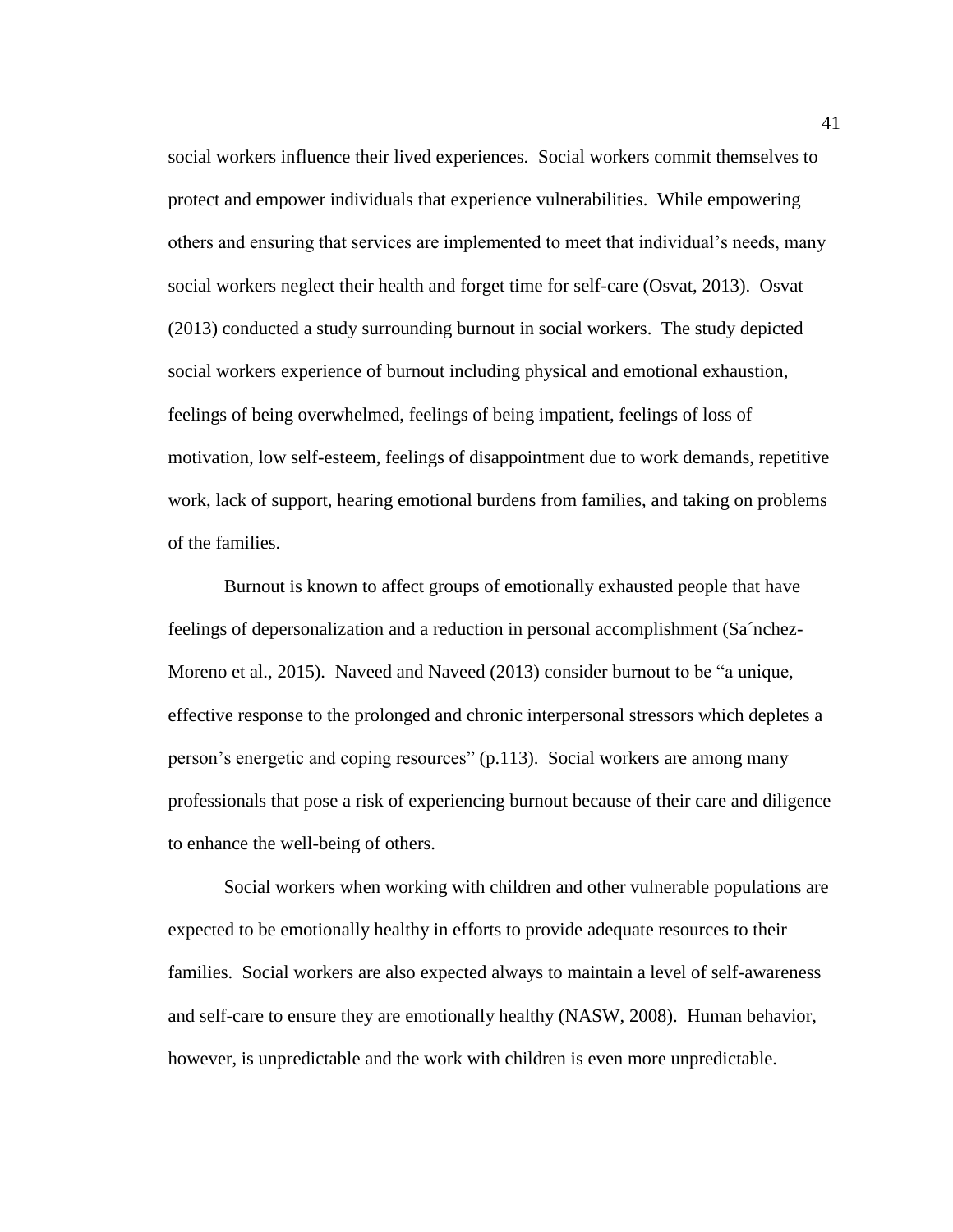Social workers when working with children can become mentally and physically worn. Might place individuals will be at risk of not receiving the best and appropriate care to meet their needs (Diaconescu, 2015).

#### **Challenges with Work and Family**

The home and work life of a social worker is important to understand because both can have negative consequences on the social worker's ability to perform their job and home duties. While it is unknown how social workers perceive their lived experiences of being a social worker who has children with special needs, it is important to understand the general experiences of a social worker's challenges with work and family. To fully understand the influences of the social workers' home and work life, I looked at the social worker's interaction with children at the exosystem level and pulled from the most updated literature. Literature about the social worker's challenges with work and family was minimal. Social workers, however, work with vulnerable populations to assist them with social justice, self-determination, advocacy and promotion of life satisfaction (NASW, 2008), but the job can be demanding and stressful (Antonopoulou et al., 2017). Some of the experiences that make the job stressful for social workers are high workloads, shortage of staff, lack of supervisory support, role conflict, and role ambiguity (Osvat, 2013). According to Kalliath et al. (2015) when social workers face these challenges, their family and their work suffer.

Kalliath and Kalliath (2015) stated that workers experience family-work role conflict that impedes on family time by working long hours while having no support or autonomy from their organization. Additional stressors and challenges social workers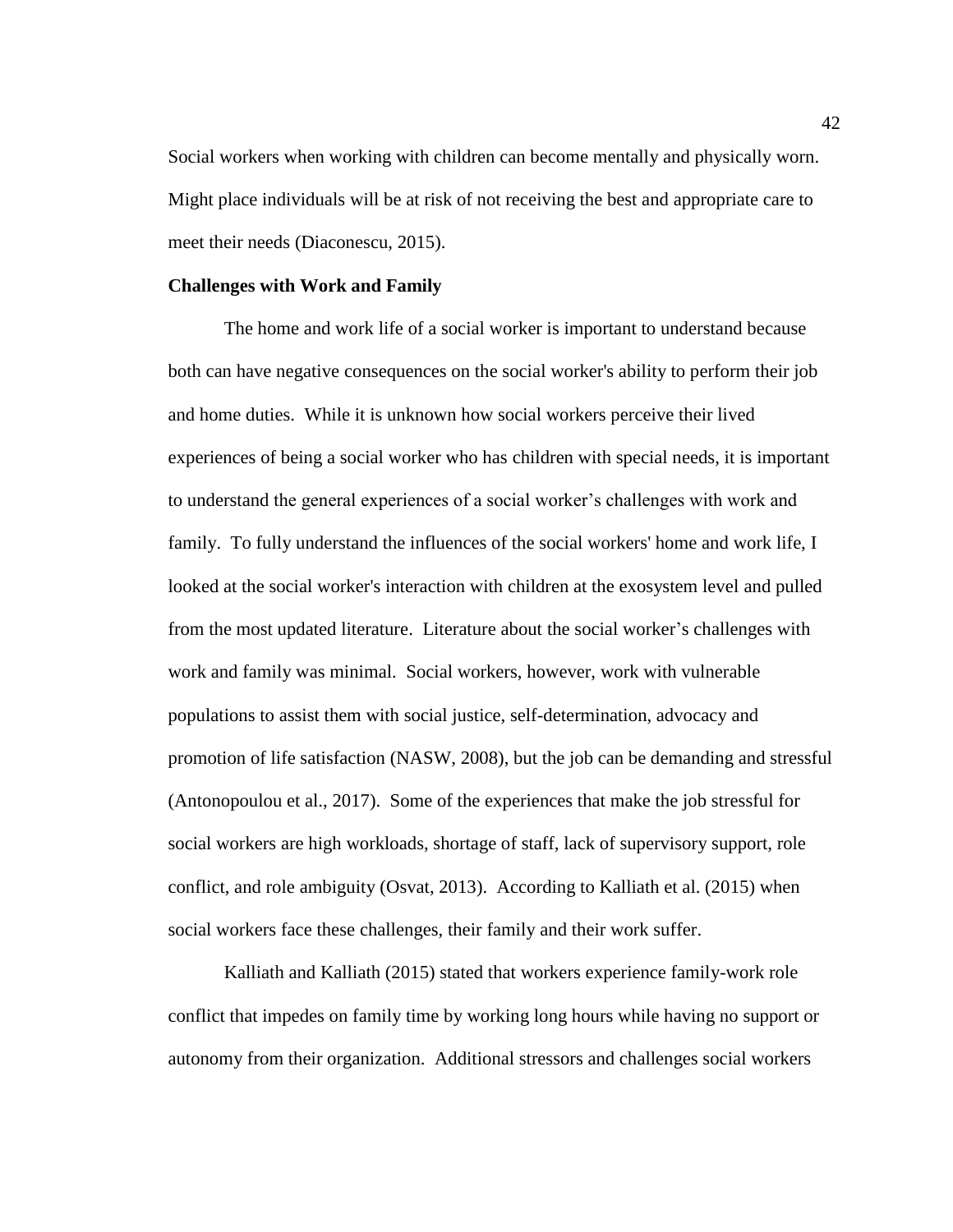experience as a result of working with children with special needs are burnout, stress, compassion fatigue, depressive symptoms, and role overload due to the high-level demands of the job (Kalliath & Kalliath, 2015). Research about social workers' experiences, challenges, and stressors are not relating to parenting children with special needs, but there is research about the work and family role of social workers in general.

The research on work and family role of social workers helps me understand the influence on the social worker's work and home environment. Social worker's that work with populations that are stressed and strained are highly vulnerable when juggling both work and family roles (Dottan & Kormosh, 2016; Kalliath & Kalliath, 2015). High workloads, withdrawal, impatience, and tension are all stressors and issues that influence a social workers' family when they experience stress from work (Diaconseau, 2015). A social worker's finances can also be affected negatively as much as a non-social work parent with children with special needs in which can add to the stress the social work parent. Social workers who have children with special needs may have to miss days from work to care for their child with special needs. These stressors are possibly due to social workers parenting children with special needs.

#### **Social Workers as Parents**

Social workers that parent children with special needs can experience problems; it is important to understand how a social worker perceives and interprets the challenges they face by being a social work parent with children with special needs. Parenting children is challenging, but it can be more difficult for social workers that work with special needs children and that are parents of children with special needs. I found no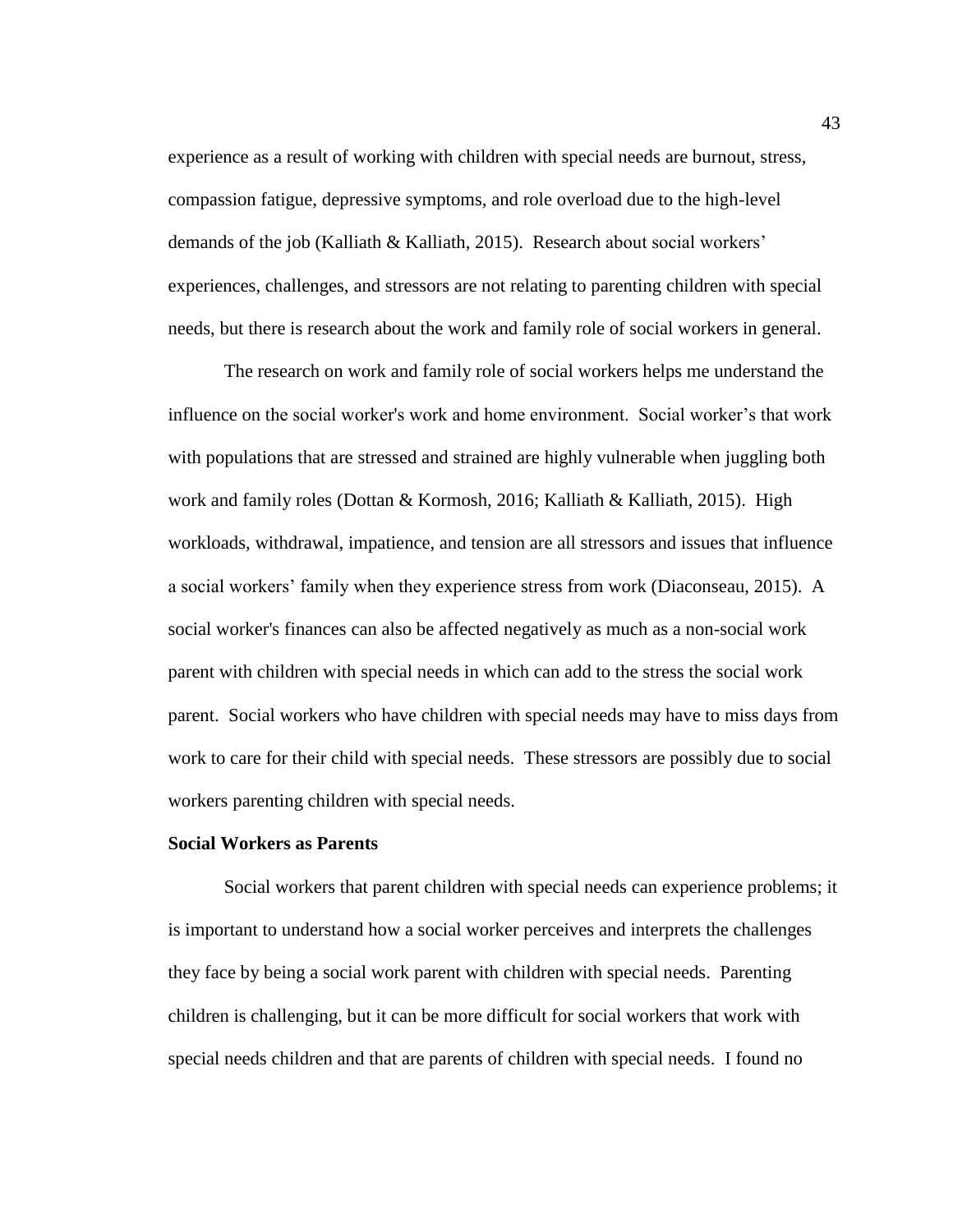research about lived experiences of social workers that are parents of children with special needs, but these parents can have some of the same experiences. Stoesen (2005) discusses briefly in an article, a social worker (Janice Fialka) changing roles from a social worker working with adolescents to a social worker parent with a special needs child. Stoesen (2005) discussed the pain and hurt Fialka felt related to her son's needs and to the care he received from the other professional, but the article did not address the lived experiences of this parent as a social worker.

## **Literature Summary**

This literature review provided information about the parental experiences of parents when parenting children with special needs. There was no research found about the lived experiences of social workers who parent children with special needs. Children with special needs create unique challenges and stressors for parents (Home et al., 2015). There continue to be unexplored unique experiences of social work parents in the literature. Bronfenbrenner's ecological perspective provided insight into influences that could affect experiences of social work parents in the literature. Additional research is needed to explore the lived experiences of social workers who have children with special needs. In chapter 3, I will provide the research methodology of the study.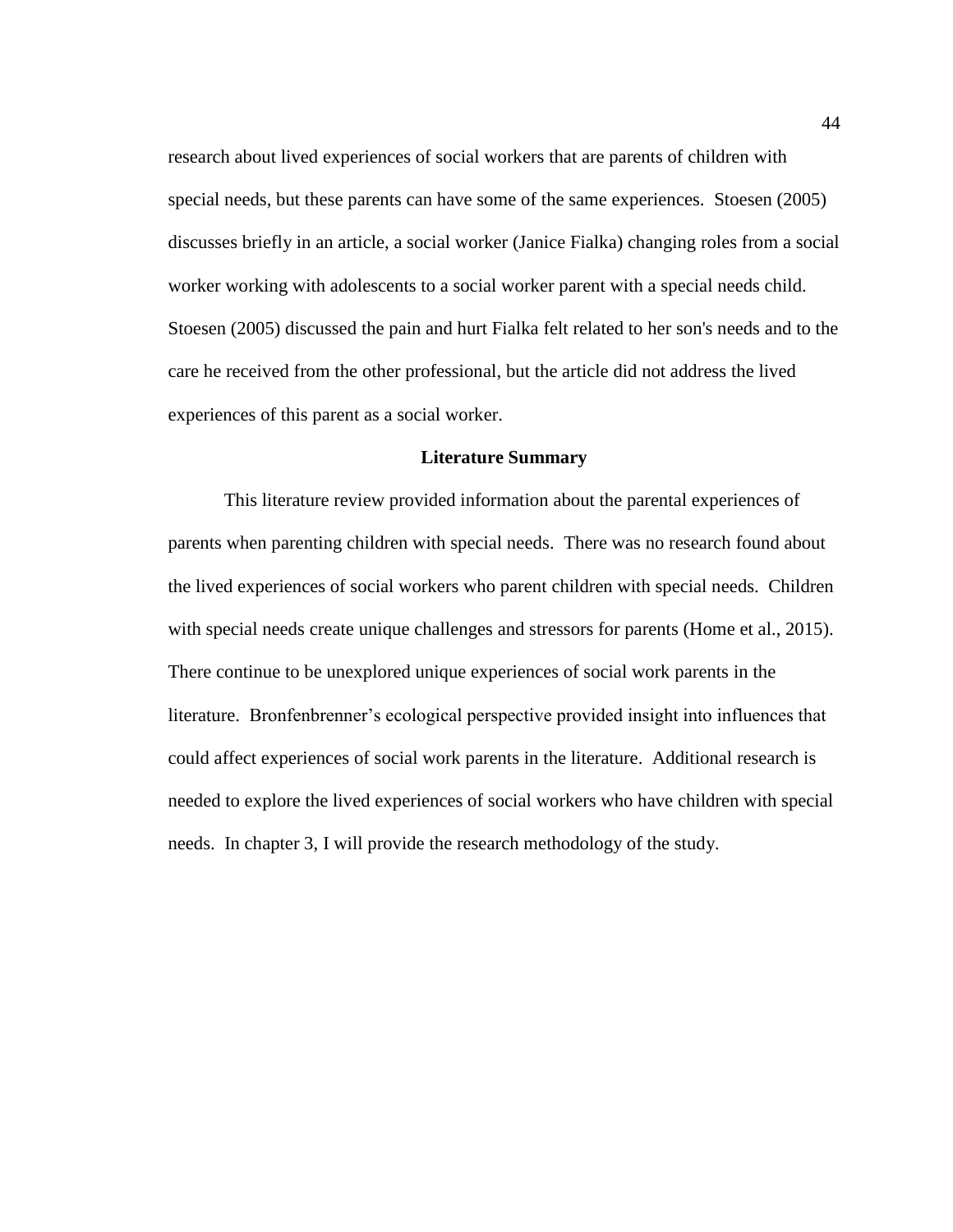### Chapter 3: Research Method

The purpose of this phenomenological qualitative study was to explore the lived experiences of social workers who have children with special needs. Chapter 3 includes details for the methodology of this study. Chapter 3 includes information regarding the research design and rationale, role of the researcher, participant selection, procedures for recruitment, and issues of trustworthiness and ethical considerations of the study. The research design and rationale of the study includes information regarding the use of a phenomenological approach. In this study, I explored the lived experiences of social workers that have children with special needs. This section also includes information on the tradition and background of the phenomenological approach in this study. I explain my role as an observer with insider knowledge about the phenomenon in which allowed me to participate in discussions with the participants. This section further includes information on how I managed my biases although there were no risks or ethical issues that came up.

I discuss in the participant selection section, the criterion and sampling strategy used for the study. I further explain the data collection procedure in the instrumentation section. I describe the procedures for recruitment. I explain the issues of trustworthiness and the validity and credibility of the study. The ethical considerations section in this study includes information regarding how I managed the data obtained from participants, the consents, confidentiality, and respect for participants.

### **Research Design and Rationale**

Qualitative research is made up of conceptual frameworks that inform how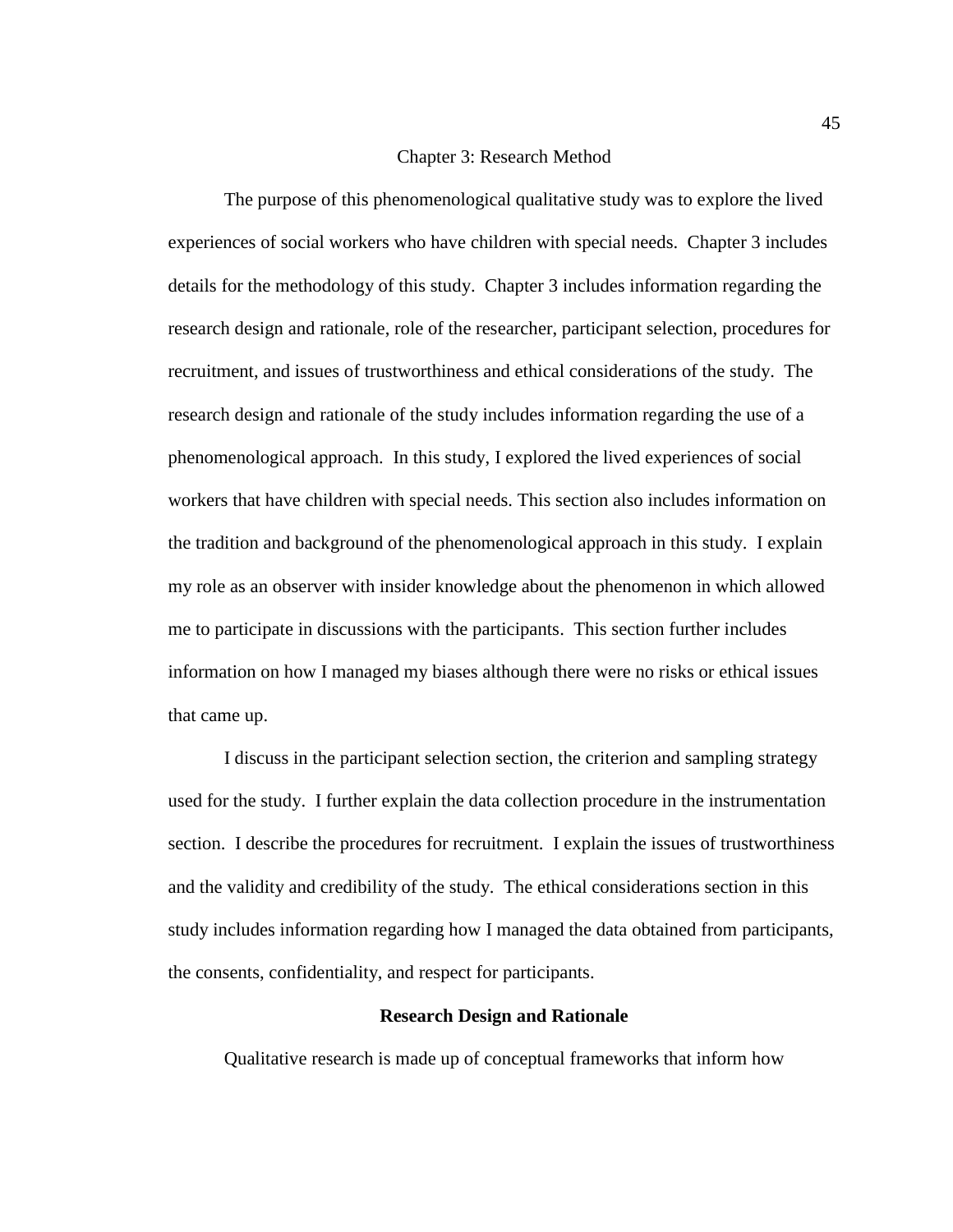researchers address social problems, individuals, or groups (Creswell, 2013). I chose a qualitative design because it is the best type of methodology to answer my research question. According to Denzin and Lincoln (2015), qualitative research stresses the socially constructed nature of reality, the intimate relationship between the researcher and the phenomenon being studied, and the situational limitations that shape. Qualitative research allows the researcher to seek answers to how social experience is created and given meaning (Denzin & Lincoln, 2015). I chose to use a qualitative design over quantitative and mixed-methods because quantitative studies emphasize measurement and analyze relationships between variables and not processes (Denzin & Lincoln, 2015) and this would not give me insight into the lived experiences addressed in my research question. Phenomenological qualitative studies, specifically, are an opportunity for researchers to explore the perceptions, thoughts, and beliefs of individuals in detail, which is why I selected it as my design. The use of a phenomenological study according to Moustakas (1994) emphasizes trying to understand the experience and what the meaning of the experience means to the individuals experiencing it. The use of a phenomenological approach within this study provided a comprehensive description (Moustakas, 1994) which enabled me to explore the lived experiences of social workers who have children with special needs. This study's phenomenon was the lived experiences of social workers who have children with special needs.

#### **Research Questions**

The research question I use to guide this research study was: What are the lived experiences of social workers who parent children with special needs?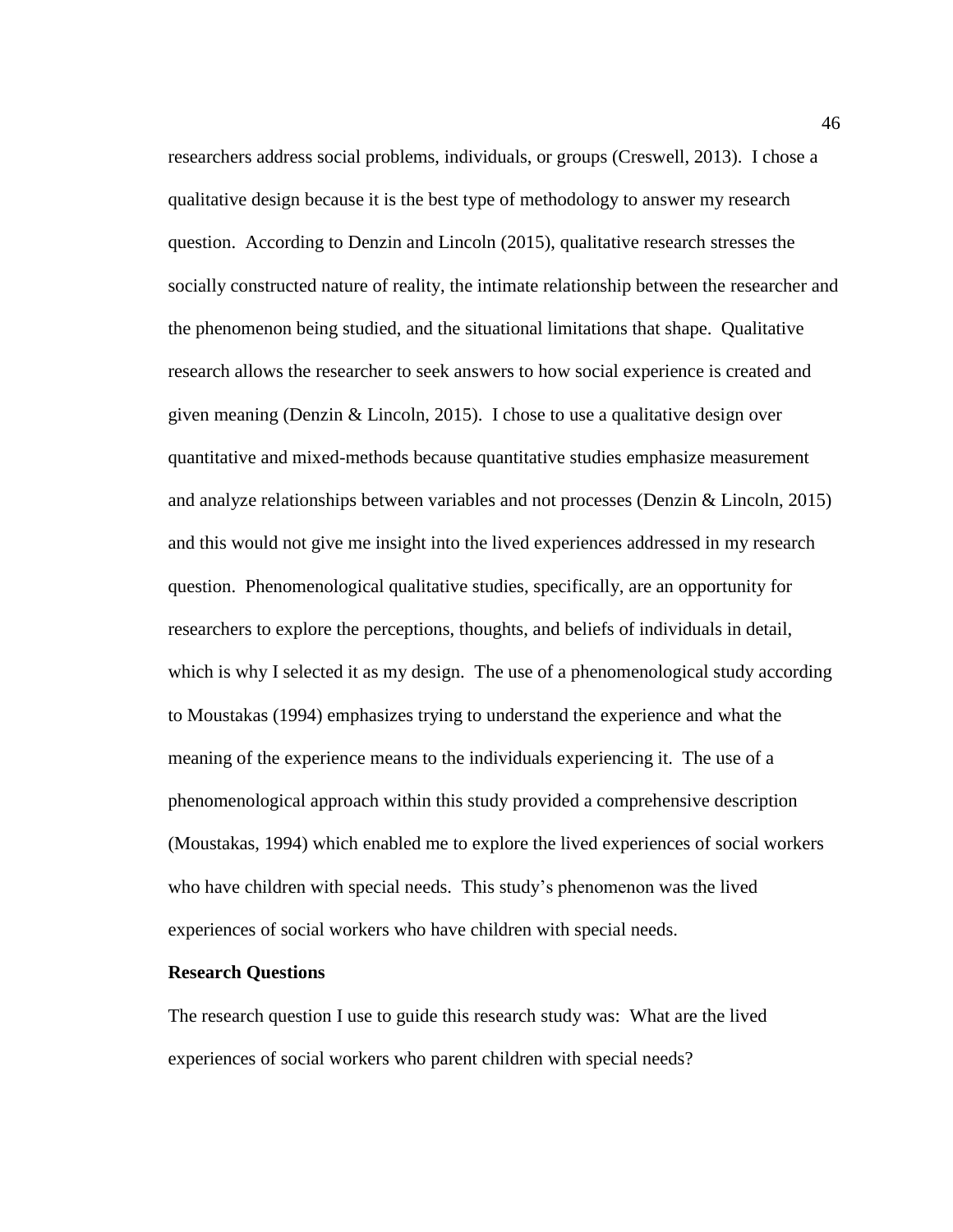## **Research Tradition: Phenomenology**

German philosopher Edmund Husserl was one of the founders of phenomenology. Husserl's basic premise was that the reality of an individual consisted of phenomena as they perceived or believed it in human consciousness (Moustakas, 1994). Phenomenology studies are used primarily to explore the common phenomenon that several persons have experienced at some time in their lives (Creswell, 2013). According to Moustakas (1994), phenomenological studies describes the phenomenon in detail to include what the individual experienced and how they experienced it. Holloway (2005) stated that phenomenology describes individuals lived experiences and attempts to draw out the meaning of that experience. Phenomenological studies also examine human experiences through the description of those lived experiences of individuals (Donalek, 2004). The phenomenon I studied in this research project was looking into the lived experiences of social workers who have children with special needs.

A transcendental phenomenology was an approach to phenomenological studies that helped me understand and put this study in perspective. Moustakas (1994) presented transcendental phenomenology as being less focused on the researcher's interpretations but more on the description of the experiences of the individuals. I utilized bracketing. Researchers use bracketing to set their personal experiences to the side in efforts to have a fresh perspective of the phenomenon (Moustakas, 1994), which in this study are social workers that have children with special needs experience. Bracketing coined by Husserl was an effort to identify what the researcher expects to discover and purposely put those ideas aside (Donalek, 2004). The bracketing process I used allowed me to self-reflect in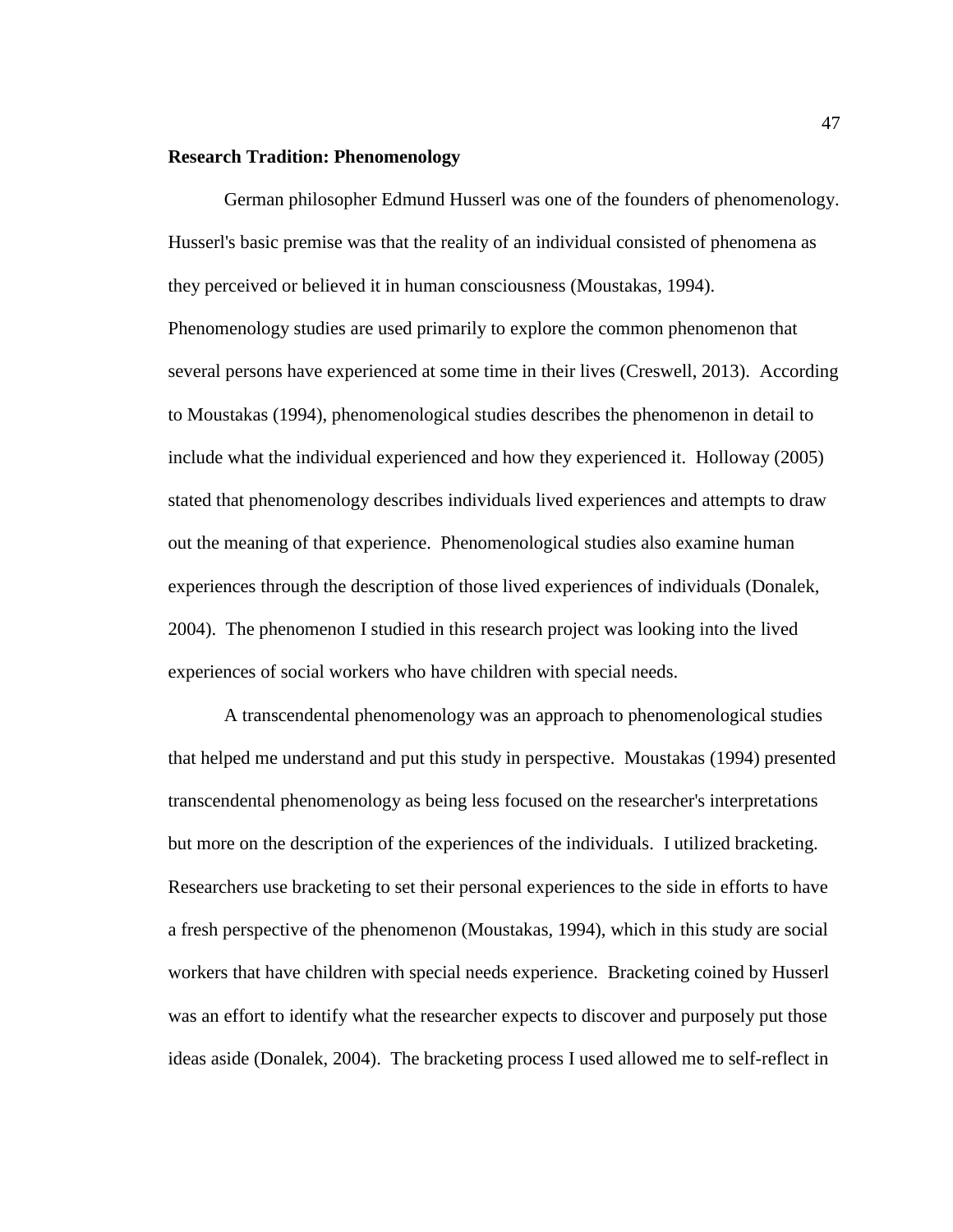a journal, so that I kept my biases and ideas separate from the work that I was doing.

## **Role of the Researcher**

According to Denzin and Lincoln (2005), researchers who conduct qualitative studies are the human instrument and must take into account their perceptions, beliefs, and feelings. Donalek (2004) stated Husserl developed the process of bracketing to identify what the researcher expects to discover and purposely put those ideas aside. I am a social worker who parents children with special needs, and I understood that my experiences were not always like the experiences of other social work parents of children with special needs. As a result of being a social worker who has children with special needs, I understand my experiences mediate my interpretation with participants. Although it may be perceived that I share similar experiences in this phenomenon, I recruited participants from the general population and not from personal or professional systems. As an observer, I shared some of my experiences of being a social work parent with children with special needs at the end of the interviews with the participants. I shared my experiences at the end of the interview so that I did not influence the participants' thoughts throughout the interview. I, as an observer in this study, used bracketing and reflexivity to make an accurate interpretation of this study. Because I have my own personal lived experience of being a social worker with two children who have special needs, it was essential that I put my ideas, thoughts, and feelings aside about the phenomenon I am studying. My experiences with having two children with special needs consists of day to day challenges, but the use of bracketing my personal thoughts, perceptions, and interpretations about the experience allowed me to distinguish those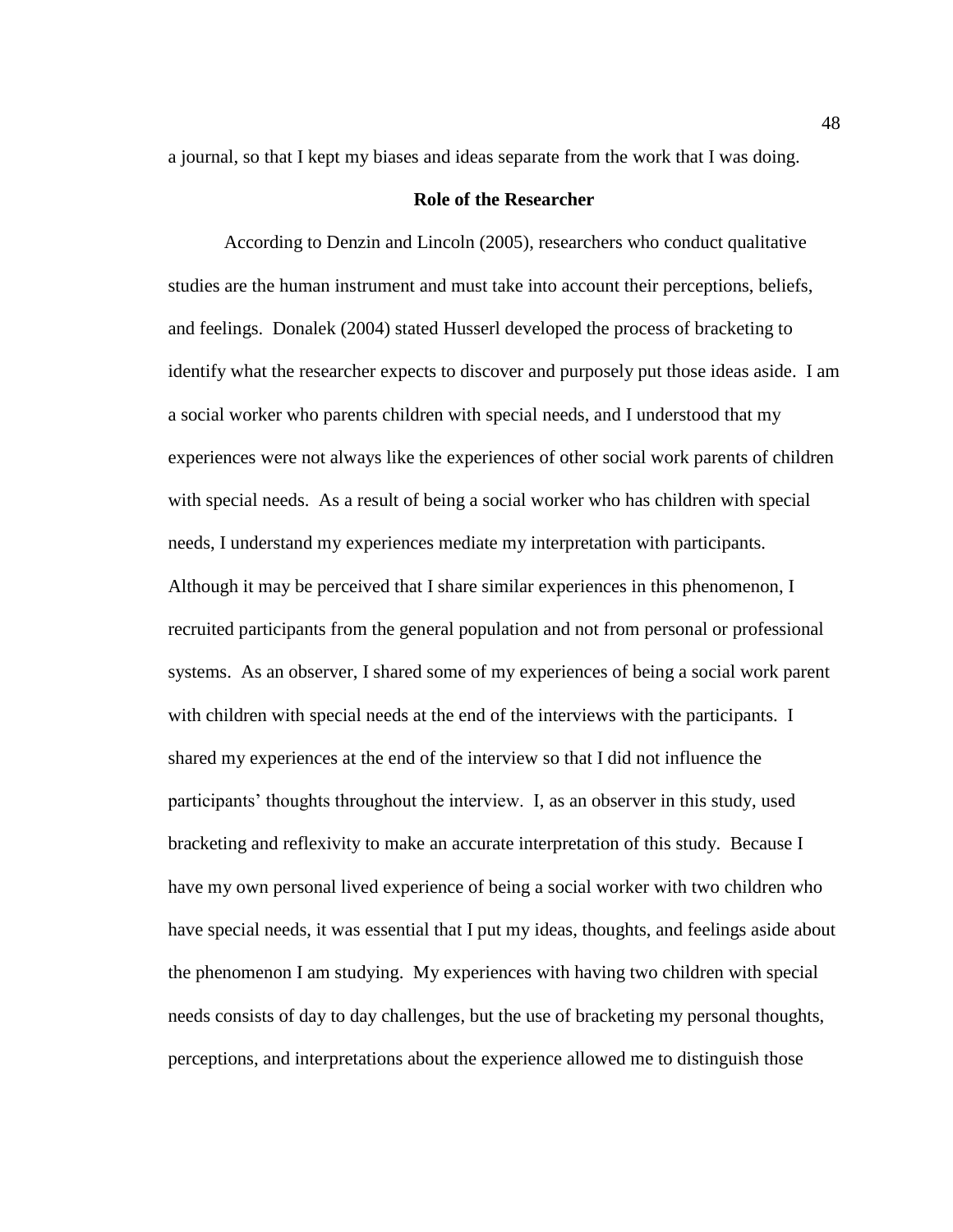biases, preconceptions, and pre-beliefs about other social workers lived experiences with having children with special needs. I ensured that I used bracketing to set aside my preconceived experiences to understand the experiences of other social work parents who have children with special needs. In addition to bracketing, I used self-reflexive journaling. Researchers use self-reflective journaling to help them refine and sharpen their skills and be self-aware as the researcher (Janesick, 2015). I recorded my thoughts, beliefs, biases, and reflect on them so that I was more conscious and self-aware. Selfreflexive journaling is a tool to address and assess problems (biases and perceptions a researcher has from the interviews and concerns from the participants) (Janesick, 2015).

My experiences as a social worker over the past 10 years have allowed me to work with families that experience many dynamics, such as physical abuse, family violence, domestic violence, and children who are being abused and neglected. I have worked with many children with special needs, and I have seen their parents struggle with providing care for their children. I also parent children with special needs, and I have struggled with managing home and work life. My children are a joy to have in my home, but there are times I can resonate with other parents who have children with special needs. I currently have a bachelors and master's degree in social work, and I have received training while obtaining these degrees that helped to formulate my thoughts when working with and parenting children with special needs but there are times in my experience, I struggle and need to be empowered.

Information learned, and knowledge obtained could raise awareness in society on potential limited job prospects for social work and non-social work parents due to caring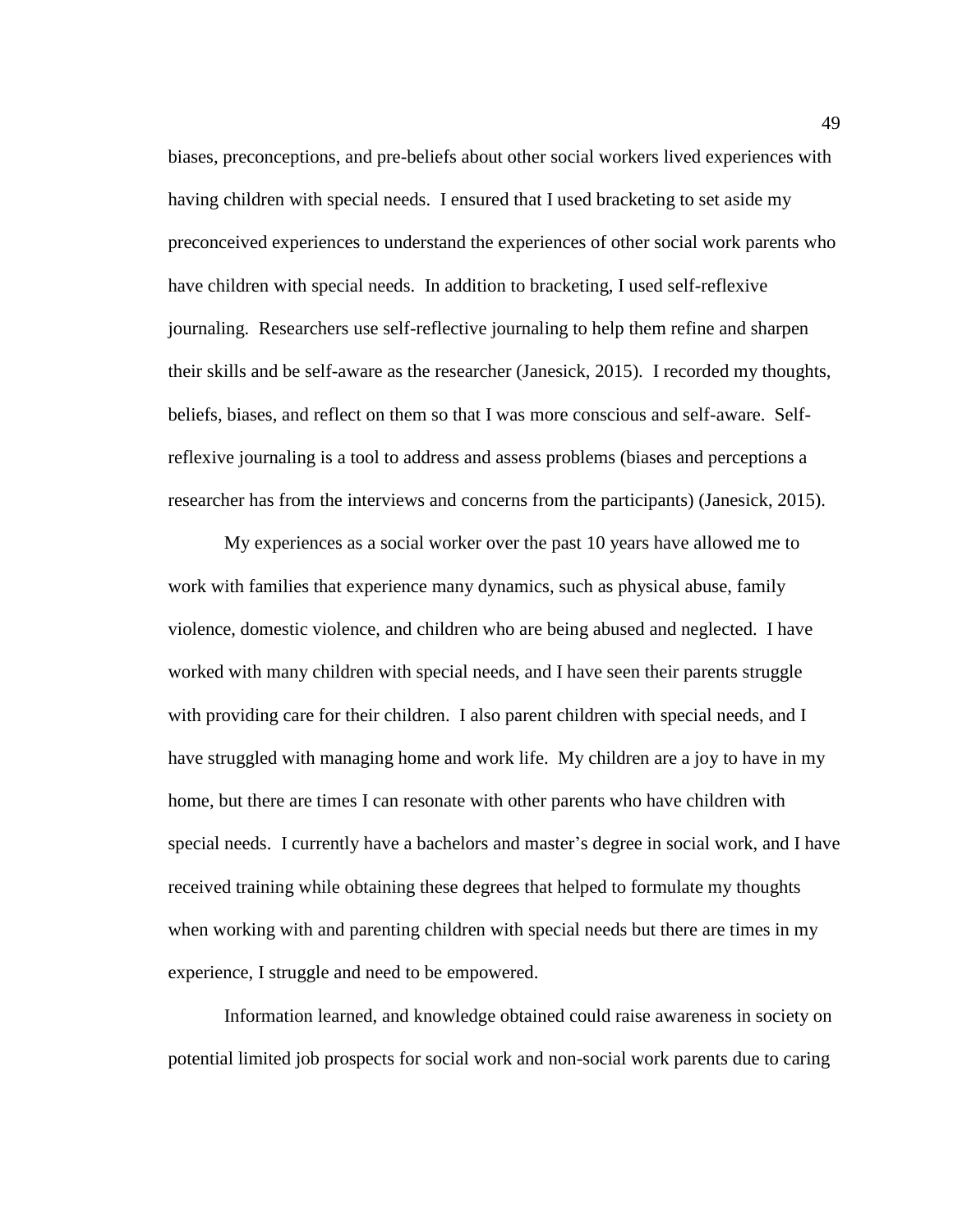for a child with special needs. Knowledge surrounding the different challenges social workers with children with special needs experience could raise awareness with colleagues and other helping professionals. Awareness of the phenomenon in this study could enhance the skills a social worker currently possesses while understanding more of what their perceptions and interpretations are surrounding their lived experiences. This study includes information regarding insight to social workers who have children with special needs by helping them become aware of triggers and stressors that may create stressful situations in the work place and home environment.

#### **Methodology**

## **Participant Selection Logic**

I used a criterion purposive and snowball sample for this study. The population included any social worker who has children with special needs. I looked at social workers who have parented children with special needs regardless of their marital status, the age of the child with special needs, or the diagnosis of the child that was self-reported by the social work parent. Criterion purposive sampling involves selecting participants who have some predetermined criteria of importance to each other (Patton, 2002). I chose criterion purposive sampling because it aligned with phenomenological qualitative studies. Phenomenological studies are primarily used when a researcher explores the lived experiences of a group of people that either share or have shared the same phenomenon of study. The use of criterion study allowed me to further my study by reaching out and exploring the perceptions and interpretations of social workers who have children with special needs. I used criterion purposive sampling because the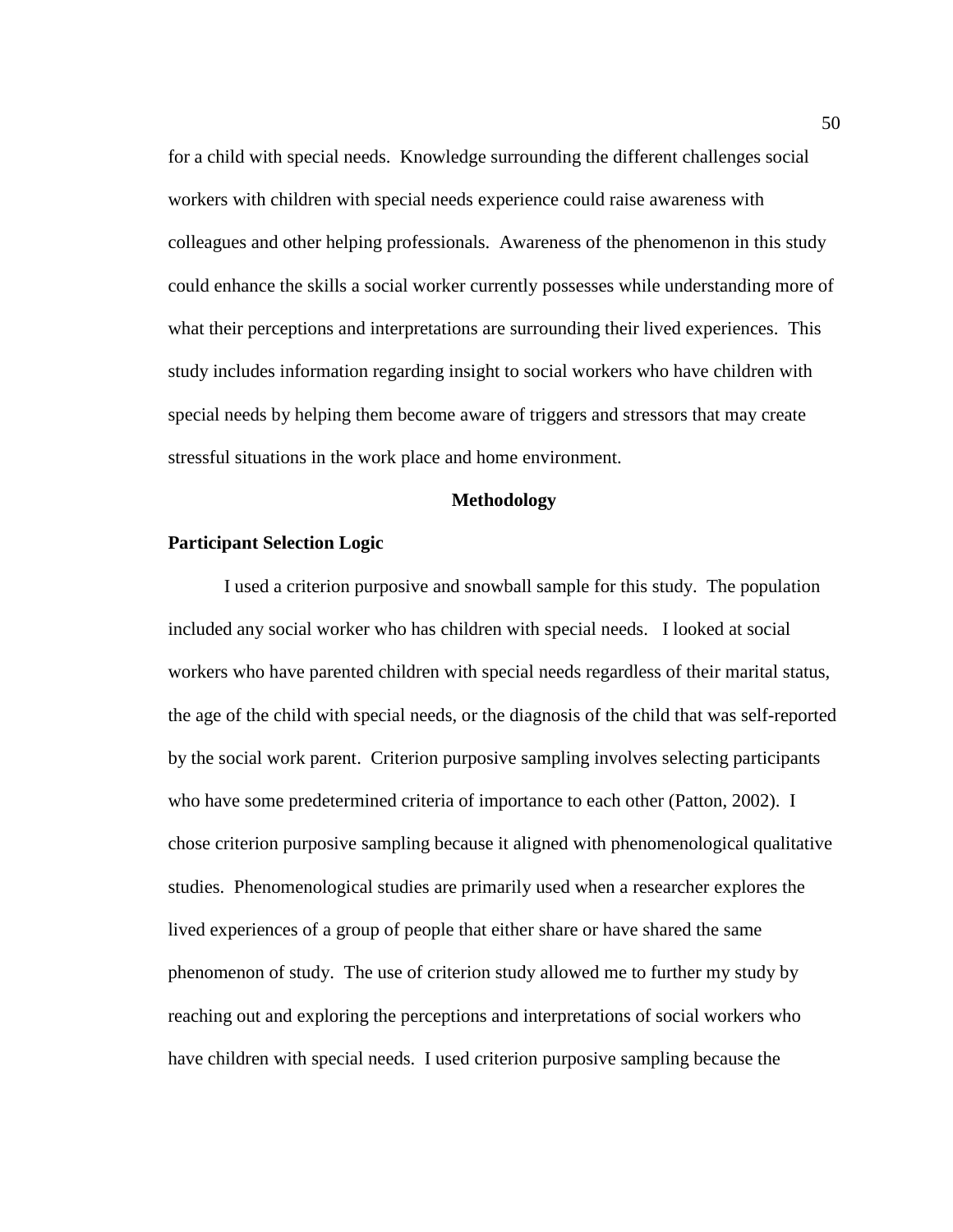participants shared in the experience of being a social worker who has children with special needs. According to Rudestam and Newton (2015) snowball sampling is a process that allowed me to ask participants if there are any other persons they may know that can speak with me about the phenomenon I am studying. Snowball sampling means participants could invite others that have experienced or were currently experiencing the phenomenon to contact me so that they may participate in the study (Rudestam & Newton, 2015). The logic for using both the criterion purposive and snowball sampling was to obtain enough participants who informed my research question so that the experiences of social workers that have children with special needs are understood. The use of criterion purposive and snowball sampling allowed me to engage with a small number of participants who share the phenomenon. I contacted participants who were social workers who had children with special needs through the use of social media, the parent-to-parent organization within my local community, national social work organizations, and a flyer that I constructed to recruit participants.

No specific rule mandates selecting a sample size for phenomenological studies (Lincoln & Guba, 1985; Marshall, 1996). Sample sizes in qualitative studies are set on the information the researcher wants to know, the purpose of the study if the information will be useful, and if the information is credible (Marshall, 1996; Patton, 2002). Patton (2002) proposed that sample size should be few, but the information obtained should be extensive in detail. I proposed to recruit 10 social workers, but I stopped recruiting after eight participants as I had reached saturation. After six interviews, major themes emerged within and between the individuals' experiences and had begun to repeat. When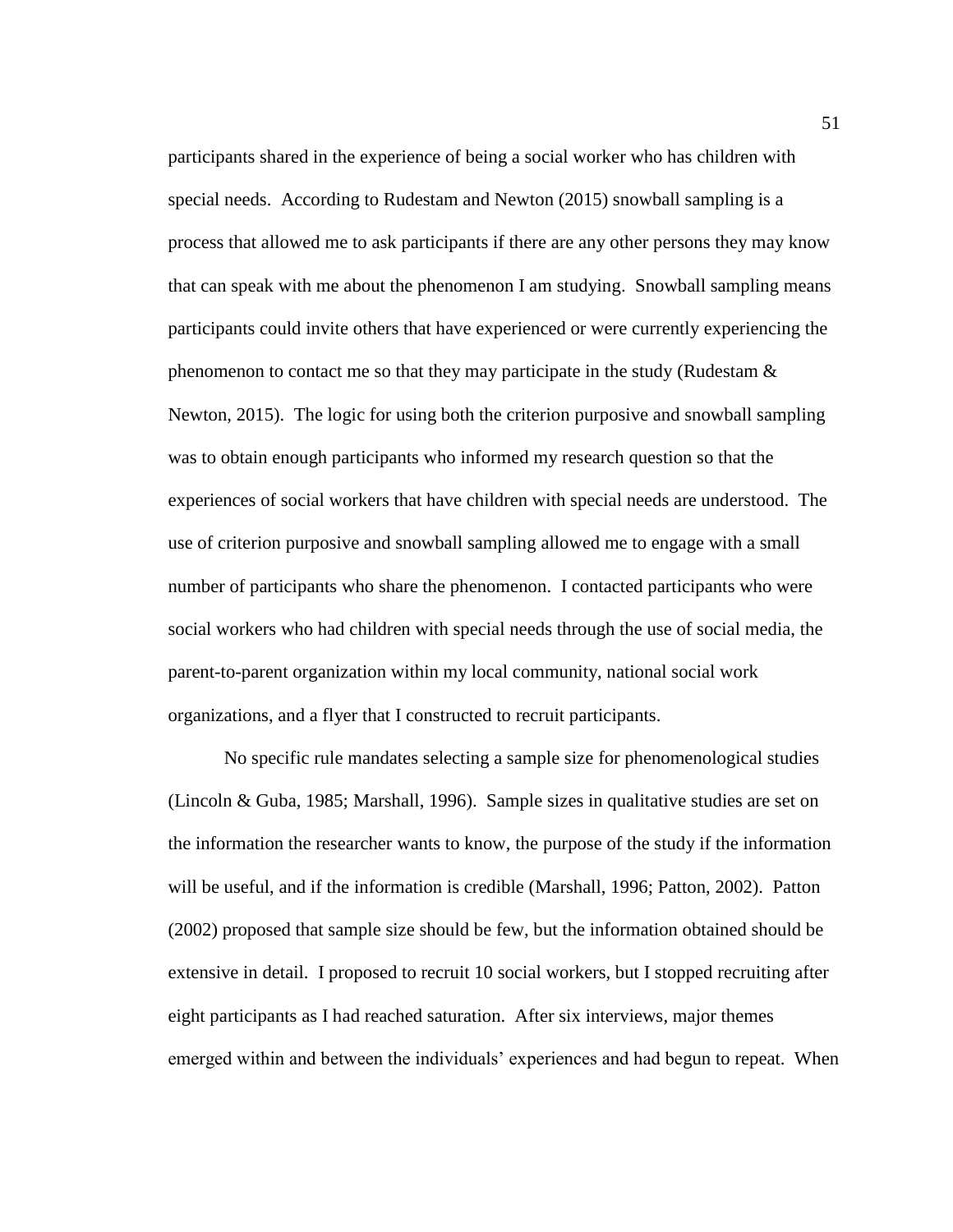I believed I had reached saturation, I interviewed two more women to ensure that new themes would not present themselves. Because of the use of this small sample size, I obtained in-depth information about their experiences. When the information retrieved became redundant, there were no new information brought forth by additional interviews and the saturation of the sample was achieved (Lincoln & Guba, 1985; Patton, 2002). I achieved saturation when there was no new information brought forth by the participants. **Instrumentation**

The use of qualitative research allows the researcher to be the primary instrument when gathering and analyzing information from participants (Patton, 2002). As such, I was the primary instrument for this study. Qualitative researchers use interviews as a means to elicit views and opinions from the participants (Lincoln & Guba, 1985; Patton, 2002). I used in-depth interviews in this study to engage participants and obtain an understanding of their experience. I audio-recorded semistructured interviews so that I could accurately capture the participant's stories. I conducted in-depth semistructured interviews to ask open-ended questions and let discussions with participants flow. Participants were invited to participate in two follow-up interviews so that I further engaged and have them elaborate on their experiences based off of the questions asked during the initial interviews. I used prolonged engagement as a strategy during this process to enhance the trustworthiness of the research. Prolonged engagement according to Lincoln and Guba (1985) is when the researcher spends sufficient time in the setting of participants to understand the culture, setting, or phenomenon of interest. The use of prolonged engagement allowed me to spend time with the participants and build trust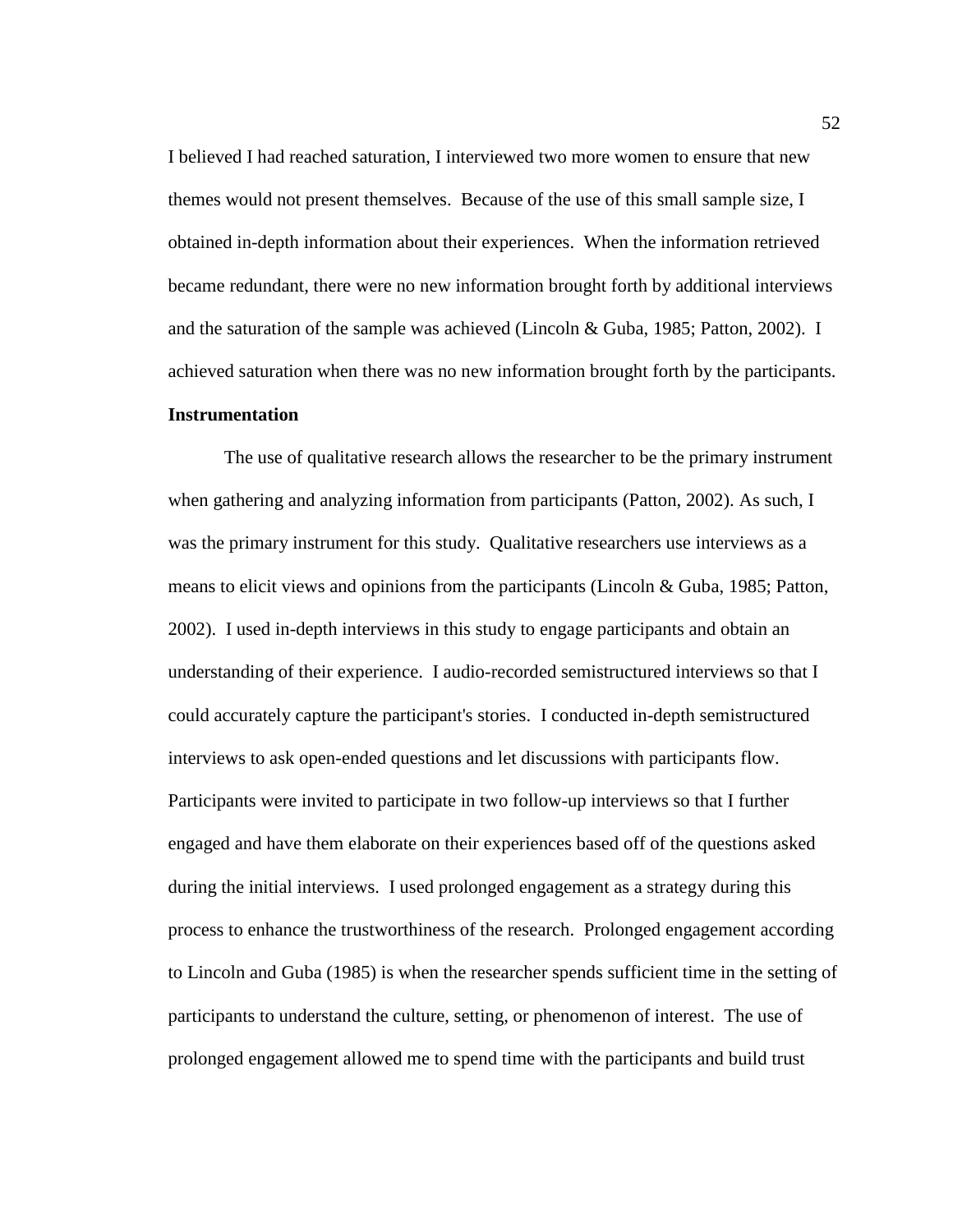with them while analyzing and making decisions about the information that is relevant, important, and of interest for the study. I explained to the participants that the initial interview would last for an hour and a half and the two follow-up interviews would last approximately 30 minutes. All interviews varied in length of time, and one interview went over the hour and half time allotted, and that was at the participants' discretion. I explained to the participants that the follow-up interviews would be audio-recorded and could be face-to-face, skype, or telephone call. I conducted interviews via telephone call due to the preference of participant's and the geographical location of the participants.

### **Interview Guide**

Since I was the primary interviewer, my interviews generated discussion from my research questions (Rudestam & Newton, 2015). Interview questions consisted of openended questions that were delivered in a semistructured manner so that I could allow participants the opportunity to talk freely while sharing their experiences. I asked the participants to describe and explain their experience of the phenomenon. The interview questions were developed based on theory and extensive literature research. To further establish validity, feedback from my committee members were taken and polished so that questions were appropriate. I also had a trusted colleague that did not have any interest in this study conduct the same interview with me as I used with the participants to understand their experience in this study. I wrote the interview questions in a way that allowed me to provide information about the phenomenon as it was designed to do.

## **Procedures for Recruitment, Participation, and Data Collection**

Once I received approval from IRB, I recruited social workers that have children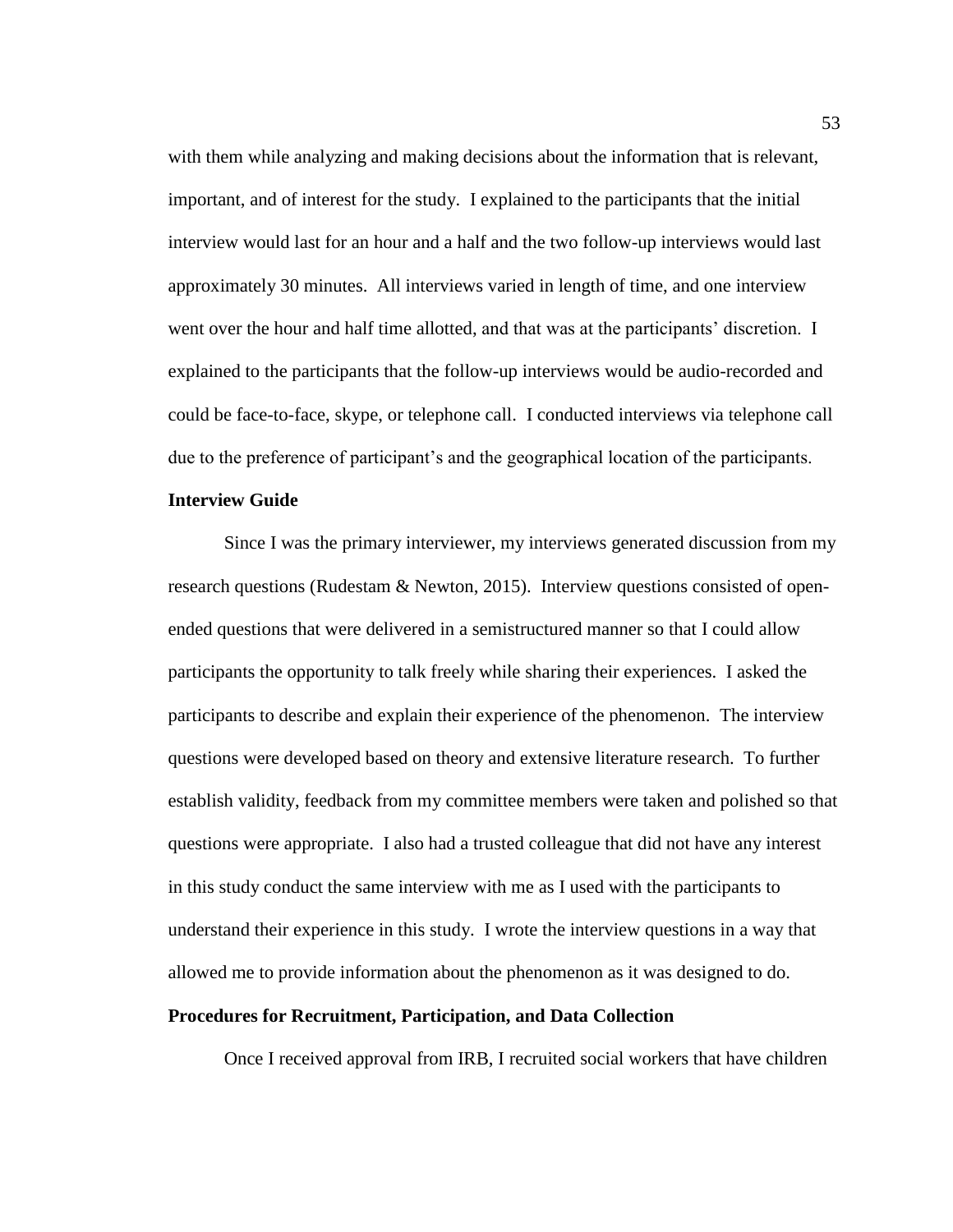with special needs. I used both the criterion purposive sampling and snowball (chain) sampling for recruitment. Criterion purposive sampling allowed me to select participants that were social workers who have children with special needs. When I used snowball sampling, I asked participants if they knew of anyone else who would like to participate in the study and ask the participant to have that person to contact me.

As a means to recruit social workers that had children with special needs, I reached out to national social work organizations and social media sites such as Facebook and LinkedIn to both social workers and non-social workers because I was in search of social workers with children with special needs. The flyer advised participants on the purpose of the study, the procedures that will be used in the data collection, the participant's right to withdraw from the study at any time, the known risks associated with participating in the study, the protection of confidentiality of the participants, and benefits to the participants in the study.

Being the primary instrument for this study, I conducted, transcribed, and analyzed the semistructured interviews held with participants. Since I was looking to have in-depth interviews with the participants, I set initial interviews to last an hour and a half. When conducting my interviews, I listened carefully and reflected on what the participant said so that I could engage and build more of a rapport with the participants as they shared their experiences. I shared my experiences with participants, but it was not until the end of the interviews.

The initial interviews consisted of semistructured questions that I audio-recorded. I used two electronic devices to audio-record the interviews in case one device failed.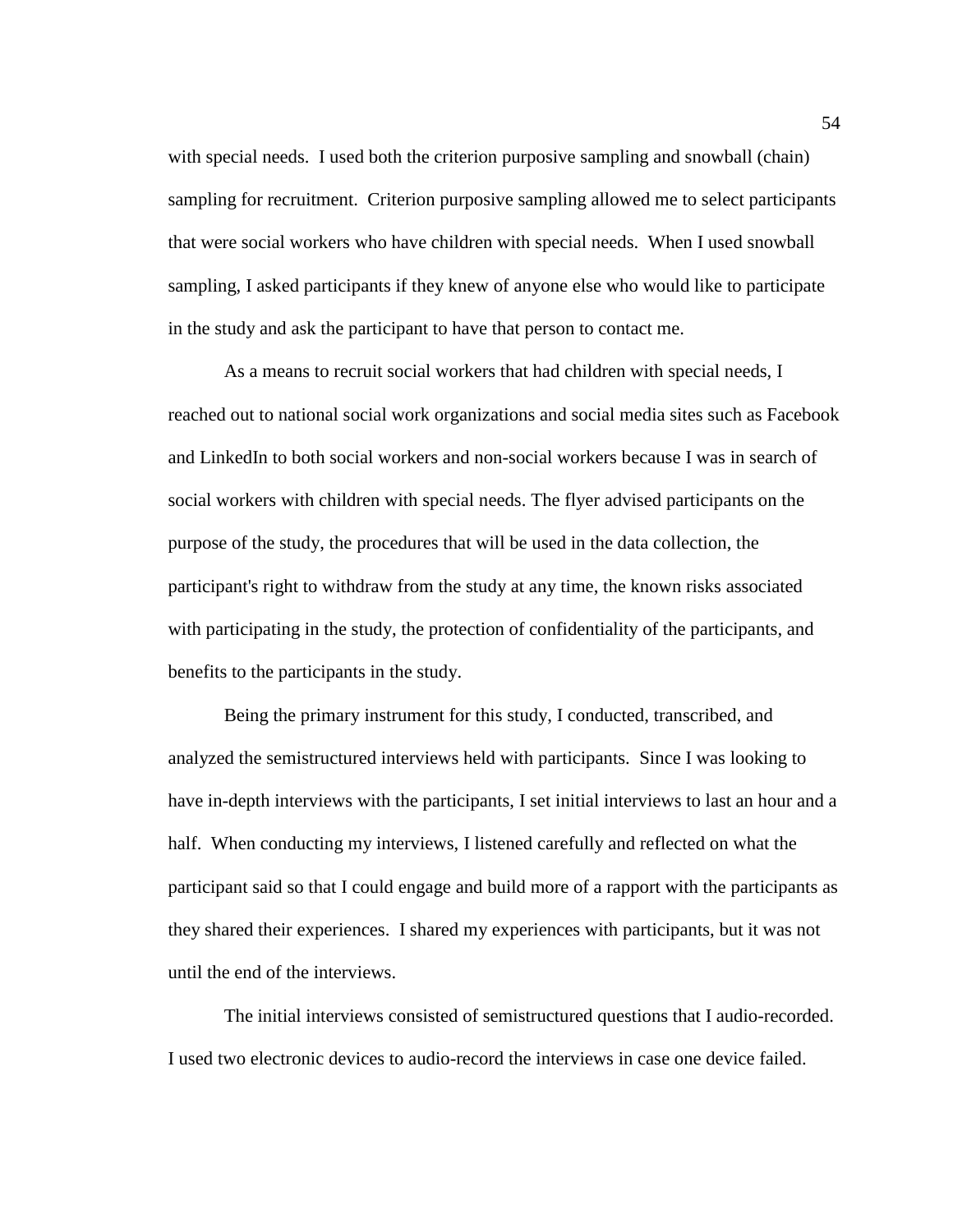Interviews consisted of asking participants to engage in face-to-face interviews either in person or through the use of videoconferencing software, such as Skype. At the beginning of the initial interviews, I explained to participants that after the first interview, I would take at least one month to transcribe the notes from the interviews. During the first interviews, I explained to participants that I would like for them to participate in follow-up sessions to ensure that I have accurately captured their thoughts, beliefs, and perceptions. I advised the participants that the follow-up sessions would be one month after the initial interview and take approximately thirty minutes. I further let the participants know this interview would be audio-taped as well. I explained to them that the follow-up session would ask further clarifying questions that came about as I was transcribing the notes. When I completed the second follow-up interviews, I used a composite structural-textural process for each participant and provided the participants with a description of their story. According to Moustakas (1994), the structural-textural process is where composite descriptions are integrated to develop a synthesis of the meanings and essence of the experiences of the participants. The composite description is comprised of both textural and structural descriptions to develop a synthesis of the meanings and essences of the participants lived experience (Moustakas, 1994). I used this process in efforts to obtain feedback and ensure that I have captured the meaning of the participant's experiences. I allowed participants the opportunity to provide me with any corrections or updates at that time. In addition to conducting interviews, I continued to utilize my self-reflexive journal to sort out my biases, thoughts, and personal perceptions. I recorded in my journal my observations during the interview process with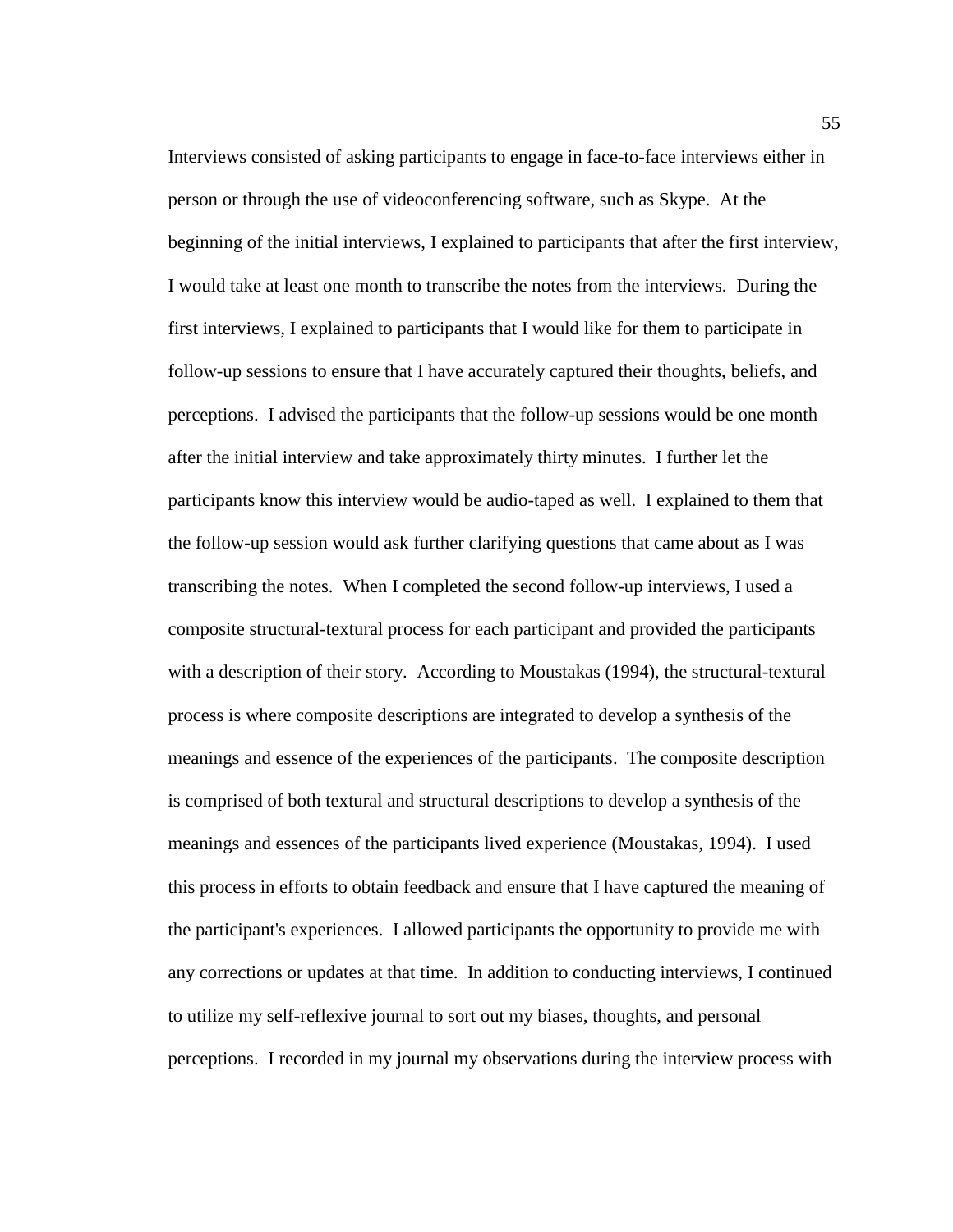the participants.

# **Data Analysis Plan**

The analysis process involved organizing data, coding and organizing themes, showing the representation of data, and interpreting data gathered from the participants. I used open coding. Open coding (Miles et al., 2014) allowed me to create categories for data that summarized what I saw happening. I coded for significant statements and meaning units. Significant statements are statements that reveal how participants were experiencing the phenomenon and meaning units were those statements that were grouped into larger units (Moustakas, 1994). Meaning units are statements that are listed and clustered into common themes (Giorgi, 1985; Kvale, 1983). In this study, I coded transcripts for significant statements and meaning units that indicated important aspects of the phenomenon.

As I moved forward through the analysis process, I immersed myself in the data by reading and transcribing transcripts. I coded transcripts for statements, word phrases, and verbatim quotes that indicated important details of the phenomenon. Next, I used Moustakas (1994) horizontalization process where I gave each code an equal value of importance. I engaged in phenomenological reduction where I reduced codes to nonrepetitive codes, and I combined those codes into categories. Next, I used an imaginative variation, a process where I attempted to imagine every possible variation that I could include as a part of the phenomenon. I then wrote a textural description detailing what the participant's experience was with the phenomenon (Moustakas, 1994). Next, I used a structural description process where I described how participants experience the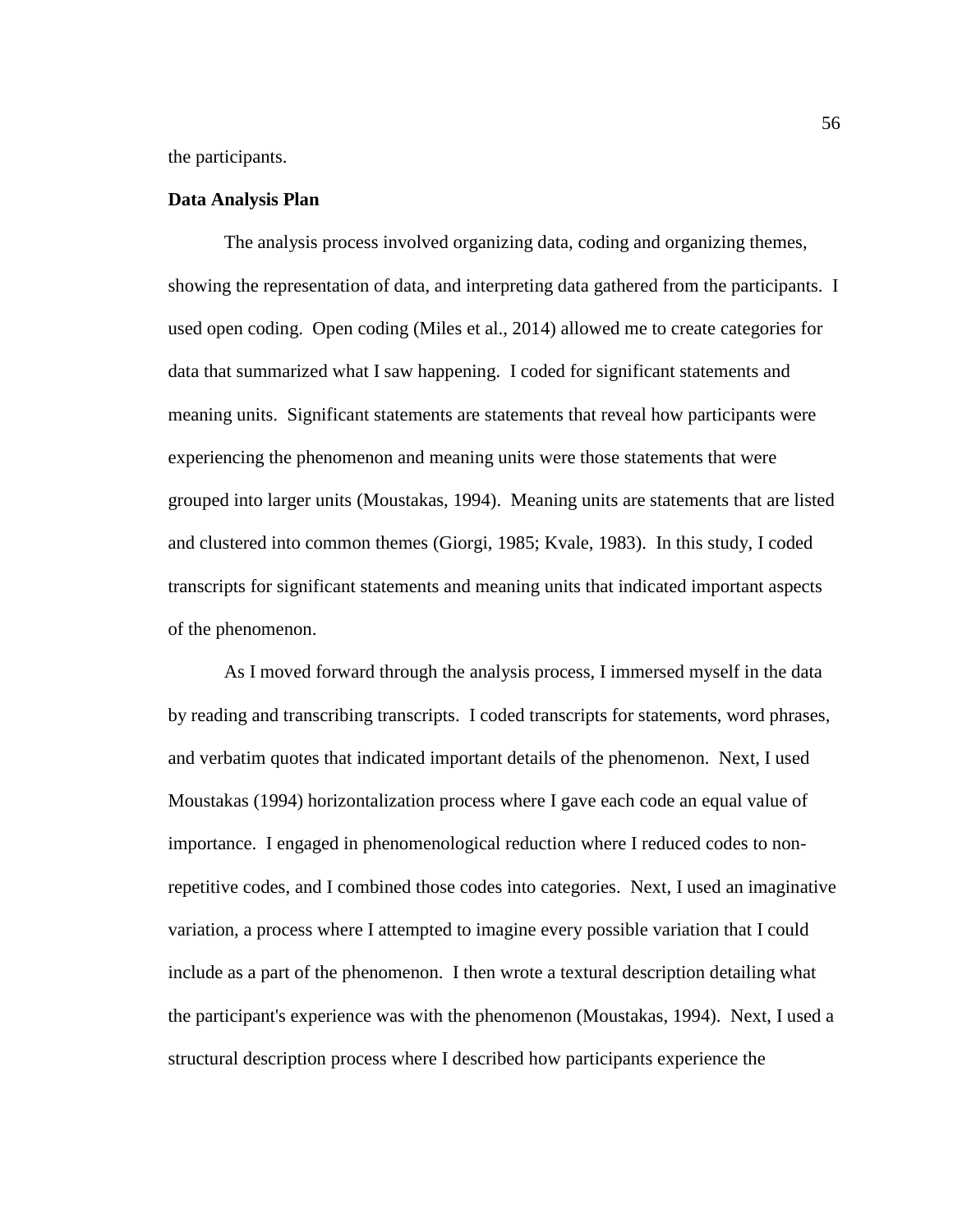phenomenon in this study. According to Moustakas (1994), the structural description describes the setting and context in which the phenomenon was experienced. The context of the child's special needs, the type of special need, and the type of care that is required to provide for the child that has special needs influences how the social worker that has a child with special needs experience this phenomenon. I wrote a composite texturalstructural description for each depicting both how and what the participant's experience is. The composite description depicted the participant feeling about the child having special needs, their interpretation of special needs, and the impact of life on them and the child that has special needs. I used the textural-structural description to detail and provided the essence of the experiences from the themes that emerge throughout the analysis process.

Negative case analysis is a valuable qualitative strategy to further ensure credibility or validity (Eisner, 1991; Lincoln & Guba, 1985; Patton, 2002). I used negative case analysis in this study to search through the data looking for evidence that disconfirmed themes. I used negative case analysis to identify data that was conflicting from stories that were similar in efforts to understand how their experience fit into themes.

### **Issues of Trustworthiness**

Trustworthiness in qualitative research is parallel to the term rigor in quantitative research (Patton, 2002). According to Lincoln and Guba (1985), credibility, authenticity, transferability, dependability, and confirmability establishes trustworthiness. To ensure trustworthiness of this study, I used prolonged engagement, member checks, peer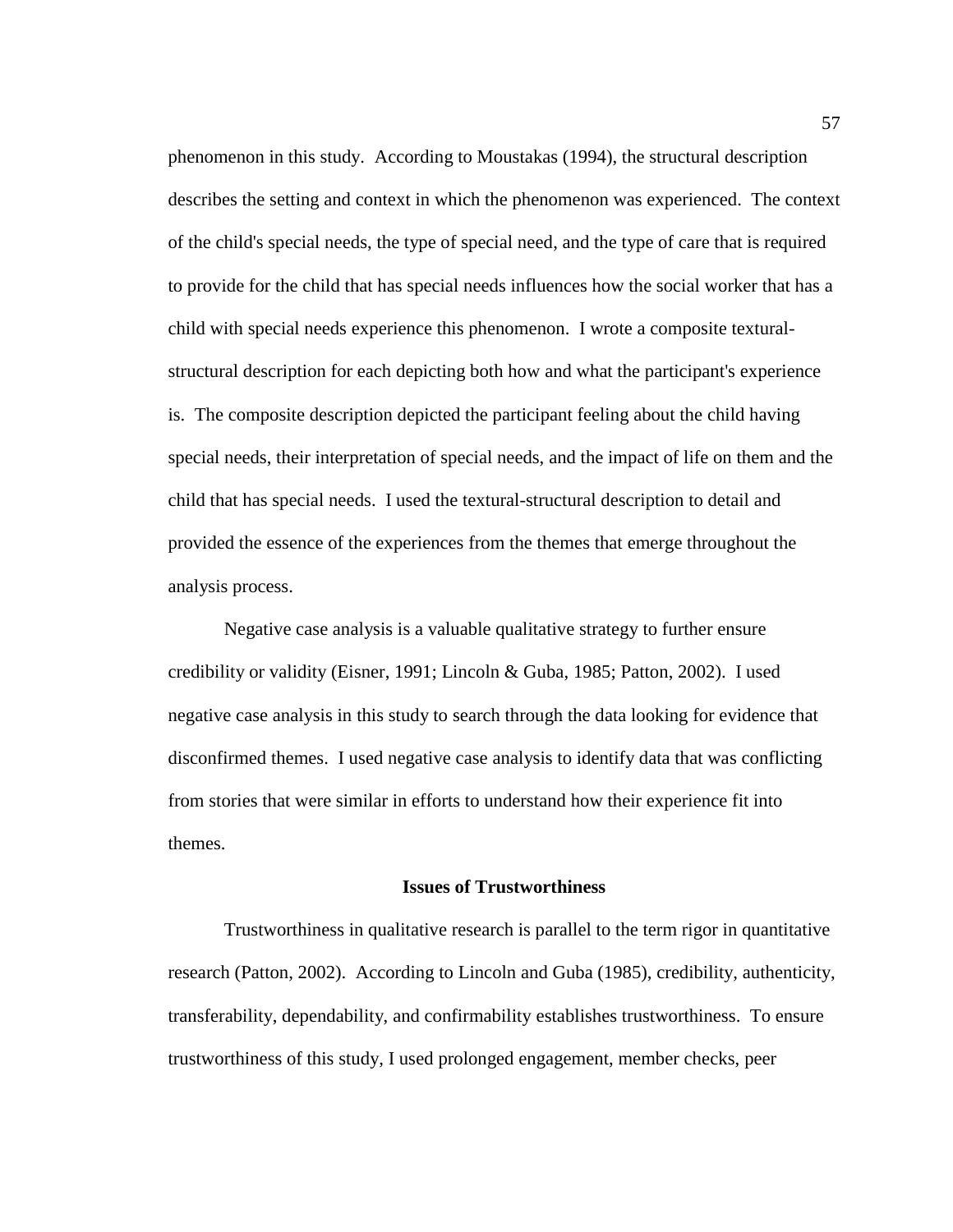review/debriefing, and negative case analysis. The use of prolonged engagement allowed me to spend time with the participants and build trust with them while analyzing and making decisions about the information that was relevant, important, and of interest for the study. As I was actively listening, I listened for information that was important to use within the study. I continued this process through all the interviews with participants. I used member checks by providing each participant with a composite description of the interview to help me reflect on the accuracy of the accounts they have provided to me. Participants had an opportunity to provide their thoughts about the analysis and I corrected the information missing from the stories that they have provided. I took the feedback received from the participants and corrected the information gathered so that it provided the accuracy of the accounts of participants. I used peer reviewing/debriefing as a strategy to share my thoughts and beliefs with a colleague based on the information I have obtained from interviews. This strategy is explained more in detail in Chapter 4. The use of this strategy allowed my peers and colleagues an opportunity to review with me the biases, thoughts, perceptions, and misunderstandings I had with the information I was receiving from the participants. I used this strategy to have a peer play the role of the "devil's advocate" to ask me hard and difficult questions so that I could document and be aware of my thoughts and beliefs. The use of this process allowed me the opportunity to sort out what I felt but report the information that is accurate from the participants. I documented these peer sessions in my journal to understand my biases.

Transferability is the ability for results in the study to be in similar contexts (Lincoln & Guba, 1985). Rich, thick description was used to establish transferability. I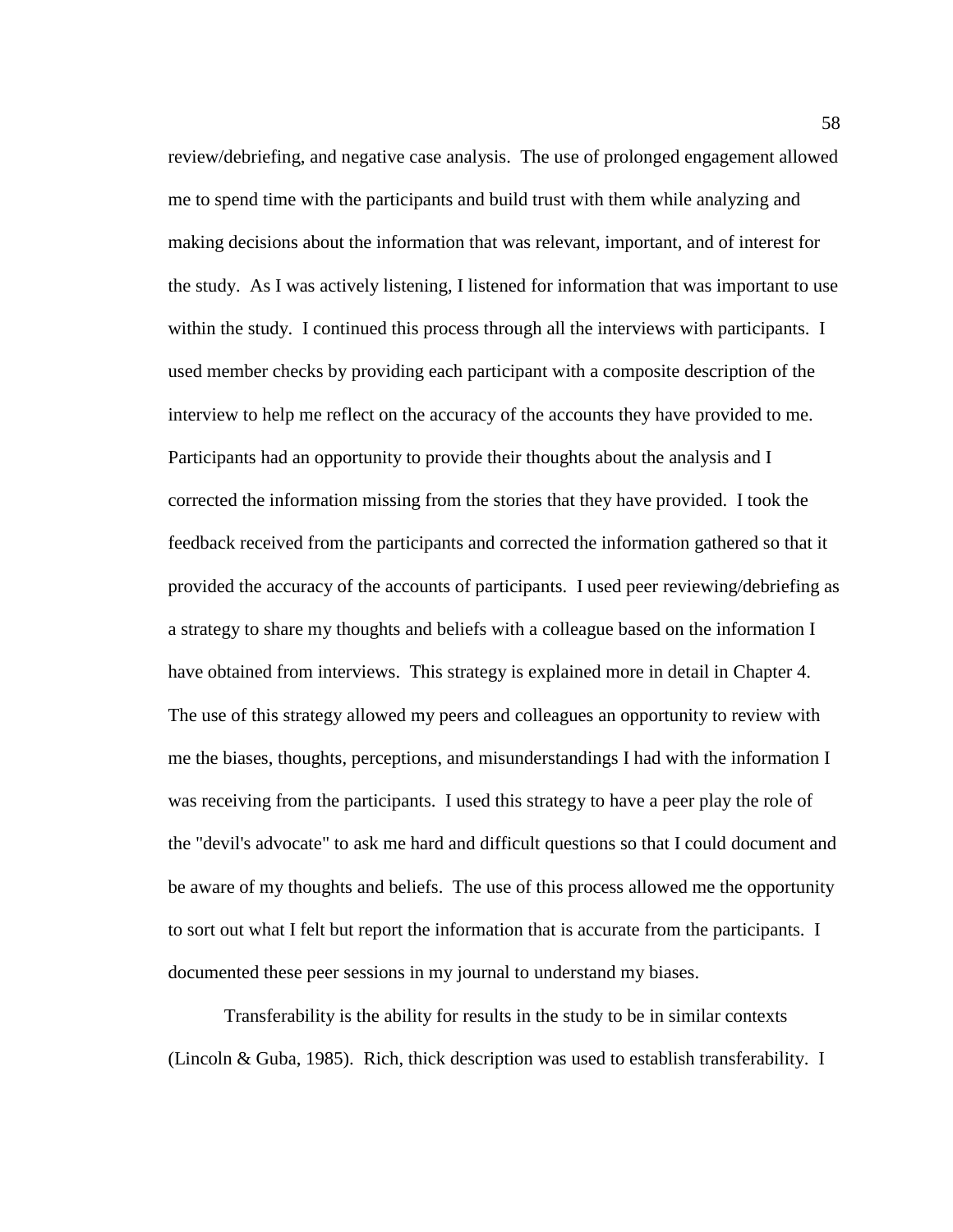provided specific details and an abundant amount of descriptions of the participants surrounding their behaviors to allow transferability. I used my journal to reflect on my thoughts, perceptions, biases, and observations of the study. I used journaling as an audit trail. An audit trail according to Patton (2002) are steps the researcher took to evolve in their thoughts while in the analysis process. I used reflexivity. The use of reflexivity according to Moustakas (1994) is when a researcher is aware of their biases, values, and experiences with the phenomenon. I used reflexivity to discuss my experiences as a social worker that has children with special needs. I explained how my experience had shaped my interpretation of social workers that have children with special needs.

# **Ethical Considerations**

As a researcher, it is my responsibility to act and ethically respond to others. I am a social worker, and I live by the Code of Ethics. All social workers are expected to uphold the National Association of Social Workers (NASW) Code of Ethics as an everyday guide for the professional conduct of social workers. A component in the Code of Ethics (NASW, 2017) for social workers is maintaining confidentiality. As I conducted this study, I did not fulfill the role of a direct practice or clinical social worker, but I was responsible for abiding by the standards of the Code of Ethics. Because I am a social worker, I abide by the standards of the Code of Ethics. I understood that this study could have potential risks with participants becoming emotional and talking about unresolved issues. Participants shared their thoughts, feelings, and emotions around having children with special needs. There were times when participants expressed having unresolved feelings around their child's special need, but no participant needed a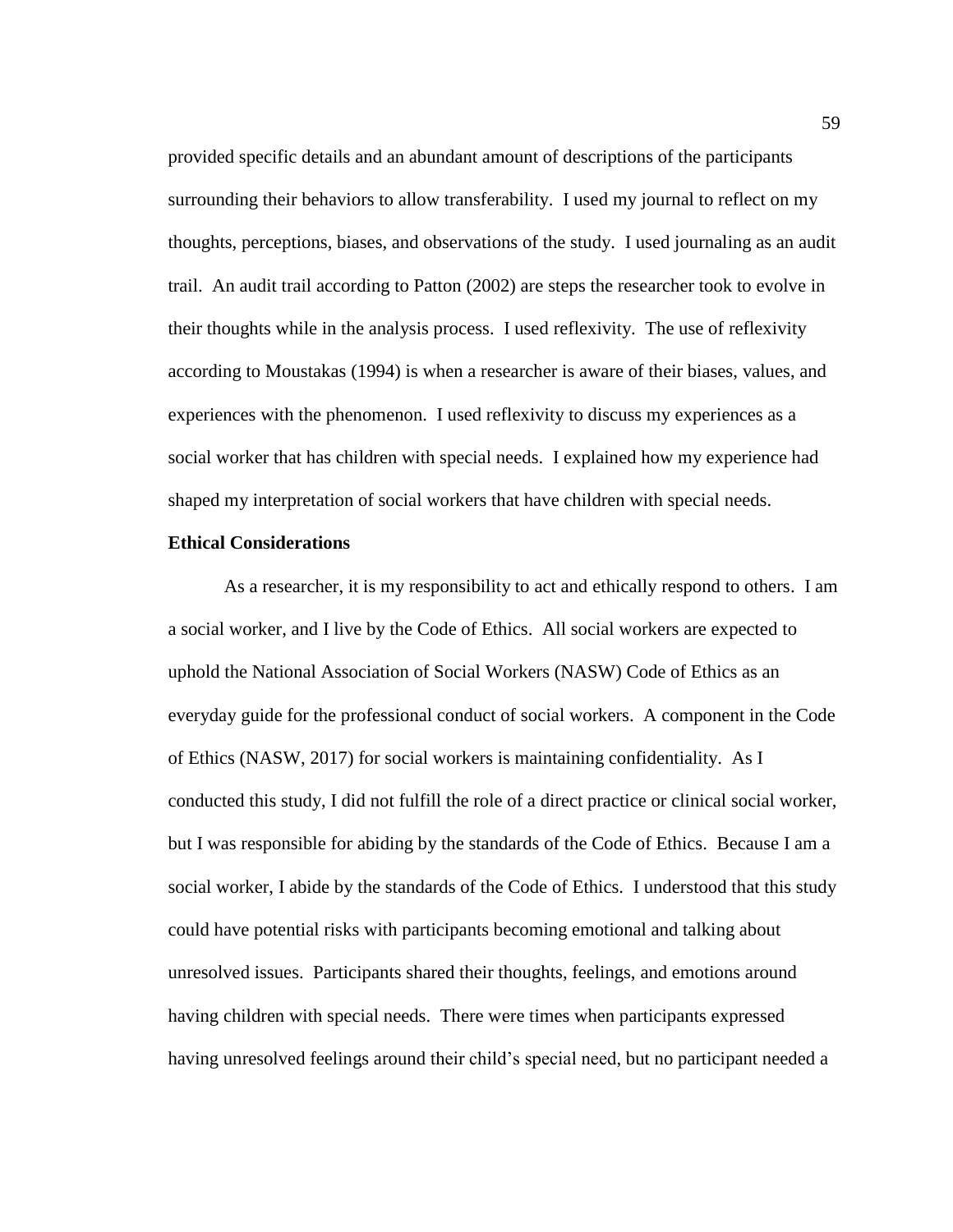referral or list of resources to address their feelings. There were no risks identified by the participants; therefore, I did not have to consult with my committee to take further action.

In addition to abiding by the NASW Code of Ethics, I work at the Division of Family and Children Services where I am a mandated reporter. A mandated reporter in the state of Georgia (doctors, volunteers, clergy, social workers or social services person) is an individual who is required to report or cause reports to be made if they have reasonable cause to believe that suspected child abuse has occurred. I am held to this standard while on official business or not; I advised participants as a part of the informed consent process my obligation to report suspected abuse as a part of the informed consent process.

I obtained approval from IRB  $#01-05-18-0466771$  to conduct this study. I submitted the necessary documents that met Walden University guidelines to IRB for approval. I submitted to participants a full disclosure that informed them: the right to withdraw from the study at any time, the known risks associated with participating in the study, the protection of confidentiality of the participants, and benefits to those that participate in the study. I treated each participant fairly, and I treated them with respect to ensure that risks are minimal. I provided each participant with a \$5 Walmart gift card for their participation at the end of the second interview. Because participants took time out of their schedules to participate and share their stories, I wanted to provide them with a small token of thanks. The gift card amount was a small amount and did not have any influence on any participant to participate in the study. According to Head (2009), researchers who decide to pay participants with gift cards or with monetary payments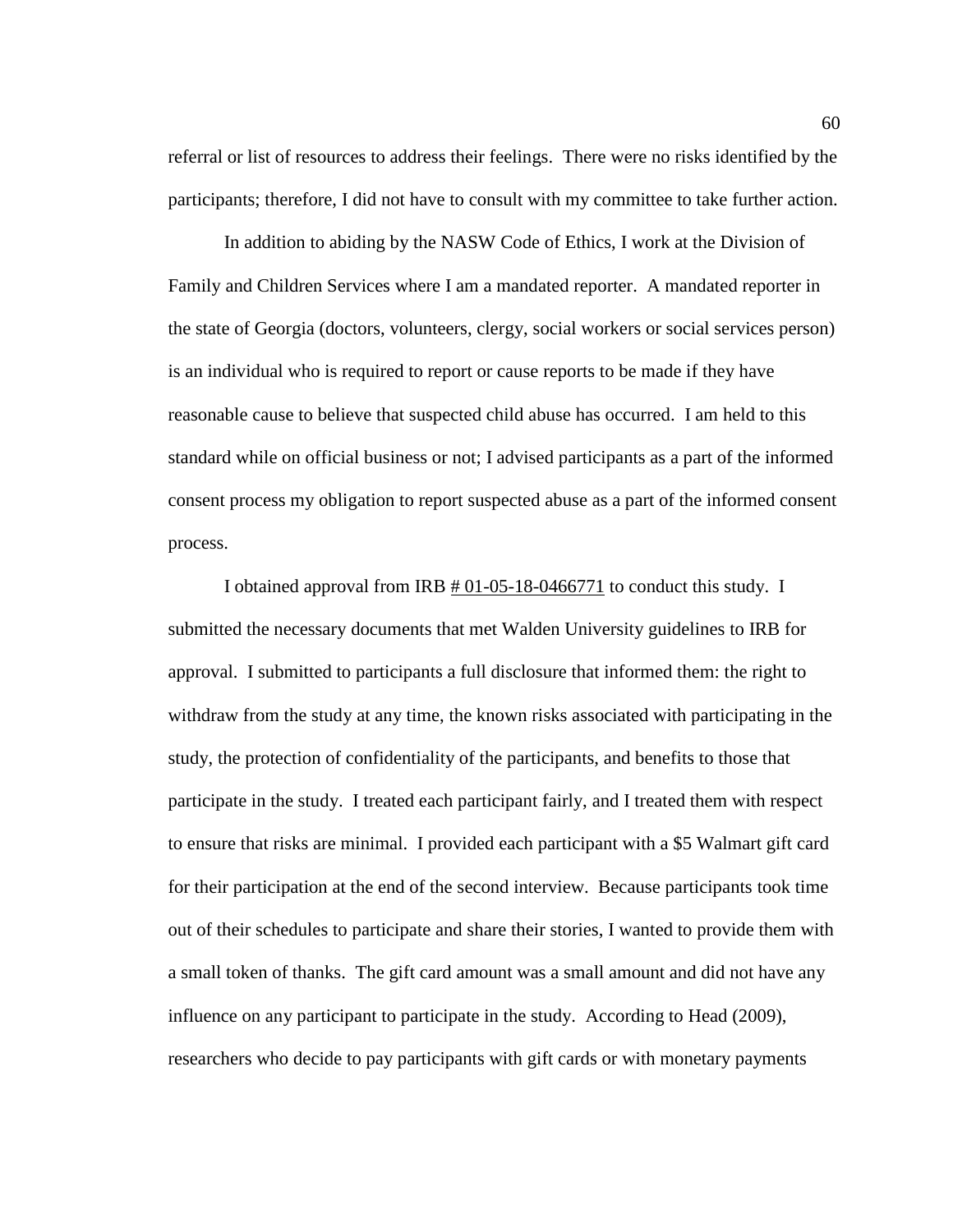understand ethical guidelines that the payment is not used for coercive participation and researchers should avoid exploiting participants, but the gift was given as an expression of thanks for taking the time out to participate. Participants had the opportunity to withdraw from the study at any time but no participant withdrew from the study, and all received their Walmart gift card. If a participant had wishes to withdraw from the study, I would have consulted with my chair and committee member.

I used pseudonyms to protect the identity of the participants. I stored this information in the database on my computer where I was the only one to access any information because it was password protected. I used an audio recorder to conduct the interviews; and once completed with the initial set of interviews, I transcribed them. I stored transcribed notes into a file cabinet in my home where it is under lock and key. I provided a composite description of the transcribed notes that I wrote up based on of the participant's accounts of their story as a part of member checking to ensure the accounts of their story were accurate after the first set of interviews.

The use of member checking was a critical part because I wanted to ensure the participant's information was accurate. This process allowed participants to alter or retract information they felt comfortable with sharing at the time but would later feel uncomfortable with sharing. Once I complete the analysis, transcription of the notes, and successfully defend the information in the study, I will delete all information from my recorder. In addition to deleting all information from my recorder, I will keep raw data for five years, and then it will be destroyed.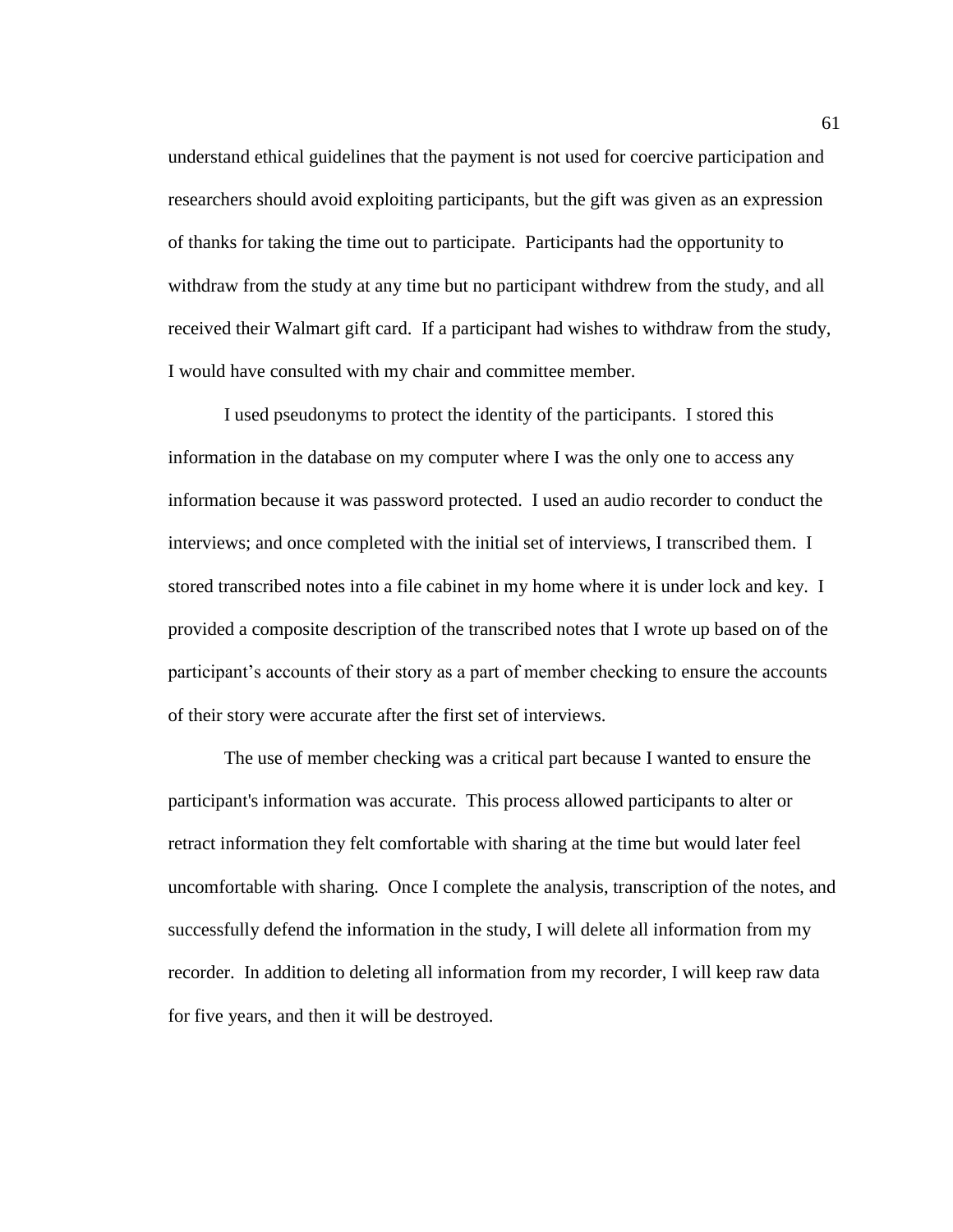#### **Summary**

This study was important as it was designed to explore the lived experiences of social workers with children with special needs. Using Bronfenbrenner's ecological theory, my goal was to gain information on the experiences of these social workers. Such information is important to the social work profession and may provide insight into environmental influences that create a challenge and difficulty for both social work and non-social work parents.

Chapter three began with understanding the research design and rationale of the study, the phenomenological research tradition, the role of the researcher, participant's selection, procedures for recruitment, instrumentation, and the data analysis of the study. This study used the transcendental phenomenological approach to detail the descriptions of the participants' experiences. This method allowed me to have a fresh perspective and deeper understanding of the participants' experience. This method also allowed me to focus less on my interpretations but more on the description of the experiences of the individuals.

I discussed in chapter three issues of trustworthiness and ethical considerations. I used methods of prolonged engagement, member checks, peer review/debriefing, and negative case analysis to establish issues of trustworthiness and maintain ethical standards. I established credibility and maintained ethical standards when dealing with participants directly and indirectly by the continued use of member checks and selfreflexive writing. I used member checks as a method to provide participants with composites of their stories to ensure I captured an accurate account of their experience. I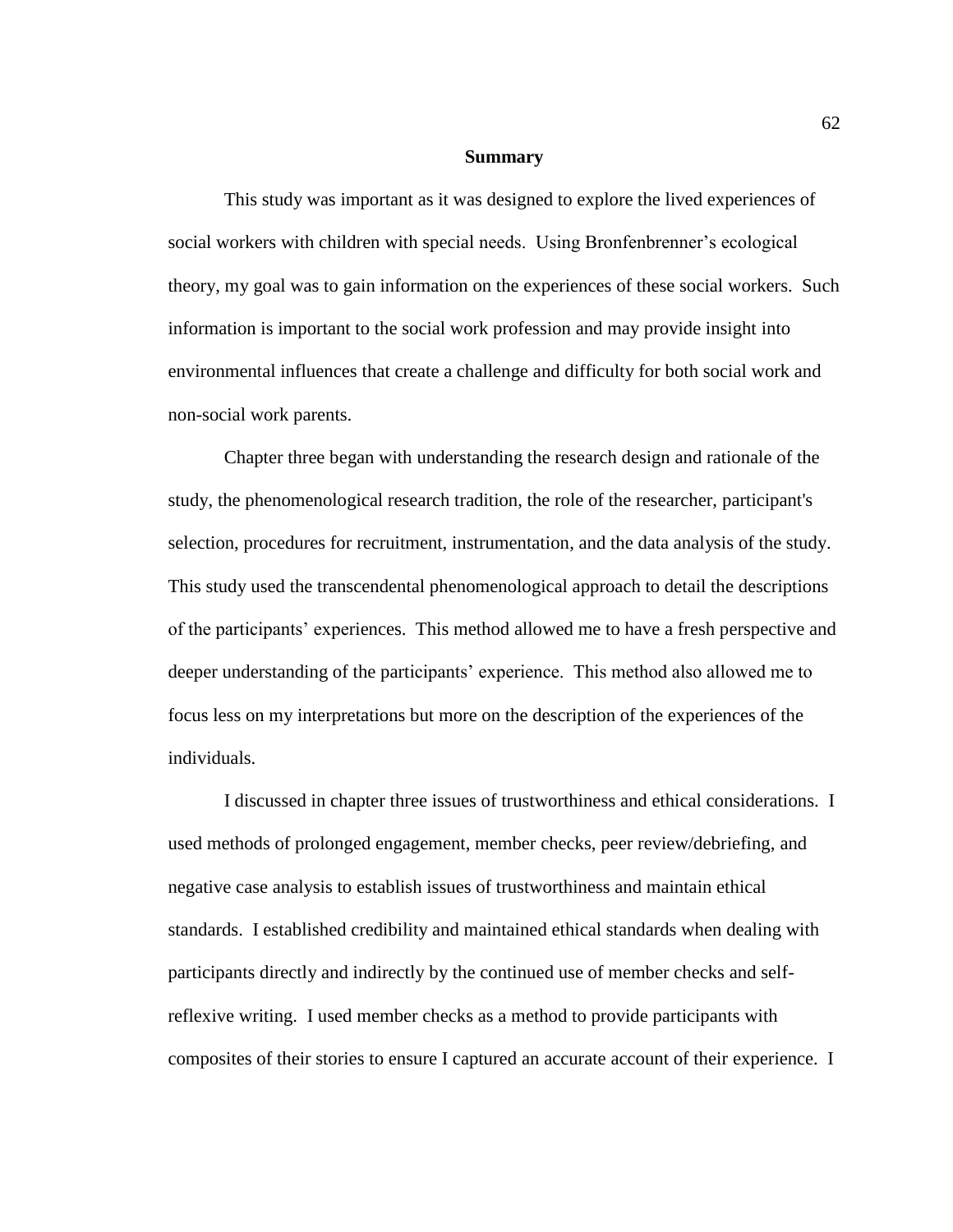used self-reflexive journaling to document my thoughts and biases throughout the process of this study. I provide in Chapter 4, the data results from interviews that were held with participants to address the research questions.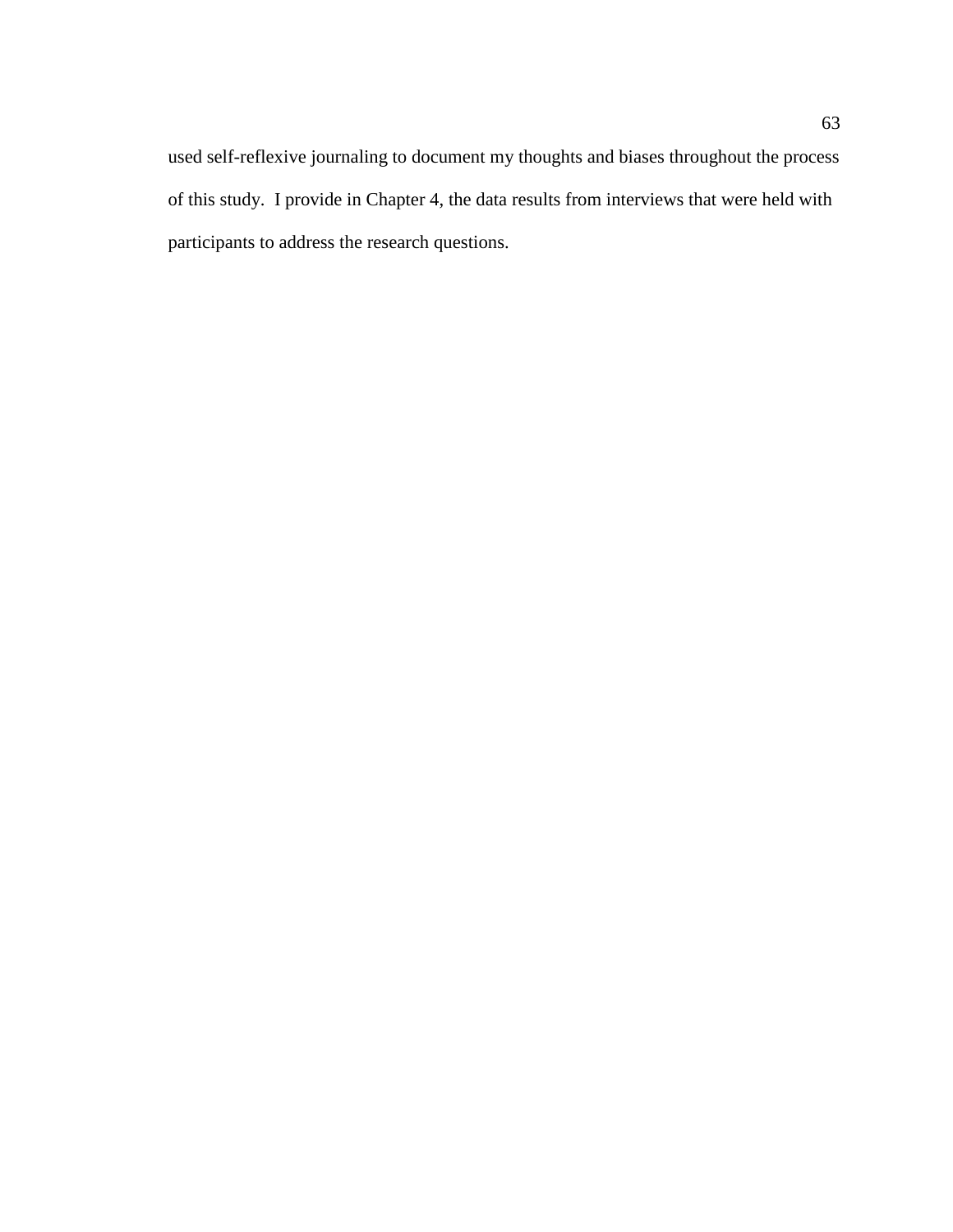### Chapter 4: Results

The purpose of this qualitative study was to explore the lived experiences of social workers who have children with special needs. I used the phenomenology approach to provide an in-depth description of participants experiences. The results of this study include information regarding the research question, what are the lived experiences of social workers who parent children with special needs. This chapter includes the research setting, participant demographics, data collection, and the data analysis and then presents the results.

#### **Setting**

It is important to establish a setting that allows the researcher and the participant the opportunity to talk freely in a safe environment. I offered participants the option to meet in a neutral place, but I conducted all interviews via a telephone call. There were eight interviews conducted for this study, and I held all eight interviews via telephone call due to participants' living in different states and participants' work schedule. I did not have to collect site agreements because I completed each interview by telephone. Each interview was engaging and allowed for open-ended dialogue pertaining to the research question. There were no distractions during any of the interview sessions because participants chose times that were conducive to their schedules.

#### **Demographics**

The demographics and characteristics of the eight participants interviewed in this study included their ages, marital status, education, and geographical location. I used pseudonyms for all participants to maintain confidentiality. I referenced participants as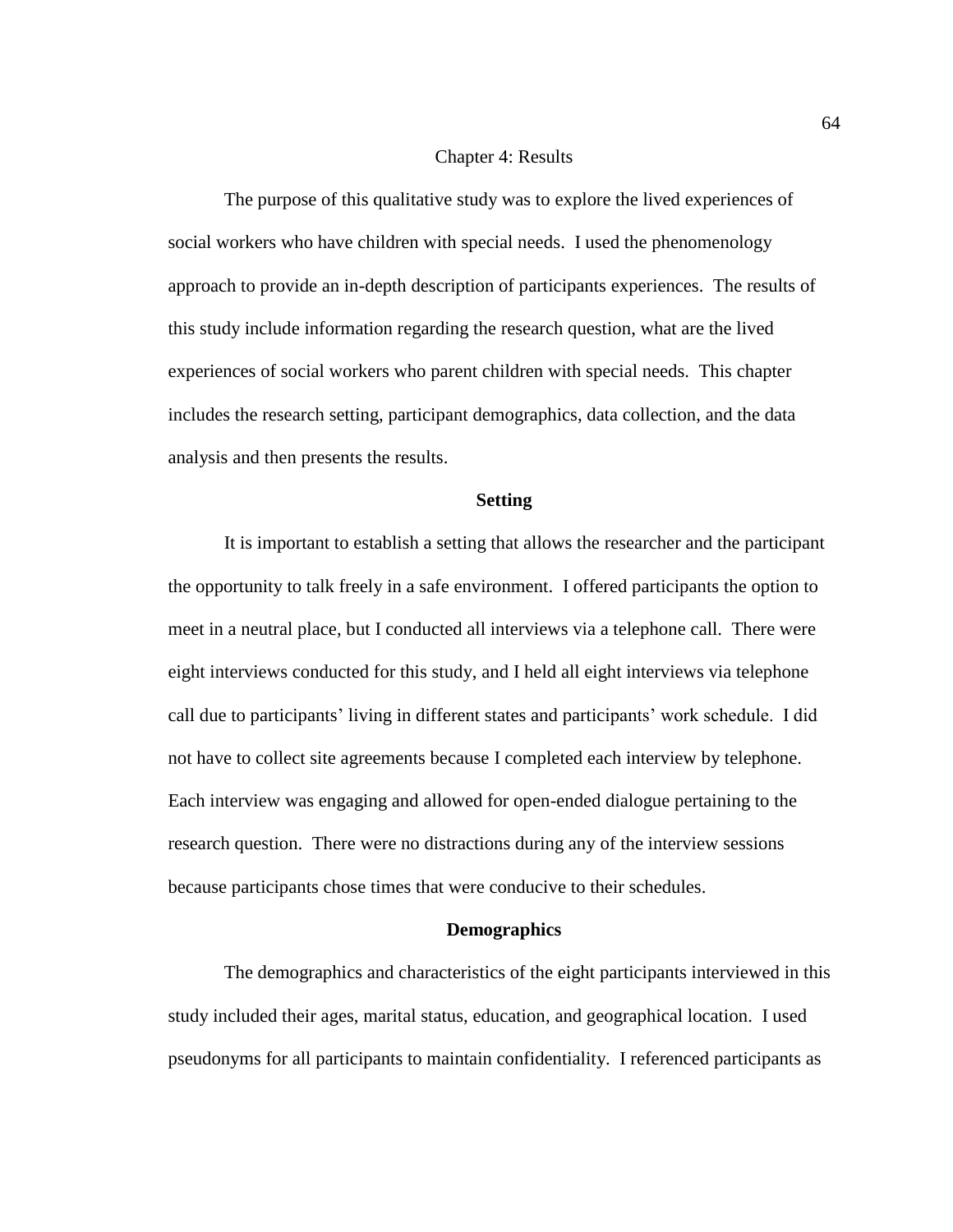Mae, Kate, Helen, Shan, Kelsey, Eva, Kay, and Sue. Table 1 provides a summary of the participants including information about their child's special need. All eight of the participants were married and received support from their spouses in the care of their child with special needs. All participants in this study were married, but not all were married to their child's father. The participant's ages ranged from 37–68 with an average of 42. Mae and Kate live on the East coast in an urban area where there is an abundance of resources that they can access. Helen lives on the West Coast in an urban area where there is an abundance of resources she can access. Shan, Kelsey, Eva, Kay, and Sue all live on the East coast in a rural area where they travel at least 45 minutes to a community that had more resources than where they lived.

All eight participants had received higher level education and all had both a BSW and MSW. All the women have varied work experiences within the social work profession. Mae, Kate, and Helen are clinical licensed social workers. Kate in addition to holding a clinical license has obtained her PhD. in Education. Mae has experience working in a mental health clinic and private practice. Shan, Kelsey, and Eva all have experience as both a child welfare social worker and a medical social worker; meanwhile, Sue only had experience in child welfare.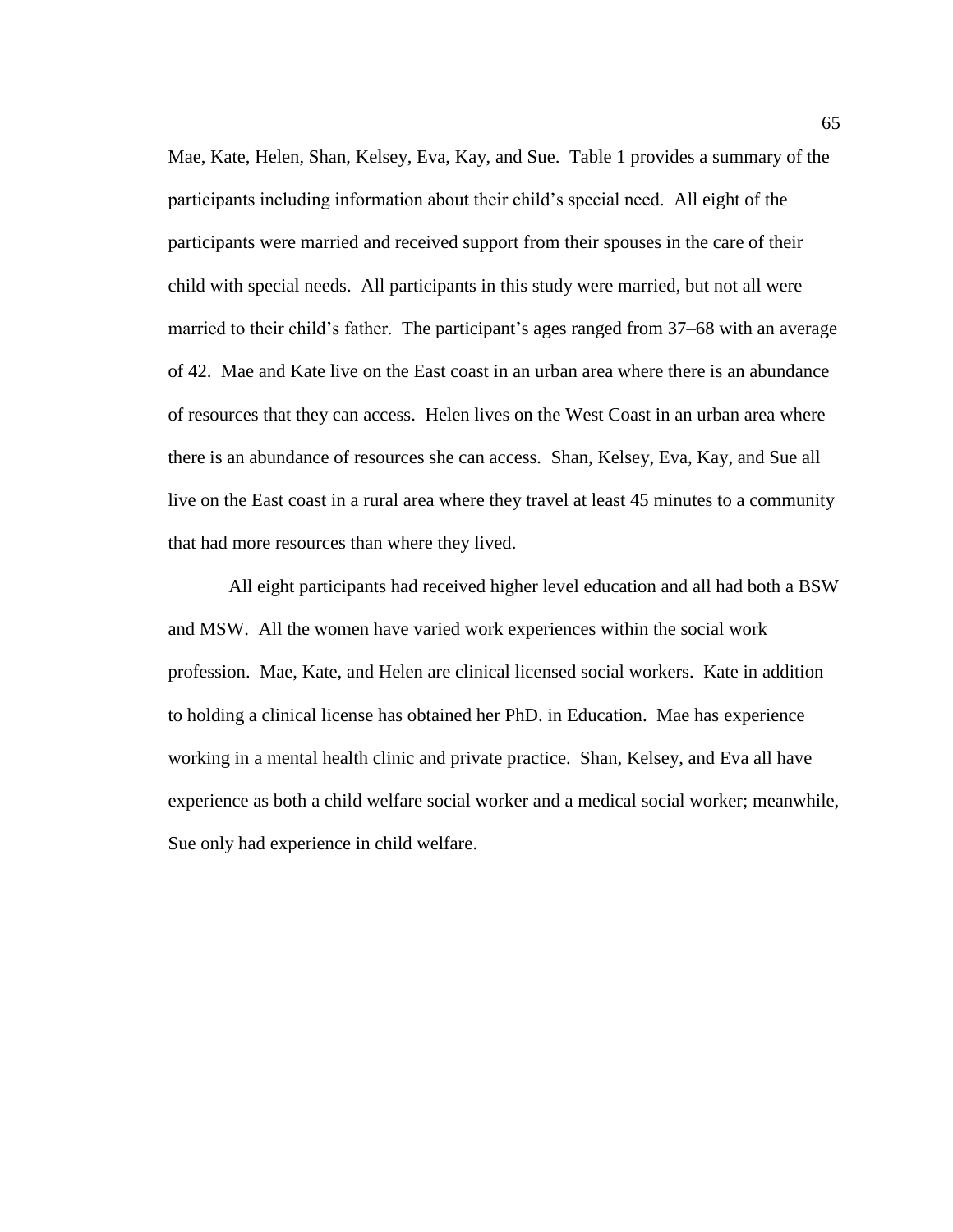## Table 1

| Participant | Participant Age | Social Work<br>Experience                 | Child's Age | Child's Special<br>Need               |
|-------------|-----------------|-------------------------------------------|-------------|---------------------------------------|
| Mae         | 45              | Mental Health,<br><b>Private Practice</b> | 14          | ADHD,<br><b>Cerebral Palsy</b>        |
| Kate        | 41              | Education                                 | 13          | Autism                                |
|             |                 |                                           | 9           | Muscular<br>Dystrophy,<br><b>ADHD</b> |
| Shan        | 38              | Medical,<br>Child Welfare                 | 10          | Sickle Cell<br>Anemia                 |
| Helen       | 38              | <b>Private Practice</b>                   | 2           | Bronchomalacia                        |
| Kelsey      | 41              | Medical,<br>Child Welfare                 | 17          | Learning<br>Disability                |
| Eva         | 44              | Medical,<br>Child Welfare                 | 20          | Chaka Marie<br>Toothe                 |
| Kay         | 38              | Medical,<br>Child Welfare                 | 11          | <b>ADHD</b>                           |
| Sue         | 68              | Child Welfare                             | 38          | Epilepsy                              |

# *Participant Demographics*

## **Data Collection**

Seven participants responded to the recruitment flyer that I placed on social media sites such as Facebook and LinkedIn. The eighth participant responded to me after hearing about the study from her former colleague. The timeframe of recruitment was three months. Once participants scheduled their interview times and preference of interview via telephone call, they received an electronic informed consent form to sign before the interview. Before starting the initial interview, I advised each participant of the requirement of three interviews total, the initial and follow-up interviews. I had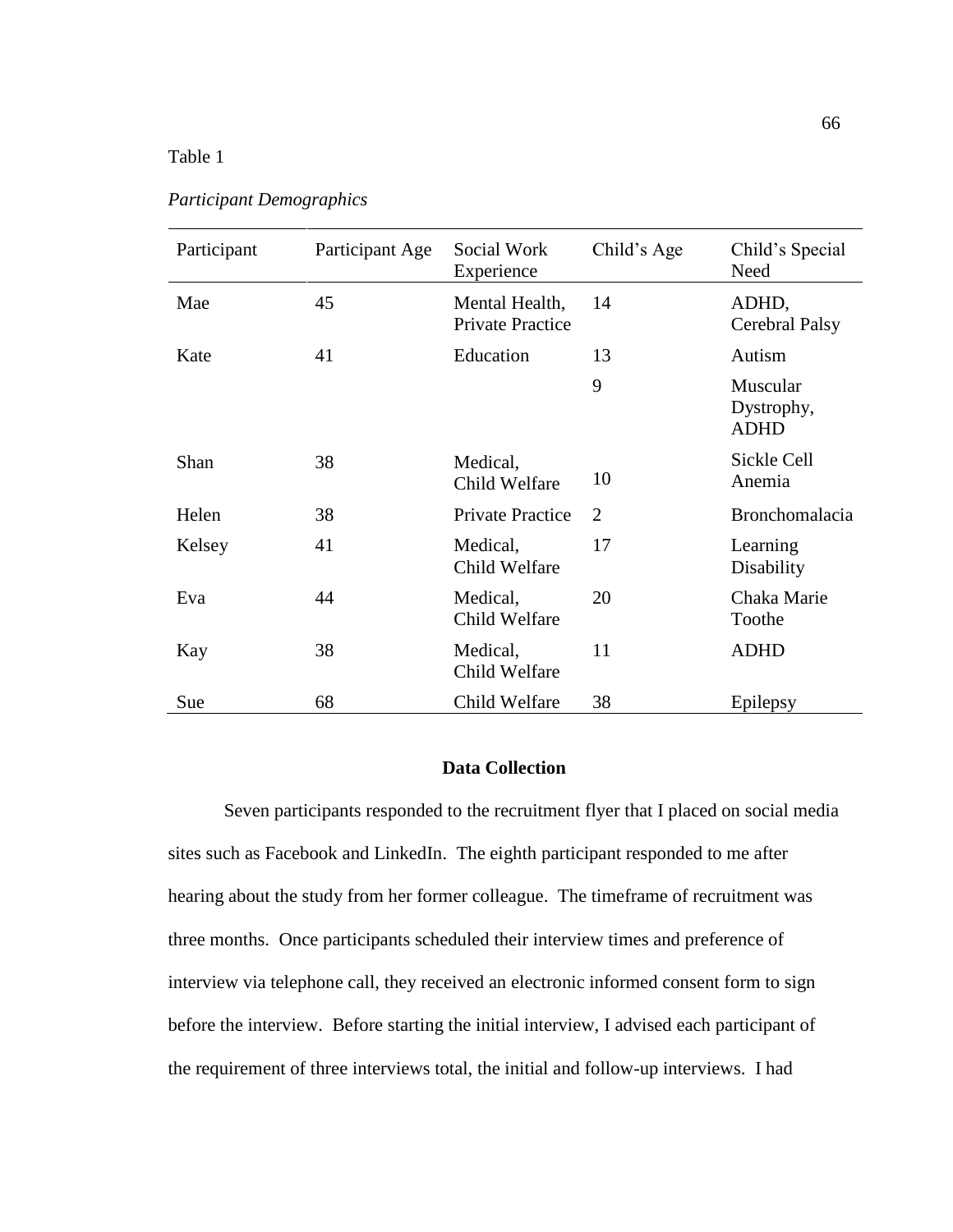proposed to conduct face-to-face interviews either in person or using video conferencing software, such as Skype, with each participant. However, due to the location of the participant and their preferred method of communication, all interviews were held via a telephone call.

Before the interviews began, I asked each participant whether they had any questions about the consent form and there were none. Once the participant stated that it was okay and gave consent to proceed with the interview, I began recording. I audio recorded each of the interviews. Each initial interview session lasted between 45 and 120 minutes depending on the details each participant provided during each response. At the end of each interview, I stopped the recording and provided details on next steps with the study.

I transcribed the audio recordings and notes after each initial interview. The length of time to transcribe the interviews was between 1.5 to 4.5 hours. I conducted follow-up interviews where I obtained permission again to record. Once participants permitted the recording, the follow-up interview was held asking for clarification from notes and recordings that I had transcribed. The length of time for the second follow-up interviews was from 10 to 30 minutes.

I discussed and explained to each participant that after I completed the composite structural/textural description of their story as a part of member checking, I would send it to them by email as this was the preferred method by the participants to review. I sent each participant a summary of their interview but not a composite structural/textural description that is present in this study, as I developed the composite through further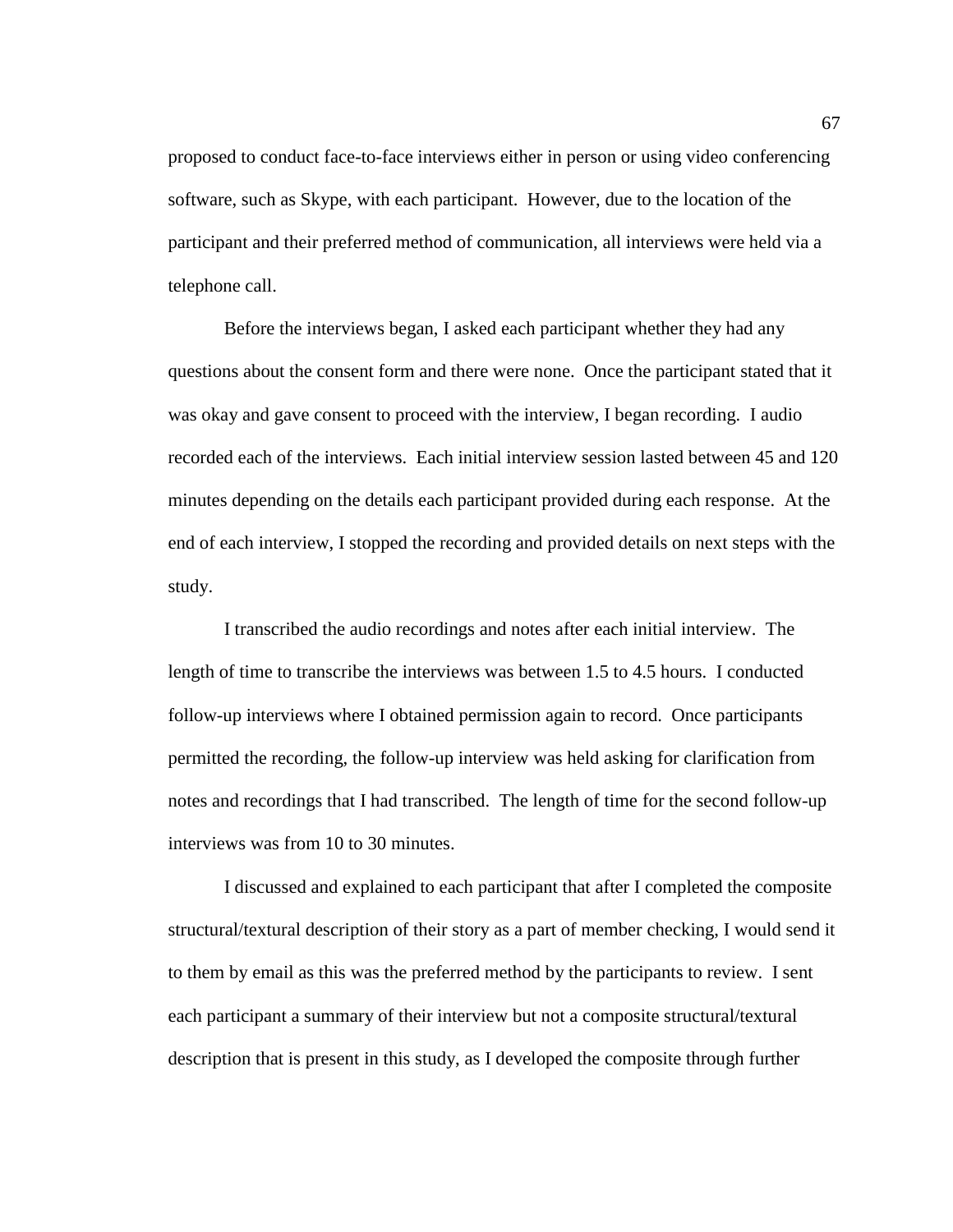analysis. The composite structural/textural description in this study provides what the participant's experienced and how they interpreted their experience, whereas the summary described everything the participant said in the interview.

During the process, I emailed participants a summary. I asked participants to advise if there were any corrections needed and if there were corrections needed, I would make the changes. I gave participants the opportunity to review the summary to make sure I captured their experience and to ensure that my interpretations were not biased.

A third follow-up interview lasted about 5 to 10 minutes to discuss if there were any further changes to their experience and three participants recommended minor corrections to their stories, which I made. I transcribed a total of 37 single typed pages from all three interviews with participants. The transcription of the three interviews includes information obtained from participants that allowed them to share their stories of their experience with having a child with a special need.

I found I had reached saturation in this study when the same themes were recurring. Initially, I had proposed to interview 10 participants, but I found I reached redundancy with six participants. All participants expressed unique stories, but all participants shared a commonality in how they experienced the phenomena. After interviewing six participants, themes started to emerge, and no new information resulted from the additional interviews.

#### **Data Analysis**

I used Moustakas's (1994) phenomenology method to analyze data. I present in the findings section, a complete description of the phenomenon using phenomenology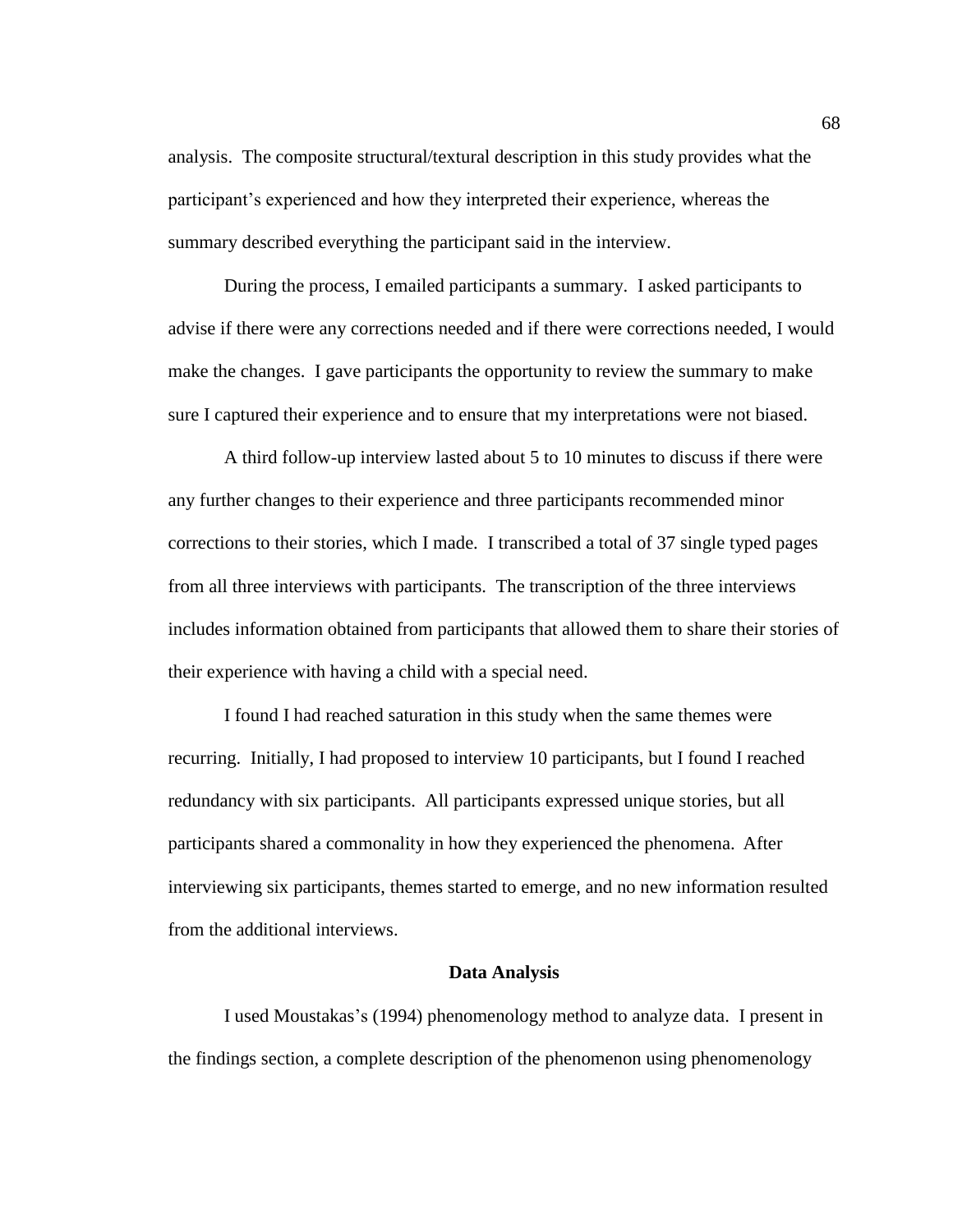analysis. Before and during the analysis process, I used a journal to record my personal experiences of being a social work parent with children with special needs. I used the process to self-reflect and listed my biases, perceptions, thoughts, attitudes, and beliefs. This process of self-reflection and journaling is known as bracketing. When writing a phenomenological qualitative study, bracketing is an important step that must be used (Moustakas, 1994).

As I continued with analysis, the process began with me immersing myself into the data by reading and re-reading the transcripts. First, I coded transcripts for word phrases, statements, and meaning units that were important details of the phenomenon. Then, I used the horizontalization process where each code was valued to be equally important. I took statements and meaning units and reduced them until there were no repetitiveness or overlapping categories. I identified codes, reduced the codes, and combined the codes into categories. I identified over 100 codes initially and then grouped the codes into five categories. Themes emerged from these five categories such as challenges of home life, challenges of work life, acceptance of the child special need, balancing day to day life, and feelings around having a child with a special need. I then reduced those categories to two themes. The two main themes were: (a) coming to terms with having a child with special needs and (b) balancing home and work life. These themes guided the structural/textural composite descriptions.

Structural and textural descriptions are aspects within Moustakas's (1994) phenomenological method that gives a complete description of an individual's experience. Structural descriptions are used to describe how participants experience the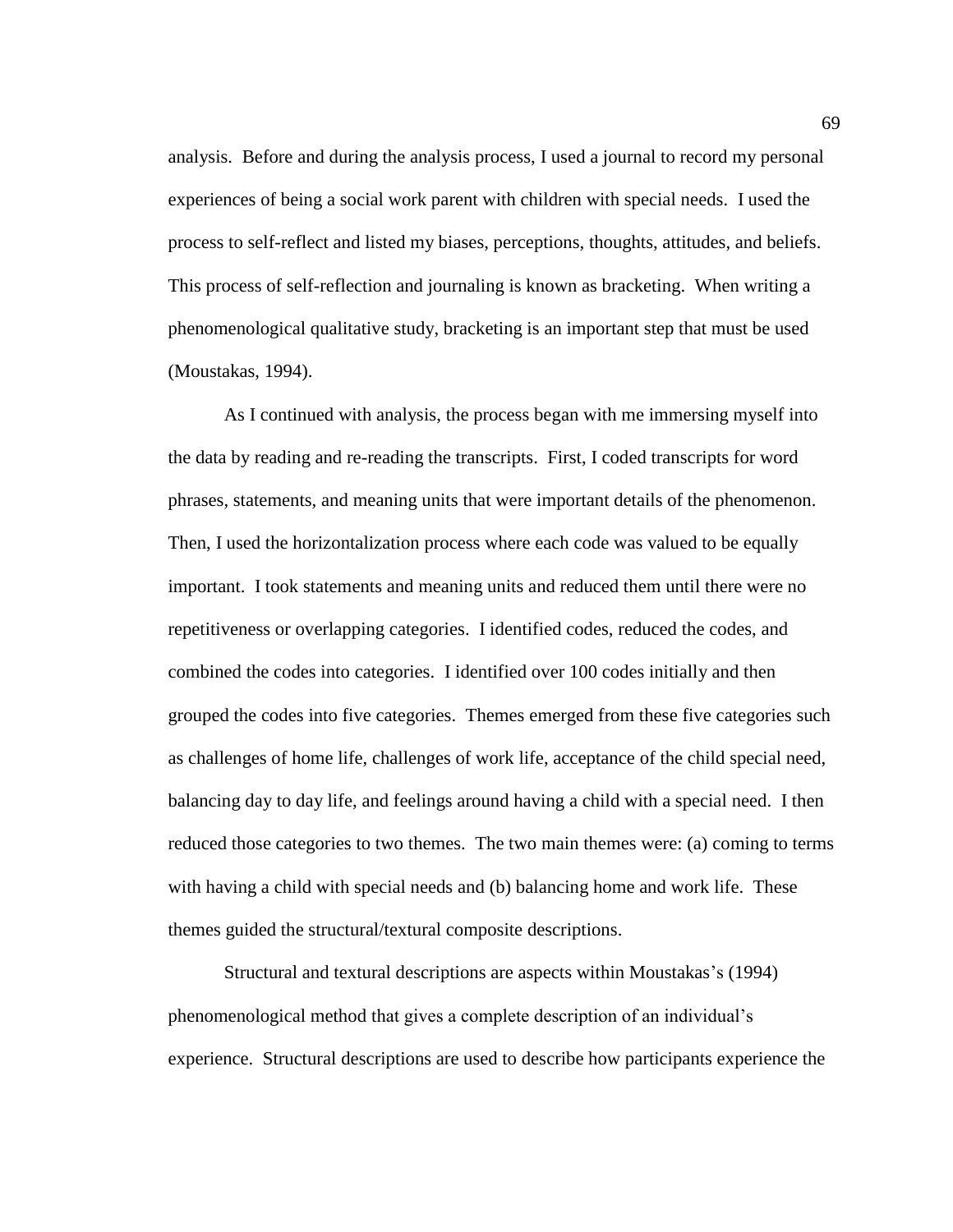phenomenon; meanwhile, textural descriptions are used to describe what the participant experiences with a phenomenon (Moustakas, 1994). The structural description includes descriptions surrounding how participants experienced the phenomenon such as, how they interpreted their experience and how they perceived the experience. Textural description includes descriptions surrounding what the participant's experience was with being a social worker with a child with special needs such as what were the experience around their thoughts, feelings, and behaviors. How participants experience being a social worker with a child with special needs depends on the context and factors such as the type of special need the child has and the type of care that is required to provide for the child that has special needs. I used the textural-structural description to detail and provide the essence of the experiences from the themes that emerged throughout the analysis process. Context is important in understanding how being a social worker with children with special needs is experienced. The context of the child's special need, the type of special need, and the type of care that is required to provide for the child that has special needs influences how the social worker that has a child with special needs experiences this phenomenon.

Using imaginative variation, I imagined every possible variation I could in efforts to determine the essence of the lived experiences of these social workers with children with special needs. I looked for variations in themes based on similarities and differences within the participant's stories. For example, all participants' children had an identified special need, but each participant's child had a different type of special need. Although participant's children had different types of special needs which caused them to face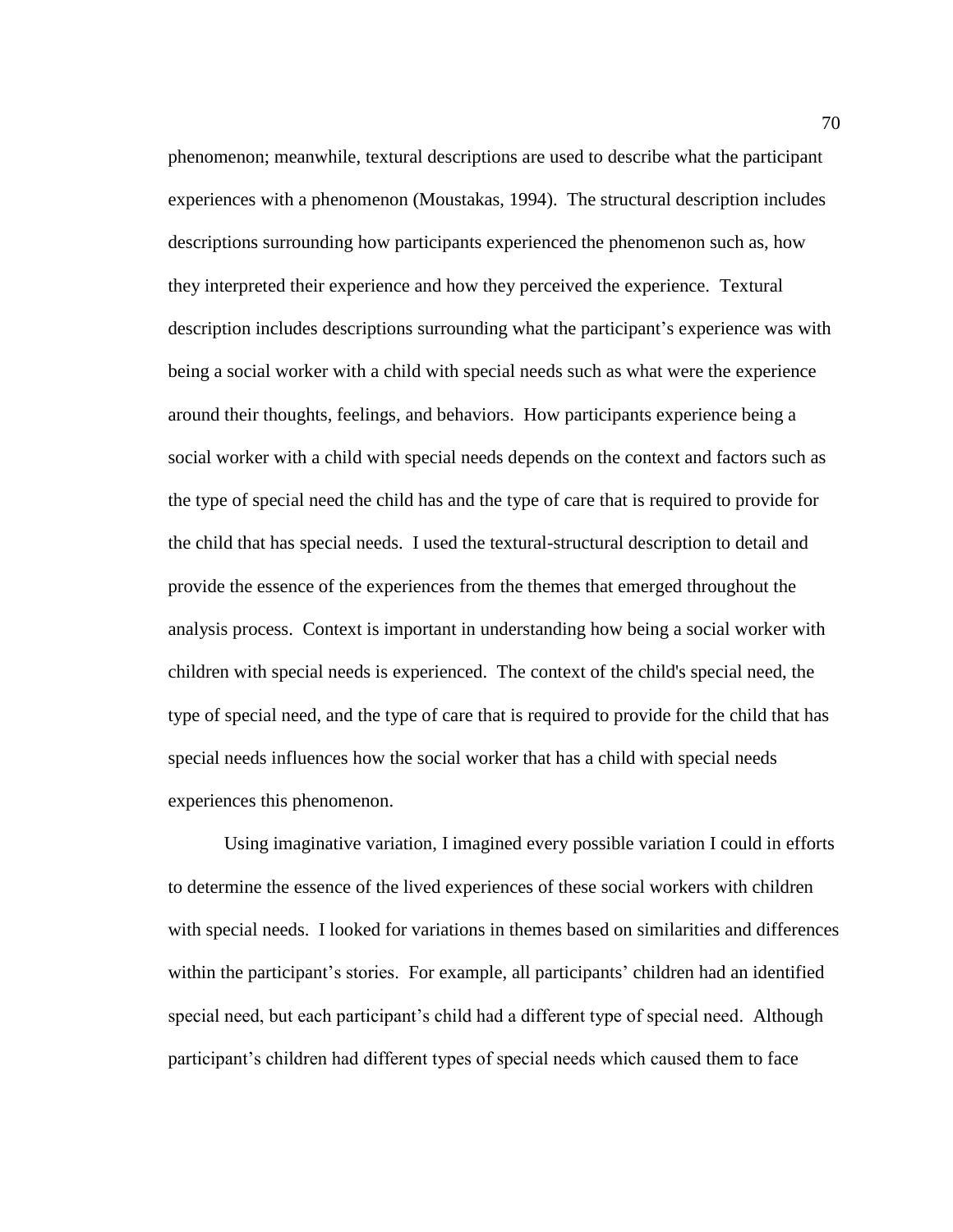challenges unique to their child's special need, all participant's experienced stressors and emotions that created challenges for their lives.

#### **Discrepant Cases**

I used a qualitative strategy termed discrepant/negative case analysis. This strategy is used to search for elements of data that do not support or contradicts patterns that emerge from the data (Lincoln  $& Guba$ , 1985). I used this method to ensure rigor by comparing categories to subcategories, to themes and disconfirming evidence. When the main theme emerged, I looked at composites from participant's stories that were not similar to other stories, and when these stories did not fit with others, I compared them with stories that confirmed stories which accurately reflected the experience of the participants.

I used my journal to record my notes, ideas, patterns, and interesting bits of information brought up by the participants**.** Writing notes and recording them in my journal allowed me to think of additional data that I needed to collect from participants in telling their story. In addition to using my journal, I used prolonged engagement where I interacted with the participants to understand and interpret their stories. I used member checking to ensure the participant's information was accurate. Once the first set of interviews were complete, I transcribed the interview notes, and I provided the participants with a composite description of the interview. The participants had the opportunity to review and provide feedback or clarification of their composites. In addition to member checking, I used a strategy known as peer reviewing/debriefing.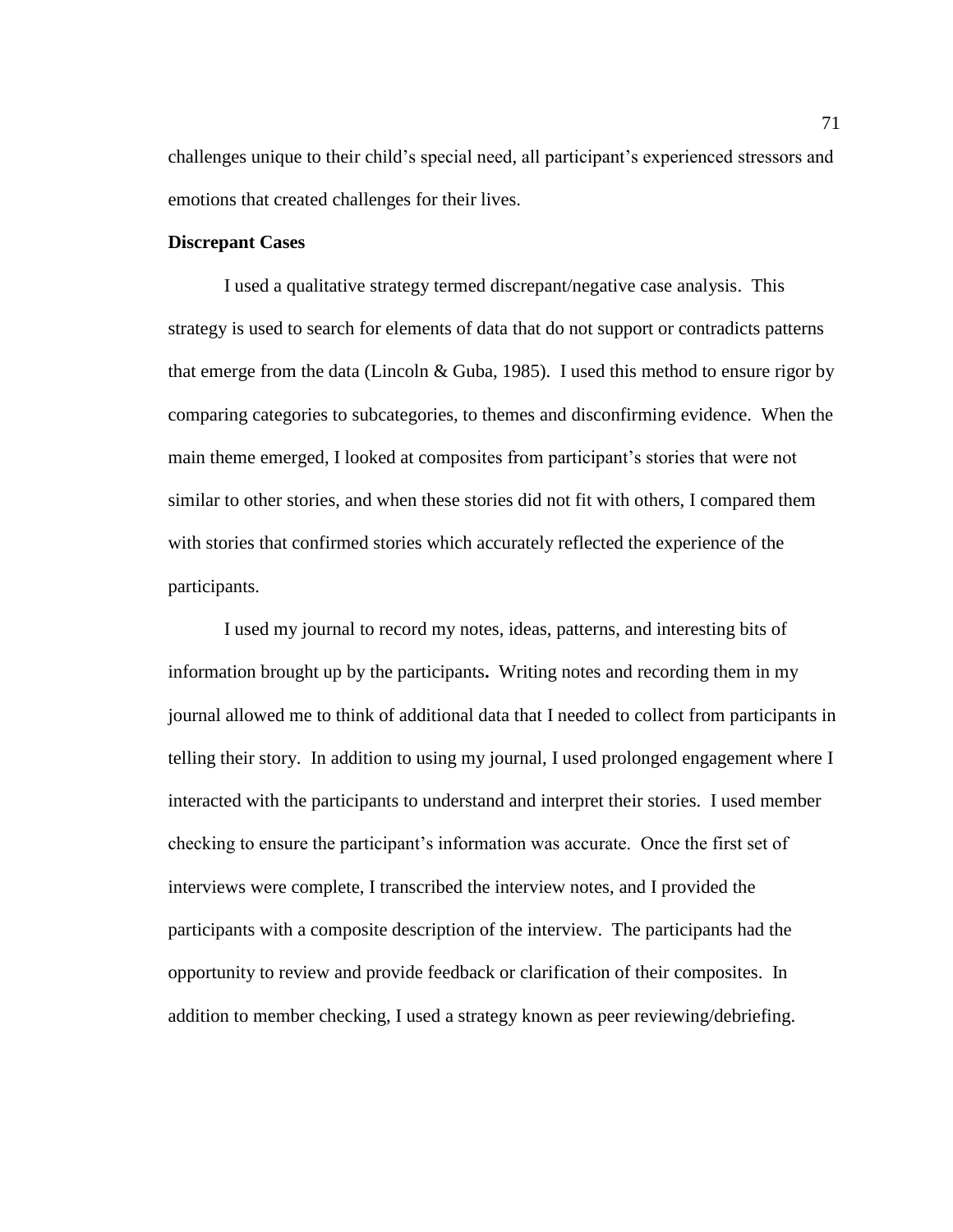I used peer reviewing/debriefing to review with peers and colleagues my biases, thoughts, and perceptions of the information I received from participants. I used my peers and colleagues to discuss different thoughts I had around some of the information reported by participants. I used my peers in this method to help me separate my experiences from those experiences that participants reported. I conversed with my peers for at least 30 minutes week to week during the analysis process. For example, Kate reported struggling initially with having a child with special needs but now looks at having children with special needs from a strength-based perspective. I share in the experience with Kate of having a child with ADHD, but there are still times when the strength based perspective seems not to work. I could have easily believed that Kate was not sharing the true feelings and thoughts of her experience with having a child with that special need. I used my peers and colleagues to help me process this thought and bias.

Rich, thick description was used to show how the analysis was grounded in the data (Lincoln & Guba 1985). As mentioned, I used a journal to write notes and to understand the context of the perceptions, thoughts, culture, interpretations, and meanings around the phenomenon. The use of rich, thick description allowed me to provide the reader the opportunity to understand and interpret the concept and meaning of how and what social workers experience was like when parenting a child with special needs. I also used quotes to capture the objective of the participant.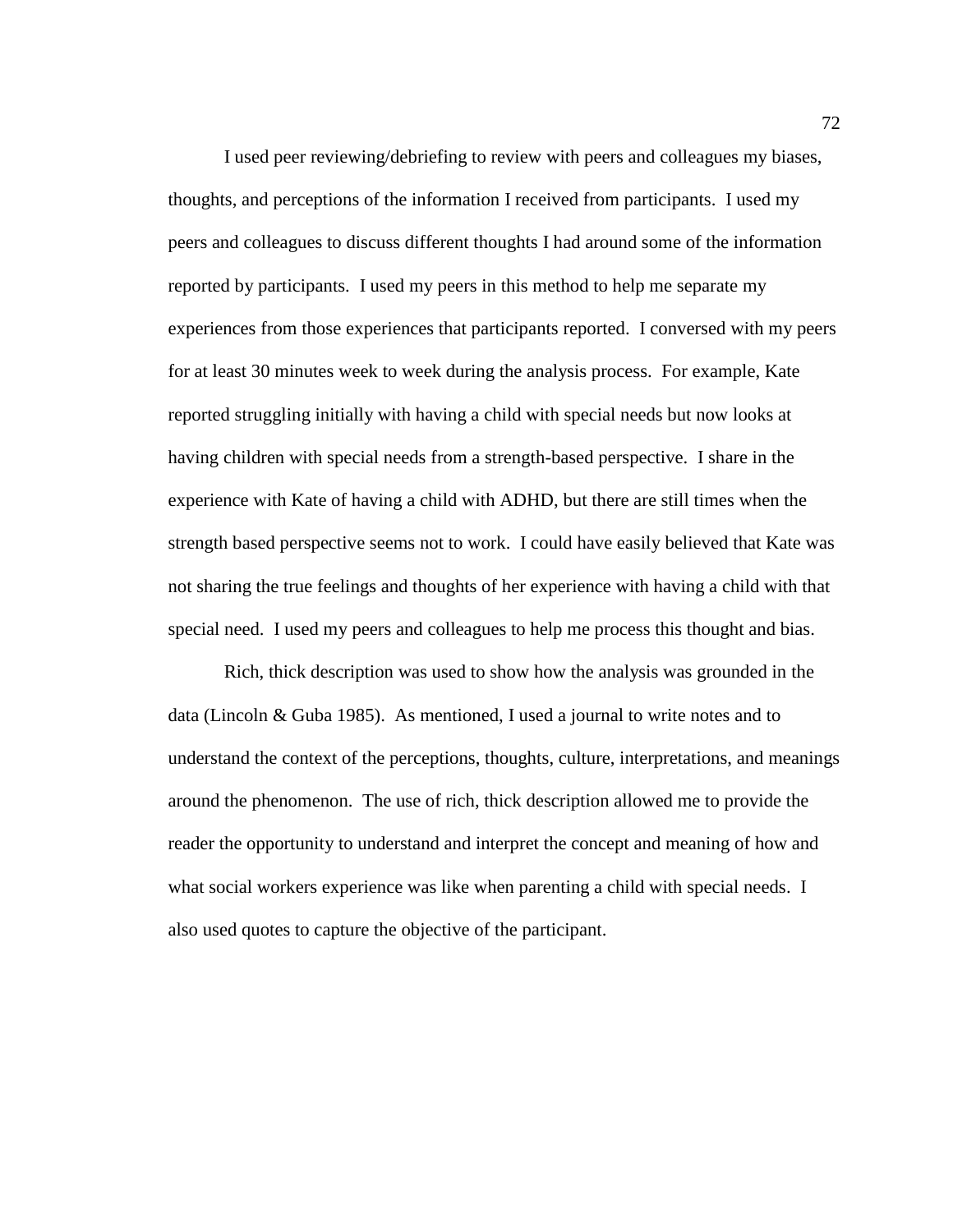#### **Evidence of Trustworthiness**

## **Credibility**

Credibility according to Lincoln and Guba (1985) ensures research findings are an accurate reflection of the participant's experiences. Before I began data collection, I used a bracketing process to set aside any biases or preconceived notions that existed. Once interviews were complete, I provided participants with a summary description of their stories as a part of member checking. The member checking process allowed participants to provide feedback to their stories for accuracy. Of the eight total participants, only three of the participants provided clarification on their responses, although I gave all the participants the opportunity to provide clarification. Feedback from the participants was minimal. For example, Helen clarified the name of a book she referenced during interviews that helped her come to terms with her son having a special need. Another participant had revealed reading a similar book, and I wrote the wrong name, but Helen wanted to give credit to the author because the book helped her through difficult times. Mae for example, had to clarify her response of being in shock and not saying anything to her mother in law when the mother in law rudely and bluntly said something in reference about a photo of Mae's daughter. Mae clarified that she didn't say anything at the time when her mother-in-law made the statement that upset her, but she thought about what she would like to have said to her mother-in-law. Mae felt that her mother-in-law was not understanding and did not have realistic expectations when her daughter was younger.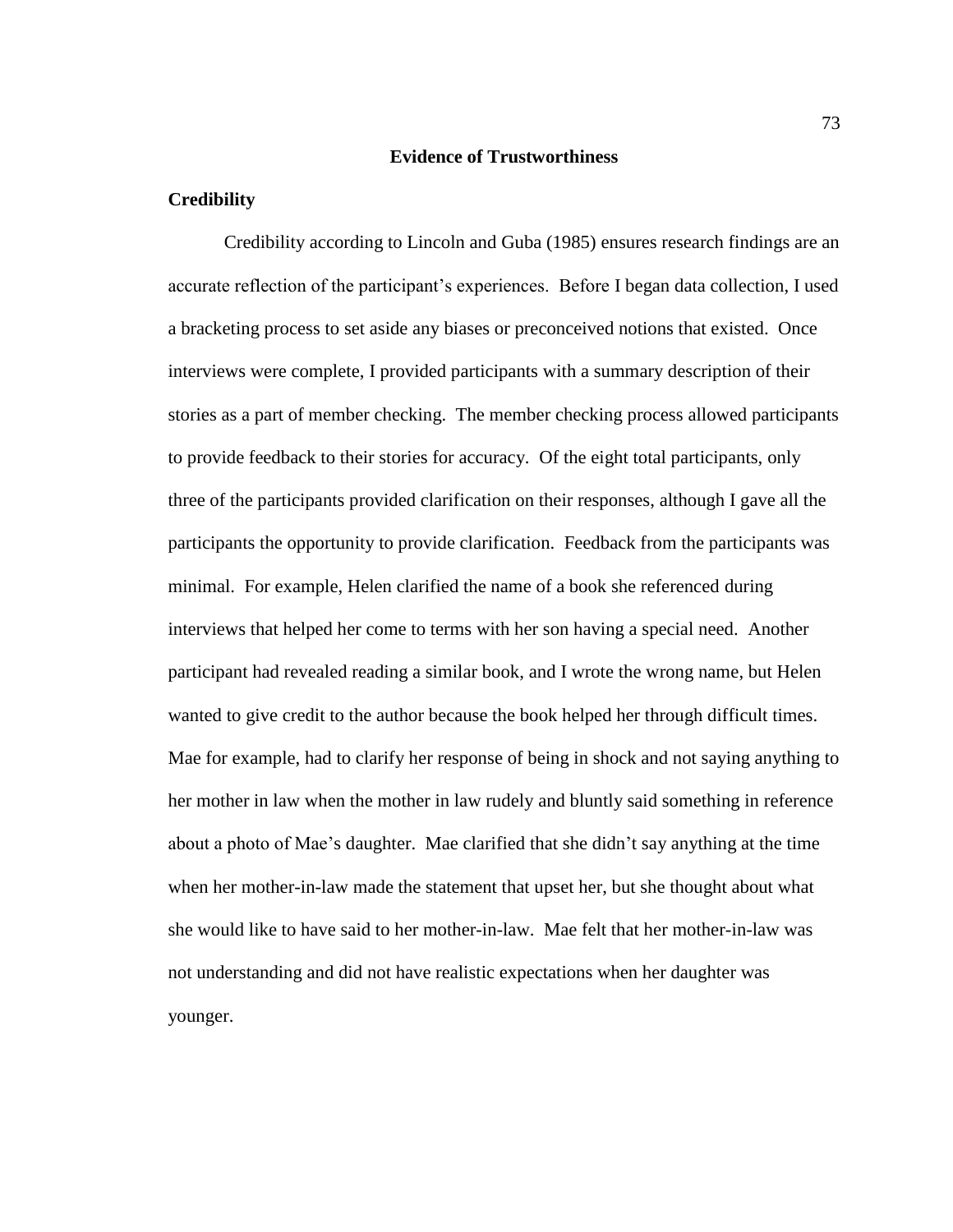## **Transferability**

Transferability is the ability for results in the study to be in similar contexts (Lincoln & Guba, 1985). Transferability refers to the ability that findings to be applied to a similar situation or phenomenon, like social workers with children with special needs (Lincoln & Guba, 1985). The themes of coming to terms with having a child with special needs and balancing home and work life while having a child with special needs may be representative of other social work parents with special needs children who did not participate in this study. Findings in this study revealed that social work parents face difficulties and challenges as they parent their child with a special need. Participants in this study varied in age, race, and geographic location and shared similar experiences. These participants also shared similar experiences in-spite of having children with different types of special needs from other children. Findings in this study may be applied to other helping professional parents that have children with special needs. Findings in this study may or may not apply to social work parents that are fathers as there were no fathers of children with special needs who participated in the study.

I used convenience sampling and participants may in some way be different than those who did not volunteer. The two major themes, coming to terms with having a child with special needs and having to balance home and work life may be able to be applied to similar populations, such as other parents with special needs children who are highly educated, skilled, and trained professionals.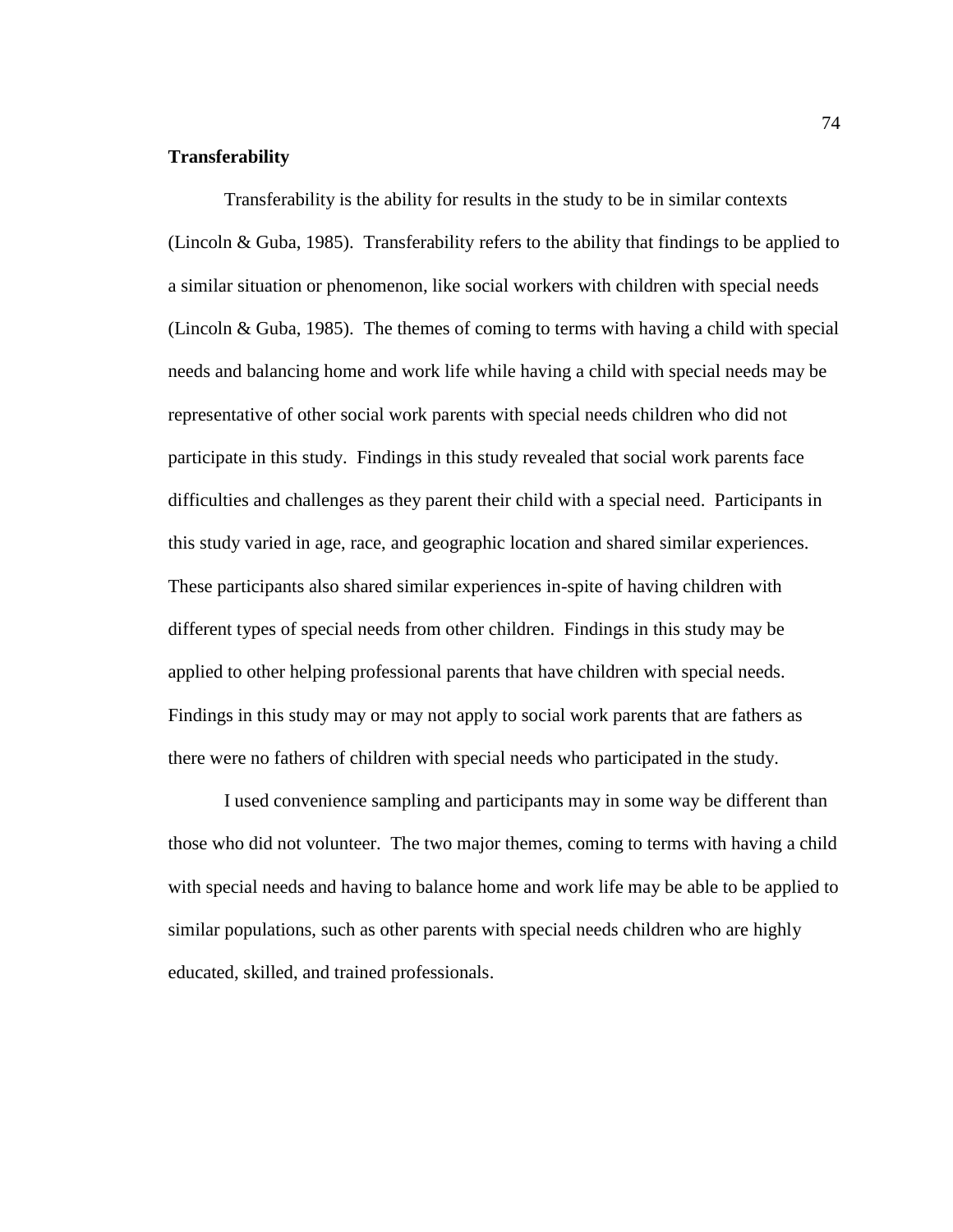## **Dependability**

I addressed dependability by obtaining detailed information from a group of people that shared similar experiences in this study. Additionally, I obtained dependability by interviewing participants until responses became redundant. Member checking also provided the researcher with an opportunity for participants' responses to remain consistent. In addition to member checking, I allowed a colleague to ask me questions from the interview to ensure questions were appropriate.

## **Confirmability**

I created an audit trail, a self-reflexive journal, to support confirmability in this study. The audit trail was my research journal that served as a process that ensured the details of data analysis, interpretations of the researcher, and the decisions that led to findings of this study were transparent and consistent. I used my research journal as my audit trail, and the journal included an account of my idea, thoughts around my biases, notes from brainstorming, and the process I took to ensure my data was grounded in the analysis. All data is kept including, audio records of interviews, transcripts, and researcher notes and saved for five years and available for review if it is needed.

#### **Findings**

I present in this section, composites that provide textural/structural descriptions of each participant. I then present the specific themes that represent the essence of social workers' experiences with children with special needs. I note that I tell the participant's stories from my perspective.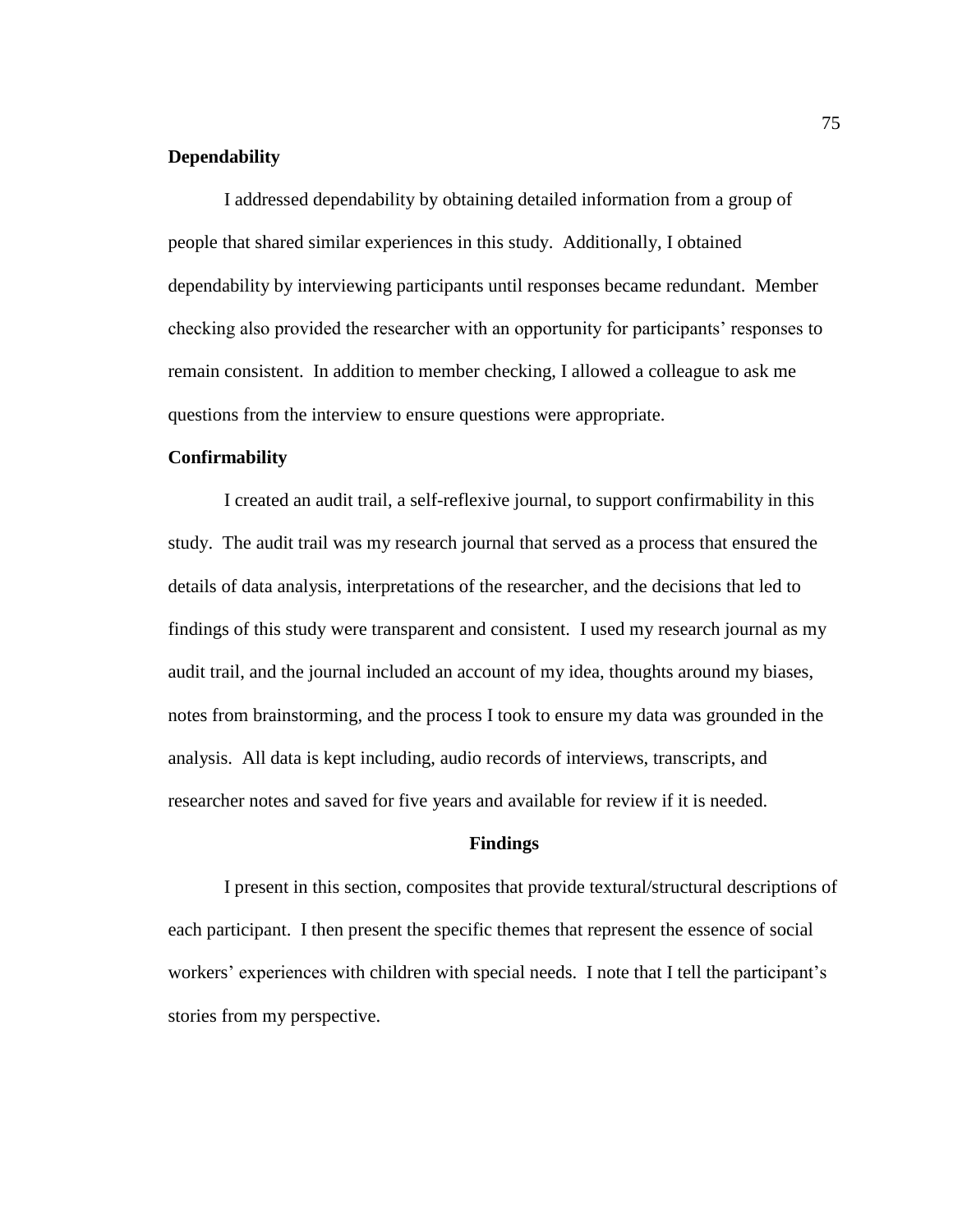#### **Individual Composites**

**Mae**

Mae is a 45-year-old social work parent that parents only one child. Mae is married and has incredible support from her husband. Mae has been a social worker for over 19 years and has worked in various settings to include a mental health facility, medical setting, and private sectors. Mae is currently unemployed due to her job cutting back employees. Mae, however, is looking for employment but has not placed much emphasis on it now due to spending as much time as needed with her daughter as well as taking time for herself before re-entering the workforce. Mae's daughter is 14-years-old and has diagnoses of Cerebral Palsy and ADHD. Mae's daughter was diagnosed with Cerebral Palsy at or around six months of age and ADHD in her toddler years. Mae, at the time of her daughter's diagnosis, was a social worker and she did not allow herself to think much about her child having a special need as she focused on trying to get the appropriate services in place to meet the needs of her daughter. Mae's daughter, however, does not stand or walk independently and she uses forearm crutches a lot of the time, a walker some of the time, and if they are going longer distances, she will use a manual wheelchair. Mae's daughter diagnosed in her early years is now age 14 and Mae realizes she still has some unresolved feelings as it relates to her child having special needs, "I'm just not adjusting as easy as others." For Mae, "having a child with special needs in a sense is a type of ongoing loss regardless of when the diagnosis was given or when the issue is first noticed." She resents the thought that her child will never get to do the things that others will do. "There is the thought one has about your friend's children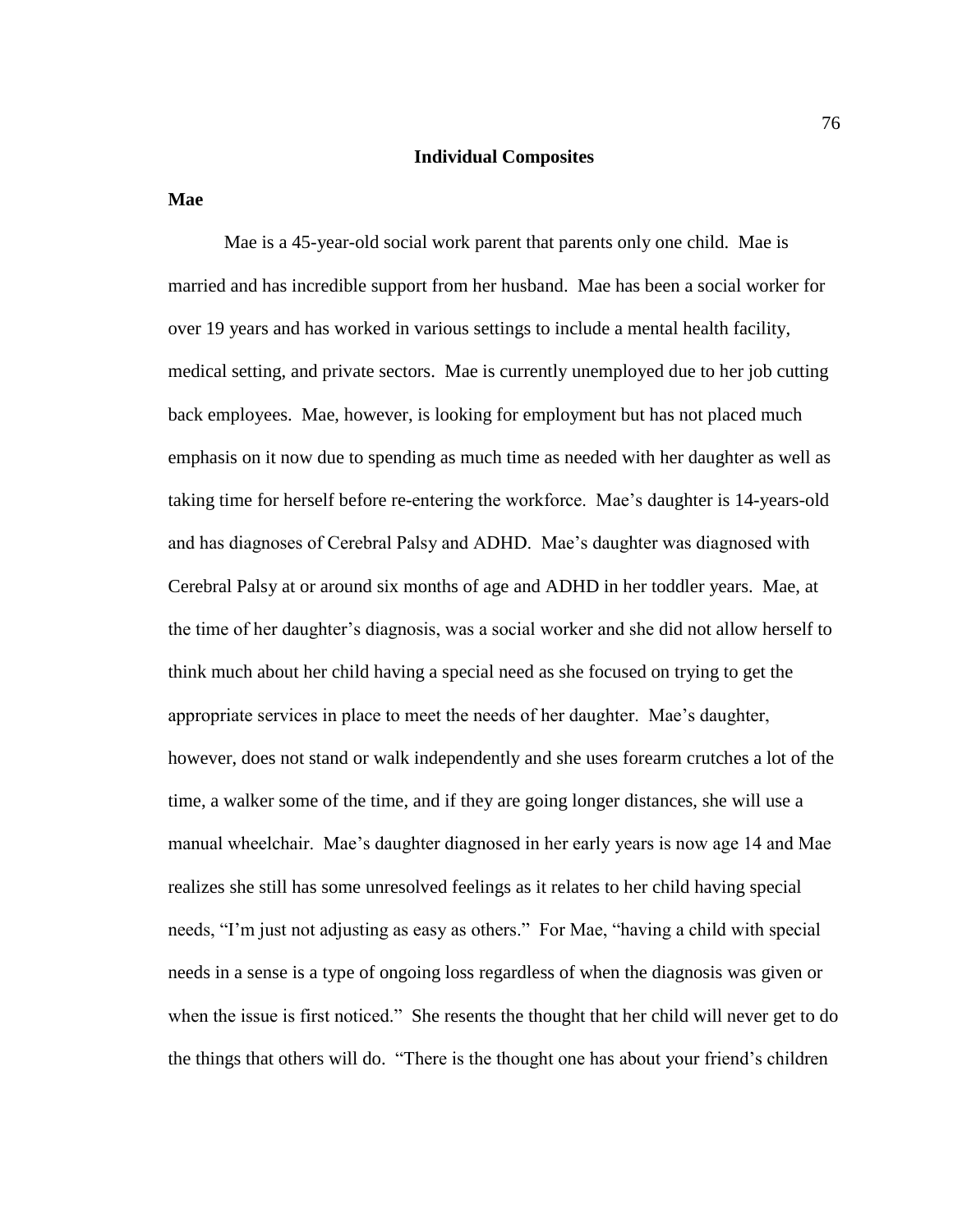doing or being able to do the things that your child has not done or your child's friends being able to do the things that your child has not."

She feels like she is on a journey with her child and this journey places them in a new area where she has not been before. She has not worked through her anger and at times feels that what she and her daughter have had to go through related to her daughter's special need is unfair. Mae feels that there are others that embrace the journey differently, but she has not gotten to the point of acceptance and sometimes feel emotionally stunted although she is a social worker. There are times when she feels she should be in a different place but feels it could be due to her not giving herself time to work through her issues of her child having special needs.

Mae remembers times when she was employed she would have to get dressed an hour earlier before waking her daughter up and getting her dressed. Mae would have rough starts to her morning, and when she would get to work, she would be worn, "I have been in a battle, and I'm pretty worn out." Mae also remembered times when she felt tired before starting to work because of having to address her daughter's behaviors before getting to work. She would also experience being overly tired by the end of the day on those days. Because of starting work tired and worn, Mae found it hard to be patient with clients' irritability or their frustration because of everything she had to deal with at home. She also felt it is challenging to listen to clients' problems and stressors and felt like her emotional energy was being taken up. Mae's job was stressful and demanding. When she got home she found managing her emotional energy was even more challenging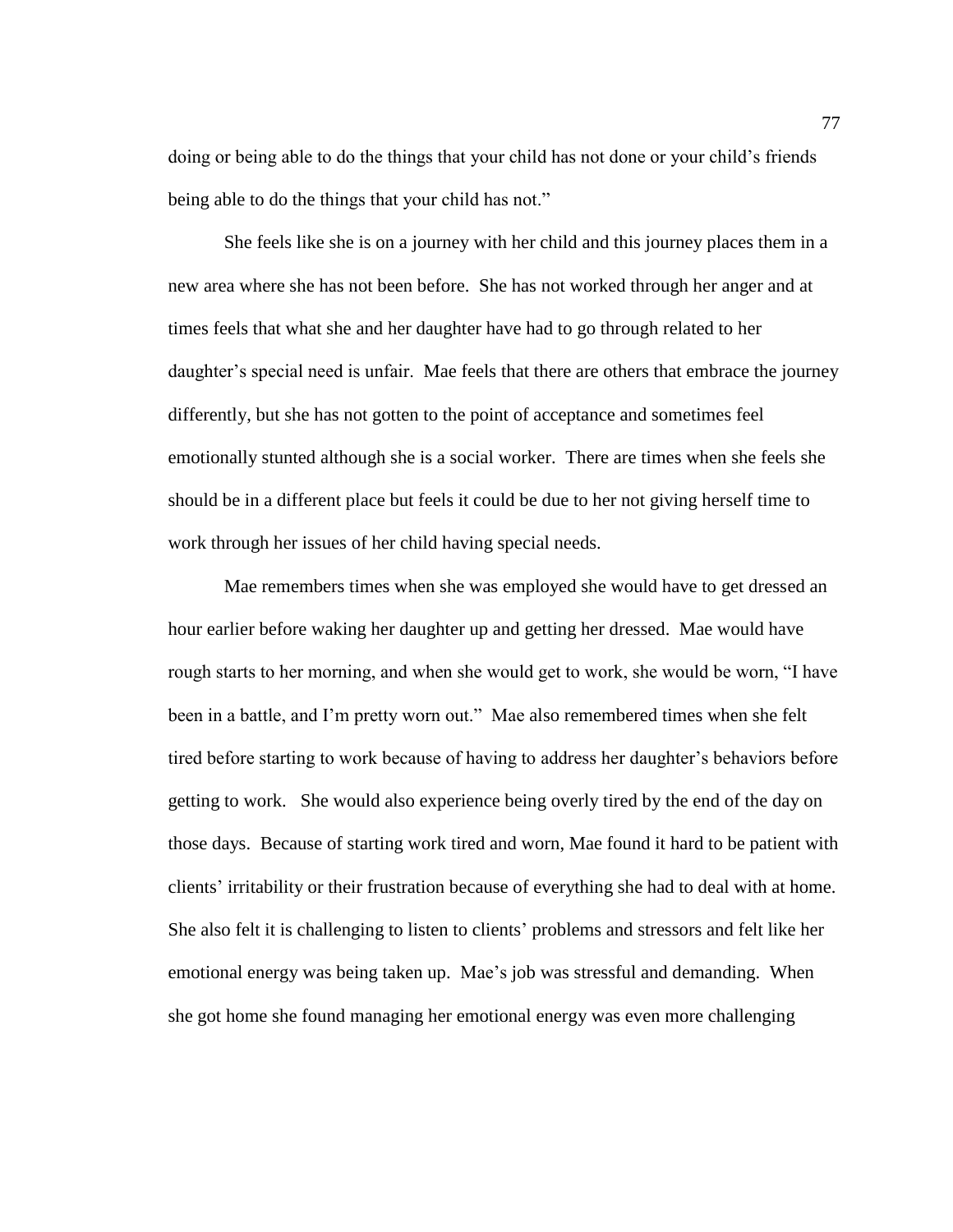because she had to address the issues at home with her daughter. She was unable to tell her child to go and do this or that and found that it was more work when she got home.

Mae felt that when she was at work, there would be times when she would have to wrap up her feelings because she would have clients to see and she would have to deal with their issues and problems. She remembers many times when she spent a lot of emotional energy working with clients and had only minimal energy left to deal with personal issues. When she attempted to allow herself to address personal issues around her thoughts and feelings about her child's diagnosis, she pushed them down, more specifically when she was at work. If she was at work, she did not want to address her inner thoughts and feelings because she did not want to look "teary-eyed" therefore she "reluctantly" allowed herself to be in the "client chair" or give space when there was time allowed to do so. So, she put herself in the category of "I'm a social worker, and I'm strong." Mae felt that part of her experience is knowing the way parenting affects you. She realizes that she may have had to deal with her personal life in different ways than others because of the nature of her child's special need and the fact that other parents may have time to process the thought of their child having issues more so than she has.

## **Kate**

Kate is a social worker that is 41 years old. She is a wife and a mother of two boys that have identified special needs. Kate has been a social worker for over 19 years. Kate began her early years as a social worker in a child and adolescent program in an acute care behavioral hospital in the state she currently resides. Kate however currently works in education as a social worker, as well as owns a business. Kate has two boys that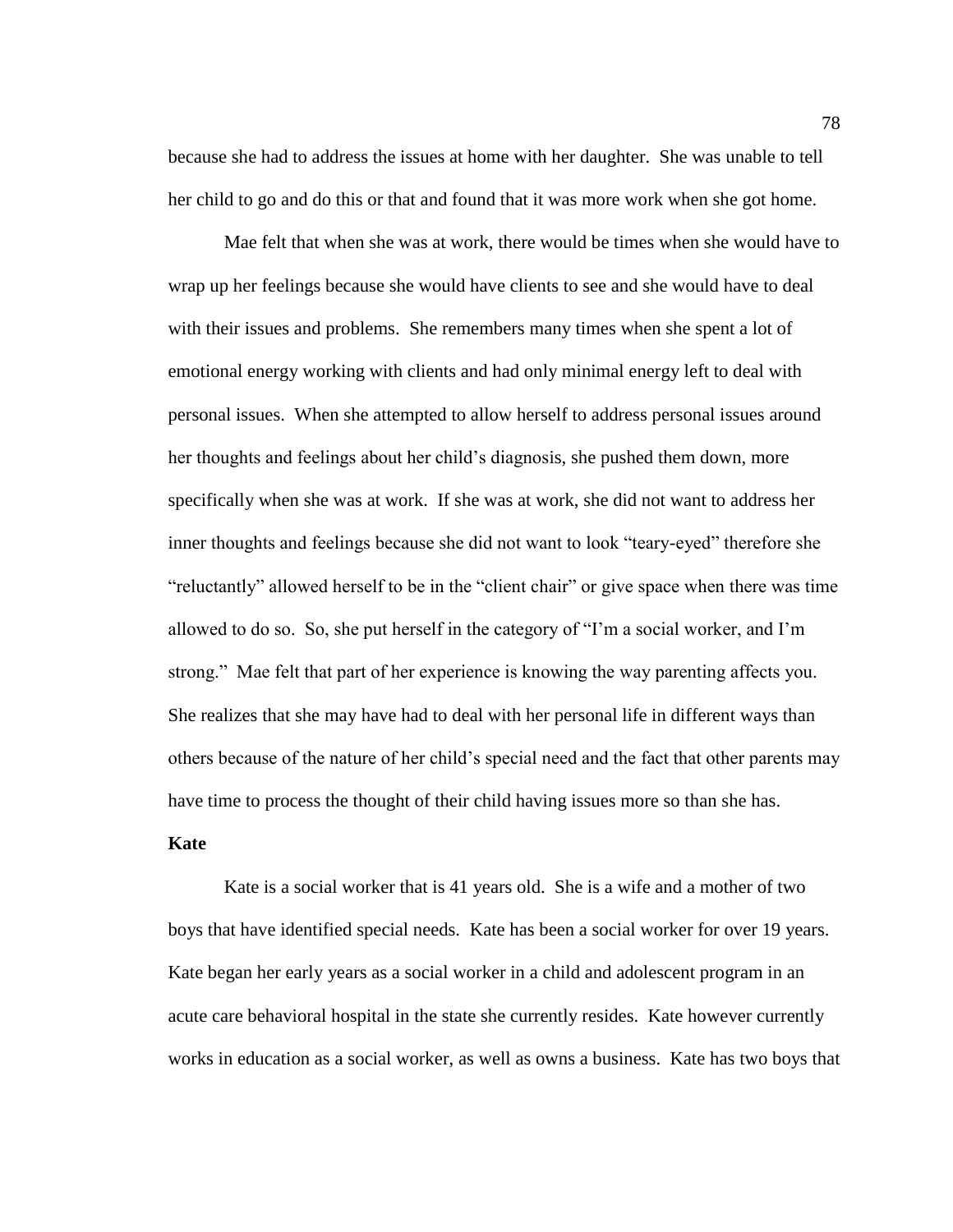have special needs. Kate's oldest son has diagnoses of Autism, ADHD, and Muscular Dystrophy. Kate's youngest child has a diagnosis of ODD and ADHD. Kate faced some stressful times when her children were younger and diagnosed. Kate said:

Times were pretty stressful for the family when the youngest entered kindergarten, and we didn't know what was going on because we did not see those behaviors there at home, but at school he was having those behaviors and so at that landmark coupled with the landmark of the oldest being diagnosed with muscular dystrophy those probably were the two times when it was really, really difficult.

When Kate learned of her oldest son's diagnoses, despite the stressful times, she did not allow the news to defeat her, bring her down, or make her feel less than a mother. Instead, she was empowered to learn and understand what she could do to ensure he has a good life. As a social worker however experiencing stressful times, Kate views having children with special needs and experiencing stress through the lens of the strength-based perspective. Kate has had some stressful times but relies on her husband and the skills she has obtained as a social worker to help work through any thoughts she has. Kate and her supportive husband have not and do not focus on the special needs of their children, "what they cannot do" but place emphasizes on "what they can do." There are times when it takes her oldest a bit longer to complete tasks because of the type of illness he has, but she expresses being patient and understanding with him. She focuses on the positives that he can do and if they need to come back to something they will pick it up on another day. "I try to use the strengths perspective and push my oldest son to do things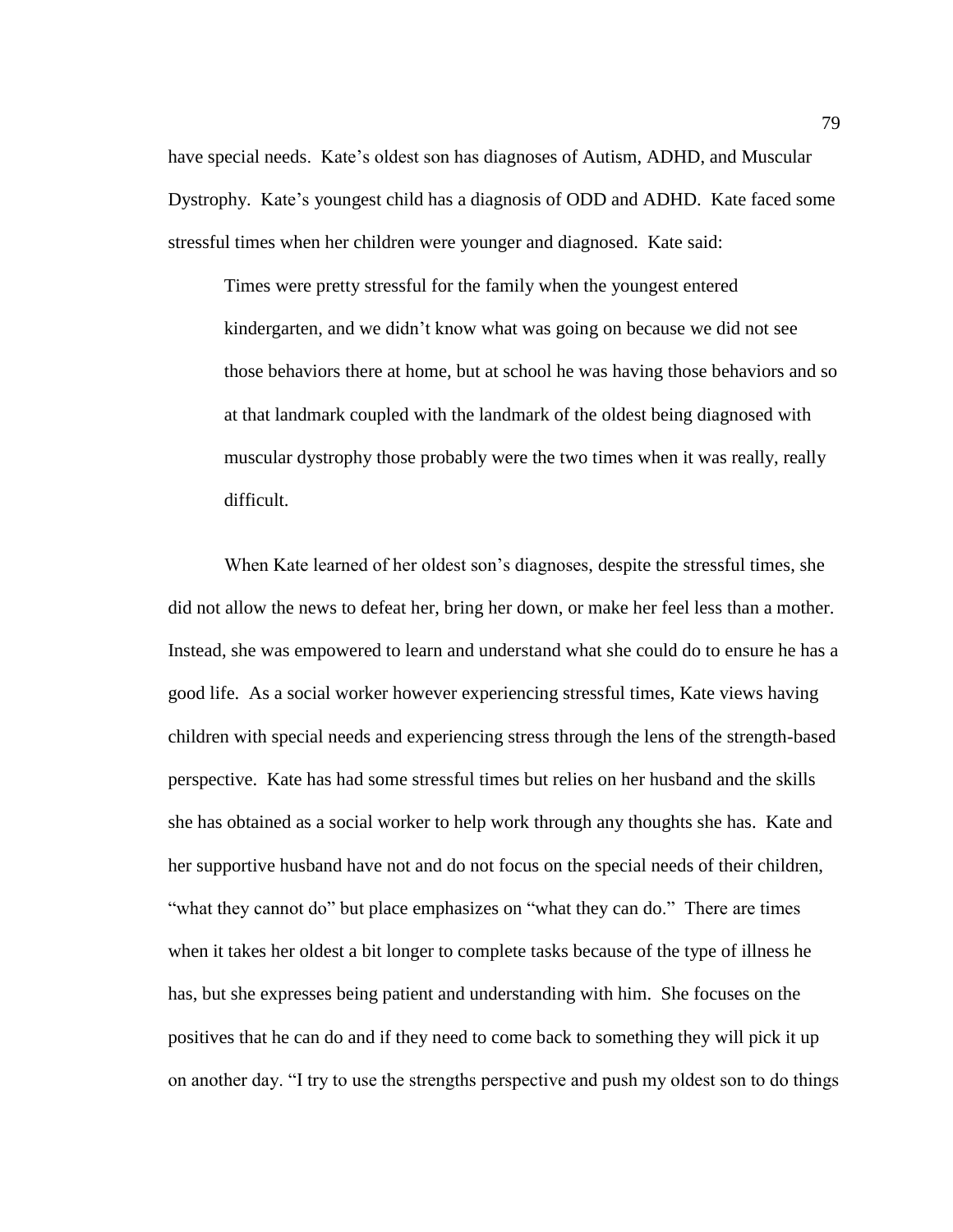he can, but with his cognitive ability there is only so much he can get through before he results back to doing what it is he wants to do." Her youngest son responds to and comprehends positive re-enforcements, praises, and strengths a lot better than her oldest son, and he can see the short-term awards that she and her husband both teach him on.

When the children were born and first diagnosed, Kate and her husband immediately communicated positive thoughts to themselves as it related to their children. Kate seemingly has viewed the special needs of her children in such a way to help build them and educate others on moving forward and not allowing anything to stop them from doing what they are capable and able to do. Kate feels she has an understanding clinically on how autism, attention deficit disorder, and ODD works and so although she does not always overlook some of the things done by her children, she feels it gives her more insight than a parent who is not clinically trained. In her experience, she finds it helpful to communicate with her children and others about things that are going on, and has often found herself doing things she has advised other parents to do with their children; even in self-management so that she can care for her children and they care for theirs.

Kate's job is demanding as she works in education as a social worker, along with running her own business. She also feels that her home is the third job. Her main employment is not a typical 8-4 job where she gets off directly at 4 PM, so some days she struggles to maintain a balance between the job and the home. There are days when she is exhausted so when she gets home the only thing she wants to do is cook or fix a sandwich, help the children take baths and get them in the bed so she can get in the bed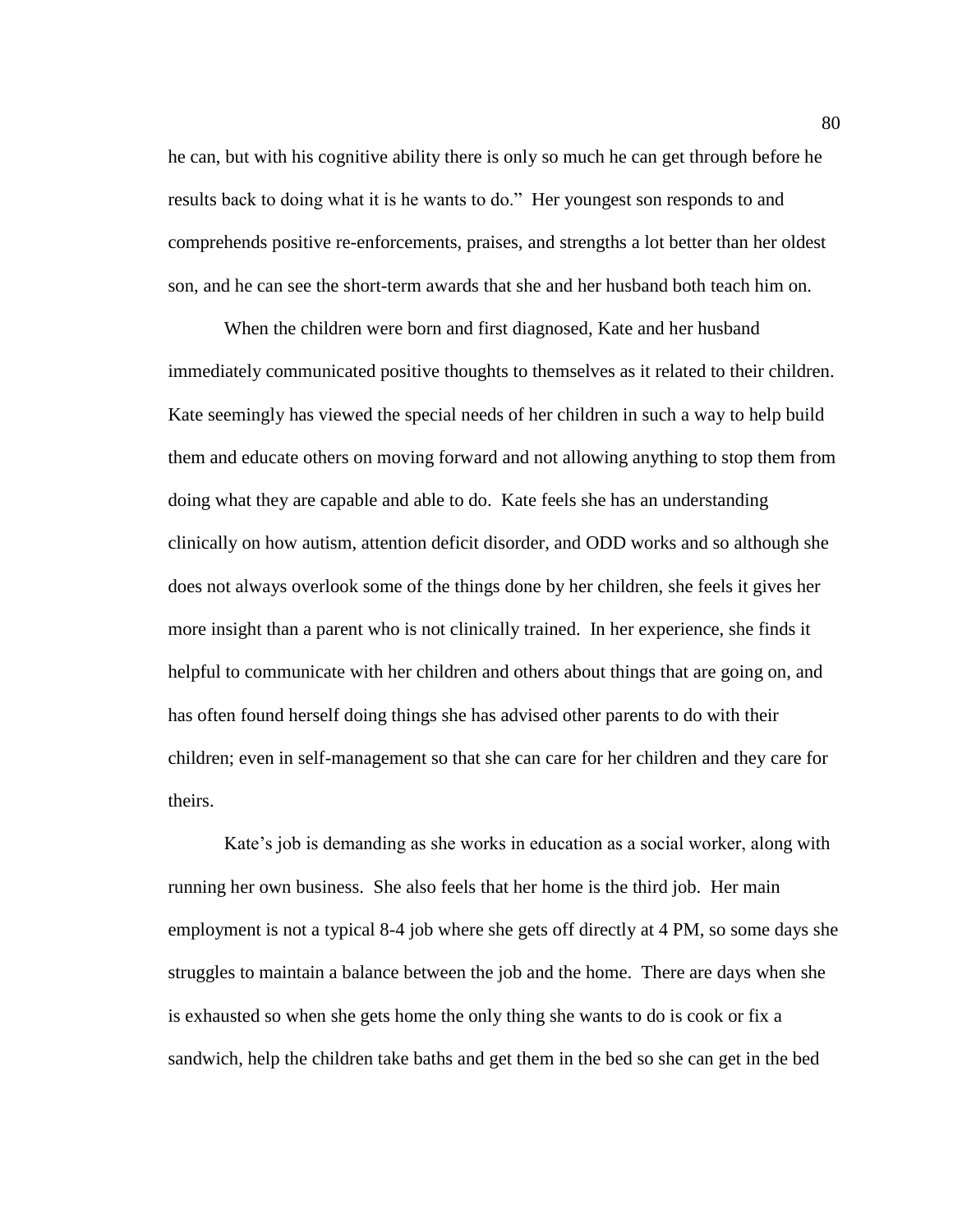too. For the 2-3 days of the week she finds herself overly exhausted at work, she walks in the home and turns everything over to her husband, and he knows he must take over everything with the boys for that night as she is too exhausted to do so. Kate has the support of her husband to assist her with their children along with setting routines and expectations that help her with the children. "The children are able to get their homework done at school so when they get home if they still have homework it is only one or two questions."

## **Helen**

Helen is a 38-year-old married social worker with one child age two that has a special need. Helen's child has a diagnosis of bronchomalacia, which causes him to have a trach, ventilator, and a G-Tube. He also has pulmonary hypertension. Helen's son diagnosed at birth with a special need that posed challenges with managing her thoughts and feelings surrounding her child's special need. Helen's son was born at 25 weeks which made him a preemie with these issues. Helen was terrified, overwhelmed, and felt helpless when her son was born due to him being so tiny and fragile also because there was so much to learn surrounding caring for her son because of his special need. Helen's son was so tiny, and she had reservations around wanting to hold him. "You have these reservations about holding him, and you're thinking the nurses will tell you that it's possible that he cannot handle you holding him, but also tell you can try holding him unknowingly if he can handle it or if you can handle holding him." Helen's son was fragile and tiny, and she had so many reservations and she would not allow him to be left alone.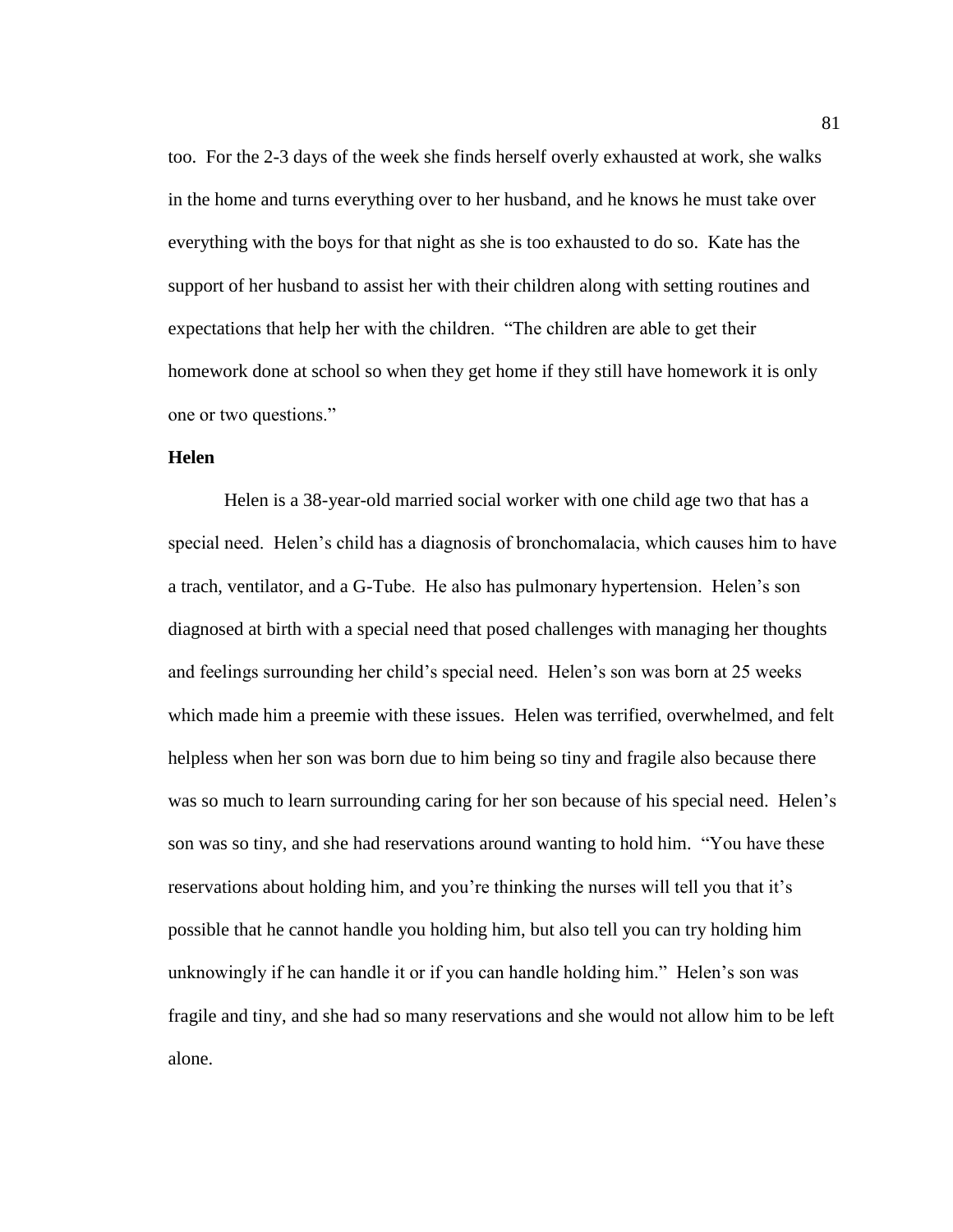Helen was fearful and scared that something would happen to her child if she did not always have eyes on him. When she first brought him home, his care required 24 hour supervision. Because there was a requirement of having to supervise her son for 24 hours and balance the home, Helen found it challenging. Helen said,

In the beginning, when we first brought him home my mother would come and stay for a couple of hours, and that would allow us to go to the grocery store, and that was very helpful, she did that for months, and she would come once a week and be the second person there. If I needed to go to work, I would leave my husband, and a nurse at home or my mom would come over and replace me. In addition to my going to work, if I needed to go to the store or my husband wanted to go on an outing, the nurse and the other person would be at home. We tried to make sure that were always two persons in the home with our son in the beginning.

The nurses are in the home 24 hours a day, five days a week. She and her husband are responsible for his care on the weekends. When her son was first born, there were two persons with her son 24 hours a day because they were scared to leave him by himself with just one other person in case he began choking on something. They would not leave their son for 30 minutes to go to a store or to get themselves together for the day. She felt, "someone needed to be there to administer CPR while the other person is calling 911". During this time, she and her husband both would be home with the nurse and this continued for months. There was a constant fear that something would happen to her child if only one person were left to supervise her child because of the seriousness of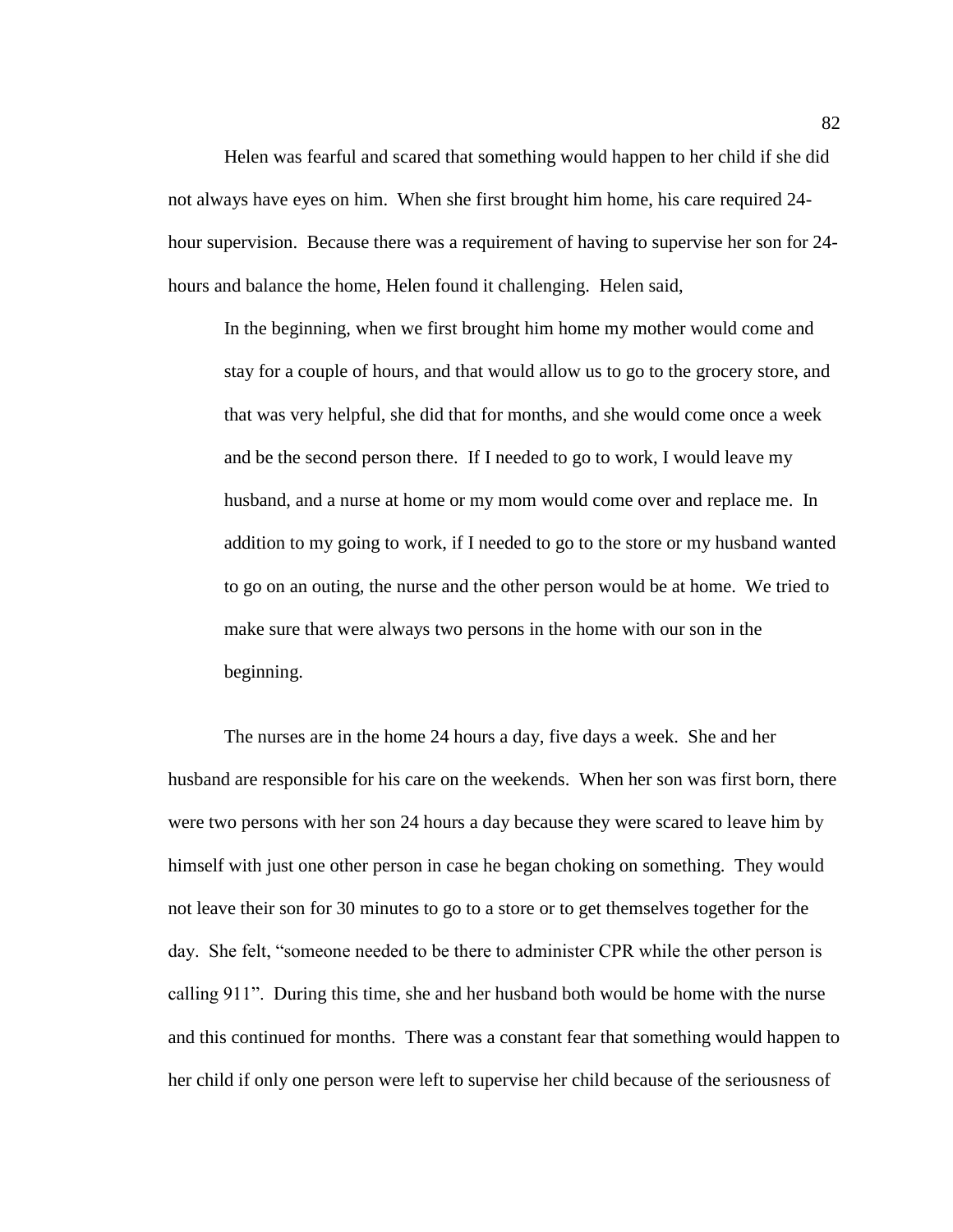his special need. If the nurse called in due to having sickness in her family, she and her husband would take everything that her child needs into their room and he would sleep in their room.

Helen found it hard to manage and balance her life; she indicated that "managing and balancing life is an incredibly hard thing to do," although she is a social worker. When Helen's son was first born and for a year or two afterward, she was unable to work for about 8-9 months, and life for Helen and her husband felt abnormal, "there were so many things that were not right when you first have a baby." She felt a loss of time, specifically in the beginning as she fought for things to be normal or make them slightly more normal than what they were. She, however, tried what she thought would bring some normalcy to them and one of those things were by getting a picture with Santa Claus since it was his first Christmas. Other things she would do as he aged would be to share in times with her parents at their home, take a trip to the beach, take a trip to the zoo, buy him toys, and take him to other children's birthday parties. Helen engaged in these different things but would continue to have feelings of abnormality. It was not until she read a book named, "On the Night You Were Born" by Nicole Tillman, that changed her perspective and view on having a child with special needs. Once she read the book and connected with other support groups, she realized that "this is doable."

Her son is three now and although she feels that life has become very normal, there are still days she would say the opposite as her child still has some delays. She strives to make what she calls a normal life work for the family. She now "deals" with him having a trach and 24-hour nurses that are in the home five days a week and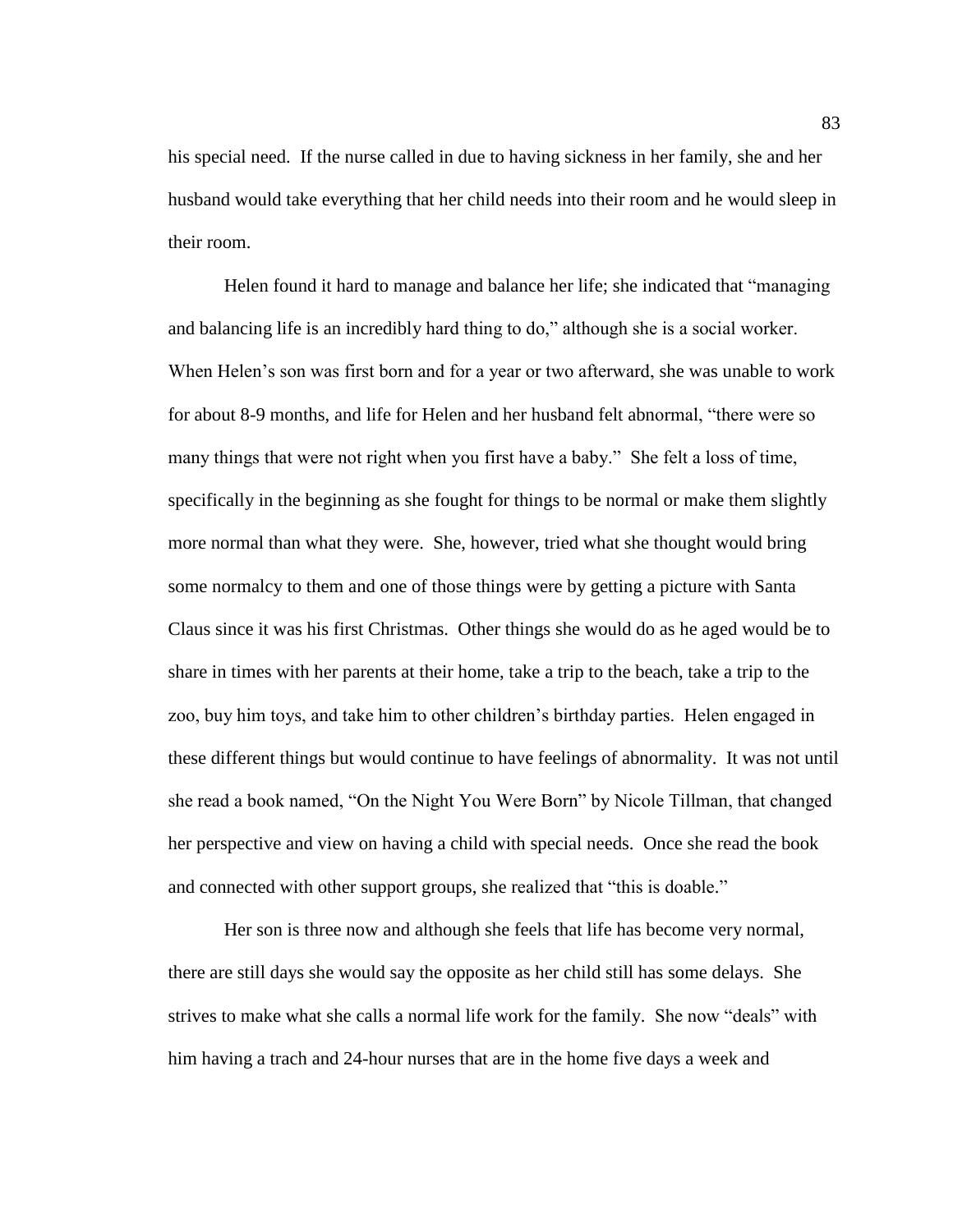considers this to be a part of her norm. She now feels that she has gained more perspective that this is who her son is with extra accessories, so she and her husband try to make the best of it and enjoy. Before she could gain more of a perspective with her husband, she and her husband went to couple's therapy. She and her husband went to couple's therapy because having a child with a special need was hard for them to process despite her training as a social worker. Her son was born before their 1st anniversary, and they were newly married, but they learned how to support each other through those times.

## **Shan**

Shan is a 37-year-old medical social worker that has worked in the social work profession for approximately 12 years. Shan's married with two children age ten and seven but only one child has an identified special need. Shan's husband is not the father of either of her children but supports her and the children in every aspect of their lives. Shan's child has sickle anemia SS. Sickle anemia SS is a specific type of Sickle Cell. Shan's daughter also has asthma. Shan's daughter in addition to being diagnosed with sickle anemia SS and asthma she had a CVA (stroke) in 2011. This type of stroke is a physical stroke discovered on a scan that doctors conducted during a hospital stay. At 18 months Shan's daughter was lethargic, gazing off, and staring off into space. "My child wasn't eating, she was throwing up, and her blood count was very, very, like off the charts, they were abnormal," and this is when she found out her daughter had sickle cell.

Shan immediately went into "adjustment mode," and it didn't take her long to adjust to the news of her daughter having sickle cell. She attributes being able to adjust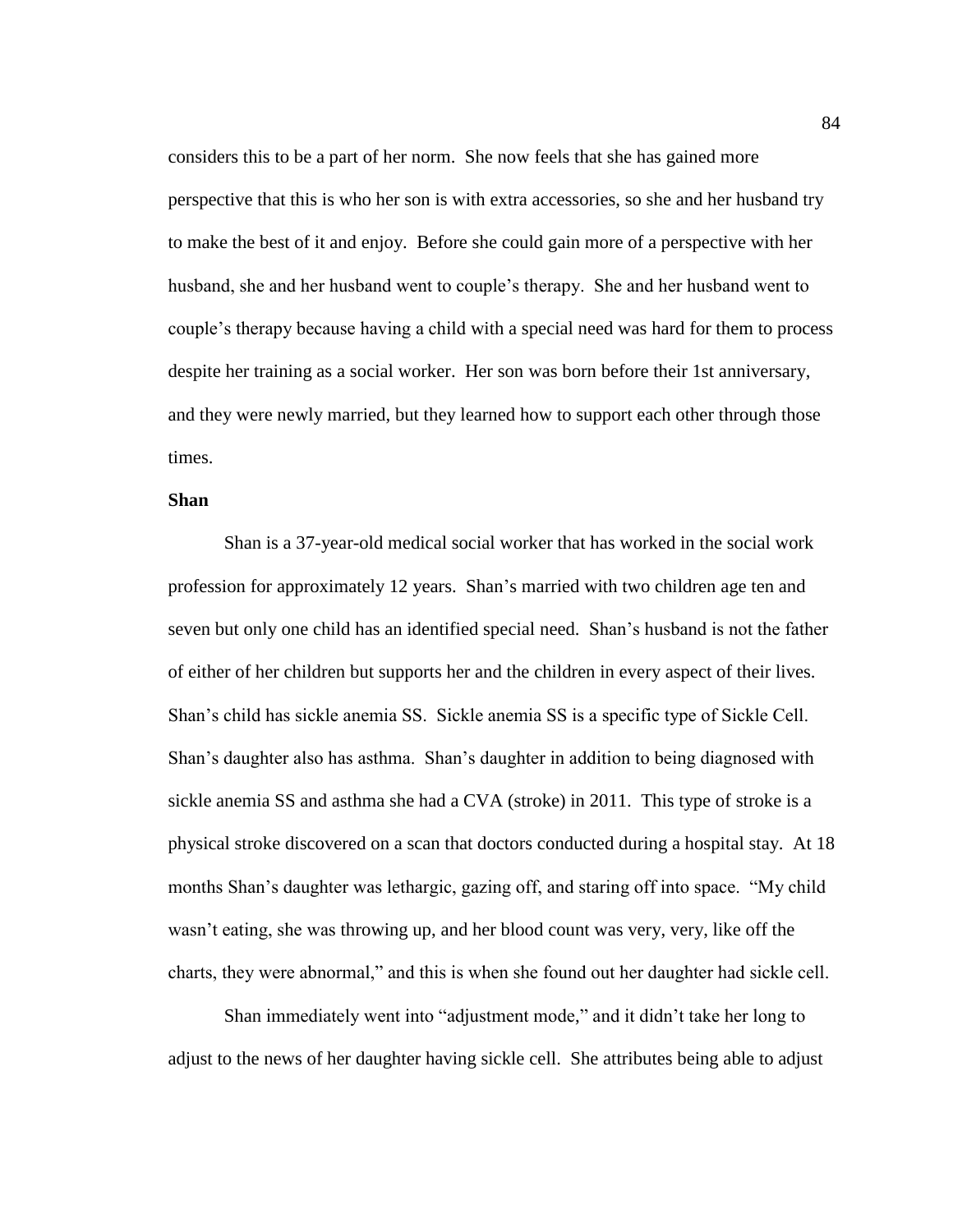to the news of her daughter's illness to be a social worker before she became a mom. She understood that there is an adjustment period that comes with persons having chronic illnesses as well as dealing with individuals in her field. She has had to adjust, but she tries very hard not to allow her daughter's illness to stress her out. There are times when she has become frustrated because of the process her daughter goes through by having this illness as well as the responsibility of taking her daughter to medical appointments. However, she strives not to allow herself to become stressed.

Shan has a great support system, but she had moments of despair especially when her daughter was small despite support from her family and her daughter's paternal family. She had support from her family and her daughter's father, but she did not have the option to take a step back from caring for her daughter. Shan said,

Me and my daughter's father are not together, and I am the primary caretaker; Although he was a support, he had the option to say, "I'll be there shortly," or "I have to go to work," or "I can't come right now". He had those options, and it used to make me upset that I could not say to my daughter,". We are not going right now," "I can't come right now,." "I did not have those opportunities to do that. And when my daughter would get sick, and I had plans already or had something to do, I would have to put my plans on hold.

She continues to care for her daughter and implement supports and resources for herself and her daughter but still feels like things are unfair at times. "I almost felt that things were unfair that I had to center my life around her so that I would get upset with my daughter's dad, I wanted him to be able to endure the same things I had since I was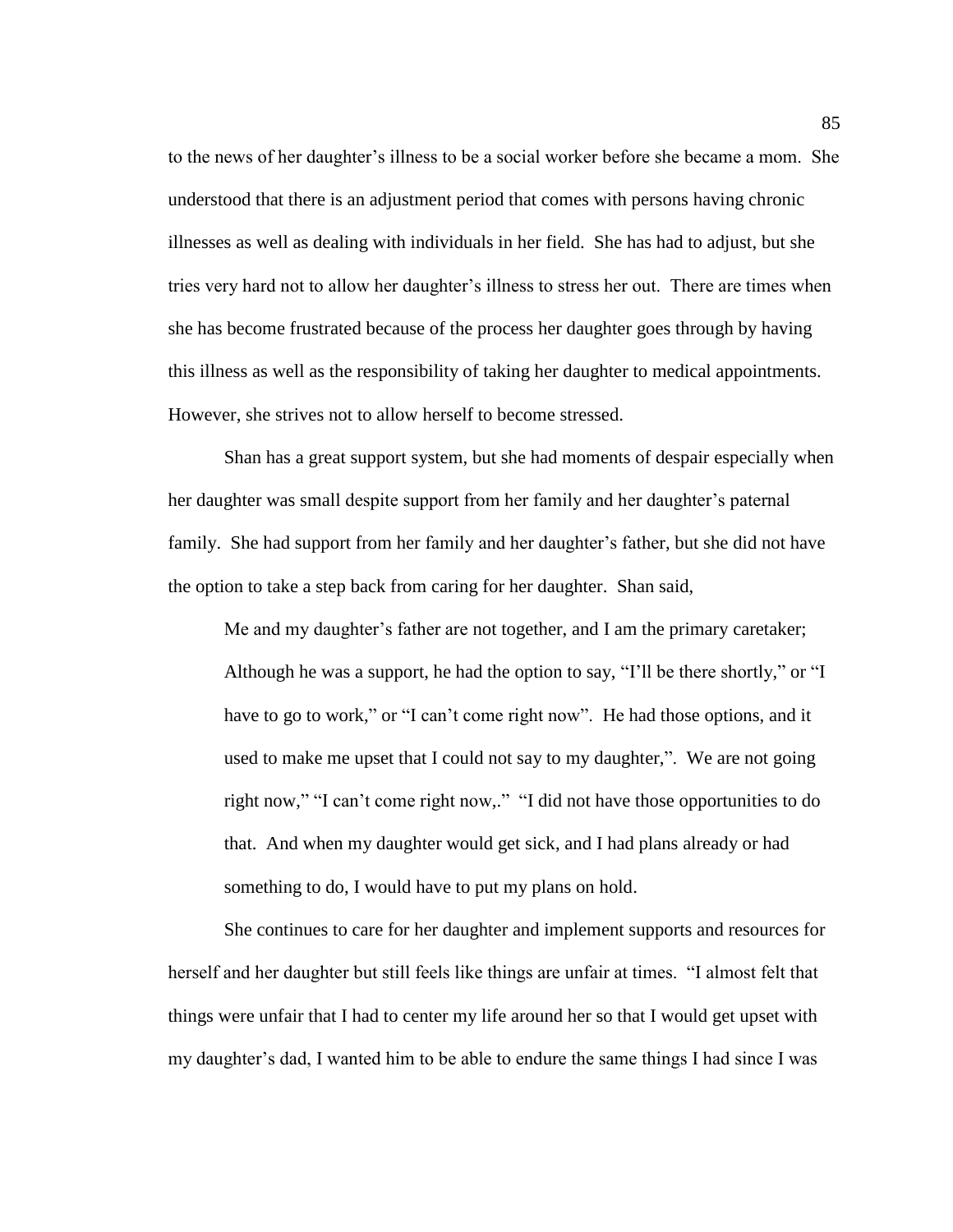her mother." Shan works as a medical social worker and knows that there are things she and her daughter will endure, but she struggles at times with the thought of having to do things by herself as well as having to see her daughter go through the things she goes through when her illness flares up. Shan said,

When my daughter is sick late nights, I have to get up and get her out of bed while she is still sleeping but because she has fevers I have to take her and drive to the ER without knowing how long we will have to be there and so her dad is not there, so sometimes I get mad. I get upset because I'm not able to take away some of the things from her, like the pain and I wish I could take away some of the things she has to endure. Sometimes I feel depressed, not clinically depressed but it makes me feel down or helpless, and so I would get upset with the thought.

Before becoming a medical social worker, Shan worked in Child Welfare as a social worker. Shan had to quit this job to care for her daughter. Shan felt that she could not work in child welfare and take care of her daughter healthcare needs. Shan, however, is aware of the feelings she has for her family overall but has had hard times processing things when her daughter is sick. She has become more insightful, attentive, and aware of when child is entering a crisis.

### **Kelsey**

Kelsey is a 41-year-old social worker that is married with one child age 17. Kelsey's child has an identified learning disability. Kelsey has worked as a social worker for 10 years. For three and a half years of her social work career, Kelsey worked in child welfare with the remaining six and a half years as a medical social worker. When Kelsey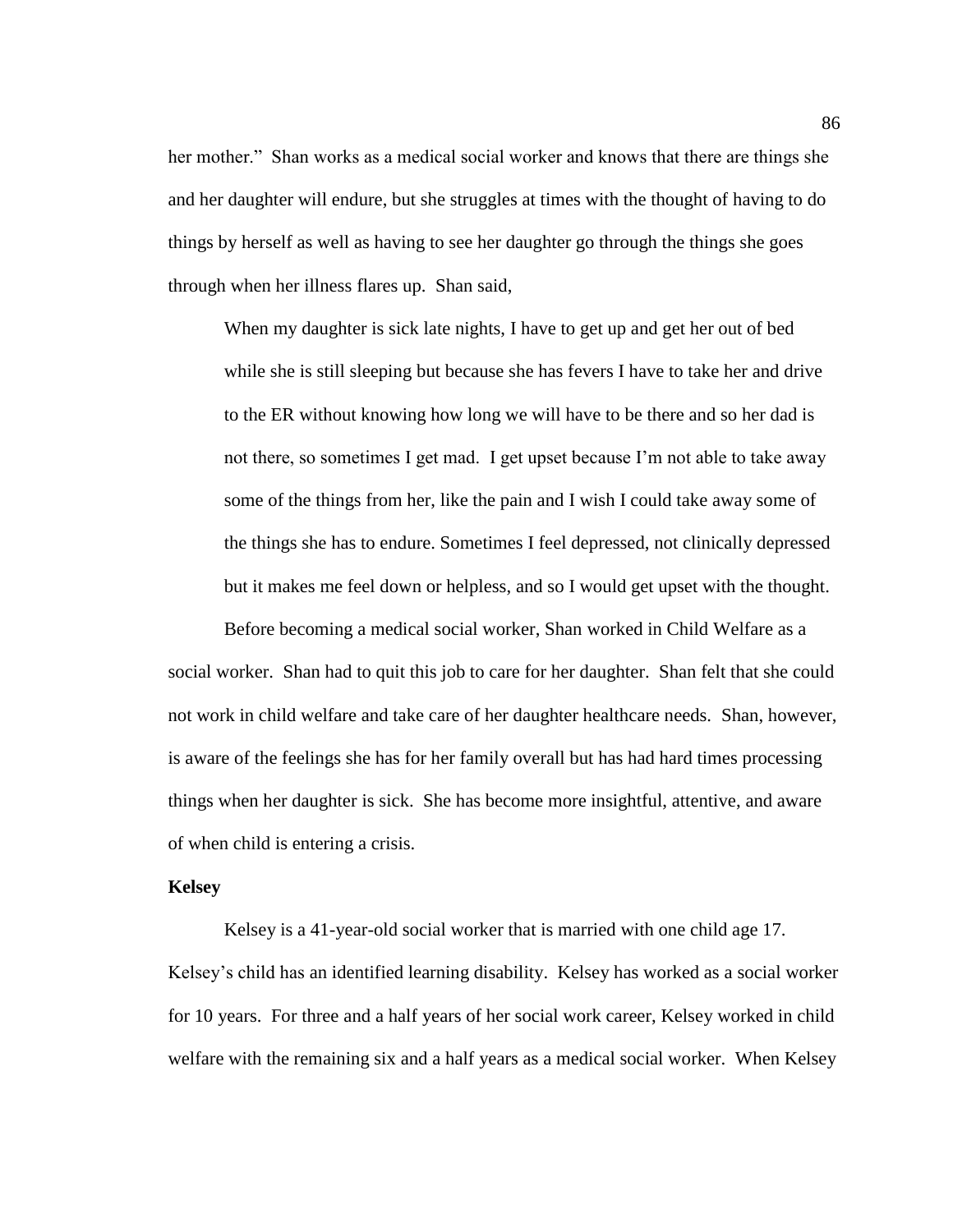learned that her son had a learning disability she was not a social worker. Kelsey, however, received her degree in social work when her child was age 10. Kelsey found parenting her son as challenging and difficult before obtaining her degree in social work and actively working as a social worker.

Kelsey specifically was challenged mentally and emotionally surrounding having to deal with her son's learning disability. When Kelsey's son was in the  $1<sup>st</sup>$  grade, he did not comprehend his academics as quickly as others his age could. Kelsey was in denial about her child not being able to comprehend his academics despite the resources she or teachers employed to assist him. In addition to being in denial, Kelsey would also get mad at her son because he could not retain the information she had just discussed with him. "I mean I would have just gone over the information with him, and he would just sit there and look at me like I do not know what you are talking about,". Because her son was unable to grasp the information, Kelsey's frustration increased because she did not understand how her son did not know the information. Kelsey was in such denial that she would not adhere to teacher's advice to get the child assessed for the learning disability. Kelsey would continue this denial for years and would place her son into different schools to prove the teachers wrong. "I am going to show them that he can do this work." When Kelsey enrolled her son into another school in which was a private school, there was a positive turn-a-round with his academics. Kelsey withdrew her son from the public-school system and enrolled him into a private school system where there were smaller classes and more time provided for one on one intervention with the teacher to complete work.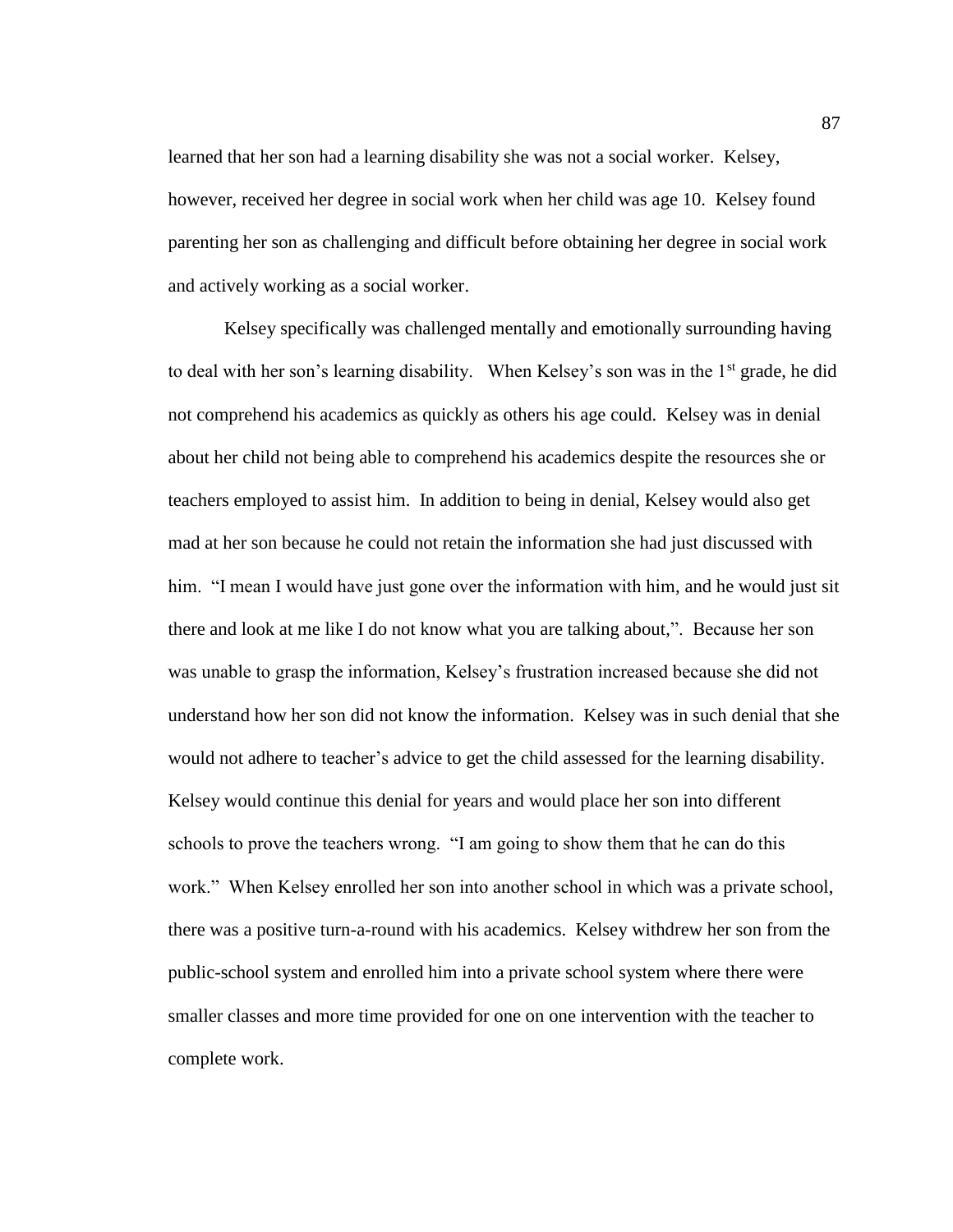When Kelsey's son was about nine years of age in the  $4<sup>th</sup>$  grade, he was enrolled back into the public-school system partly because the private school sector stopped their academics at the  $4<sup>th</sup>$ -grade level. During the transition of her son from private-school back to public-school, Kelsey had obtained her degree in social work and became a social worker within child welfare for a couple of years where she worked with families who had children with multiple special needs. Kelsey felt that she had been equipped with skills to help others get through tough times and help them to mitigate or reduce their anxieties around their child's special needs. Kelsey however, still found it hard to manage her feelings and thoughts around her child's special need.

Kelsey's son retained 5<sup>th</sup>-grade after returning to public-school. Kelsey felt helpless because he had done so well in private-school. When Kelsey's son was in  $5<sup>th</sup>$ grade at the public-school, she found herself spending late night hours helping to complete homework although they would start the homework as soon as they got home. Kelsey said,

I could see the frustration over his face, and so my frustration would increase. I can remember just having to take him to his dad after school so that he could help him with his work because I would get so mad at my child. I also remember saying, "What is going on with me" and "How could my child not know things," when I have worked so hard for him to know things and put every resource before him? I just could not understand it.

Kelsey felt like a failure and felt completely helpless. Kelsey had placed her son's ability to not comprehend things quickly as other children on herself as if it was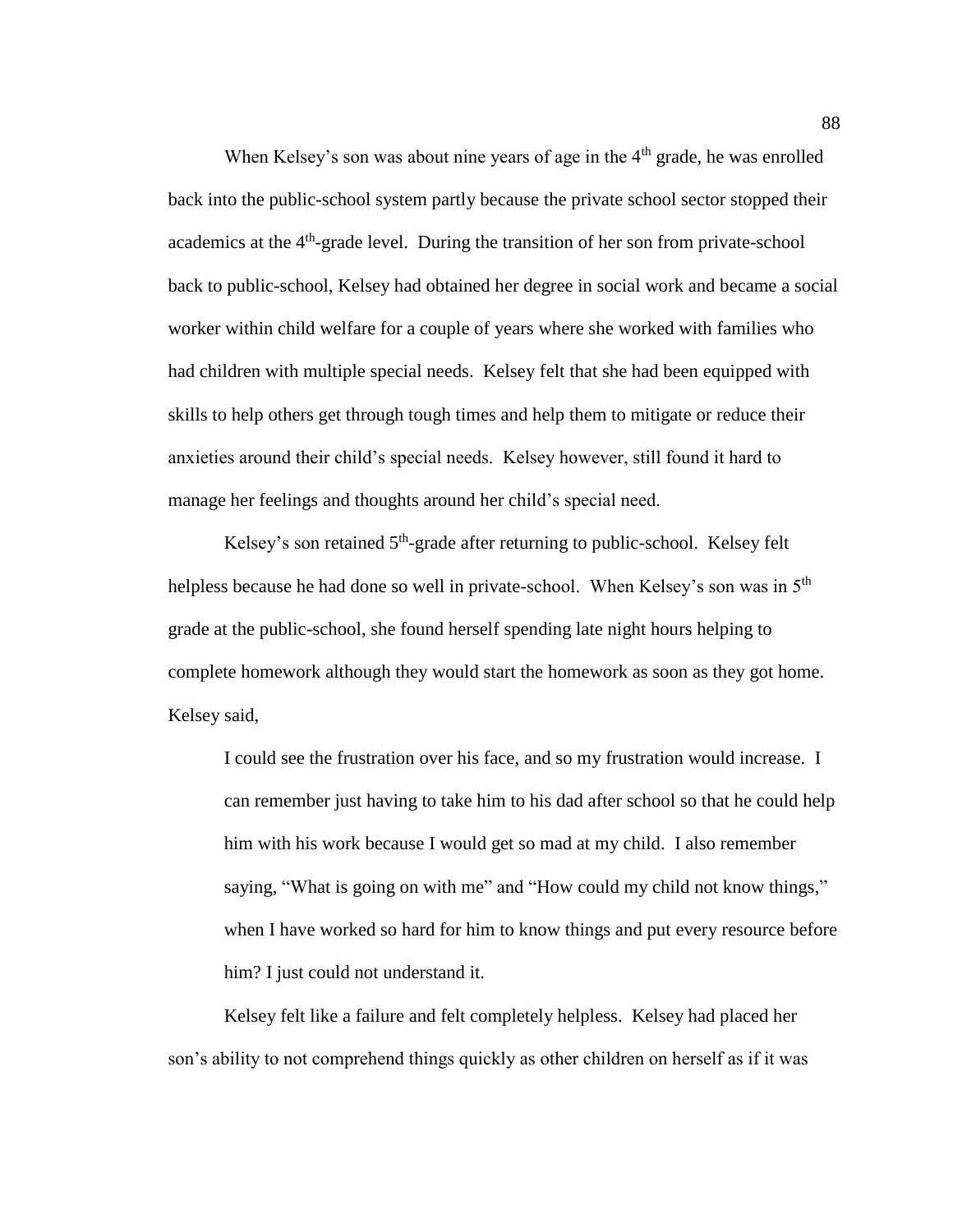something she had control over. She had been able to help others in her profession get through these tough times with their children having these issues more effectively than what she was doing. After being a social worker, Kelsey felt that she was failing her son because nothing she did seem to help him. She was unable to fathom that her child of all people would have a learning disability. Kelsey would stay up at night and cry at the thought of her child not comprehending the academics as she thought he should, she would wake up in the middle of the night thinking about what could she do. She obtained a tutor for him but he was unable to retain what was learned initially until he got older. Kelsey felt shame, guilt, and embarrassed because her son was retained two grades, once in the first grade and once in the fourth grade. She believed that teachers, other professionals, and her friends thought she was not providing her son with the tools needed to succeed in his academics.

Despite Kelsey having these thoughts and feelings of being a failure, Kelsey had support from her husband, extended family, and child's teacher. Kelsey's family would support her in making her own decisions for her son as they felt she knew what was best for him. After a conversation with her son's teachers along with putting herself aside, Kelsey would allow her son to complete testing to receive the resources that would help him daily. Once Kelsey allowed her son to complete an assessment through testing, he received services that assisted him. Kelsey's son had been retained but was granted authority to participate in a program that allowed him the opportunity to skip two grades if he did well. Kelsey now felt a sense of relief but still felt a sense of shame because she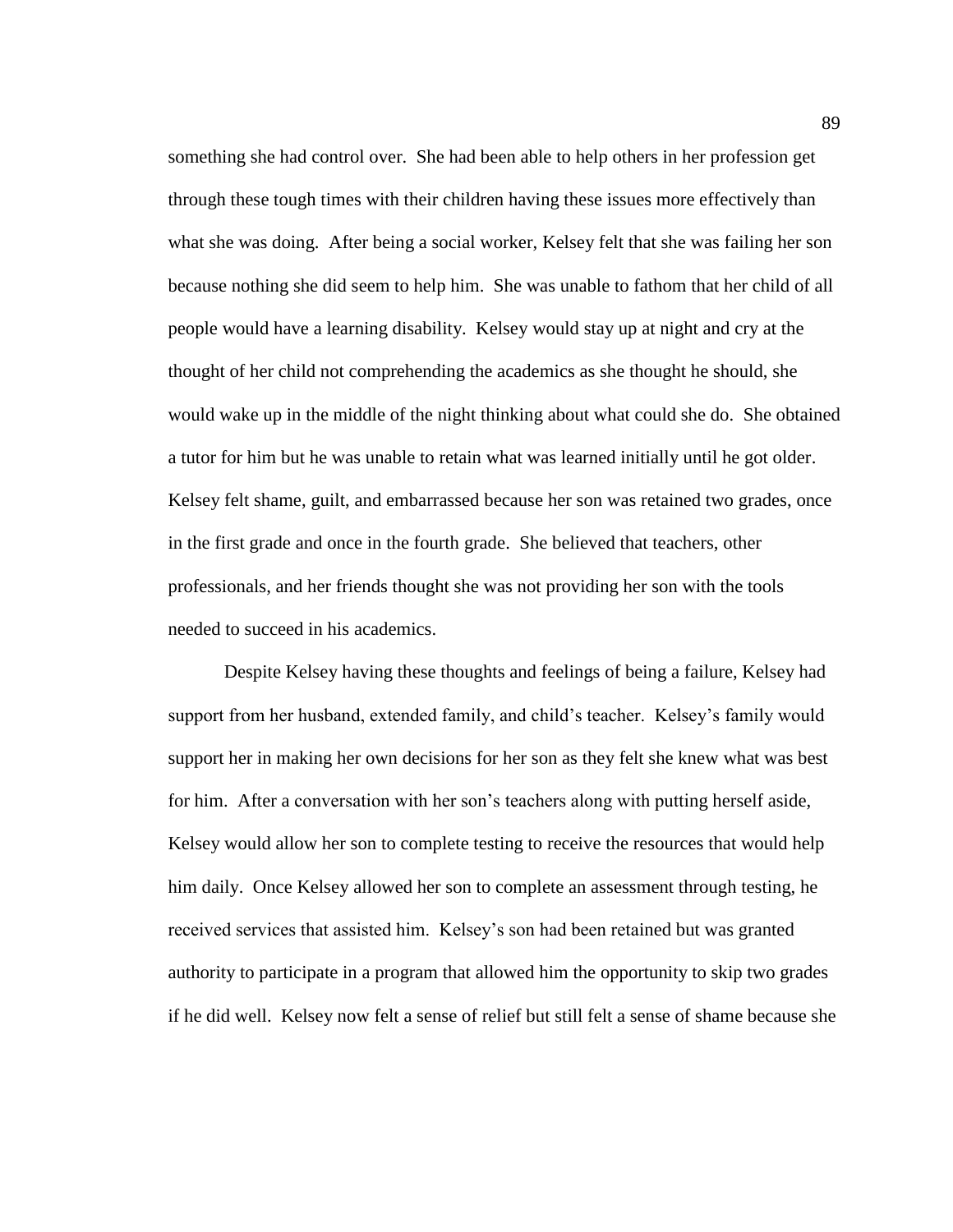was now a social worker and her son had to receive assistance to this magnitude. Kelsey said,

I am okay with the process, but I just hate that I was so bull-headed and would not see that my child needed help. I felt that people would look and talk about me and say, look at her, she must not be teaching him at home, she is a bad parent, her child does not know anything, and in reality, he was suffering but I could not get out of my way and on top of that I was a social worker.

**Eva**

Eva is a 44-year old social worker with two adult children, one boy, and one girl. Eva's daughter is 20 years of age and has a diagnosis of Chaka Marie Toothe. Chaka Marie Toothe is an illness that affects her daughter her legs, feet, and arms. This illness limits her physical abilities such as walking, running, jumping, skipping, and hopping, and she cannot carry objects. Eva, when her daughter was two years old, began noticing that her daughter was taking longer to walk than expected. She noticed her daughter favored crawling over walking. She remembered thinking, "Why is this girl scooting over this floor versus walking"? She also noticed that her daughter struggled to stand for long periods and it took great effort for her to take steps, "I said something just isn't right with this." When her daughter turned three years of age, she figured there was something more going on and that further evaluation was needed. "See, with my son I did not have these issues, but I knew something was not right with her turning 3 and not wanting to walk as much". Eva got the evaluation of her daughter and realized that her daughter had an illness known as Chaka Marie Toothe. Eva went through a period of being angry,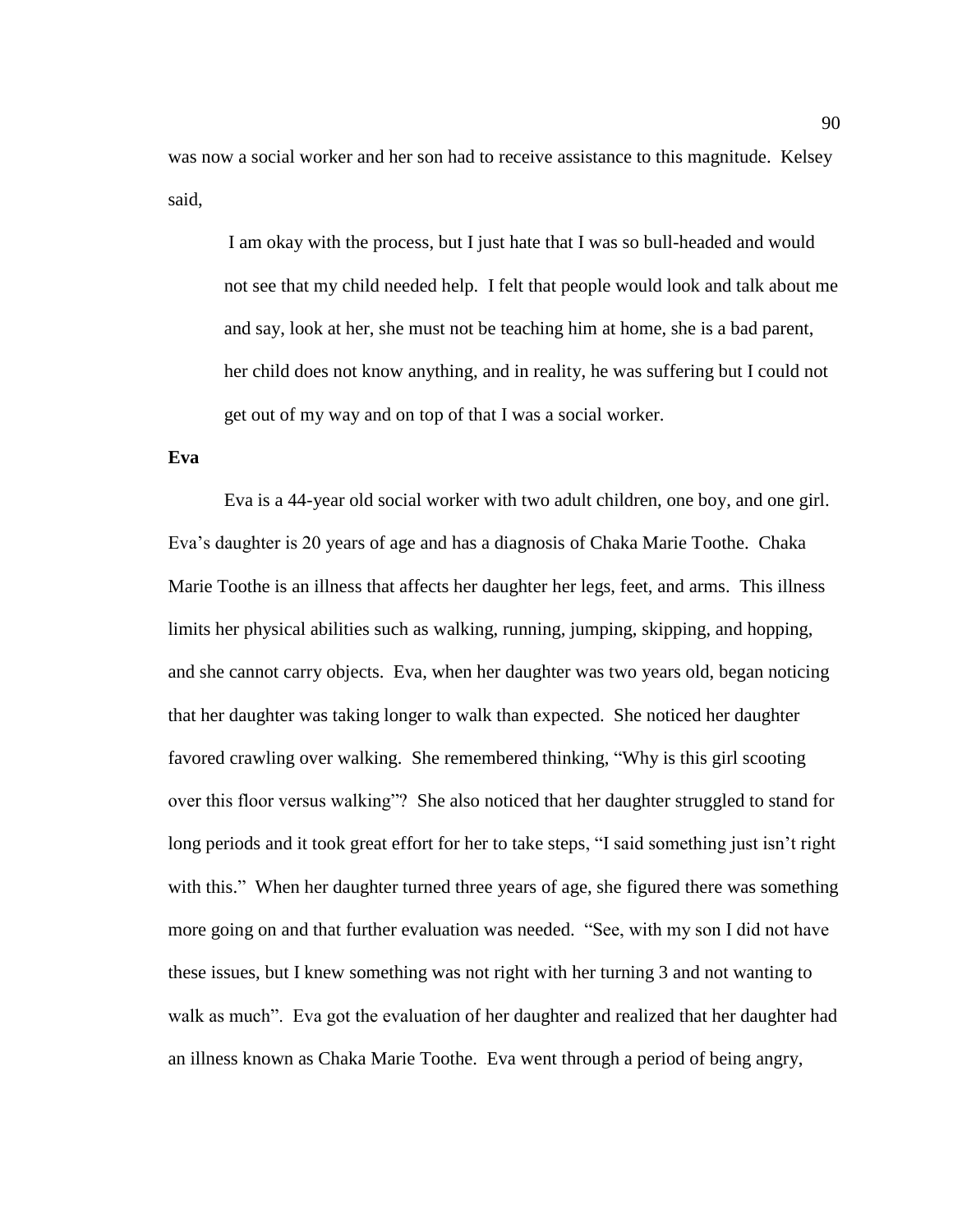blaming, denial, and depression. Eva immediately shut others out and clung to her husband, her daughter, and her son. She blamed her husband's side of the family because they have family members with the same illness. Eva stopped going out with friends as she thought she had to always be there for her daughter. Eva began sheltering her daughter in her toddler and teenage years and continues to worry now about her life choices.

Eva was not a social worker when her child received a diagnosis, but she experienced many of the same mixed emotions as a non-social work parent. When her child turned seven, Eva obtained a Masters of Social Work and became a child welfare social worker. Eva worked as a child welfare social worker for eight years but then switched jobs to become a medical social worker in a hospital. After Eva became a social worker, her capability to manage her emotions was a lot easier at times, but there was still a level of difficulty she faced with managing her emotions and feelings surrounding understanding why her daughter had to be the one with this illness. Feelings surrounding life not being fair continued to plague Eva's mind, but she knew that "pity parties" and feeling sorry for herself was not an option. She reminded herself and her daughter that they could visit the place of "why me" and "life isn't fair," but they could not live there.

During her daughter's teenage years, her daughter went through a period of feeling left out among her friends and her family. Eva, as a mom and social worker, tried to be there for her daughter but there were times when Eva felt helpless in trying to help her daughter understand her illness and why she was born with the illness. Eva spent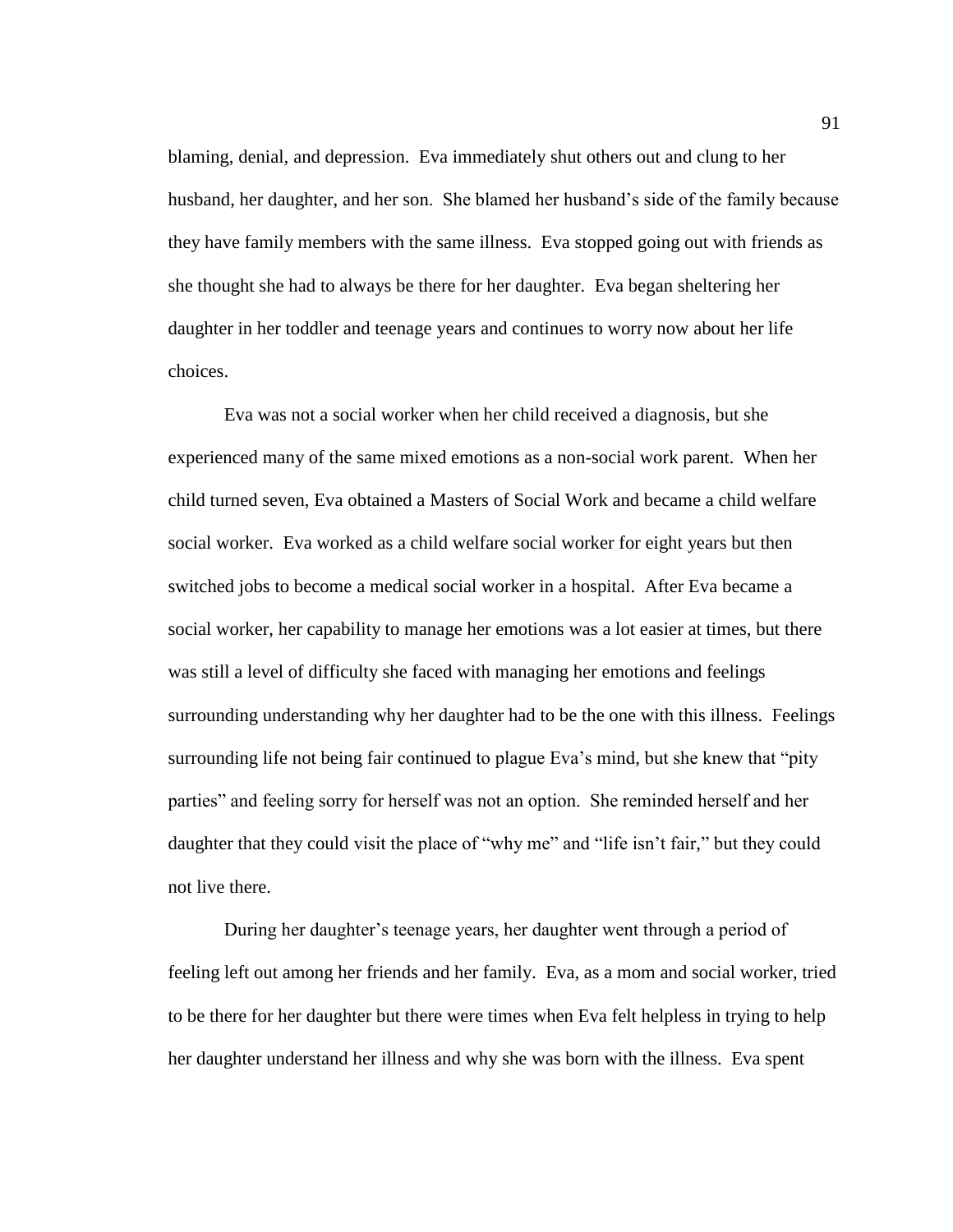countless nights in tears and praying to God requesting that he help her daughter understand that she had done nothing wrong and to know sometimes life deals individuals a hand that they are not always happy. "I did not know what to tell her at times, I felt stuck in helping my child, I could not understand how I was able to help so many others but could not help my child."

Eva struggled with thoughts of her daughter not being able to do the things that other children her age would do because they did not have a special need. Despite Eva's difficulties, thoughts, and emotions with her daughter's illness, she always felt the need to make herself available, a sounding board, and a safe place for her daughter to share her thoughts, fears, and needs without worrying about ridicule. Eva would also begin to include small activities for herself that allowed her time for self.

Eva had shut a lot of family out but managed to reconnect with her extended family throughout the years, when Eva's daughter received the diagnosis. She continued, however, to center her life and everything around her daughter so much until she now strongly believes that both she and her and husband focused so much on their daughter illness that they did not take time out for each other and now they are separated.

## **Kay**

Kay is a 38-year-old married social worker with one son age 12 that has a diagnosis of ADHD. In Kay's mind, her son was unofficially diagnosed when he began school as a Kindergarten. She met with the pediatrician and discussed the behaviors she had seen, and the pediatrician prescribed medication for ADHD, but there had not been an evaluation completed from a psychologist/psychiatrist. Kay believed her son was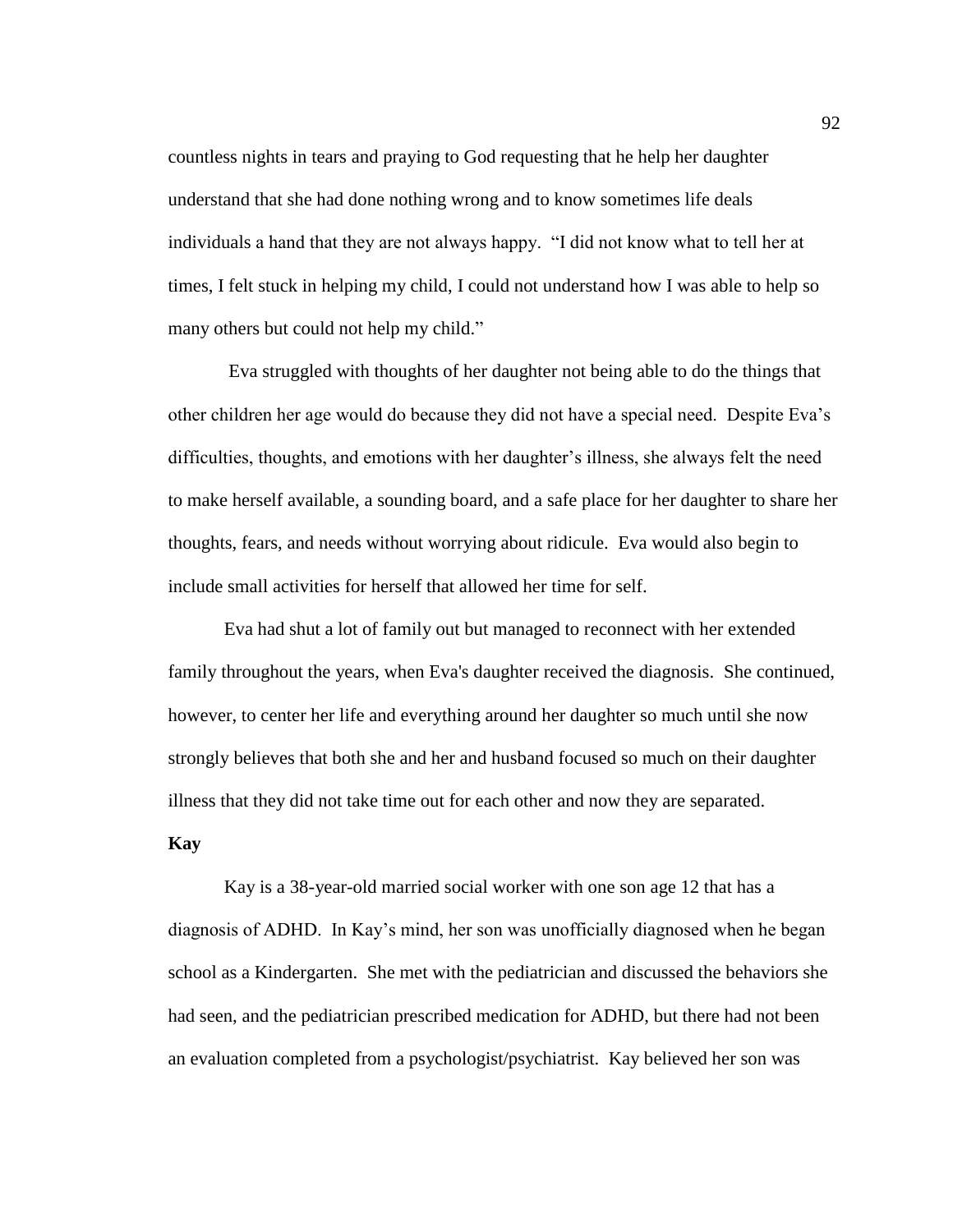being a typical child that displayed having higher energy than what she had seen from other children. When Kay's son received a diagnosis with having ADHD, she had been practicing as a child welfare social worker for at least two years. Kay has almost 13 years of experience as a social worker and currently works at a hospital as a medical social worker. Kay remembers her experience with her son initially as being "crazy." Kay said,

Teachers were calling 24/7 and saying, hey you need to get him evaluated and you need to come out to the school because he won't stop talking and he won't stop moving around; I can't control him, I put him in the seat and he pops right back up and he can't stop talking, he is talking out of turn.

These daily calls were emotionally draining for the first nine years for Kay and her husband. "How do you explain your child bouncing off the walls and beds, he had so much energy until it was ridiculous." Kay had gotten a prescription for medication from her son's doctor, but her husband did not want to put their child on medication. Kay wanted him on the medication, and the teachers wanted him on the medication because his behaviors were too much to handle. She and her husband would have heated verbal arguments to the point where if someone that did not know them, they would be scared and think they certainly would get into a physical argument. She and her husband did not get into physical fights, but there were many nights they disagreed about their child taking the medication. Kay, aggravated, eventually allowed him to take the medication because the calls from the school continued daily.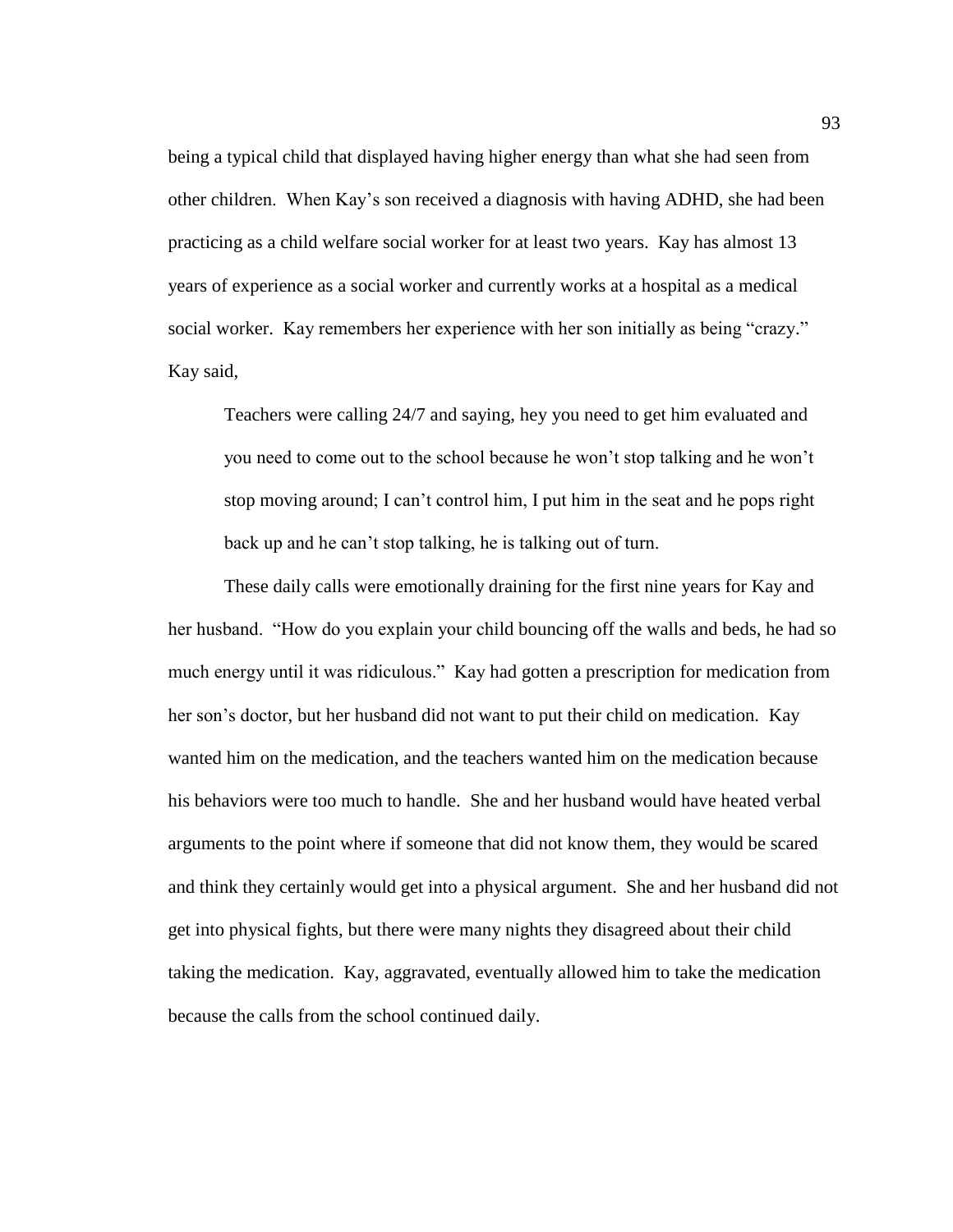Kay felt she was stigmatized, she was frustrated, and she was overwhelmed with her son's behaviors, the school calling her daily, and her husband's denial of their son having a special need. She found it hard not to be frustrated with everything she was going through. She was employed as a child welfare social worker during the times her son's behaviors were "off the charts," and her job was very stressful.

She, however, had family that could help her through the process, but the family did not assist much because of his behaviors. She thought that family was supposed to help when needed, but that was not the case for her as they would tell her "you know how your child act." There were many times when her family would say hurtful things, but she would overtime not worry about the things that were said.

## **Sue**

Sue is a 65-year-old married retired social worker with two adult children, one boy, and one girl. Sue has retired for over six years now, she began her career in child welfare and retired in administration as a child welfare social worker. Sue was a social worker before her son was born and much of her experience with her son having special need has been as a social work parent. Sue's son is age 38, and he has epilepsy. He was developmentally on target for a few years of his life until one day he started having seizures and has a diagnosis of seizure disorders, namely epilepsy. Shortly after turning three or four years of age his life changed in which ultimately changed Sue's life. She had to take him to Emory for testing and evaluation. He was given medication there to help with epilepsy, but something went wrong with the treatment, and suddenly he forgot how to feed himself, and he forgot that he had been potty-trained. "I didn't know what to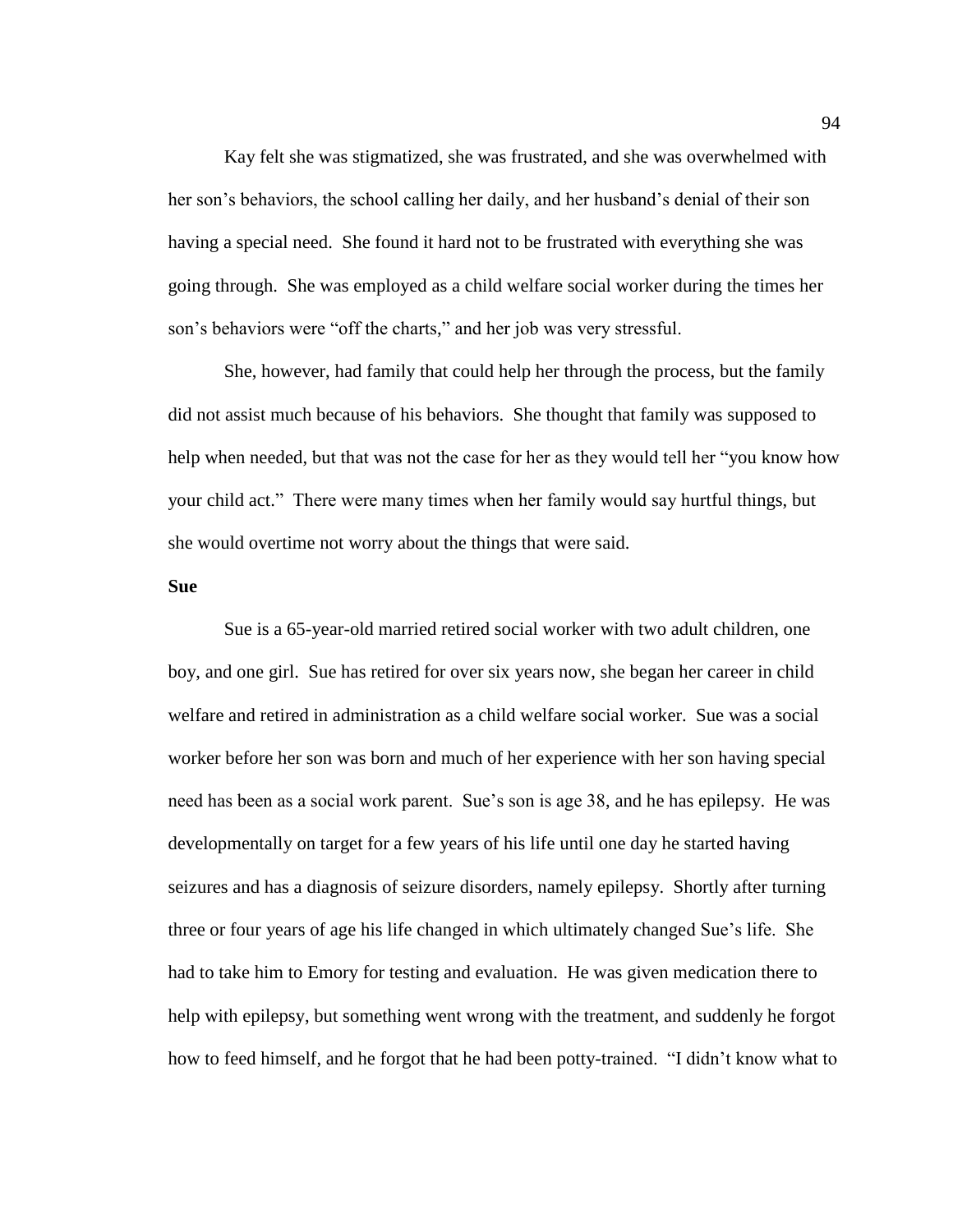think at this point, like what happened to my baby; he forgot what I taught him." He had to get a feeding tube, and she had to teach him how to do other things all over again. Sue said,

Unknown to me at the time, there were somethings he would never re-learn to do on his own, and I can't tell you the type of thoughts that started going through my head. I had one child that was doing exceptionally well and one child that probably did not realize he was in the world. He, however, is not one that I would have given away. He is a loving child, and everyone loves to be around him and this most times allowed me not to think much of his illness until he had seizures. I try very hard to stay positive because I figure if I am positive I can look at him in a positive light.

Throughout his life as a child, he would have 15-20 seizures within a week despite being on medication. When he would have those seizures, there was nothing she could do but allow them to take its course. She found it difficult when trying to get his seizures under control and sometimes frustrated with trying different medications to control them. Those times were extremely painful and difficult, but those times also helped her to empathize with the clients. Sue said,

I did not know what to do but I was willing to try anything to lessen him having those seizures, I would have let him try marijuana if they prescribed it. I felt so helpless looking at him when he would have a seizure.

When he became an adult, he began knowing life in a wheel chair. He broke his ankle a year after she retired and found himself in a wheelchair and she has been pushing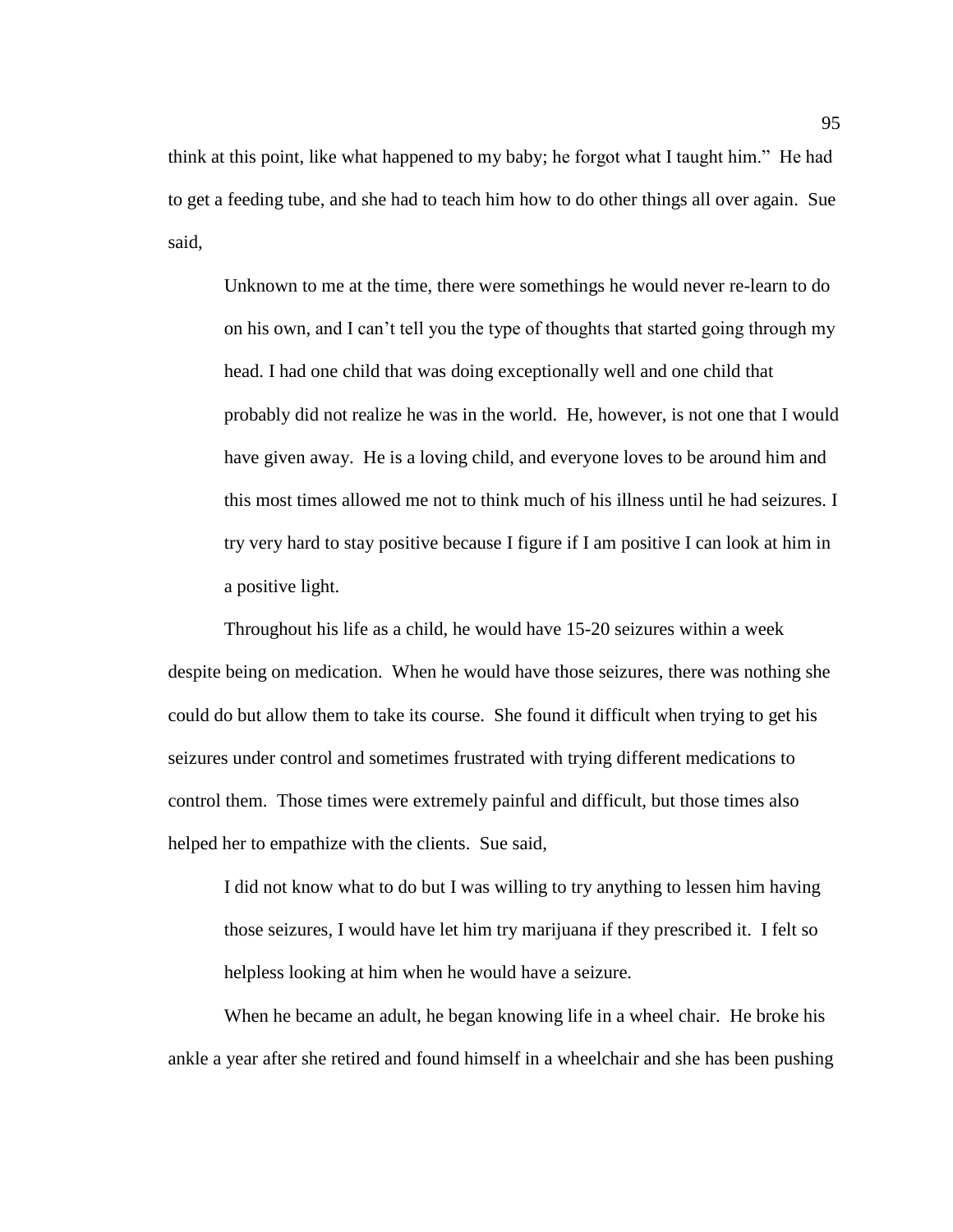him around ever since. He continues to be non-verbal and incontinent, and he wears diapers. She cares for him 24 hours every day, and although she cares for him daily, she does not allow him to keep her from doing what she is doing as she takes him everywhere she goes. She is a treasurer at the church and loves going to the church and getting with some of the women of the church. She has a routine schedule with feeding him, dressing him and putting him in the bed. Some days are better than others, but she is grateful to have family to assist her through the difficult times.

### **Themes**

The themes in this study depicted patterns of data that provides an important description of how and what the participant's experienced. There were two themes in this study, and they were 1) coming to terms with child having a special need and 2) balancing home and work life. These two themes are the broader view of the participant's experience. After that, I discuss sub-themes such as self-care, supervision, and participants having an awareness of resources regarding their interaction with this phenomenon as a break down to state the effects of what the participant experienced and how the participants interpreted that experience. These factors are important within the study as they were influences on the experiences of the participants.

#### **Coming to terms with having a child with special needs**

Coming to terms with having a child with special needs in this study is defined as social work parents recognizing, understanding, and accepting that their child has a special need. When children were born with or were discovered to have a special need, participants in this study initially experienced different emotions. Many of the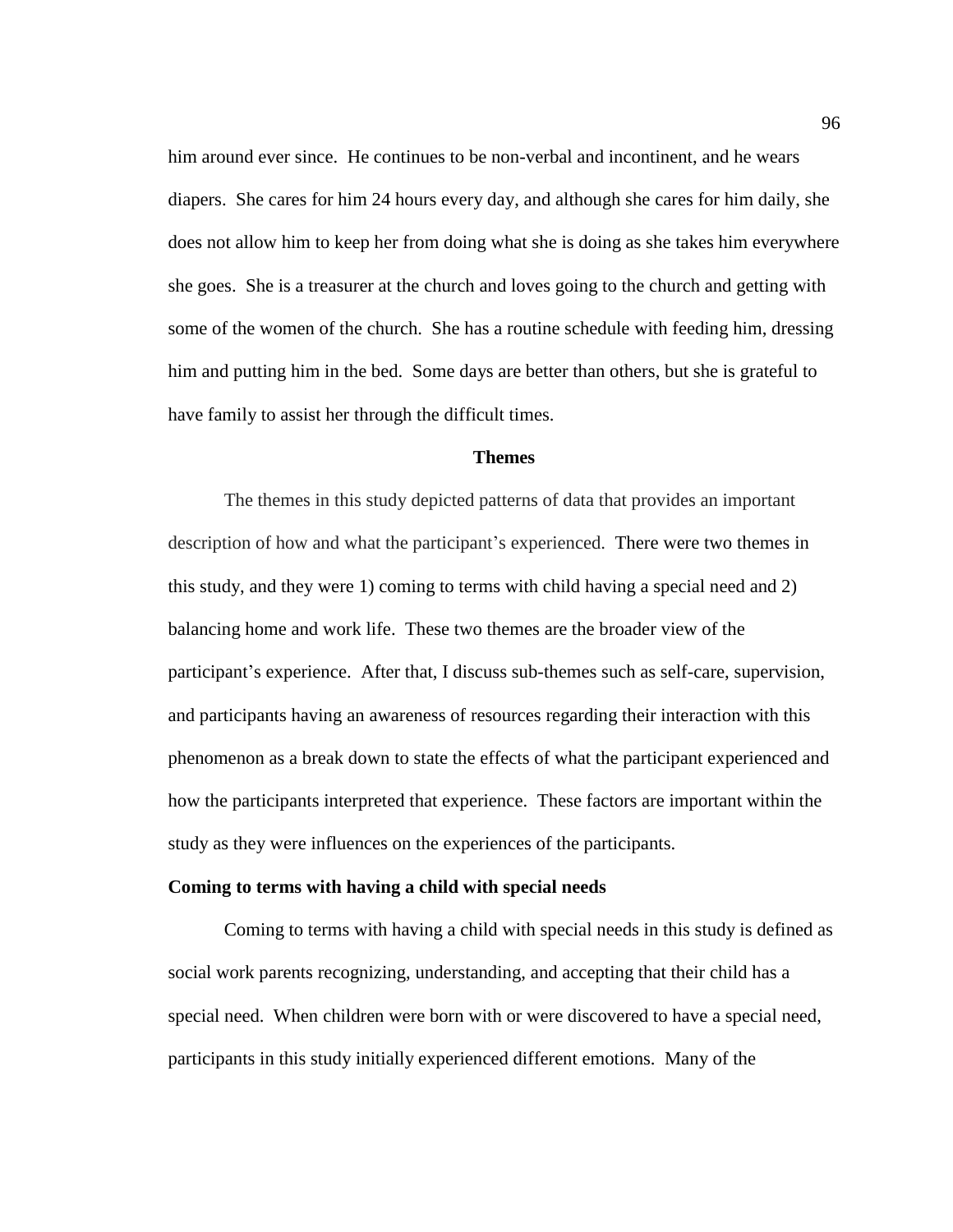participants in this study struggled initially to admit to themselves their thoughts, feelings, and emotions they were having around having a child with a special need.

Participant's initial experiences with having a child with special needs can occur in a variety of manners. They may, for example, experience grief, loss, denial, anger, confusion, and guilt. They may also experience love, joy, and happiness. Some of the participants in this study experienced feelings of loss, anger, and confusion at the birth of their child while others experienced these feelings over time. Participants' in this study experienced challenges in managing their emotions around their child having a special need. Participants' experiences varied, but some participants' felt the need to pray and adjust their expectations. A couple of the participants expressed anger, guilt, shame, and denial although they were social workers. Mae said,

There are times when I would have anger at my body and say things to myself like, I'm just not adjusting as easy as others. I have not worked through my anger and feel like this is unfair. I know there are others that have embraced this journey but I'm not at the point of acceptance, and I feel emotionally stunted. Shan said,

There were moments of despair when my child was small as I felt things were unfair as I was always the one that had to take my child to the doctor, or get up with her in the middle of the night, although her father was a support.

# Kelsey said,

I was in denial about my son's learning disability, and so I took him out of the local public school and enrolled him into a private school to prove teachers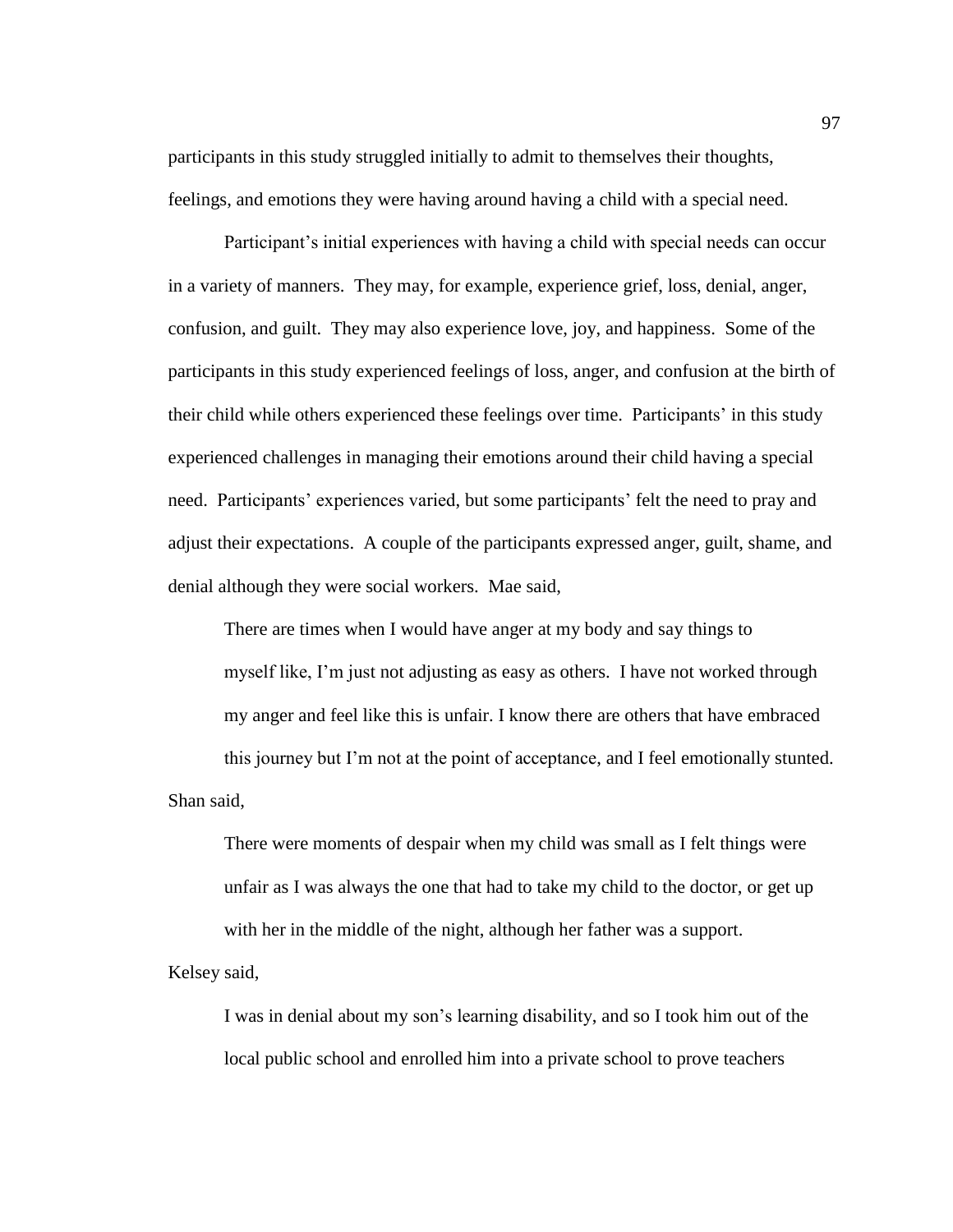wrong. I was so embarrassed when my child retained one of his grades, and so I felt that others would question what I was doing with him or why I wasn't helping him with his work.

Kay said,

Am I a bad parent? I can't get him to behave, and I can't get him to act right, and I can't get him to get to school and to focus. I can't leave him with a caregiver without him showing out, and I get back without getting a bad report about his behavior.

Social workers are trained to recognize their thoughts and feelings, but there were times when it was difficult for most of the participants to do this because the experiences were personal. All participants trained in social work on how to help others manage their emotions, thoughts, and feelings. Two of the participants, however, were not social workers when their children were identified as having a special need but became a social worker years later. Once these two participants became social workers, they received training that taught them how to help others manage and recognize their emotions, thoughts, and feelings. Participants in this study, however, would continue to struggle with managing their emotions, thoughts, and feelings despite being social workers.

Parents with children with physical needs such as Cerebral Palsy or Chaka Marie Toothe may have different stressors to those parents who have children with other special needs such as learning disability or ADHD. There are different types of special needs that children can have. Parents have stressors, but some stressors are more severe than other stressors depending on the perception of the parent. Participants in this study,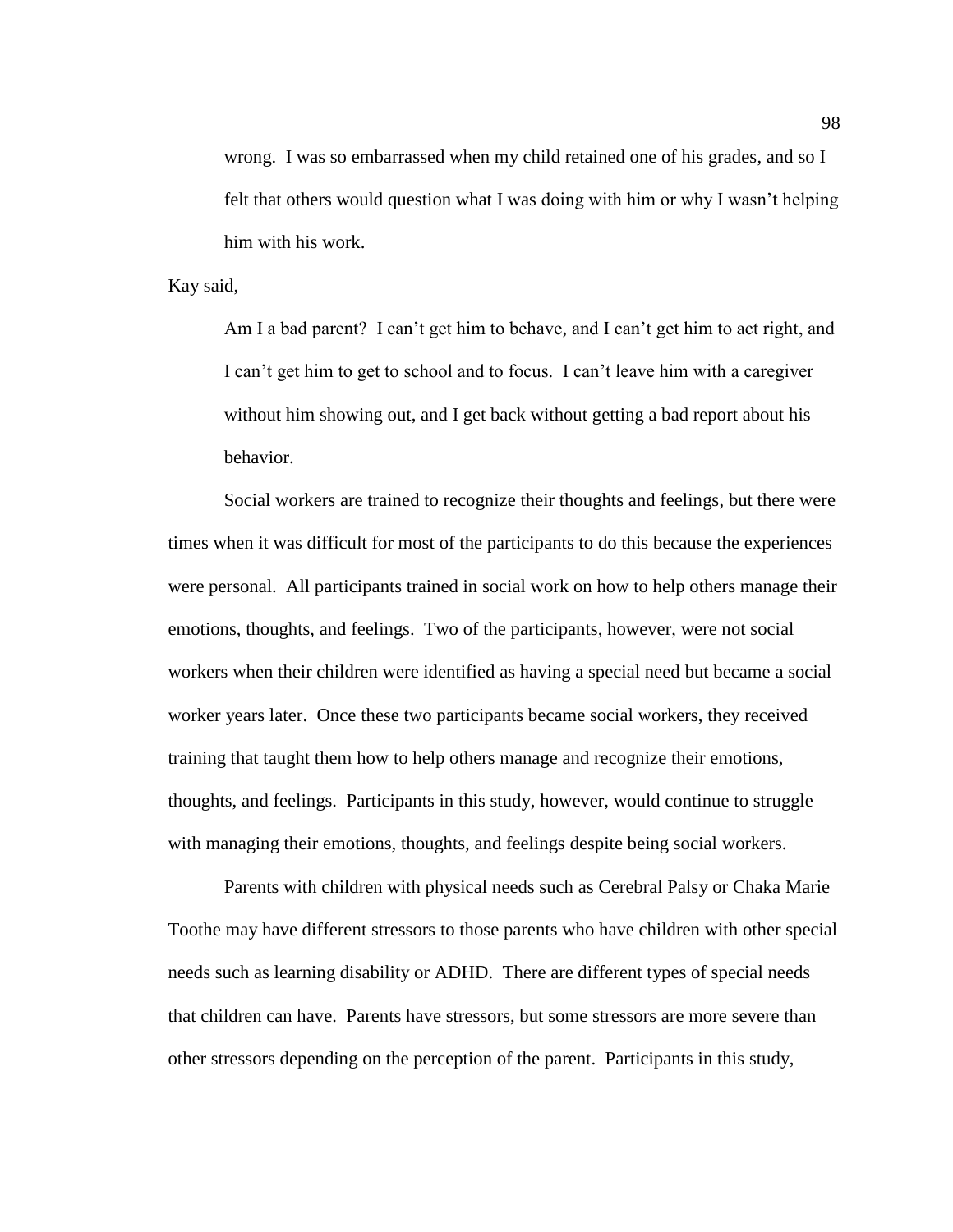however, experienced stressors at different points in their life and did not report a lack of stress because of the type of special need their child had.

# **Balance of Home and Work**

The second theme that emerged in this study was balancing home and work life. Balancing home and work life was an important aspect for the participants. These participants understood the need to manage both their home and work life as one could impact the other. These participants have children with special needs, and they had to ensure things at home were taken care of so that it did not impact their work. Part of balancing home and work life for these participants was ensuring they were using selfcare methods, ensuring adequate supervision, and being aware of resources and services to mitigate their stressors when having to address their issues surrounding their child's special need.

All participants in this study found balancing home and work life as a challenge but made every attempt to keep work at work and home at home. All participants felt they could keep their home life and work life separate but found it difficult at times when things came up with their children. When Mae worked at a mental health facility, she felt that her job was demanding and stressful as she had to see as many clients as she could within a day. The demands presented problems for her when she wanted to get off and take her child to the doctor. Mae said,

When I was working, there were times when I had to get off to take child to medical appointments, physical therapy, and occupational therapy appointments that were scheduled on a weekly basis and this was stressful as I worked in a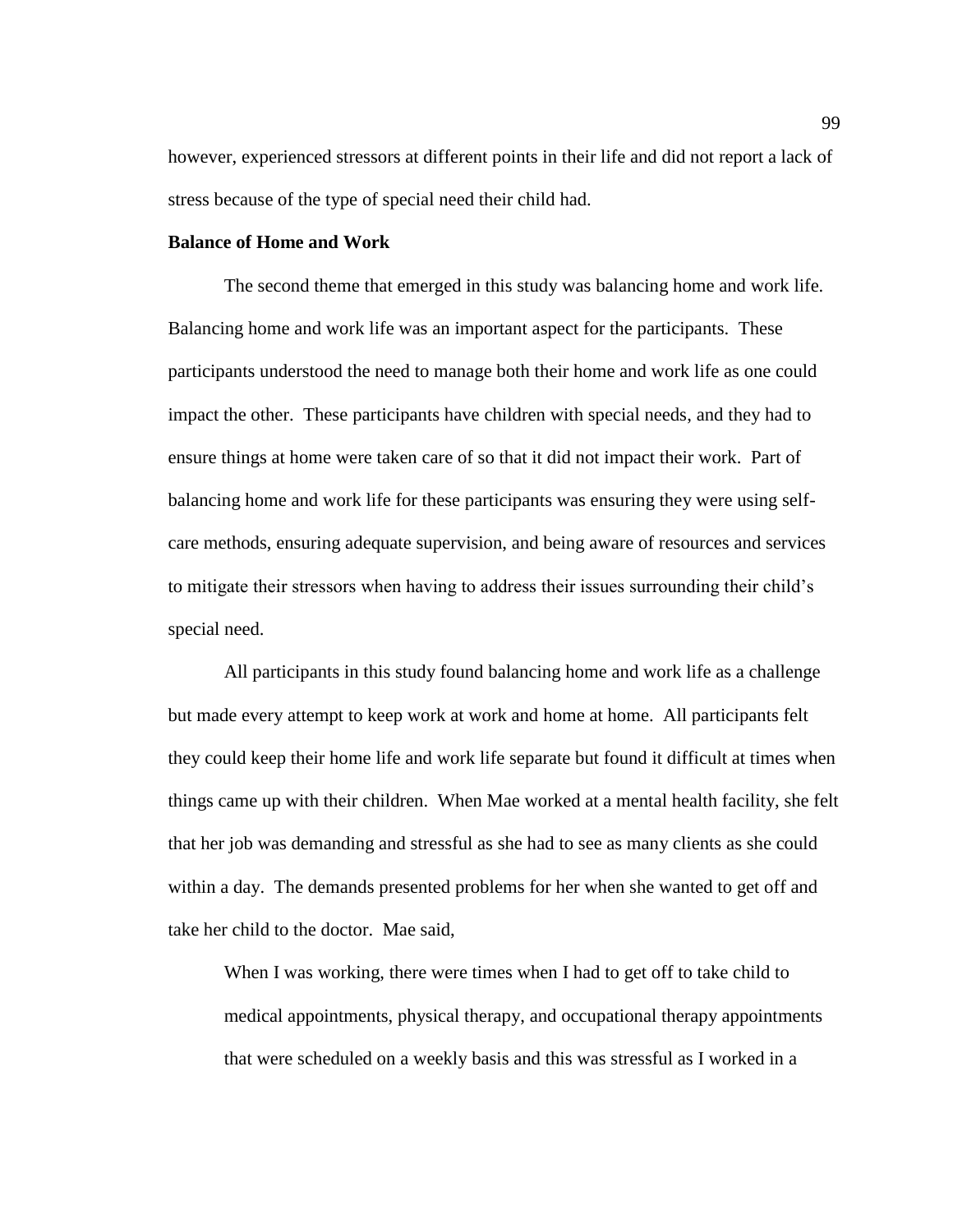facility where I almost had a quota to meet, and this job was where I had to see as many clients as one could.

Kate is an educator and would have to leave work to go and handle the behaviors of her child whenever they came up. Kate said,

I would have to leave work from time to time to take children to doctor's appointments. I also would have to take time off to go to my youngest child's school to address his behaviors when he had behaviors.

There are some jobs in social work that seem to require a lot of time and can be demanding, overwhelming, and prohibit them from being able to care for their child properly. Shan said,

I worked initially, but I quit my job to care for my child because the job I had as a child welfare social worker, I found that it was very demanding. When my child would get sick, my employer expressed that work still needed to be completed. I would have to take my child to get transfusions every week and so having a child that was sickly as my child was, my employment was not conducive for the onset of my child getting sick.

Participants that found employment with agencies with environments that were not so demanding felt that their job was very supportive of them taking time off to care for their child or children. Helen said,

My job was very supportive of me taking time off to care for my son, and when he has appointments to come up now, my employer supports me with being off and making sure he is taken care of.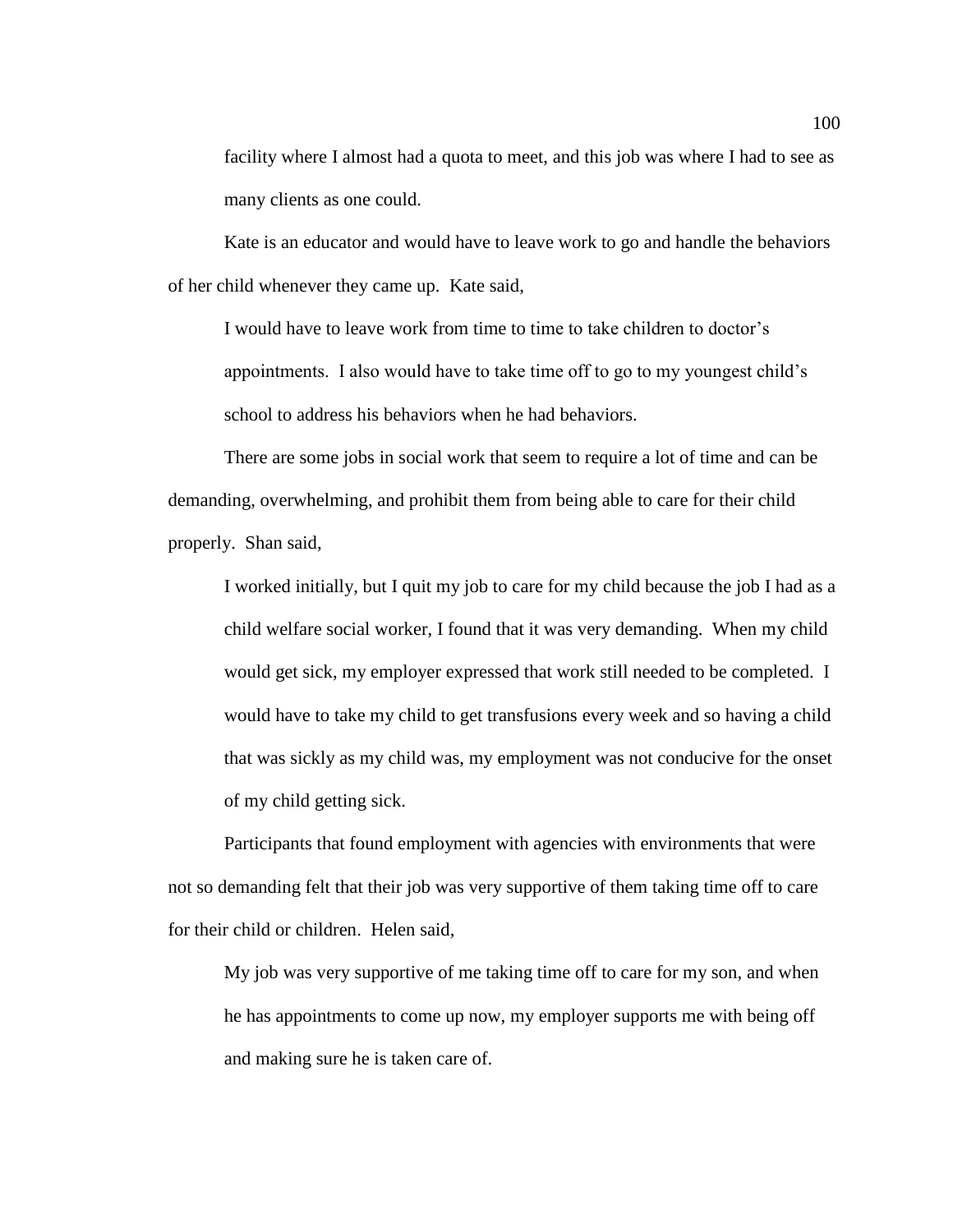Eva said,

I have been blessed to have great supervisors that would not mind allowing me to go take my child to any appointments or taking time out to be with her when she had a crisis.

Sue said,

I could bring my child to the job when I needed to or I could take off when I needed to. My supervisors were so great and never gave me a problem when it came time to get off and take my child to the doctor.When trying to balance home and work life, assistance from family members could be instrumental. Not all participants in this study had the support and assistance from their family members, but all participants had support from their spouses. Mae, Kate, and Helen had support from one or both of their parents. Kelsey, Shan, Eva, and Sue had support from other family members to help assist in caring for their child or children with special needs. Kay only had support from her spouse. When family members were not available or did not express an interest to assist participants in this study, the participants retreated and took on the responsibility for caring for their children with most of the assistance coming from their spouse or finding others that could assist them with caring for their child or children.

*Self-care***.** Balancing home and work for most individuals can be demanding and challenging. Social workers are trained to ensure they use self-care to ensure a healthy balance when working with individuals and populations that are vulnerable. Not all participants were trained and educated in the profession at the birth of their child, but all had some knowledge around needing to take time for self. Two of the participants were parents before obtaining their social work degree, but as they were in the process of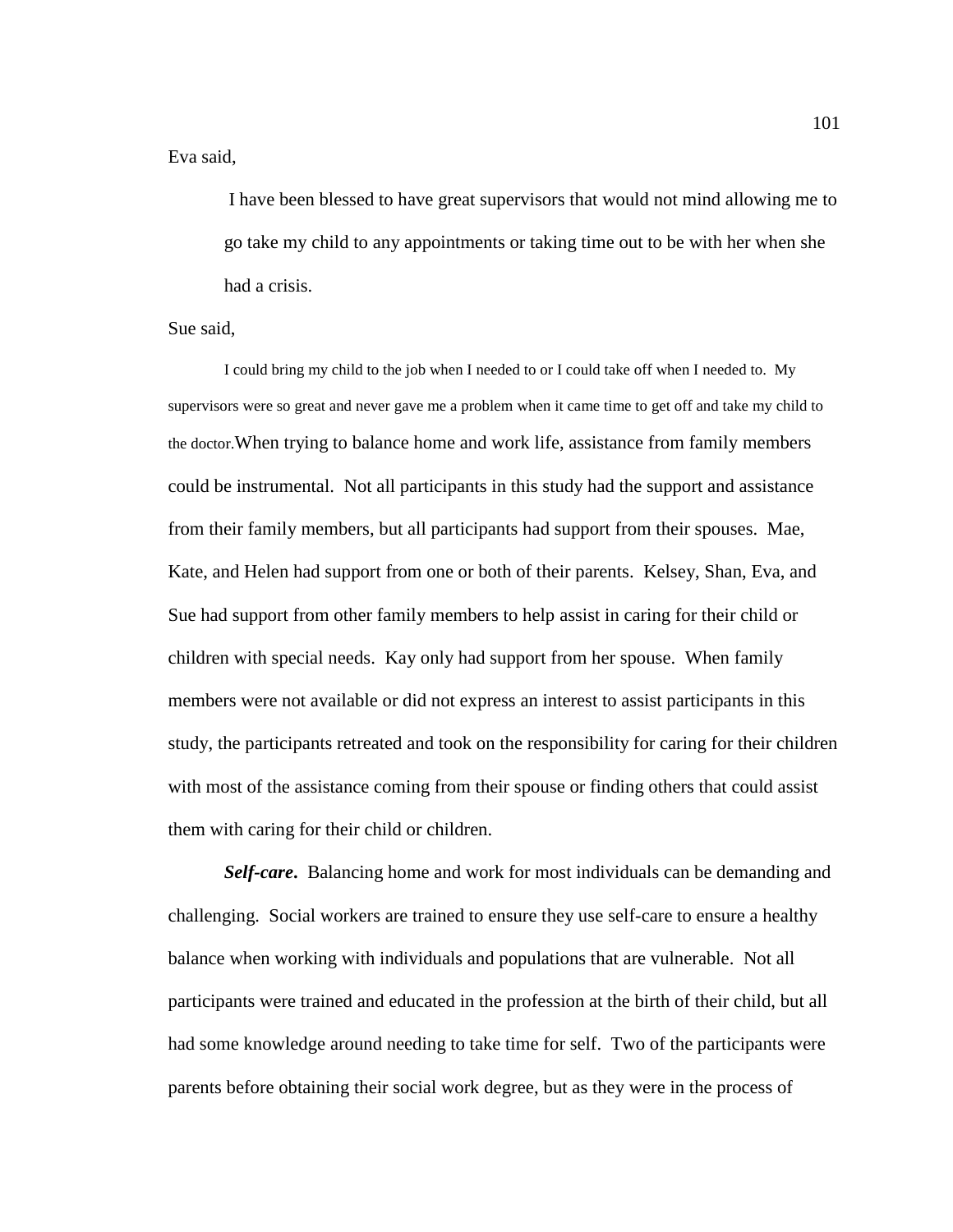obtaining their degree, they were learning and training to utilize tips surrounding selfcare.

Self-care is a sub-theme under balancing work and home life. For these participants to manage their home and work life, all participants recognized self-care as being a necessity in caring for their child with special needs. The engagement of selfcare for these participants is important as it provided them with an outlet and a break from their everyday demanding duties of caring for their children with special needs. Mae engaged in activities and scheduled practices that gave her physical activity. She participated in sports and utilized coloring to help ease her mind and reduce stress. Shan get a massage at least 2x monthly, treat herself to a pedicure, manicure, and she would go out dancing. Eva likes to hang out with her friends even if it is for one hour once a week. Kay likes to hang out with friends or get a pedicure. Sue likes to go to the church and hang out with some of the women from the church, and Kate likes to watch "ratchet television." Many of the participants found themselves trying to engage in self-care even if it would seem small to others; it was big for them. Each participant expressed the importance of taking time out for self to reduce the stress they had.

*Supervision***.** Supervision is the second sub-theme under balancing work and home life. When trying to balance work and home life with children with special needs, the participants found they were unable to leave children without 24-hour supervision regardless of their age. Most of the participants reported getting their children supervised due to their special need. Mae started out ensuring that her daughter was supervised 24 hours because of her special need. Her daughter has cerebral palsy and is age 14, but she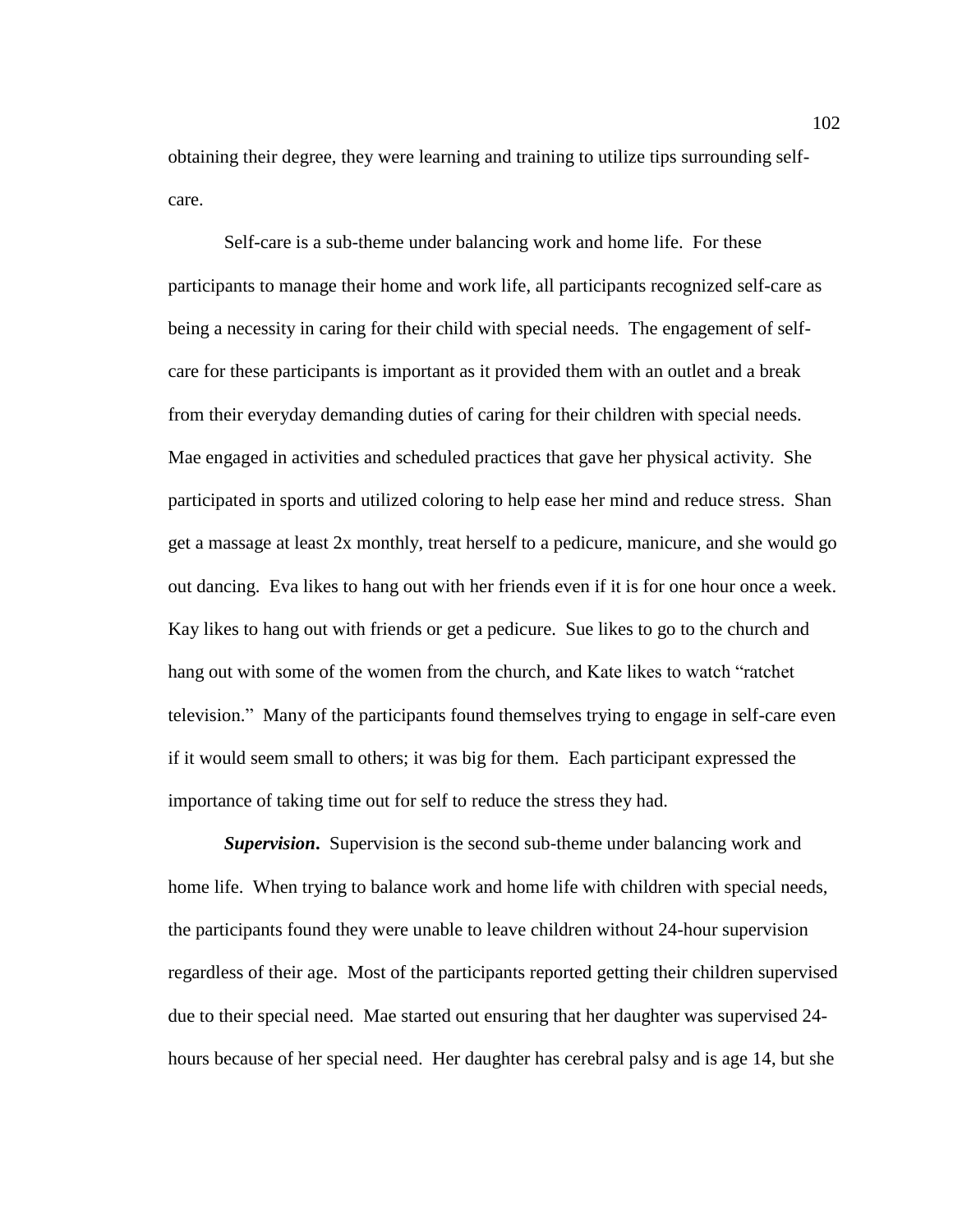wanted Mae to allow her to stay at home and not attend a daycare program due to her age. Mae battled with the thought of allowing her daughter to stay at home over an hour by herself; she eventually allowed her daughter to stay at home for thirty minutes alone once or twice with the neighbor going over to check in on her.

Supervision of their children required the participants to take precautions to ensure their child/ren are receiving the proper care. It also required them to always be watchful in efforts to identify when something is going wrong with their child. Most parents emphasized and made attempts to supervise their children themselves or by appropriate formal caregivers because of their special need. These participants expressed understanding the necessity for their children to have adequate supervision and appropriate care as they are taught this as part of their values as a social worker and not only as a parent.

Kate shared that although her child was age appropriate to stay home, his special need prevented him from being by himself. Because the child needed someone to supervise him 24 hours daily, Kate had to find her son a program that would allow him to attend an afterschool program until she or her husband got off from work. Shan described having to be watchful of her child always because being watchful meant she could prevent the child from having a crisis. She describes having to be watchful of her child when playing with others to make sure they are not sick because this could trigger a crisis for her daughter. If others are sick, they can potentially trigger her daughter's illness, and she would have to be the one in the emergency room with her.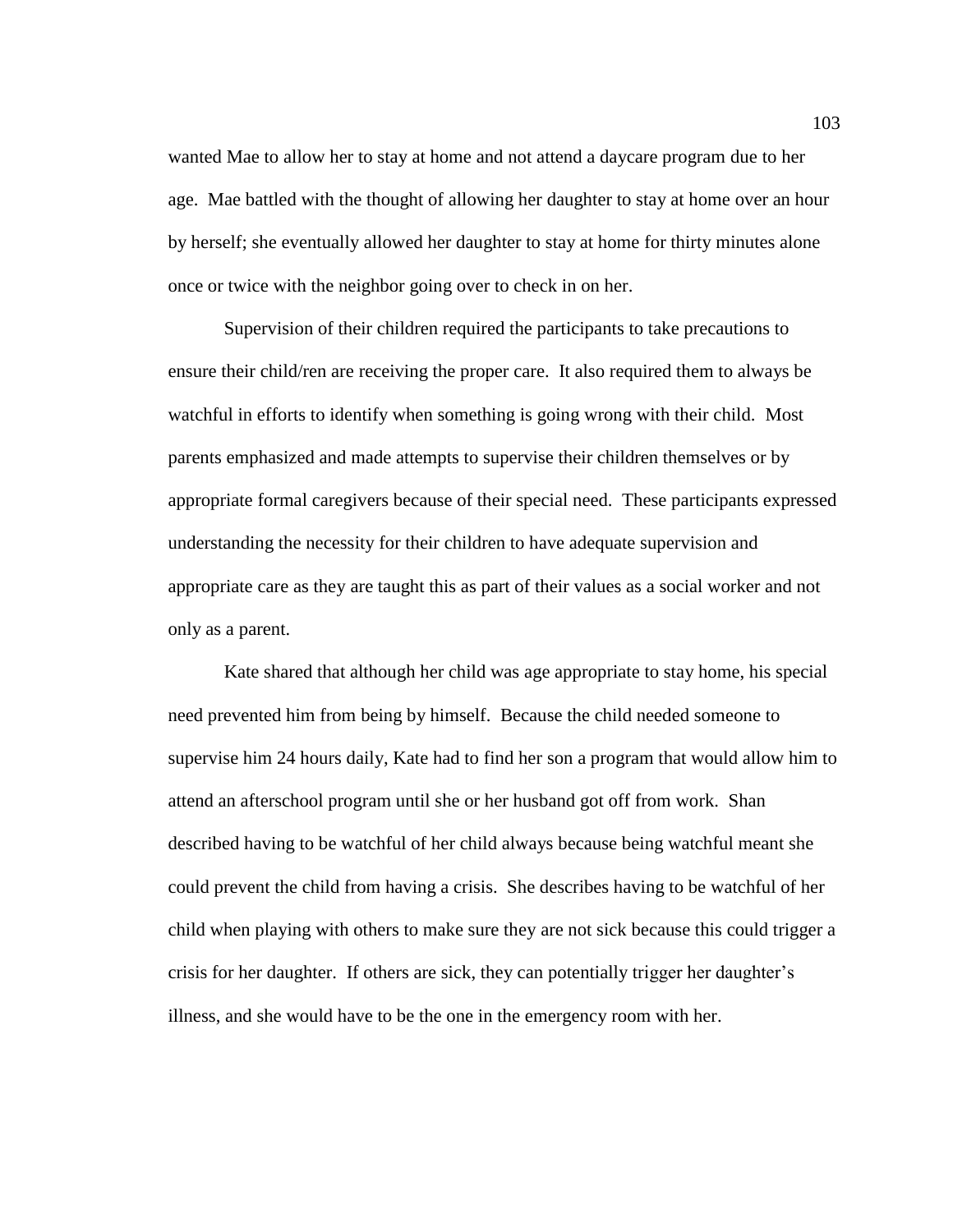Supervision, however, is typical and is expected for children at certain ages but for these participant's supervision is a 24 hour, seven days a week job. These participants felt their children required this level of supervision daily because of the child/ren special need. Helen described having two people with her child always because of the type of special need he has and their fear of something going wrong with just one person being there. Because her baby has a trach, there was a fear initially that if one person was left home alone how would they be able to handle him if he is in a crisis. Helen expressed not being able to breathe for him, do CPR, and call 911 all at once.

Sue describes supervising her son at every feeding. She describes him as not being able to chew food and only being able to eat things such as ice cream. Her son does not swallow well, and Sue supervises his feedings to make sure that his foods are not getting hung up and that he is not choking on things. Kay described having to keep a close watch on her child to make sure he did not hurt himself when he was younger due to his hyperactivity. Kay: "He would bounce off walls, the bed, and chairs, and I was fearful for him, so I had to make sure I kept eyes on him at all times." All participants in this study understood the need for supervision for their children. Participants began to understand that ensuring supervision of their children would be a routine they would have to manage daily.

*Awareness of Resources***.** Awareness of resources is the fourth sub-theme under balancing work and home life. Awareness of resources means knowing that resources are needed and having the ability to reach out to others for help to obtain the services needed. Understanding what resources, the children needed, provided the difference in mitigating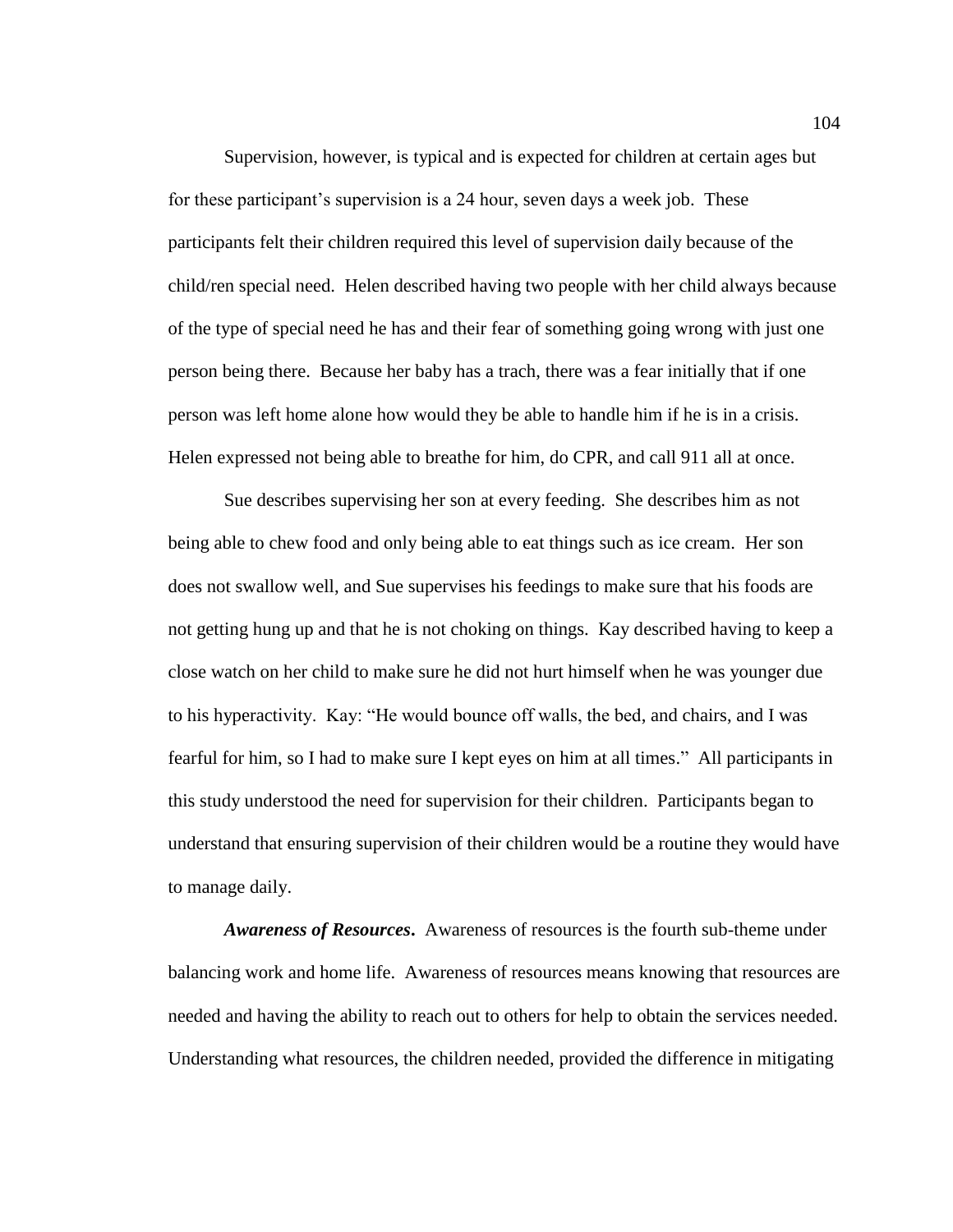their struggles and stressors to deal with their children having a special need. Most of these participants felt that they knew their child would need services and resources and were very open to the idea of the child receiving services. Kelsey was in denial about her son needing services, and it was not until after she became a social worker she understood how the services would benefit her son. Most of the participants were aware of the services needed for their child and acted upon them. Sue knew her son had a diagnosis of epilepsy, but after he turned 3-4 years old, the doctors could not tell her what was going on with her son for years, so she did not know what services to implement for him. As he got older his seizures increased and different interventions and medications were given in efforts to see what would work best. Kay battled with getting services for her son because of her thinking that she was a social worker and she knew how to handle her son on her own.

Many of the participants were proactive and did not feel stigmatized when engaging in the services and were proactive in obtaining the service for their child. Mae strives to be aware of resources and thinks that most times because she is a parent with a child with special needs, is more aware in some areas as it relates to knowing where the resources are more so than the average social worker. She sought psychotherapy services for her daughter even though it was not warranted now. By being proactive, her daughter would be comfortable with the therapist by the time hard issues came up, and it would be easier for her to discuss with the therapist about those issues that have come up. Kate reached out to the school to assist her oldest son with transportation to and from his school to home. She obtained transportation for her son when initially she was told he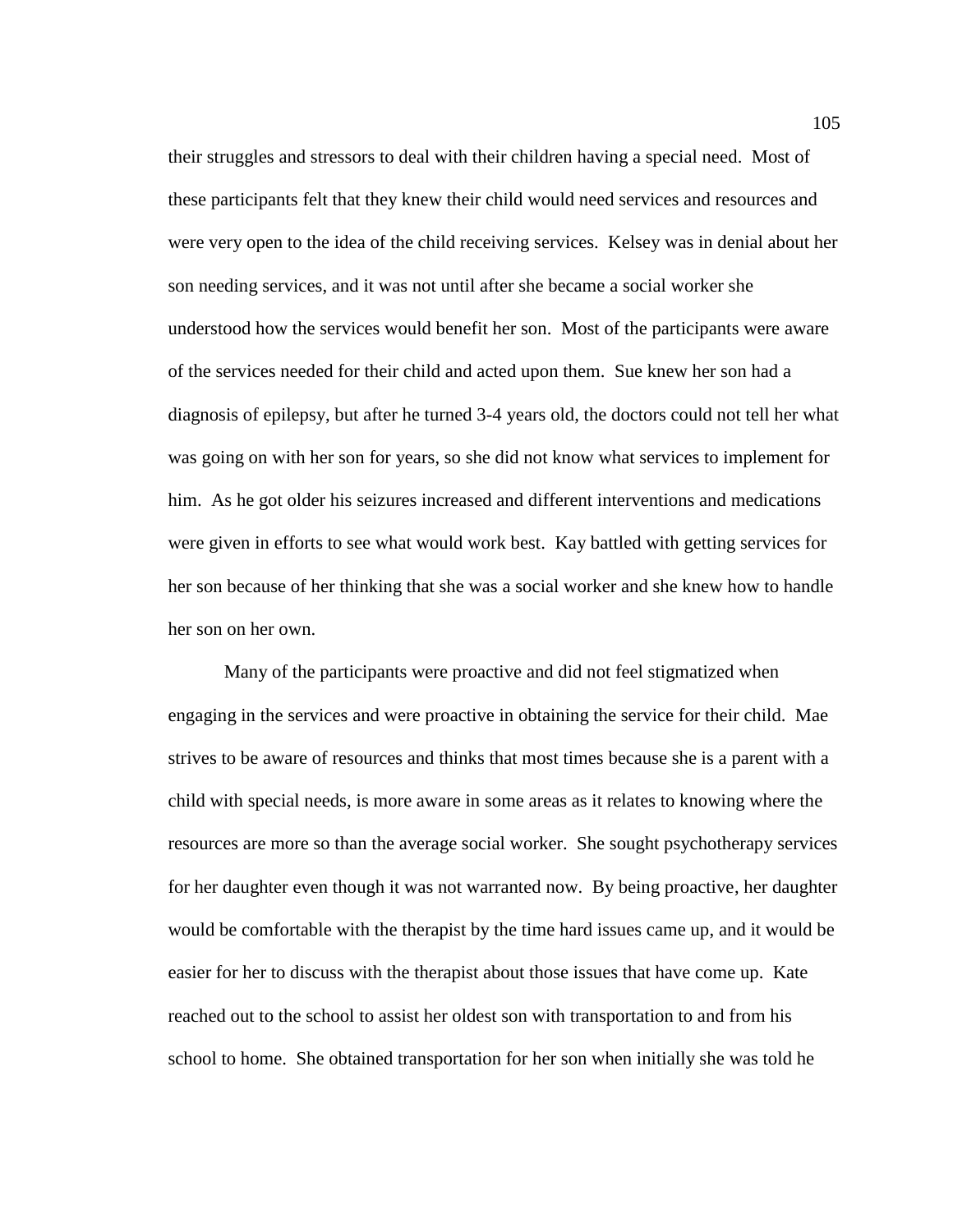did not meet the requirement to ride the bus to the extended day facility. She is versed in the law when it comes to children with special needs that she filed for a due process with the Department of Education and had the denial for transportation overturned. Kate also sought out counseling for her son to help him with his ODD and ADHD behaviors. She wanted her child to talk freely and express himself with a counselor about the issues that were going on in his mind.

Most of the participants also felt compelled to educate individuals around them about their child's needs on a day to day basis as this helped their children get the services they needed. Shan educated school staff, family, friends, and individuals in the community around her child's illness. She educated teachers on what to look for in her child and was instrumental in constructing an individualized education plan for her daughter around her illness. She established communication with others to help ensure the child was going to obtain the same education as others. Kay helped to educate teachers on her how to manage her child's behaviors. There was constantly calling to her with complaints about her son's behavior in the classroom. After being fed up, she used that energy to learn all that she could about ADHD. She put together pamphlets on what to do and what not to do as it related to her child in the classroom. For the most part, these participants felt that having knowledge around how to access resources and using the resources was where their role as a social worker was very beneficial because they knew how to utilize the services and resources provided to them. These participants expressed obtaining a list of resources from their resource list and collaborating with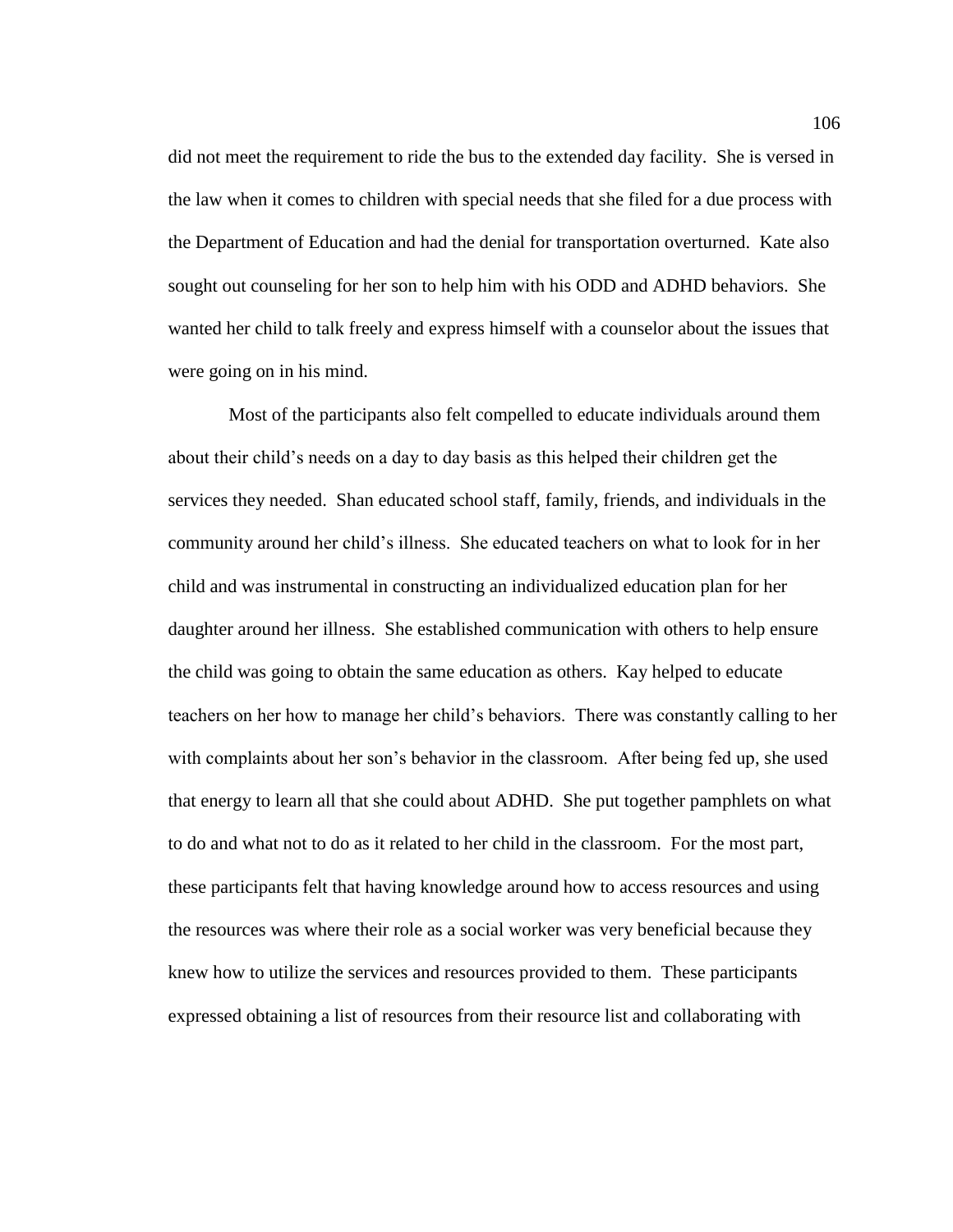other helping professionals to obtain additional resources to assist in getting the needs met for their children.

Most of these participants expressed finding other supports to assist them in getting the needed resource for their children. Kelsey initially did not utilize the resources and services that were provided by the school because she thought her child did not need the services due to her denial and stigma of being labeled as a bad parent. She was not a social worker at the time of needing to implement the service, but she was attending school to become a social worker. Although Kelsey was in school aspiring to be a social worker she felt difficulty to move out of the way so her son could obtain services. Two years later after becoming a social worker, Kelsey understood the benefit of her son getting the service and resource needed to move forward. Kelsey had begun working as a social worker in child welfare and was instrumental in helping moms obtain services for many children that were like her child. The services and resources to help Kelsey's son were explained to her explicitly and the service would assist her son daily. Kelsey is accepting of services but still struggles with knowing her child has a special need. Participants in this study continued to struggle with their child having a special need but understood the need to access services and resources to meet the needs of their children.

#### **Summary**

The purpose of this study was to gain insight into the lived experiences of social workers who parent children with special needs. The results in this chapter represent descriptive responses from interview questions, which represent the essence of this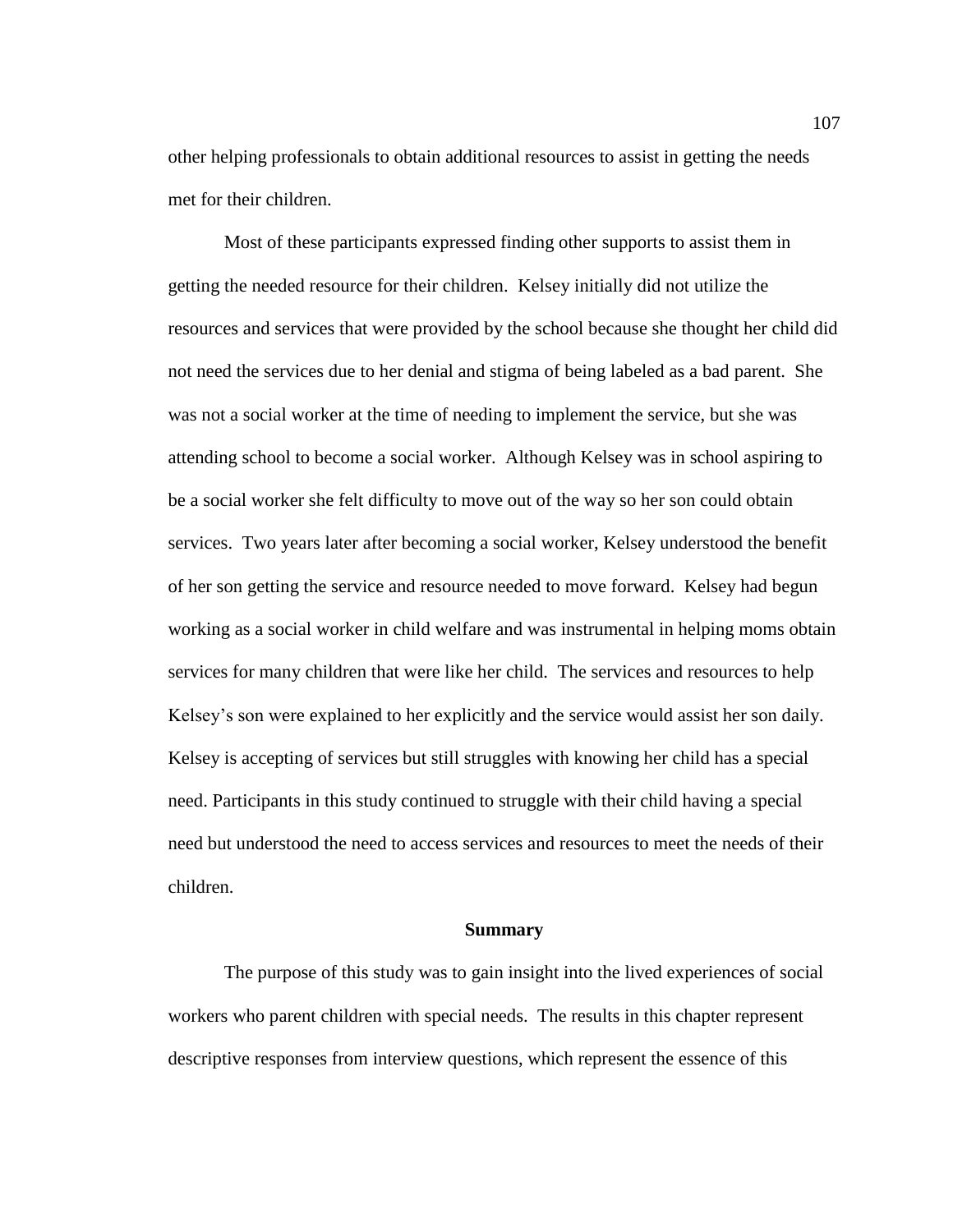phenomenon. Results from the study yielded that participants struggled with coming to terms and accepting their child has a special need. These participants experienced loss, anger, frustration, and even became overwhelmed as they went about their day caring for their children with special needs. Most of these participants also found it difficult to maintain a balance between work and home. Many of the participants attempted to keep things separated but had to work hard at it and implement self-care into their lives to ensure they were taking care of themselves. Social workers who parent children with special needs shared their experiences, perspectives, and beliefs around the phenomenon they experienced daily. In Chapter 5, I will interpret my research findings, and I will discuss the limitations, recommendations for future research, and implications for social change.

Chapter 5: Discussion, Conclusions, and Recommendations

In Chapter 5, I interpret the findings, limitations, recommendations for future research, and implications for social change within the context of the literature and theoretical framework. The purpose of this qualitative study was to explore the lived experiences of social workers who parent children with special needs. My goal for this study was to understand and gain insight into the lived experiences of social workers with children with special needs by conducting a qualitative research study using a phenomenological approach. I used Moustakas's (1994) phenomenological approach to seek the essence of the phenomenon.

Two major themes and three sub-themes emerged through data analysis. The two major themes were, (a) coming to terms with having a child with special needs and (b)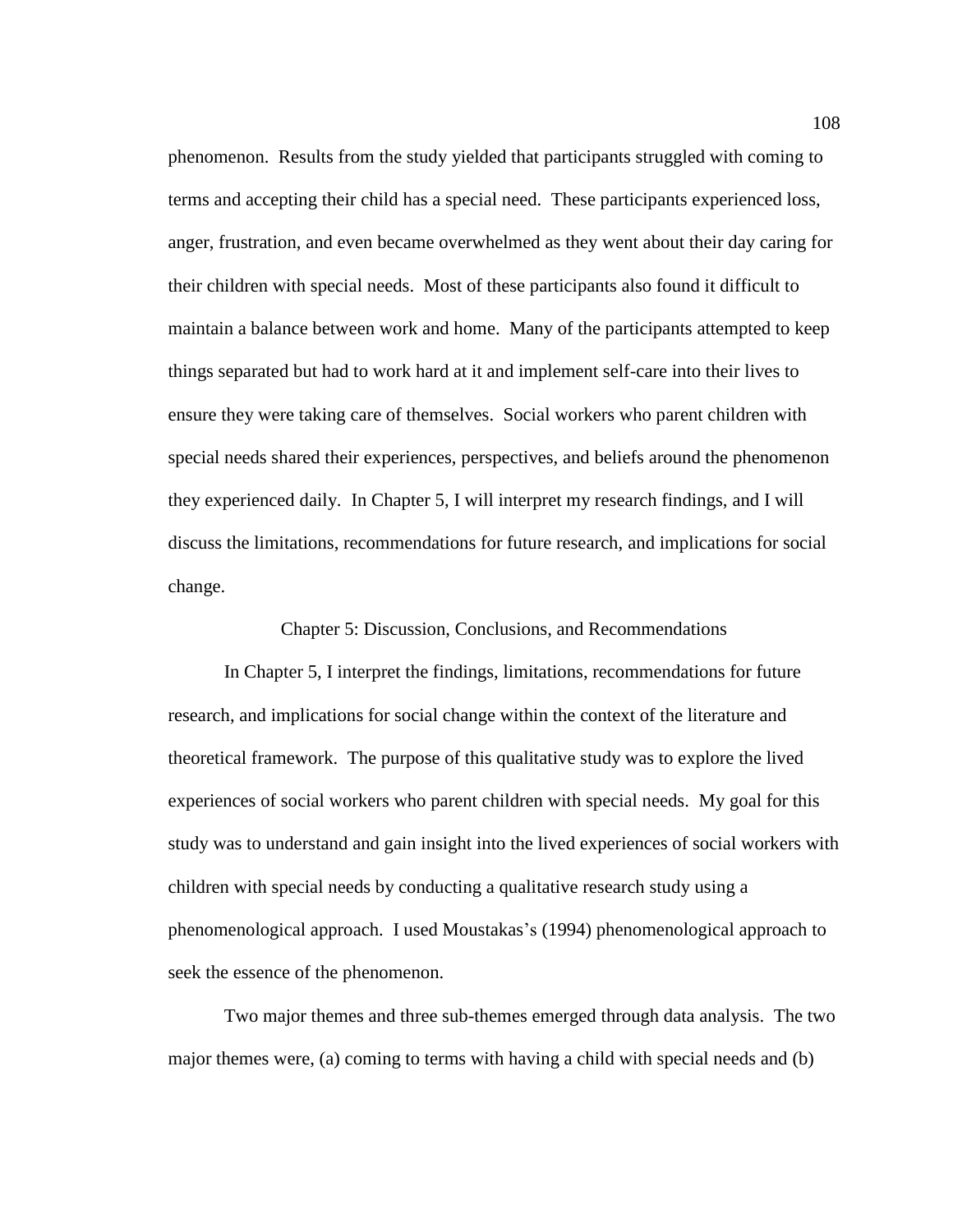balance of home and work life. The three subthemes related to theme two were (a) selfcare, (b) supervision, and (c) having an awareness of resources.

I discuss the five systems of ecological theory, the microsystem, mesosystem, exosystem, macrosystem, and chronosystem in the interpretation of findings. I discuss microsystem and macrosystem in theme one, and I discuss microsystem, mesosystem, exosystem, and chronosystem in theme two.

# **Interpretation of the Findings**

My intent in this study was to explore the lived experiences of social workers who have children with special needs. The findings in this study were from the experiences of the eight social workers whom I interviewed. Developed from the research question, my field notes, literature review, and the theoretical framework are key findings that grounded the study. I identified two major themes and three subthemes through phenomenological data analysis.

### **Theme 1: Coming to terms with having a child with special needs**

Learning that a child has a special need can have a significant impact on parents (Vanegas & Abdelrahim, 2016). Much of that impact might be influenced by the microsystem and the macrosystem. According to Bronfenbrenner (1974), the microsystem in ecological theory is an experience that is influenced by the direct interaction between a parent and a child. The macrosystem of ecological theory includes information around the culture of a community in which parent lives (Bronfenbrenner, 1979b). The messaging around individuals with special needs in a community can influence how parents perceive their experience with parenting their child with special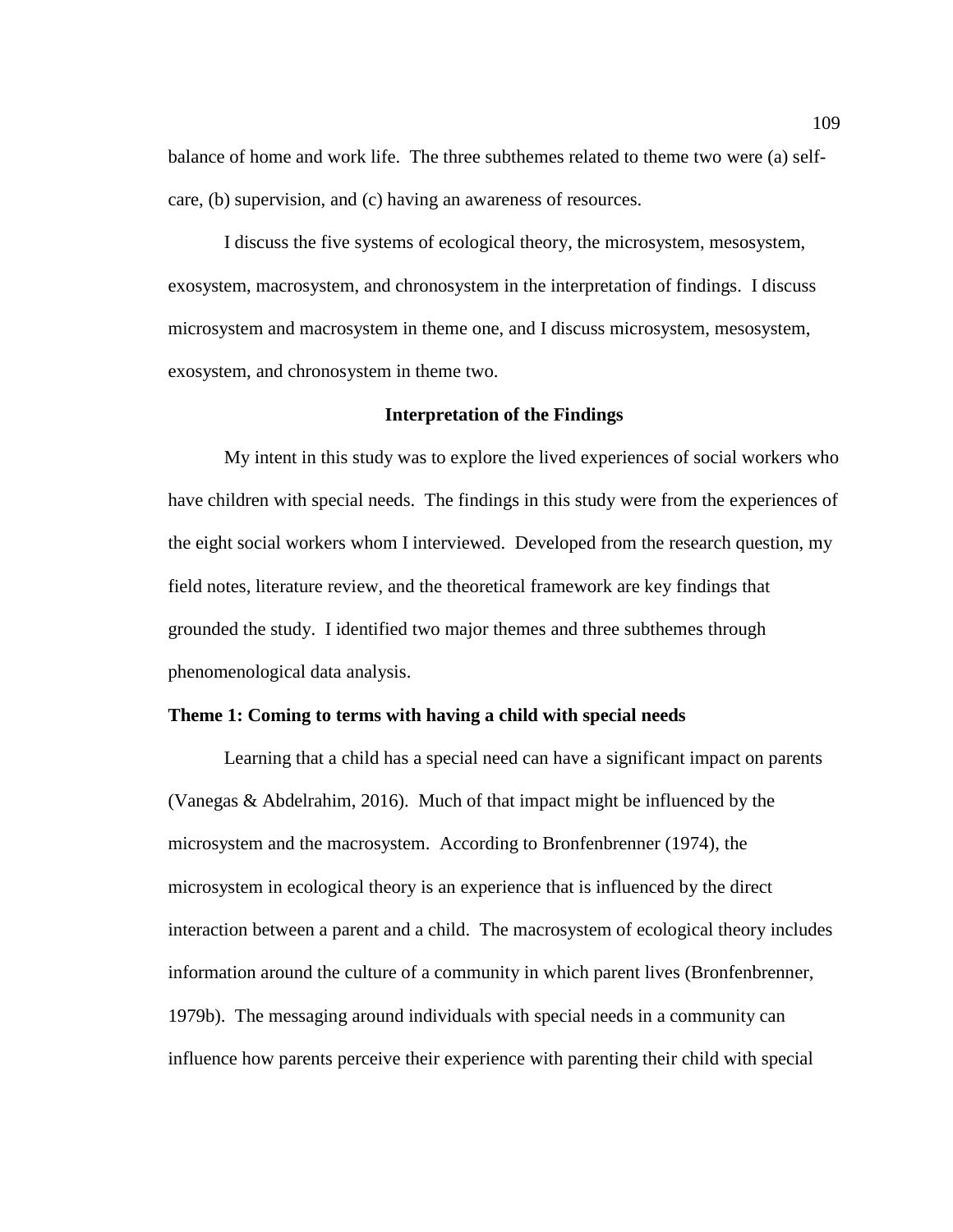needs. These two systems of ecological theory can be used to understand a parent's experience and have an impact on the way they interact, respond, and care for their child with special needs. Parents in this study faced difficulties and challenges while interacting with their child, responding to their child, and caring for their child with special needs.

Parents generally do not expect that their children will have special needs until they are faced with a child identified as having a special need (Lee & Park, 2016; Vanegas & Abdelrahim, 2016). When parents identify that their child has a special need, challenges arise, and their expectations shift about what they envision for their children (Vanegas & Abdelrahim, 2016). Participants in this study have children with a special need, and some participants described having to shift expectations from what they initially imagined life would be for their children. One participant in this study noted how her child would not be able to play like children who did not have special needs. Mae said,

having a child with special needs in a sense is a type of ongoing loss regardless of when the diagnosis was given or when the issue is first noticed. There is the thought one has about your friend's children doing or being able to do the things that your child has not done or your child's friends being able to do the things that your child has not.

Another participant felt that she had to fight for her child to experience normalcy, unlike children that do not have special needs. Helen said,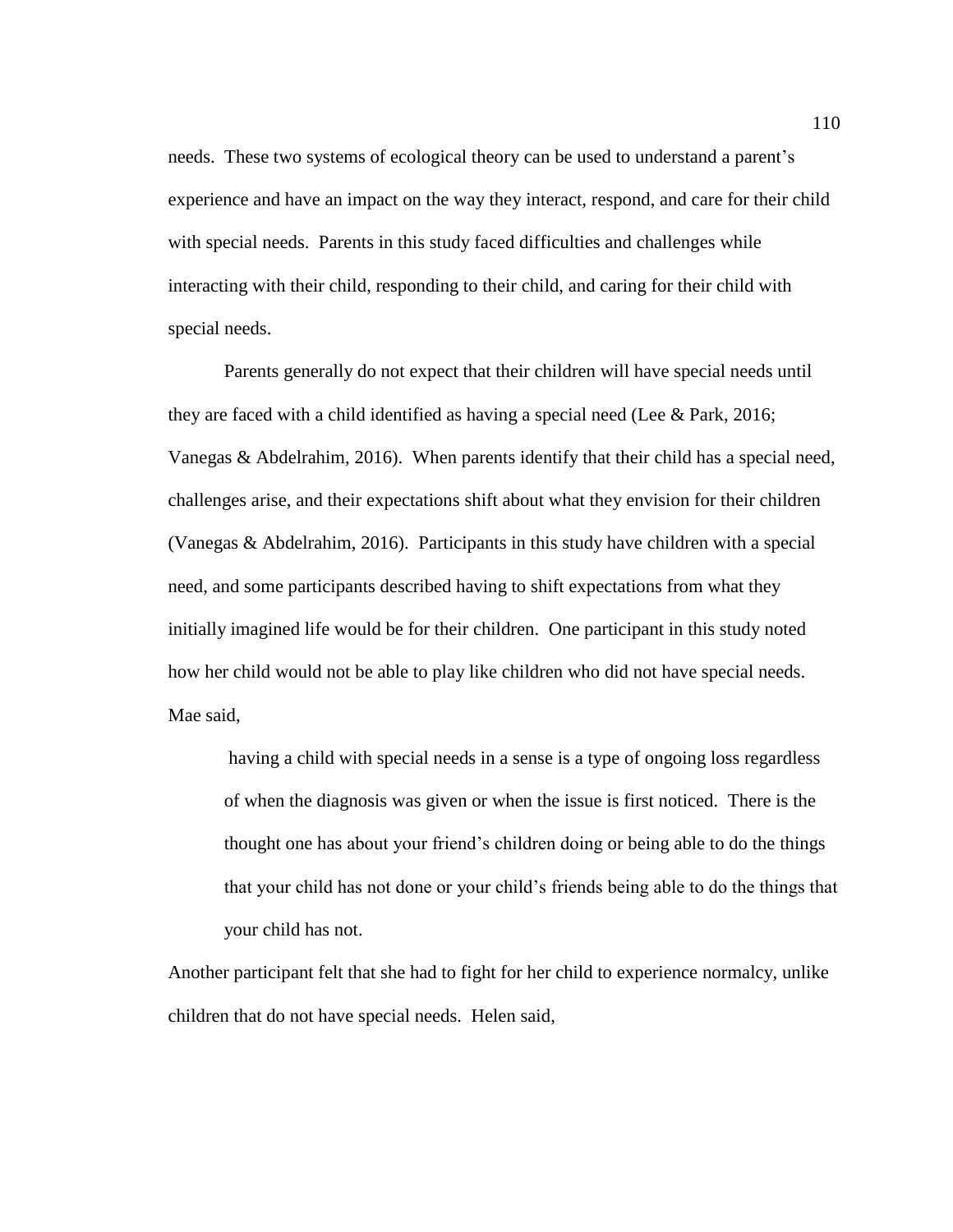When my son was first born for a year or 2 afterward, life felt abnormal; there were so many things that were not right when you first have a baby. It felt like a loss of time, specifically in the beginning as I fought for things to be normal or make them slightly more normal than what they were. I now deal with him having a trach and 24-hour nurses, 5 days a week. I have gained more perspective that this is who my son is with extra accessories, so my husband and I try to make the best of it and enjoy the time we have with our son.Parents have expectations of their children being high achievers in both their academic and professional lives, also living independently, and having families of their own (Zechella & Ravala, 2016). Because of having these expectations, parents re-prioritized their expectations and values for their children once the child had been identified as having a special need (Zechella & Ravala, 2016). Findings in this study revealed that participants had expectations for their children. While participants did not explicitly state what their expectations and values for their children were, they expressed the struggles they faced unlike parents with children who did not have a special need. These participants reported having to shift from thinking that their child would one day become independent in making sure their child would have 24-hour supervision by an appropriate caregiver. One participant in this study discussed how her thinking shifted from when her son was an infant into his adulthood. Her son was not born with a special need, but as he grew from an infant to a toddler, he was diagnosed with a special need. As her son aged, his identified special need required more of her becoming a caregiver than teaching him to become independent. The participant maintained being a caregiver for her child into his adulthood as he was unable to become independent.

Participants shared in their stories throughout this study about their children not having the ability to participate in activities in the same manner as children without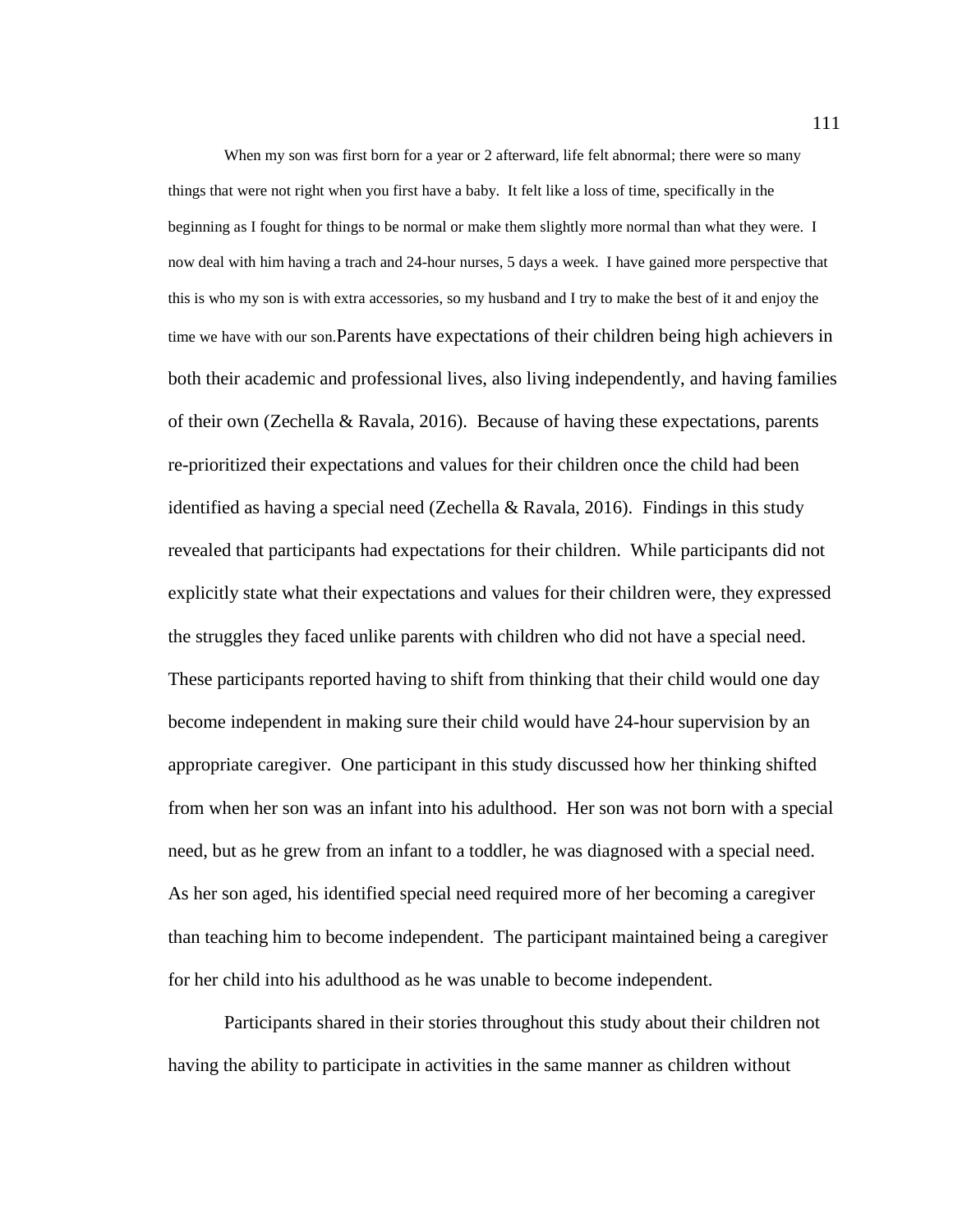special needs. Many of the participants expressed how they felt it was unfair that their children were unlike their peers. This information aligns with research that found parents of children with special needs are unable to let go of hopes that their children might someday become like their peers (Park  $&$  Chung, 2015). Most of the participants in this study did not hold on to hope that their child would be like their peers because of their types of special need. The participants felt at times it was unfair to experience the challenges they experience, unlike parents that do not have children with special needs.

In addition to feeling that their experience was unfair, parents experienced a variety of mixed emotions. Research reveals that parents often experience a range of emotions such as confusion, loss, disbelief, anxiety, despair, remorse, and grief when learning and knowing that their child has a special need (Price & Oliverio, 2016; Smith et al., 2015). Research also reveals that parents can experience love, hope, and joy with a child who has a special need (Price & Oliverio, 2016; Smith et al., 2015). Participants in this study experienced love and joy for their child with special needs but also experienced emotions around disbelief and grief. Findings in this study revealed that participants experienced being stressed, angry, stigmatized, confused, and in denial surrounding their child having a special need. Despite being trained as a social worker, many of the participants felt something internally were wrong with them because they had a child with special needs.

Many of these participants struggled and faced challenges as they parented their child with special needs. Park and Lee (2016) stated that experience in the ecological theory's microsystem is affected by the direct interaction between parent and child.

112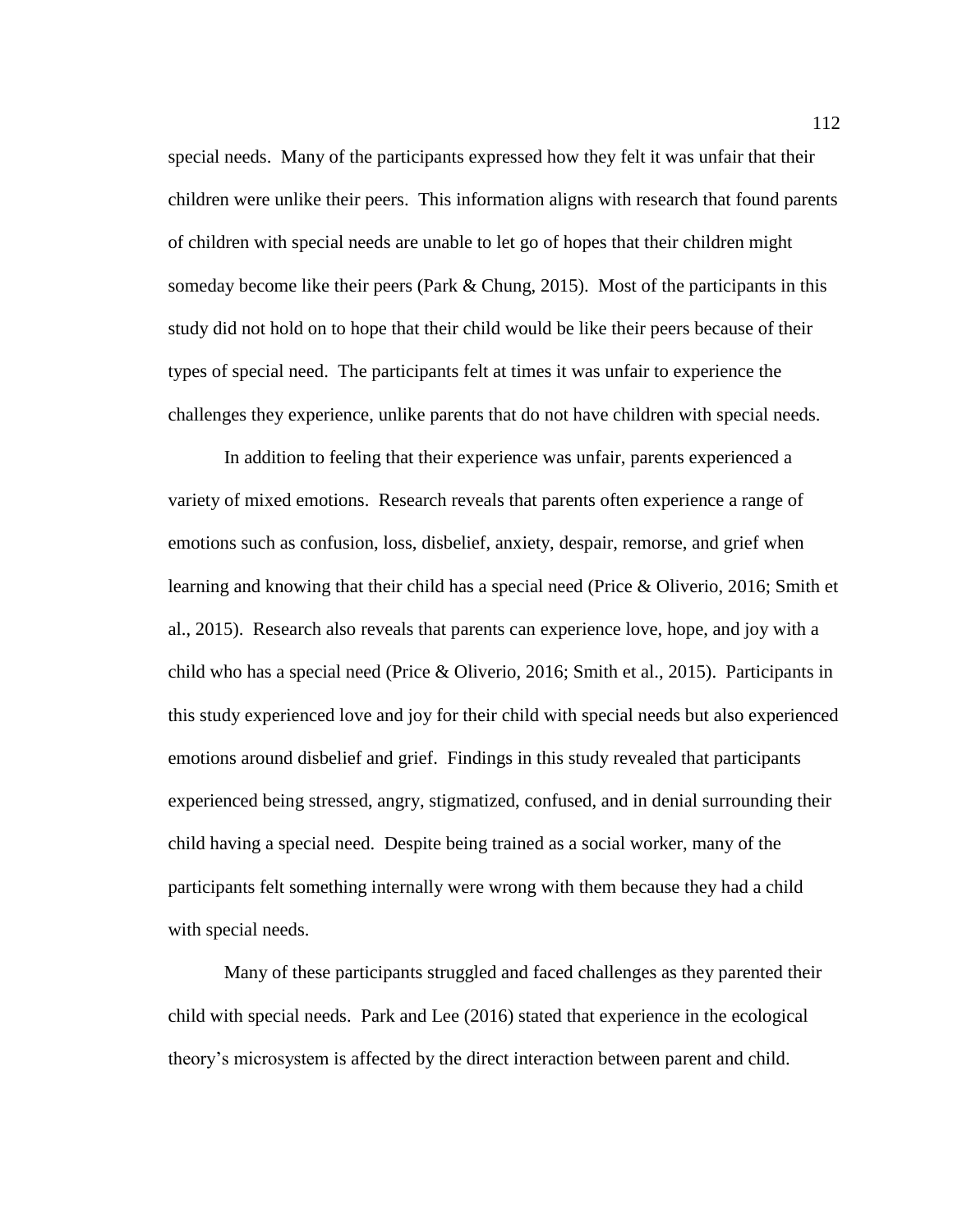Within microsystem, parents can be influenced by the way they interacted with their children. A parent's view of their child and the child's special need influences the interaction and activities they have with their child. Factors within the microsystem that might influence this interaction between a parent and a child are the parent's personality, attitude, and ability to be flexible, and the specific special need of the child (Galasyuk  $\&$ Mitina, 2018). Participants in this study discussed their level of interaction with their as a positive relationship, despite being stressed. Participants in this study shared their views on interacting with their children and how they tried to help their children experience normal activities. Trying to implement activities that are considered normal can at times become stressful and can leave parents feeling negative. Findings in this study did not suggest that participants viewed their children in a negative manner. While the participants did not view their children negatively, some appeared to struggle more than others with the child having special needs. This additional struggle could have been due to the type of special need of the child. Additional research is needed to understand specific types of special needs a child has, to determine if parents struggle more based on the type of special need. All participants in this study had children with special needs but the children had different types of special needs, such as Cerebral Palsy, Bronchomalacia, ADHD, Autism, Sickle Cell Anemia, Chaka Marie Toothe, Learning Disorder, and Epilepsy, however, examining these differences was not the purpose of this study.

I used the macrosystem of ecological theory to look at how experience is affected by the culture and messaging of a community around children with special needs. This experience can influence a parent. The culture of a community can influence how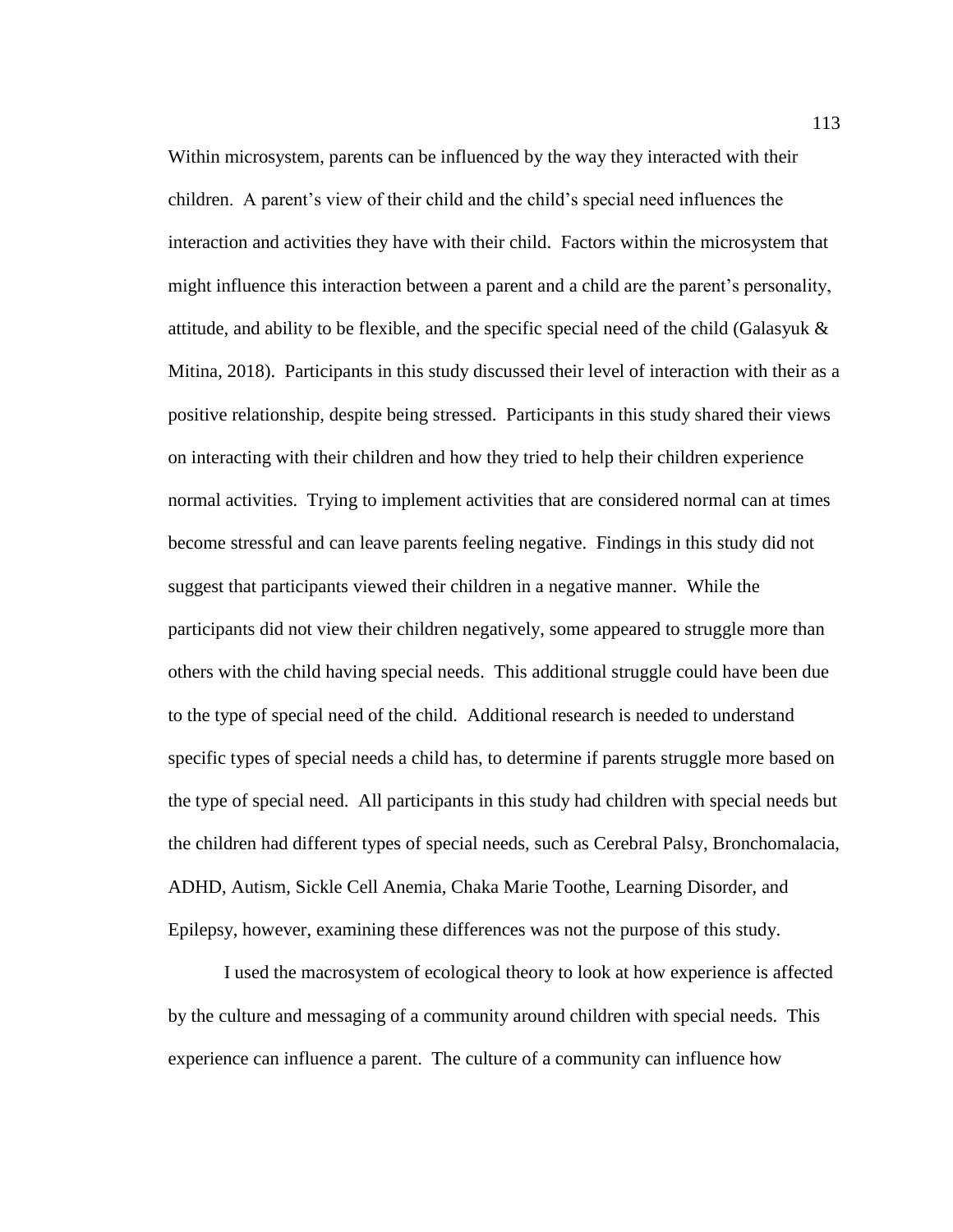parents perceive their experiences with having a child with a special need. There is a need for future research around understanding the culture of a community and how it influences the parent while parenting their children with special needs. In this study, there were brief discussions with participants about how they interpreted the culture of their community around person's having special needs. Participants commented briefly in their discussion that their communities were accepting of persons with special needs, but the data does not reflect that the culture of the community was a significant influence on their ability to come to terms with having a child with special needs.

The culture and message in the macrosystem of ecological theory could influence a parent's experience depending on their child's particular type of special need. The culture and message in the macrosystem might include the amount and type of resources available to families. Services and resources depending on a family's geographical location could be limited; therefore, messaging within a community around special needs are important. Messaging is important because it would determine if the parent can obtain the support needed within the community to get access to the services and resources needed for their children. Research revealed that responsibilities shift beyond family members to the broader community so that families can obtain the services needed for their child (Muir, & Strnadova, 2014).

## **Theme 2: Balance of Home and Work Life**

The essence of this theme is having to balance home and work life. The participants in this study found balancing home and work life to be a challenge in everyday life. This aligns with research that reveals caregivers spending around 30 hours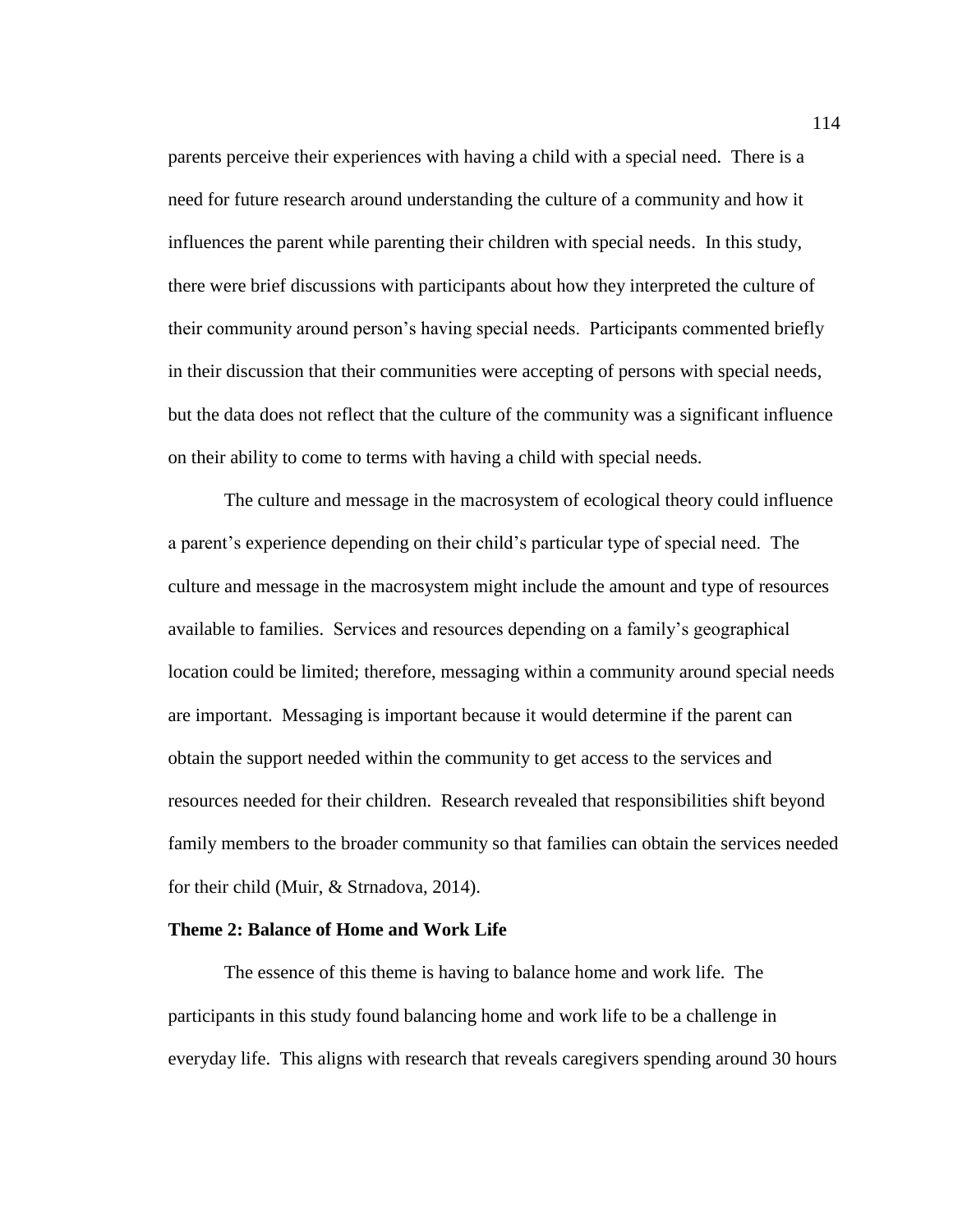a week engaging in caregiving responsibilities for their children with special needs (DeRigne & Porterfield, 2010; National Alliance for Caregiving, 2009). Not only are parents engaging in 30 hours a week in caregiving responsibilities, but they are also doing so while maintaining employment (National Alliance for Caregiving, 2009). Morris (2014) noted that a caregiver's employment is impacted by their caregiving demands. Findings from that study revealed that parents of children age 6–17 with special needs went to work and found work to be a form of respite to alleviate high stress levels while parents of children ages 0–5 worked less because the younger children required more medical treatments, doctor's visits, and other appointments. Parents also had a higher level of concern about their child being in the care of others at a young age in which caused them to work less (Morris, 2014). Shan, a participant in this study, found that work was too demanding when her child was younger. Her daughter required extensive care, so she quit her job to meet the demands of her daughter. Mae, another participant, found that her job was very demanding and stressful when attempting to manage caregiving duties for her daughter. Helen, a third participant, took leave from work for 8 to 9 months to care for her child. Helen's son required extensive treatment, care, and supervision when he was first born. Kay, Eva, Sue, Kelsey, and Kate did not work fewer hours but found themselves having to adjust their work schedules to adequately address the needs of their children more than parents of children without special needs. Findings in this study revealed that home and work life was a challenge for participants, but they tried hard to keep work at work and home at home.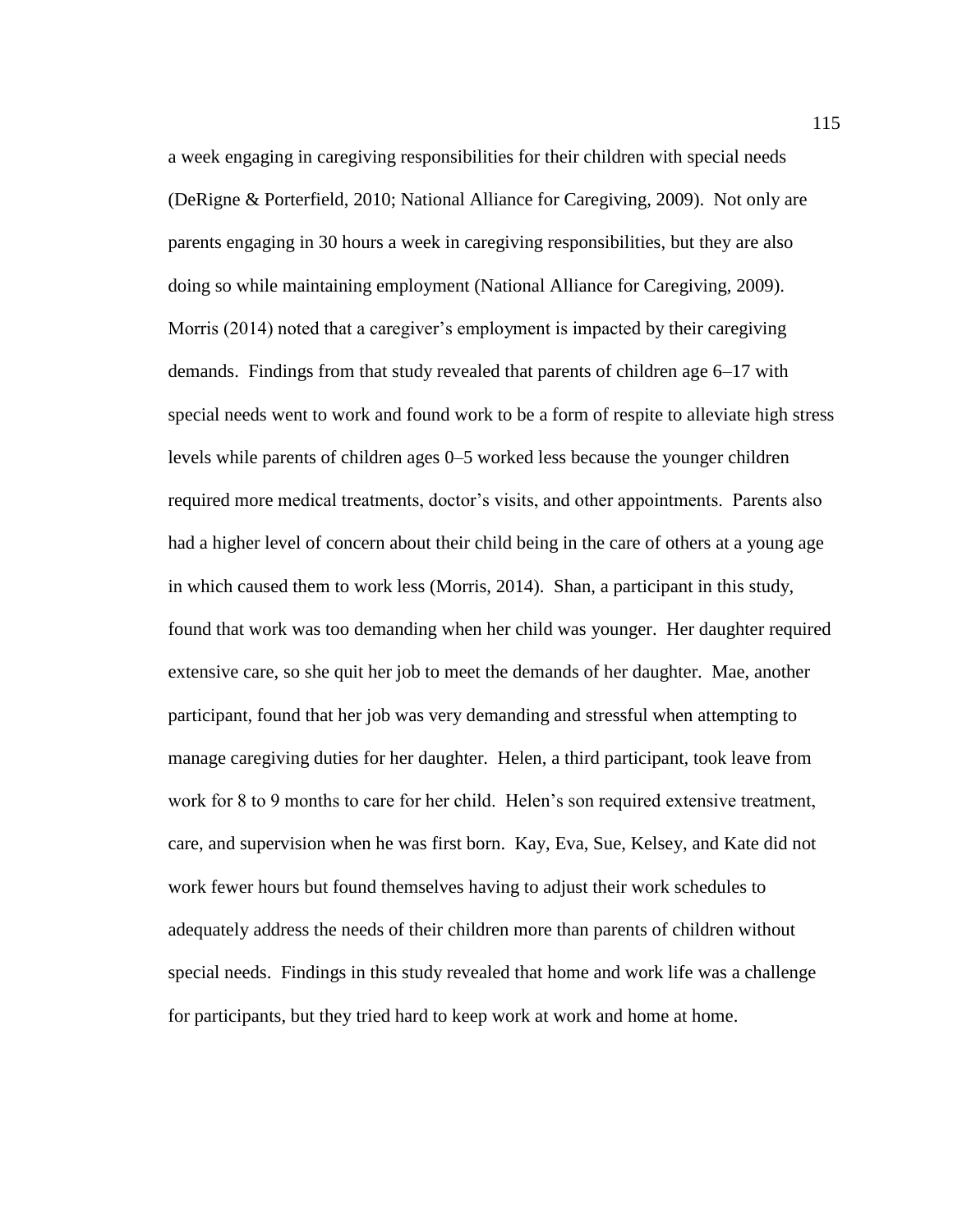When using the microsystem of ecological theory, I looked at what directly influences the parent as they parent their child with special needs. Self-care methods can influence the parent's direct interactions with their child. Balancing home and work for most individuals can be demanding and challenging. Social workers are trained to ensure they are self-aware and use self-care to ensure a healthy balance when working with vulnerable individuals and populations. Findings in this study revealed how participants over time engaged in self-care techniques in efforts to decrease their stress level with caring for their child with special needs. Participants expressed engaging in small activities of self-care when the opportunity presented itself to combat the stress they experienced. The participants in this study felt that small methods of self-care they engaged in worked for them.

The mesosystem of ecological theory encompasses the interaction of two microsystems (Bronfenbrenner, 1974). Within the mesosystem, the two microsystems that are linked that can influence the parent's experience are family and providers, specifically services and resources. Family members and services from providers can influence the parent's experience.

Findings in this study revealed participants having primary support from their husbands and minimal support from their extended family members. Hall and Graff (2011) noted that parents should not expect all their support to come from their spouse or partner although it is helpful if most of the support came from the spouse or partner. Discussion with most participants in this study revealed that extended family at times were unable to relate to them as a parent and understand the challenges they face.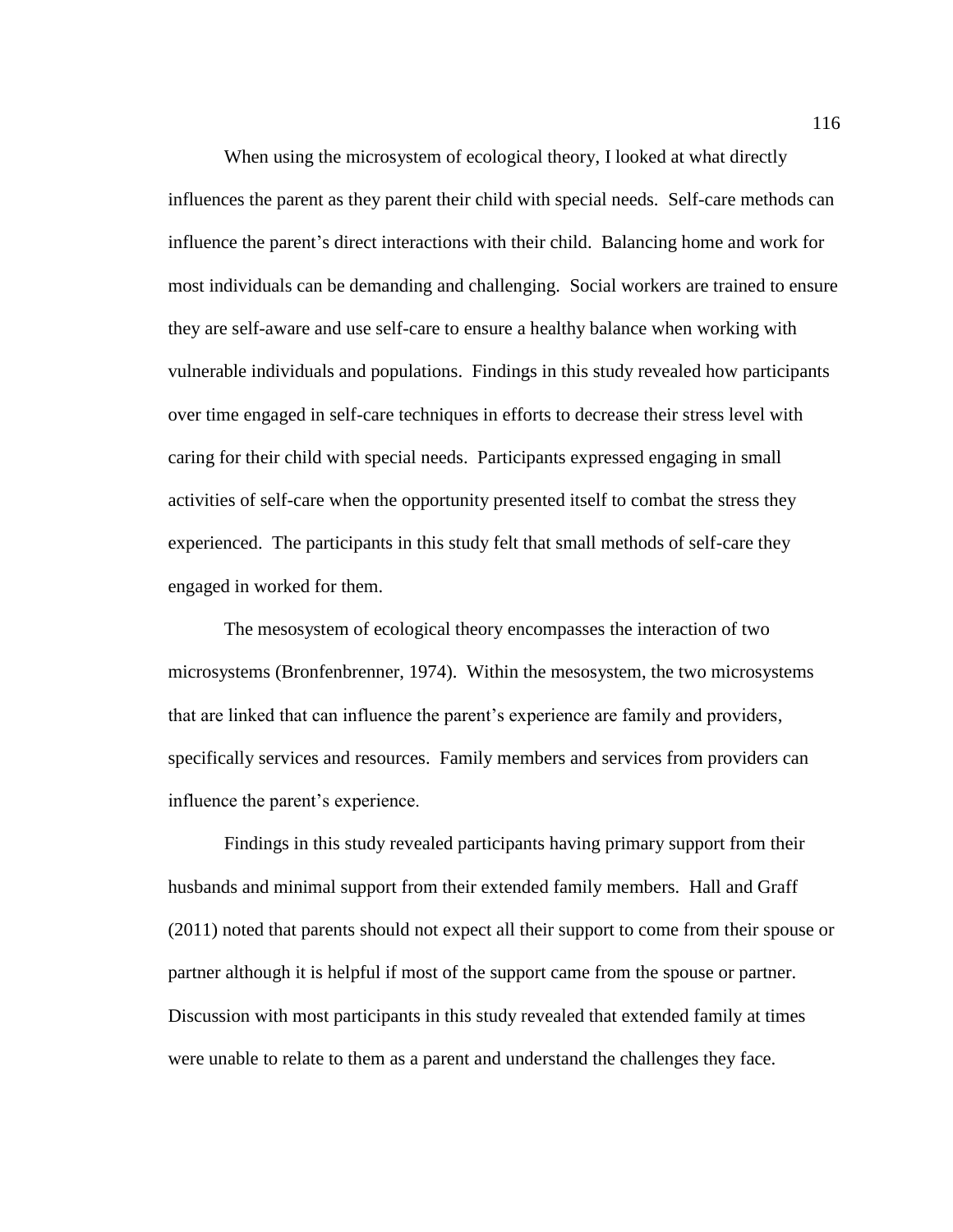Whitmore and Snethen (2018) noted that many family members state they are too scared to assist in caring for the child with a special need. Some participants in this study discussed their family members being scared to assist in caring for the child due to the level of care the child needed while other participants in this study had family members who either assisted with the care of the children or had family members who did not live in the area to assist.

Parents experience challenges and difficulty around meeting and ensuring their children's overall needs. Many of the participants felt part of this need was to ensure appropriate supervision of their children due to their special need. Studies revealed that parents with children with special needs spend more time supervising their children than parents whose children do not have special needs (Axelsson & Wilder, 2014; Luijkx et al., 2017). Research shows that parents spend on average 2.1 to 2.8 hours more per day supervising their children with special needs than those parents of children who do not have a special need (Axelsson & Wilder, 2014; Luijkx et al., 2017). Findings in this study revealed that participants felt they had to provide 24-hour supervision for their children. Participants in this study found that ensuring supervision was challenging at times and difficult to manage when trying to find the balance of work and home but adjusted to ensuring supervision was appropriate.

When parents learn that their child has a special need, they often seek services or resources to assist them with their child. Participants in this study acknowledged their ability to obtain services due to their profession. Findings in this study revealed that participants used their knowledge and training from their profession of social work to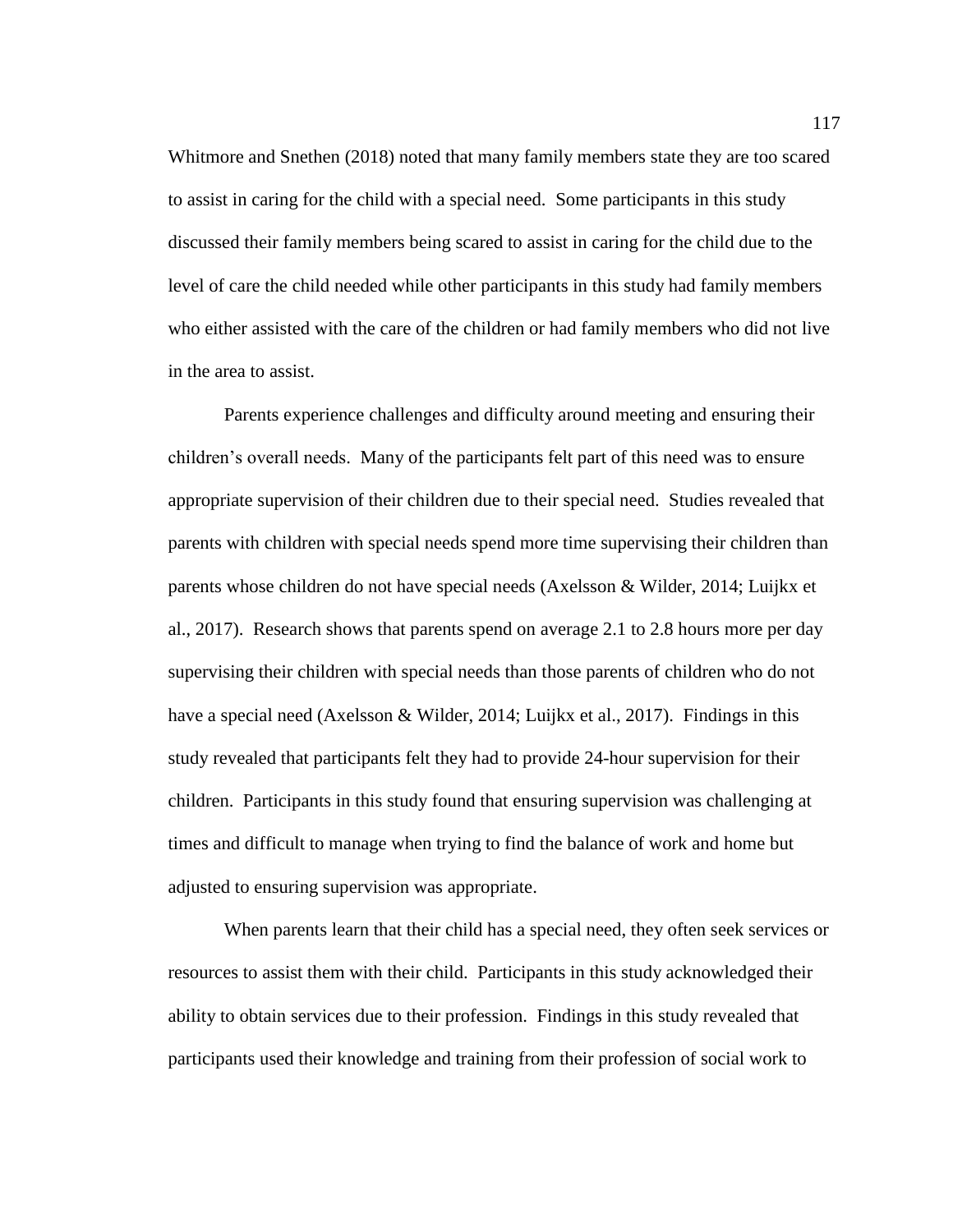access services to mitigate their stress levels. There are some studies that found some parents having an issue with obtaining resources and services for their children (Muir & Strnadová, 2014; Tetreault et al., 2014). These studies discovered that locating resources was difficult for most families to obtain due to a lack of transportation and a lack of providers to perform the services (Muir & Strnadová, 2014; Tetreault et al., 2014). Zapella (2016) conducted a study that had different results and noted that parents accessed services and found the services beneficial to meet the needs of their children. Parents may have found services beneficial and easy to access due to their geographical location and community in which they live. If parents live in rural areas versus a suburban area, parents may find that the services are limited and access to the services are limited. Future research could consider parent's accessibility to services and resources for their children with a special need while living in a rural or suburban area. Findings in this study revealed that participants accessed services and resources. Three participants in this study lived in urban areas where they could easily access services. The other participants lived in rural areas, and either went outside of their rural area or researched and located the local services in their rural area. Participants in this study utilized their knowledge as a social worker and personal resources to obtain services from providers that their children needed.

The exosystem of ecological theory pertains to the linkages that may exist between two or more settings that may affect the parent but may not affect their child (Bronfrenbrenner, 1974). A parent's ability to take respite services can influence their parental experience. Respite services may or may not have an impact on the parent's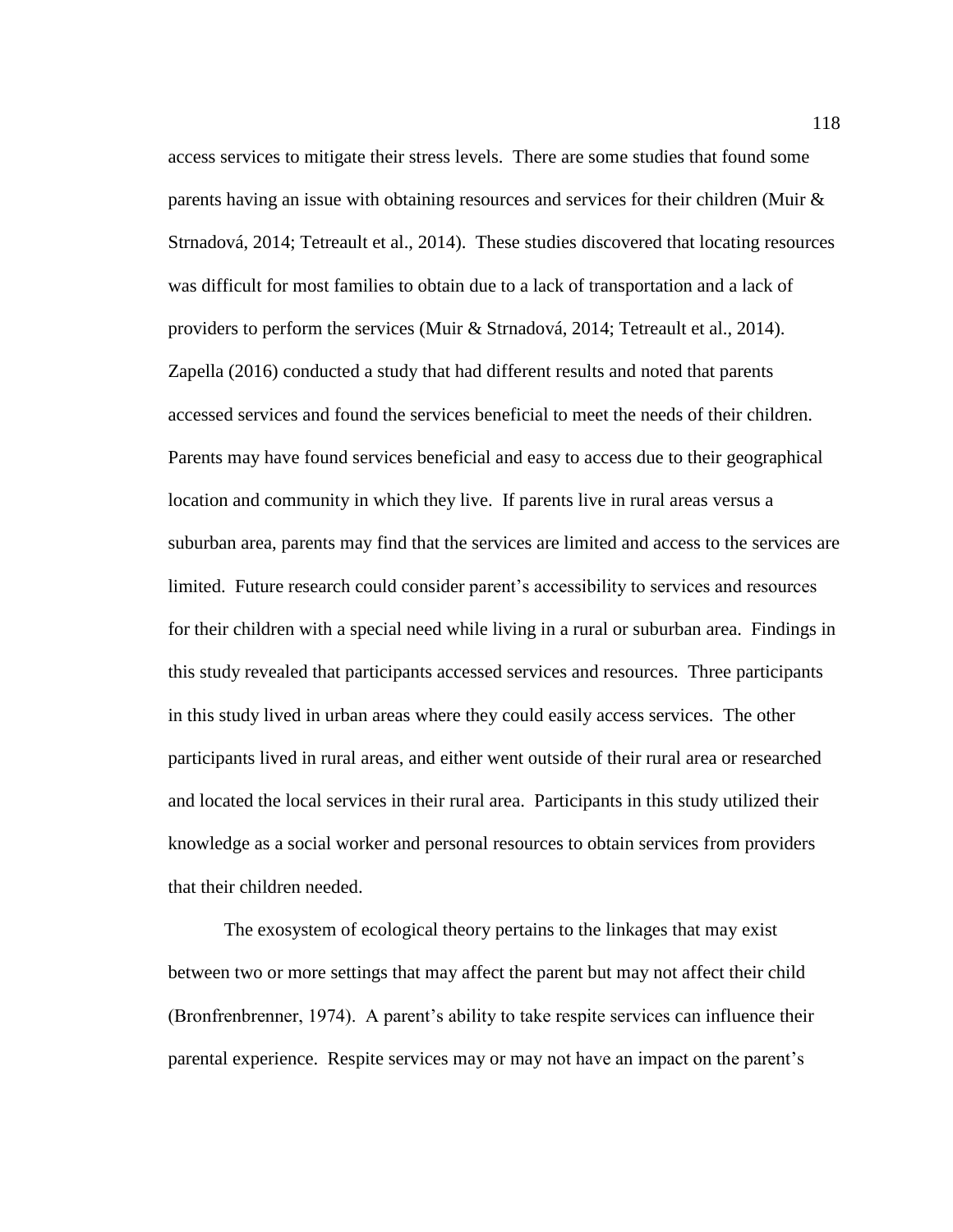child but can have an influence on parents' experiences. The availability and quality of respite care services can influence parents' experience even though they are not directly involved. Studies show that parents engaging in respite allows parents to sleep and regenerate their reserves so that they experience some sense of normalcy (Dyches et al., 2016; Nankervis et al., 2011). Studies show that parents struggle at times with seeking respite for their children because they do not know if they can trust the individual to take on the task of caring for and meeting the needs of their children (Ling et al., 2015; Whitmore & Snethen, 2018; Virdun et al., 2015).

Discussion with participants in this study revealed they did not utilize respite services often. Most participants in this study felt the need to supervise their children because of the level of care the child needed. Many participants in this study also perceived the need to care for their children on their own because family was either not around or did not show interest to assist. Participants did not want to place a burden of care for their children upon anyone, and they faced uncertainties around knowing if the level of care from someone else would be the same level of care they provide to their children. Kvarme et al. (2016) revealed that parents of children with special needs spent less time away from their caregiving duties compared to parents of children without special needs. Findings in this study revealed that one participant expressed the possibility of seeking respite services but was unsure if the individual chosen could meet the needs of her child.

The chronosystem of ecological theory looks at an individual's development overtime within their environment (Bronfenbrenner, 1995b). The development of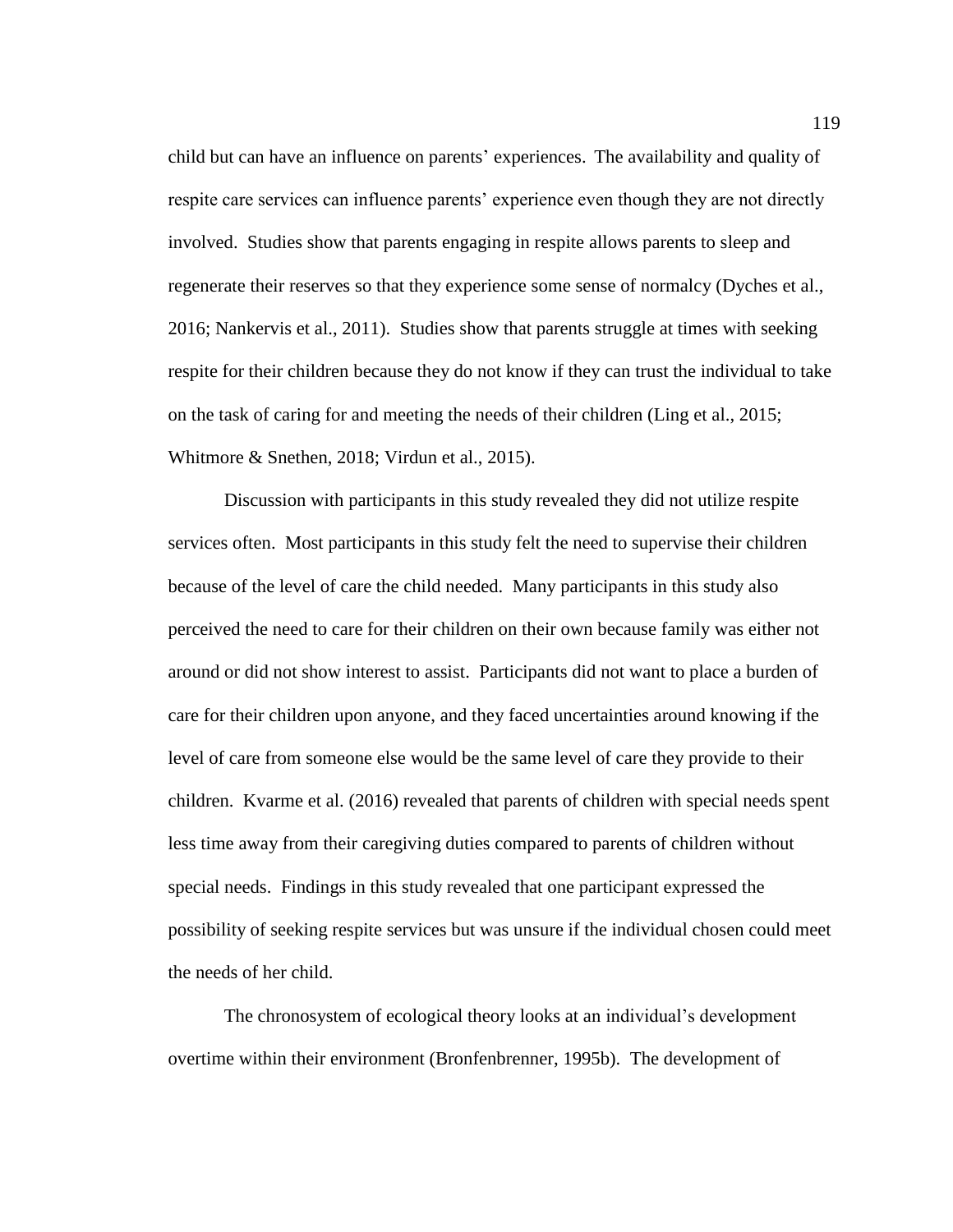children can influence a parent's perception and experience of and with their children overtime. Helen knew immediately that her child would have a special need whereas Mae, Kate, Shan, Kelsey, Eva, Kay, and Sue knew their children identified with having special needs during their toddler years. That development trajectory changed their experience and expectations. Having a medically fragile baby is a different experience developmentally than having a child diagnosed later in life. Abu-Ras (2018) notes that children who have identified special needs such as psychological, physical, and intellectual may go undiagnosed for years. Studies note that parents' experiences could be at risk for emotional and psychological distress and face difficulties dealing with life daily (Al-Qaisy, 2012; Khamis, 2007; Mendenhall & Mount, 2011; Woodgate et al., 2012). As the children aged, their needs changed.

Looking at the child's development and growth can help parents understand that their child may require some additional care, time, resource, and services. Children that are not growing physically, emotionally, and socially may require that the parent take on more responsibilities of caregiving duties to and for the child more than it would for children that are developing along the typical continuum. Participants in this study had children with special needs and the children's level of care required parents to take on more caregiving duties for their child. Participants in this study realized that their children were not meeting milestones and were not developing like children without special needs and felt that they would have to take on primary care for their children for many years.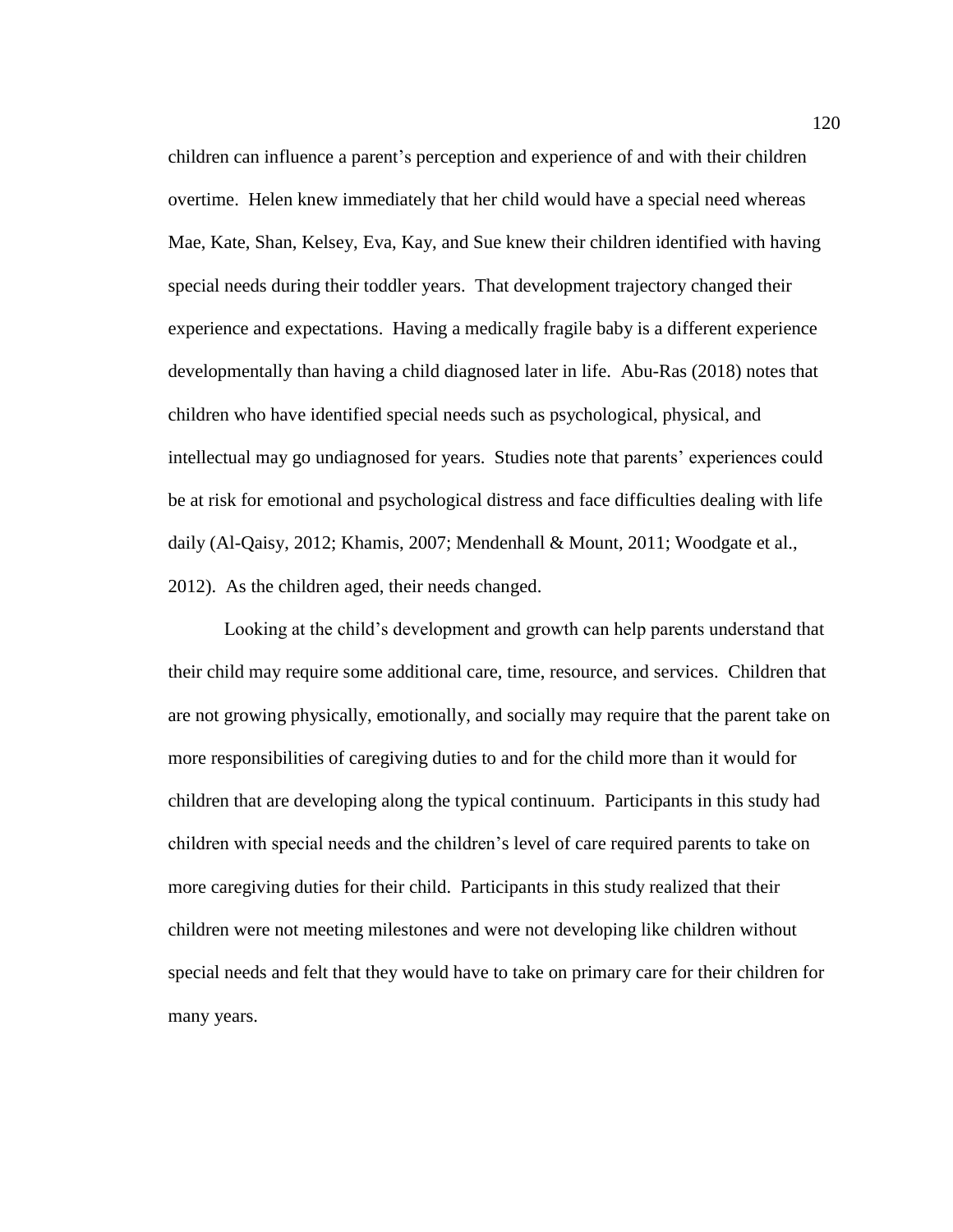# **Limitations of Study**

Several limitations have been identified. First, the scope of this study was limited to eight social work participants who have children with special needs. The social workers who volunteered for this study may be different from other social workers who may have experiences with having children with special needs and did not participate. It is likely that the social work parents that chose to participate in this study were ready to open up and talk about their experience. Secondly, social media was the primary source used to recruit participants. Social media sites can reach a vast number of people, but there could have been social workers with children with special needs that do not have social media accounts. These social workers potentially were not targeted and could have provided insight into their experiences of having children with special needs. Thirdly, participants completed three interviews. However, the two follow-up interviews asked for clarification of the  $1<sup>st</sup>$  interview versus engaging in more conversation around the phenomena of study in all three interviews. Prolonged engagement could have been enhanced by engaging in more discussion with participants in addition to asking participants to clarify previous responses in the additional interviews. Lastly, this study only interviewed women that were social workers with children with special needs. Themes produced may or may not transfer to men because of gender role expectations and gender socialization.

# **Recommendations/Future Research**

One recommendation for future research is to look at parents differing level of accessibility to services and resources for their children with a special need while living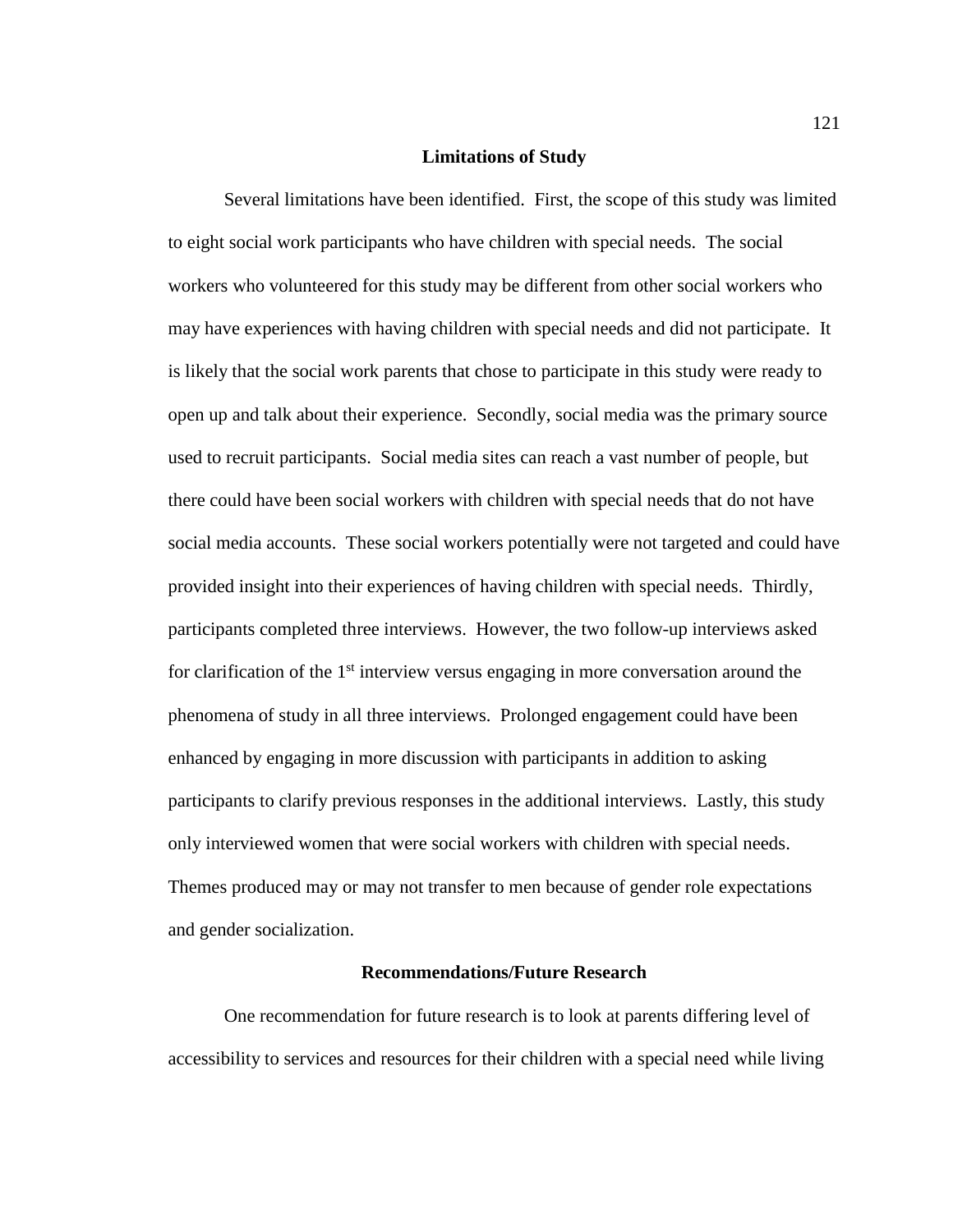in a rural or suburban area. Some participants in this study that lived in urban areas had resources that were readily accessible and available to help them meet the needs of their children, while participants that lived in rural areas mostly had to travel outside of their area for services. Secondly, further research should consider looking at the culture of a community and how it influences the parent while parenting their children with special needs. Several participants in this study lived in communities where the culture was sensitive in offering services and resources that would allow parents to meet the needs of their children. Other participants that did not live in communities where services were scarce used their knowledge on how to obtain services to meet the needs of their children. Thirdly, future research should consider the emotional and mental health of social work parents that have children with special needs while actively working in the social work field. Participants in this study found that they had challenges dealing with their emotions, feelings, and thoughts as they parented their children. While participants were facing these challenges, many of the participants continued to work with families to help them address the issues they faced with their families. Fourthly, only mothers that were social workers participated in this study, but future research could show a father's perception and interpretation around his experience with having children with special needs. The fifth consideration for future research is to look at the different experiences of parents related to the specific special need. The sixth consideration for future research is to look at other professions to understand what the influence on experience would be to see if these themes are transferrable to other groups. Lastly, prolonged engagement was a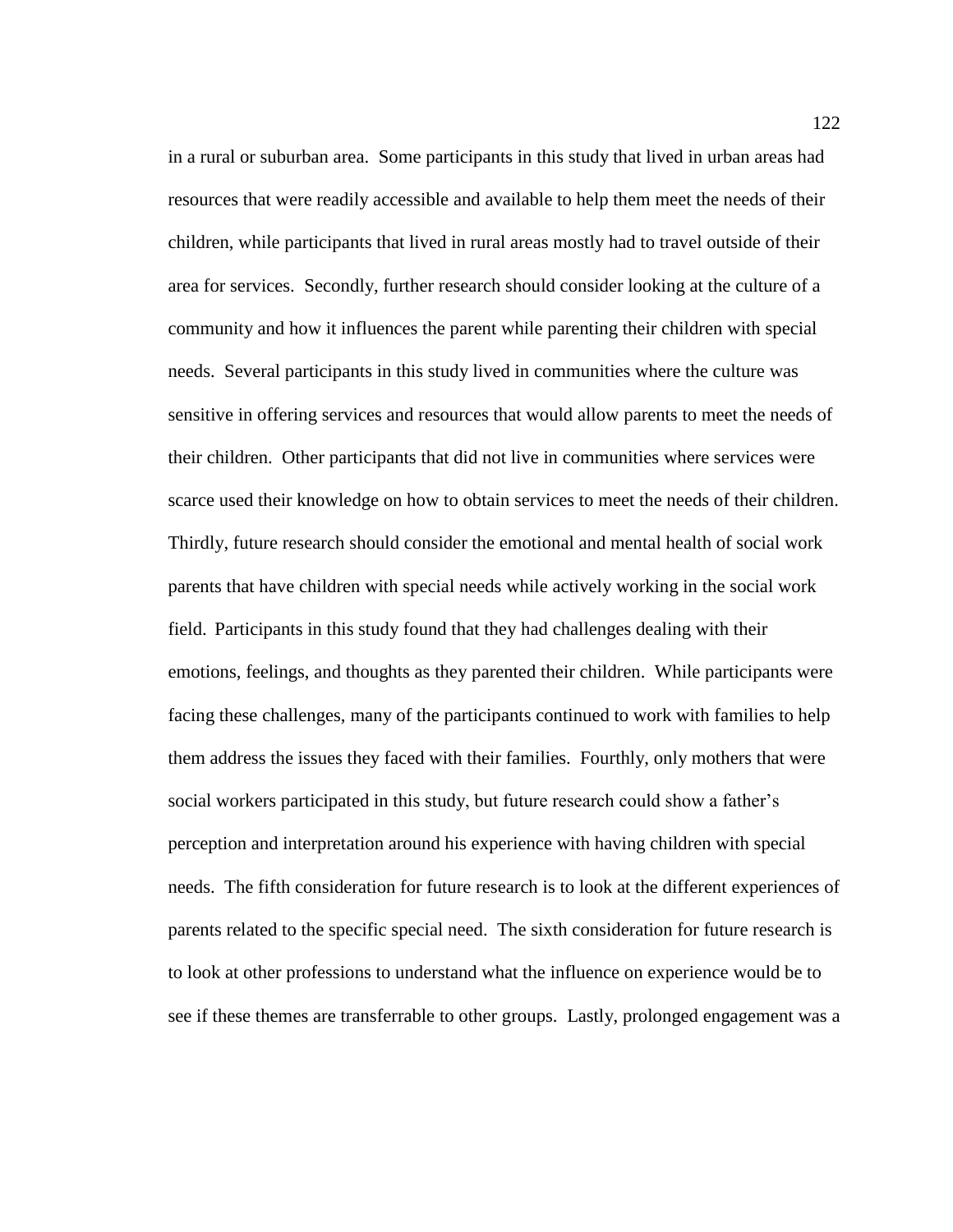limitation. Future research may use longitudinal data to see how the experience changes over time.

# **Implications**

Participants in this study shared their experiences around their challenges and difficulties with having children with special needs. An implication from the findings may be the need to educate extended family members about the level of support needed for parents as they experience challenges and difficulties related to parenting a child with special needs. This may improve clarity and help family members understand why serving as reliable resources may include emotional support and respite services to allow the parents an opportunity to rejuvenate.

Findings in this study produced knowledge around how participants experienced with having a child with special needs. This education knowledge can be used to inform administrators, specialists, counselors, and the profession of social work on ways to create strategies and interventions to aid workers in addressing their feelings, thoughts, and emotions around parenting their children with special needs. This knowledge can inform the social work profession about the importance of building a supportive system that assists social workers in parenting children with special needs emotionally, physically, mentally, and financially.

# **Conclusion**

The purpose of this qualitative research study was to gain insight into the lives of social workers with children with special needs. Phenomenology was the best approach to allow these social work parents an opportunity to express their stories and for me to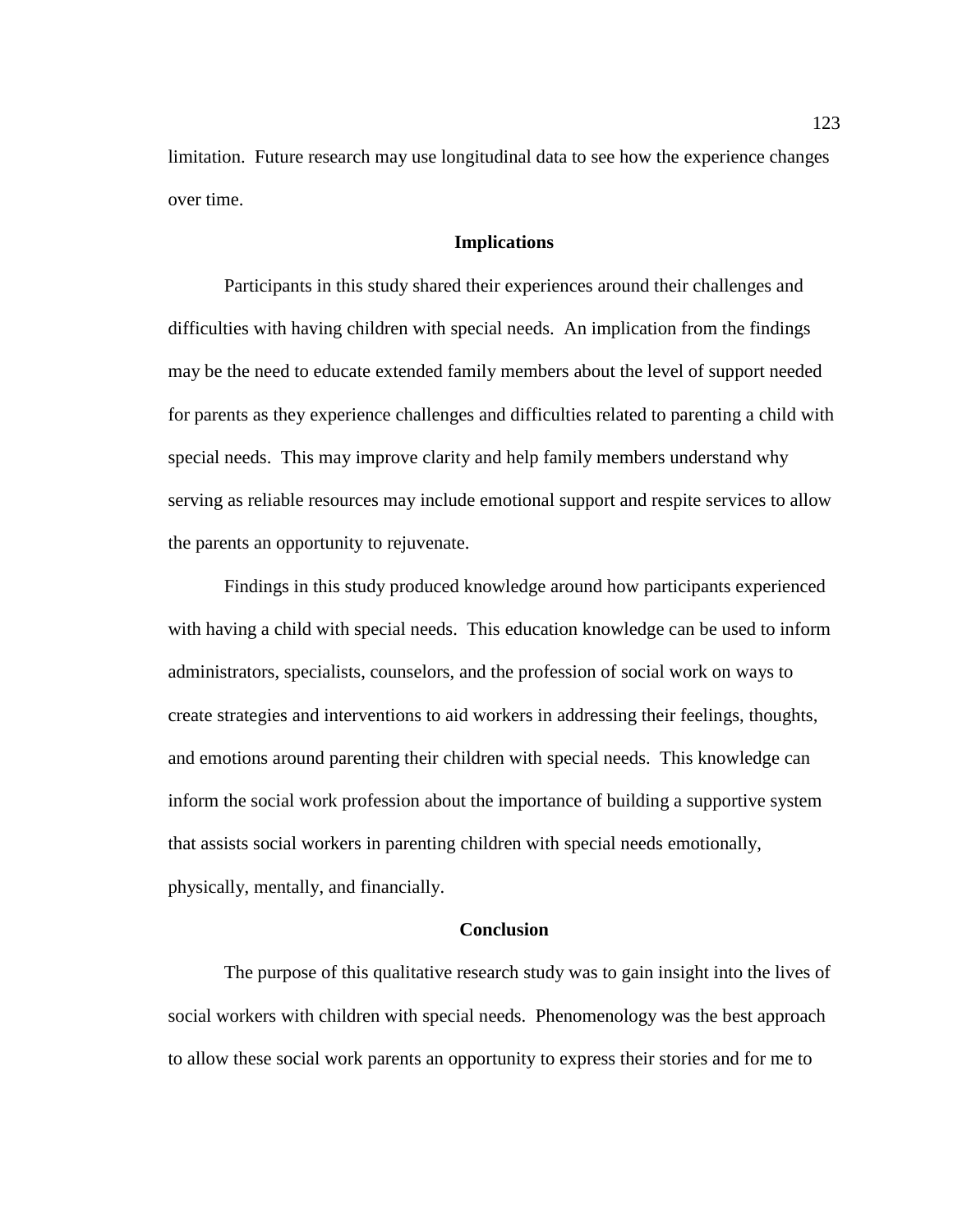gain insight into their lived experiences. Findings from this study revealed social work parents struggles, challenges, and difficulties around their perception and interpretation of their children having a special need. Coming to terms and balancing home and work life with a child that has special needs can be challenging. This study may help parents to look at their environment and understand what influences them. I anticipate that the social work profession may benefit from this research and the findings could be used to inform others on how to become more effective in building supports, services, and resources for families with children with special needs.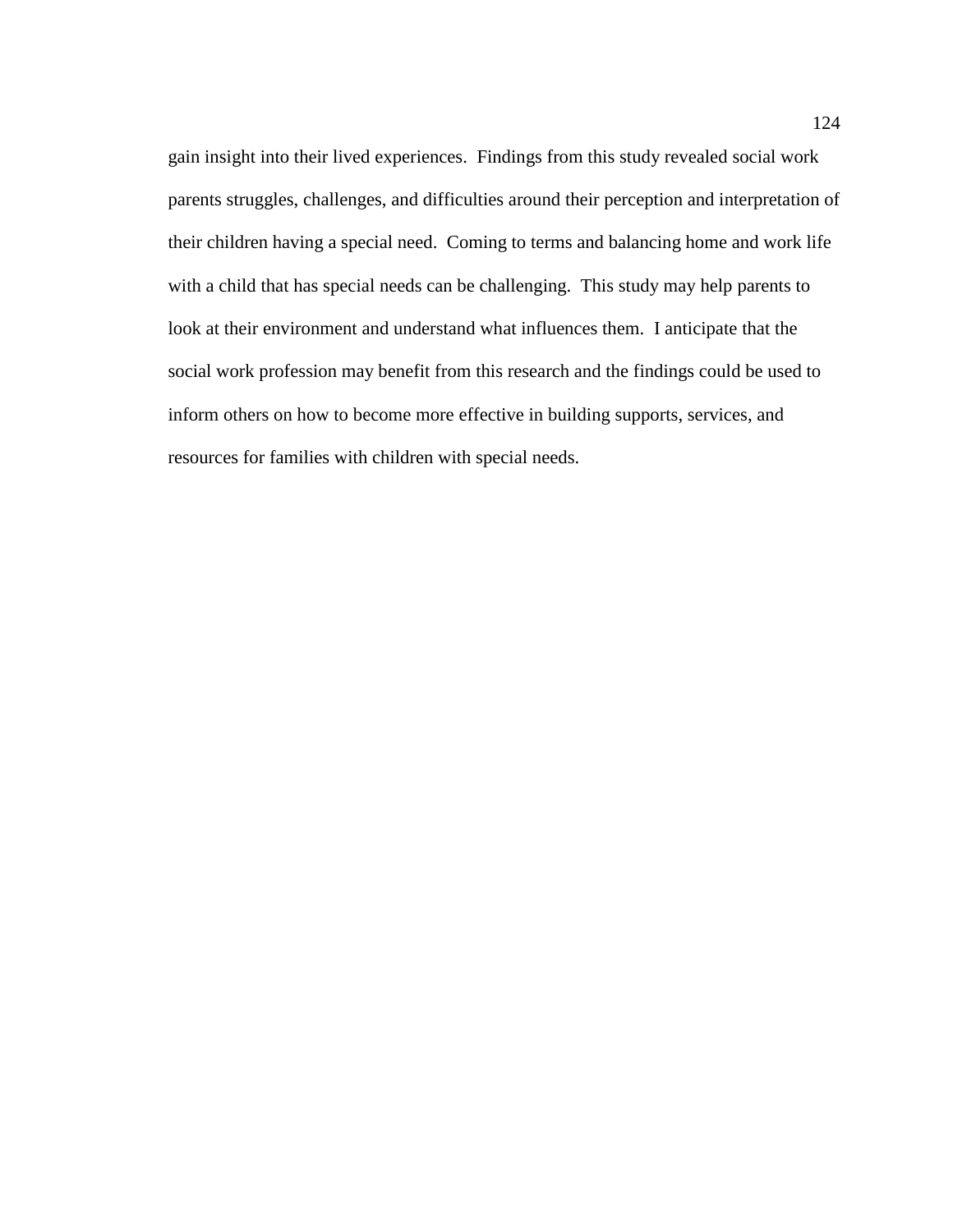### References

- Abu-Ras, W., Saleh, M., & Birani, A. (2018). Challenges and determination: The case of palestinian parents of children with disabilities. *Journal of Family Issues, 39*(10) 2757–2780.
- Algood, C. L., Harris, C., & Hong, J. S. (2013). Parenting success and challenges for families of children with disabilities: An ecological systems analysis. *Journal of Human Behavior in the Social Environment*, *23*(2), 126-136. doi: 10.1080/10911359.2012.747408.
- Algood, C. L., Hong, J. S., Gourdine, R. M., & Williams, A. B. (2011). Maltreatment of children with developmental disabilities: An ecological systems analysis. *Children and Youth Services Review*, *33*, 1142–1148.
- Allen-Meares, P., Hudgins, C., Engberg, M. and Lessnau, B. (2005). Using a collaborator model to translate social work research into practice and policy. *Research on Social Work Practice*, *15*(1), 29-40.
- Al-Natour, M., Amr, M., Al-Zboon, E., & AlKhamrah, H. (2015). Examining collaboration and constrains on collaboration between special and general teachers in mainstream schools in Jordan. *International Journal of Special Education, 30*(1), 1-14.
- Al-Qaisy, L. (2012). Mothers' stress in families of children with mental handicap. *Asian Social Science*, *8*(2), 80-85. doi:10.5539/ass.v8n2p80
- American Psychological Association. (2017). *Parenting*. Retrieved from:

<https://www.apa.org/topics/parenting>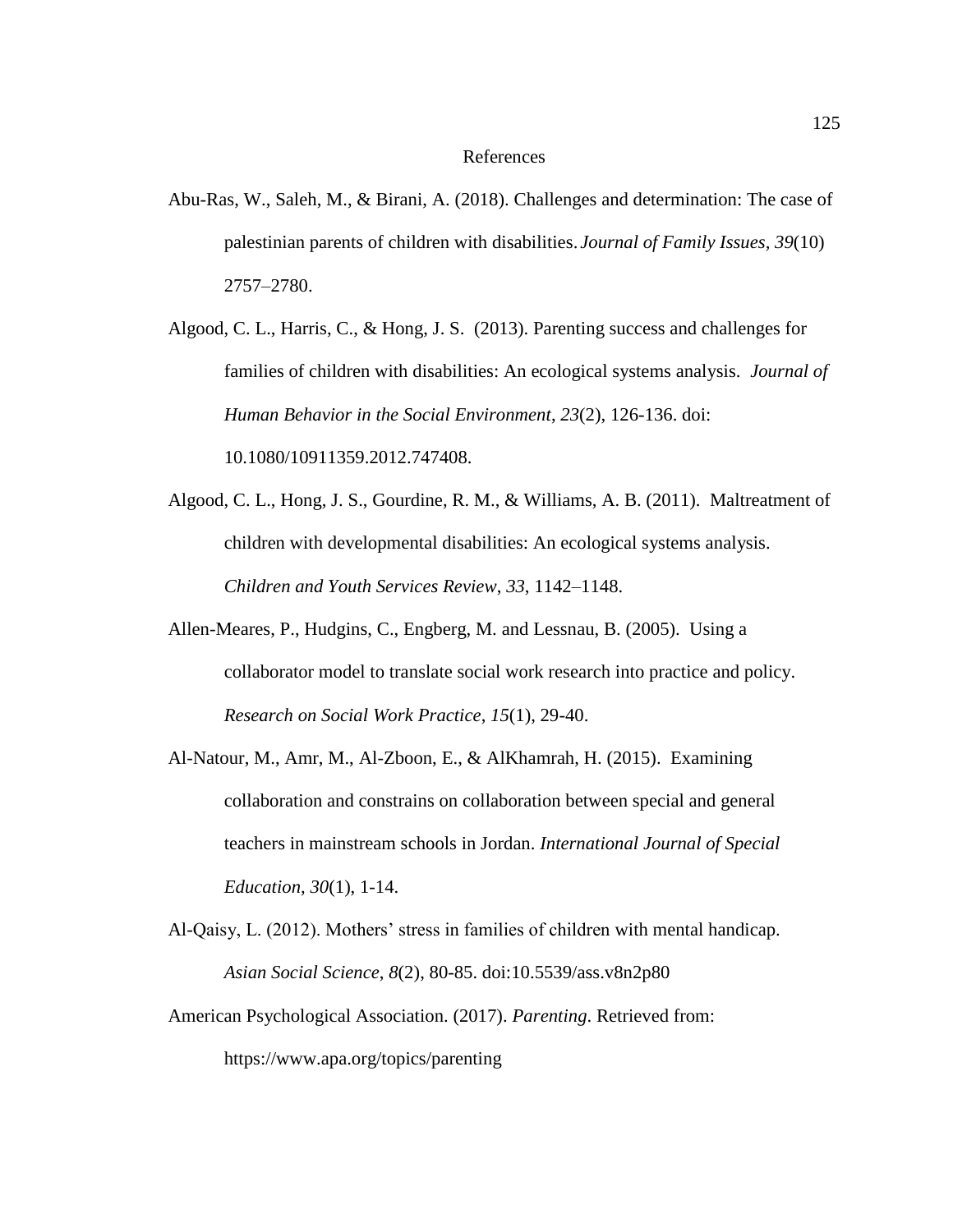Amr, M., Al-Natour, M., Al-Abdallat, B. & Alkhamra, H. (2016). Primary school teachers' knowledge, attitudes, and views on barriers to inclusion in Jordan. *Journal of Special Education, 31*(1), 67-77.

Antopooulou, P., Killian, M., & Forrester, D. (2017). Levels of stress and anxiety in child and family social work: Workers' perceptions of organizational structure, professional support and workplace opportunities in Children's Services in the UK. *Child Youth and Services Review*, *76*, 42-50. [doi:org/10.1016/j.childyouth.2017.02.028](https://doi.org/10.1016/j.childyouth.2017.02.028)

- Asen, E., Dawson, N., & McHugh, B. (2001). *Multiple family therapy: The Marlborough Model and its wider application*, London, UK: H. Karnac (Books).
- Avramidis, E. (2010). Social relationships of pupils with special educational needs in the mainstream primary class: Peer group membership and peer-assessed social behaviour. *European Journals of Special Needs Education*, *25*(4), 413-429, doi:10.1080/08856257.2010.5135550.
- Avramidis, E. (2013). Self-concept, social position and social participation of pupils with SEN in mainstream primary schools. *Research Papers in Education, 28*(4), 421- 442. doi: 10.1080/02671522.2012.673006
- Avramidis, E., & Norwich, B., (2002). Teachers' attitudes towards integration/inclusion: A review of the literature. *European Journal of Special Needs Education*, *17*, 129-147.
- Axelsson, A. K. & Wilder, J. (2014). Frequency of occurrence and child presence in family activities: A quantitative, comparative study of children with profound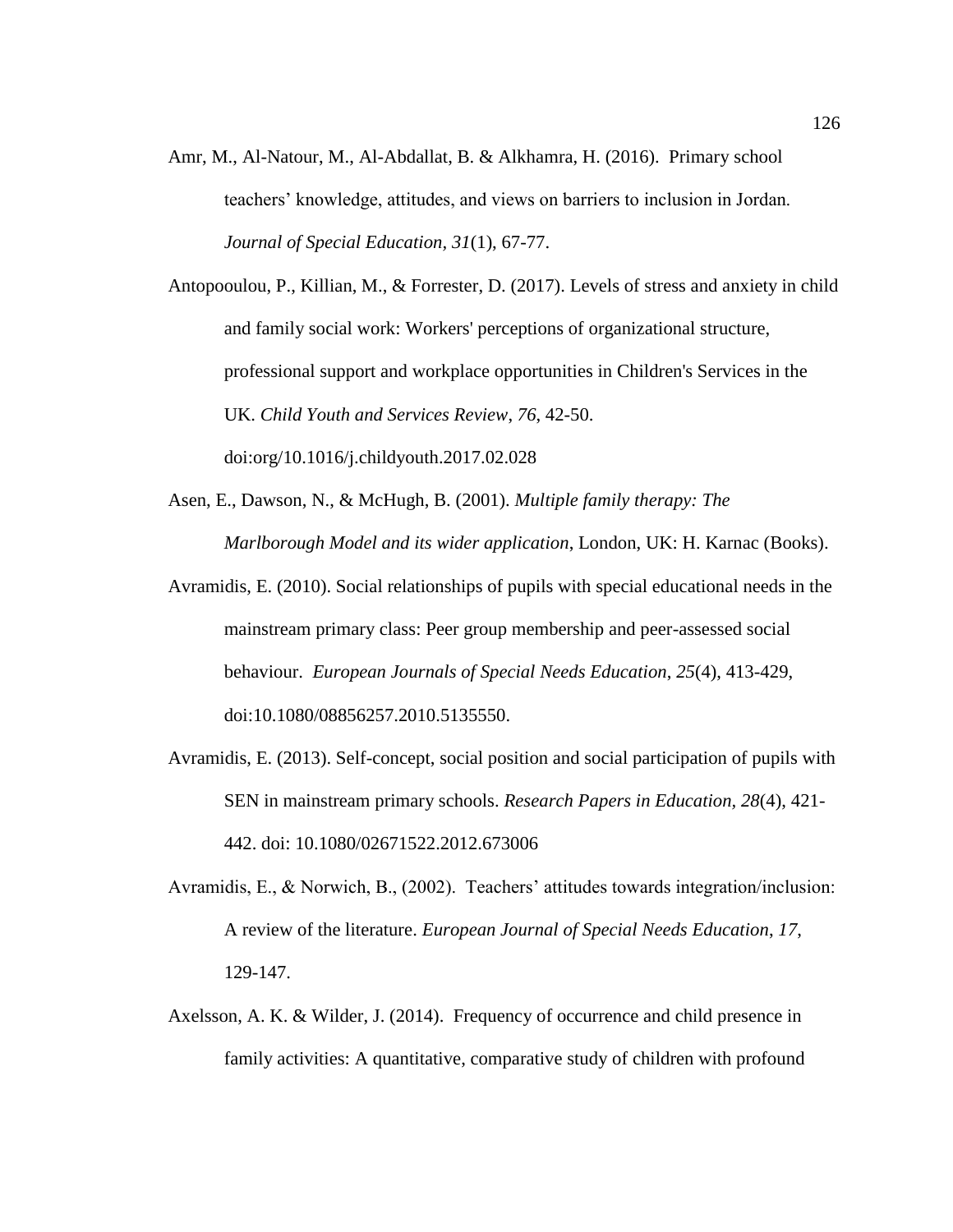intellectual and multiple disabilities and children with typical development. *International Journal of Developmental Disabilities*, *36*, 13–25.

- Bachman, S. S. & Comeau, M. (2010). A call to action for social work: Minimizing financial hardship for families of children with special health care needs. *Health & Social Work, 35*(3), 233-238.
- Baker, B. L., McIntyre, L. L., Blacher, J., Crnic, K., Edelbrock, C., & Low, C. (2003). Pre-school children with and without developmental delay: Behavior problems and parenting stress over time. *Journal of Intellectual Disability Research*, *47*(4/5), 217–230.
- Barlow, J.H., Powell, L.A., Gilchrist, M. & Fotiadou, M. (2008). The effectiveness of the training and support program for parents of children with disabilities: A randomized controlled trial. *Journal of Psychosomatic Research, 64*, 55–62.
- Baydik, B. & Bakkaloglu, H. (2009). Variables that predict the sociometric status of the students with and without special needs at lower socioeconomic level. *Theory and Practice in Egitim Bilimleri*, *92*(2), 401-447.
- Booth, A., C. Carroll, I. Ilott, L. L. Low, and K. Cooper. (2013). Desperately seeking dissonance: Identifying the disconfirming case in qualitative evidence synthesis. *Qualitative Health Research 23,* 126–41.

Breitkreuz, R., Wunderli, L., Savage, A., & McConnell, D. (2014). Rethinking resilience

Brandon, P. (2007). Time away from "smelling the roses: Where do mothers raising children with disabilities find the time to work? *Social Science & Medicine*, *65*, 667–679. doi:10.1016/j.socscimed.2007.04.007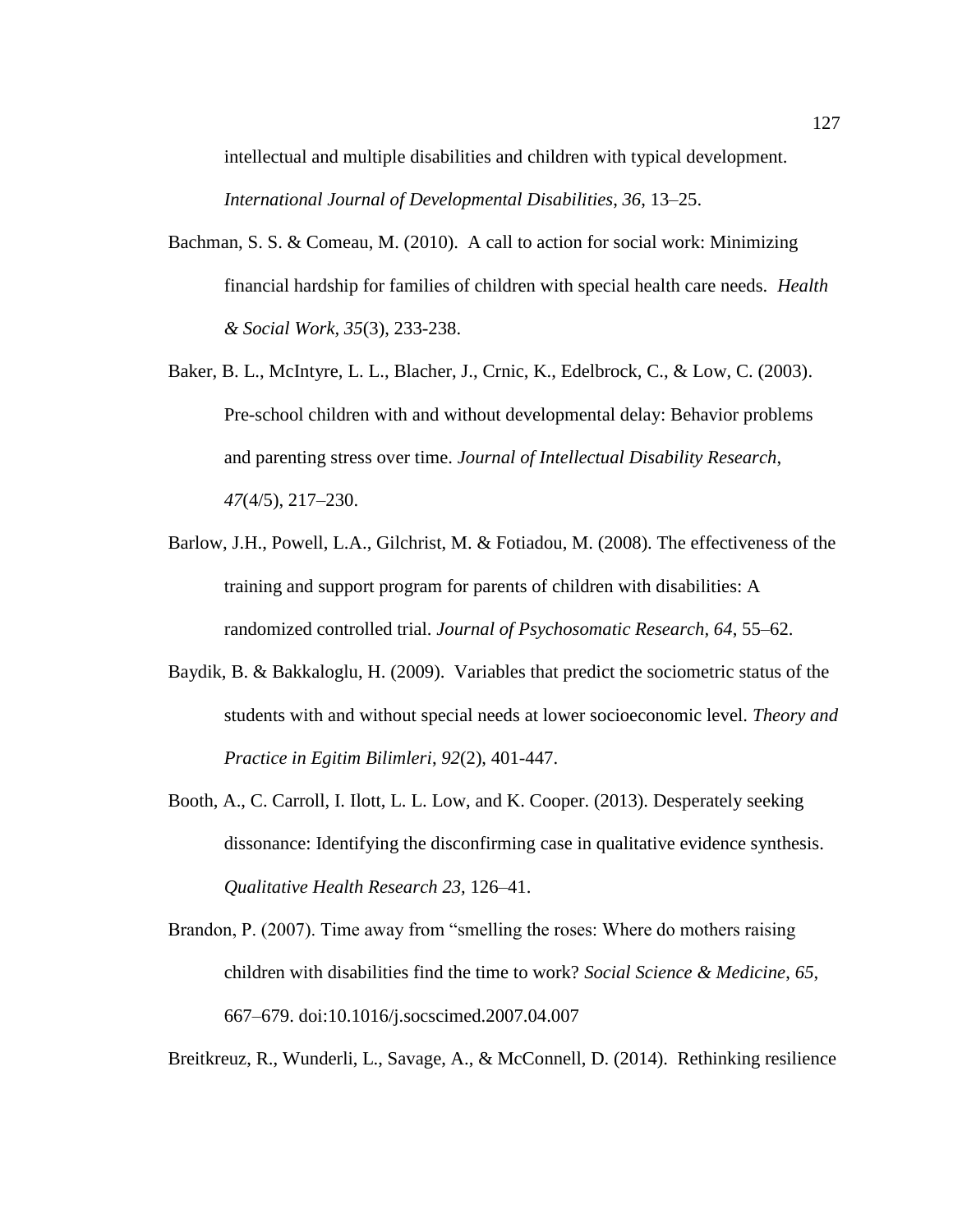in families of children with disabilities: A socioecological approach. *Community, Work, and Family, 17*(3), 1–20.

- Brehaut, J.C., Kohen, D.E., Raina, P., Walter, S.D., Russell, D.J., Swinton, M. (2004). The health of primary caregivers of children with cerebral palsy: How does it compare with that of other Canadian caregivers? *Pediatrics, 114,* 182–191.
- Brobst, J. B., Clopton, J. R., & Hendrick, S. S. (2009). Parenting children with autism spectrum disorders: The couple's relationship. *Focus on Autism and Other Developmental Disabilities*, *24*, 33–49.
- Broomhead, K. E. (2013). 'You cannot learn this from a book': Pre-service teachers developing empathy towards parents of children with special educational needs (SEN) via parent stories. *European Journal of Special Needs Education*, *28*(2), 173-186. doi:10.1080/08856257.2013.778109
- Bronfenbrenner, U. (1970). *Two worlds of childhood: US and USSR*. New York, NY: Russell Sage Foundation.
- Bronfenbrenner, U. (1974). Developmental research, public policy, and the ecology of childhood. *Child Development*, *45*(1), 1–5.
- Bronfenbrenner, U. (1977). Toward an experimental ecology of human development. *American Psychologist*, *32*, 513–531.
- Bronfenbrenner, U. (1979). *Ecology of human development: Experiments by nature and design*. Cambridge, MA: Harvard University Press.

Bronfenbrenner, U. (1994). Ecological models of human development. In T. Husen & T.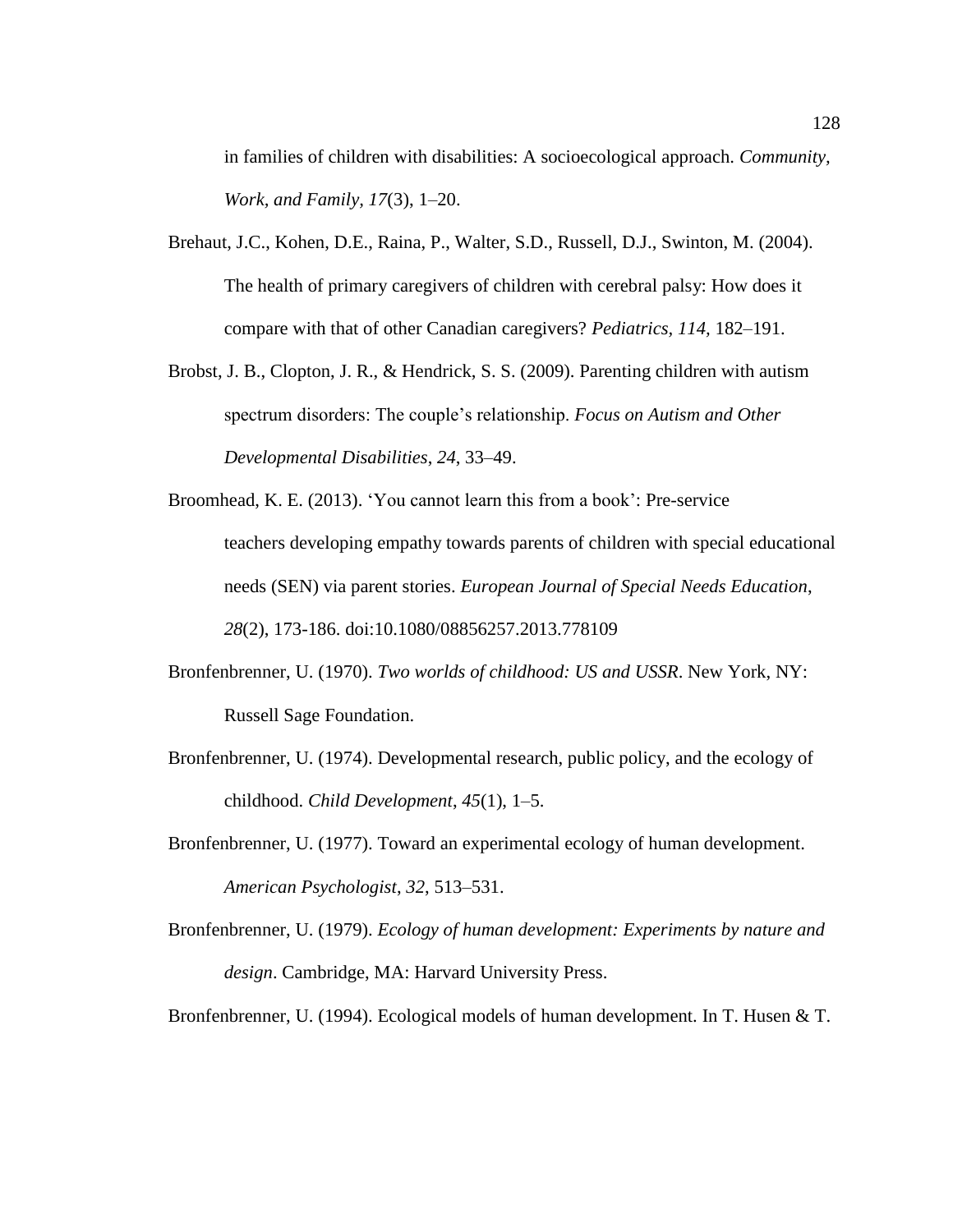N. Postlethwaite (Eds.), *International encyclopedia of education, 2*(3), 1643– 1647. Oxford, England. Elsevier Sciences.

- Buck, A. A., & Neff, L. A. (2012). Stress spillover in early marriage: The role of selfregulatory depletion. *Journal of Family Psychology, 26*, 698–708.
- Burton, P. & Phipps, S. (2009) Economic costs of caring for children with disabilities in Canada. *Canadian Public Policy, 35*(3), 269–290.
- Cankaya, O. & Korkmaz, I. (2012). Grading of primary school teachers 'classroom teachers' gifted education. *Ahi Evran University Journal Kirsehir Education Faculty Journal*, *13*(1), 1-16.
- Centers for Disease Control and Prevention. (2013). *Developmental disabilities*. Retrieved from http://www.cdc.gov/ncbddd/developmentaldisabilities/facts.html
- Ceylan, R., & Aral, N. (2016). The opinions of classroom teachers and normally developing children on inclusive practice.*International Online Journal of Educational Sciences, 8*(2)*, 12-22.* doi:*//dx.doi.org/10.15345/iojes.2016.02.002*
- Coffey, M., Dugdill, L., & Tattersall, A. (2004). Stress in social services: Mental wellbeing, constraints and job satisfaction. *British Journal of Social Work*, *34*, 735- 746.
- Cole, L., Crettenden, A., Roberts, R., & Wright, A. (2016). The experience of sole mothers balancing paid work with care for a child with a disability. *Australian\ Journal of Social Issues*, *51*(3), 317-339.
- Creswell, J. W., Shope, R., Plano Clark, V. L., & Green, D. O. (2006). How interpretive qualitative research extends mixed methods research. *Research in the Schools, 13*,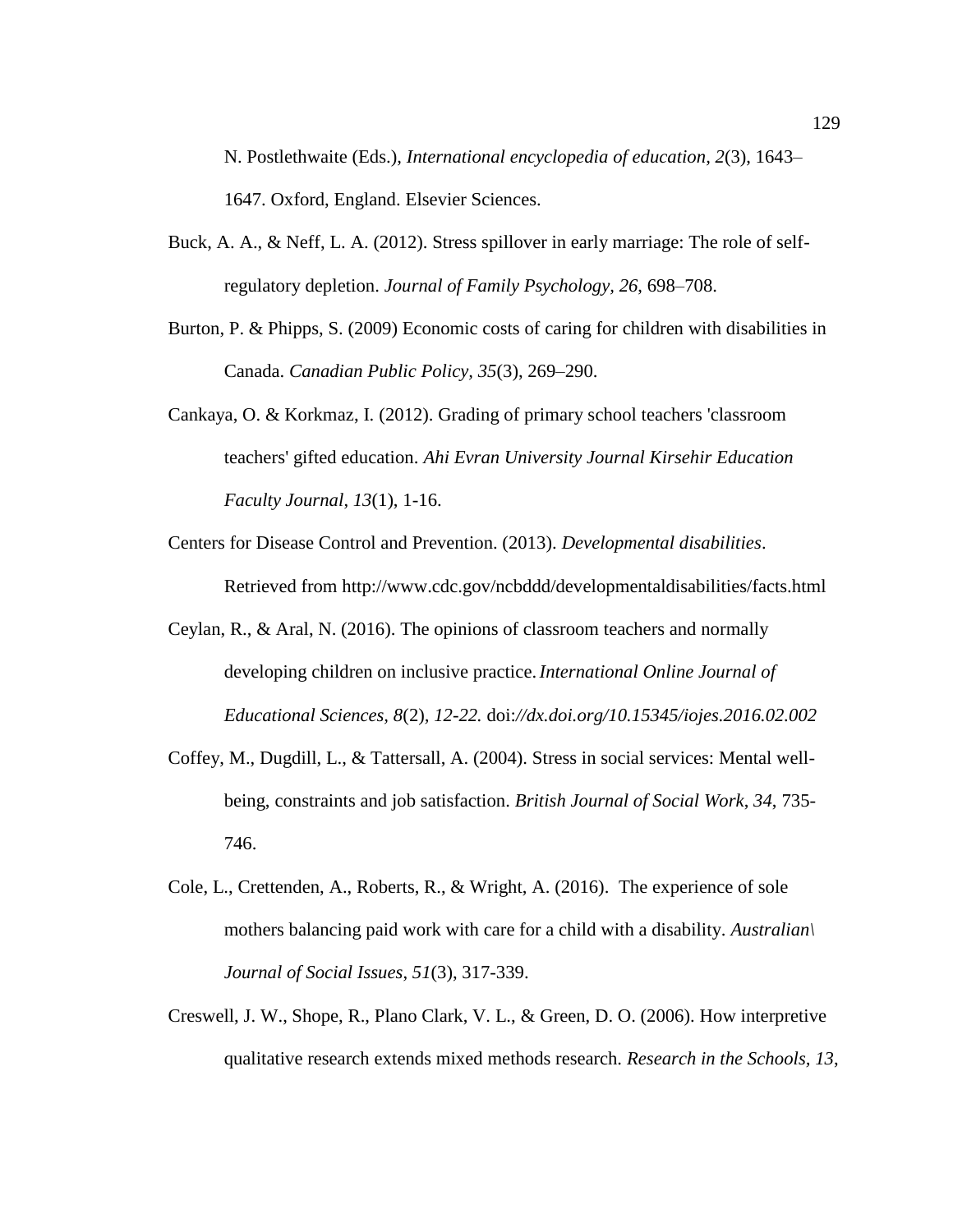1–11.

- Creswell, J. W. (2013). Qualitative inquiry & research design: Choosing among five Approaches (3rd ed.). Thousand Oaks, CA: Sage Publications.
- Creswell, J. W., and D. L. Miller. (2000). Determining validity in qualitative inquiry. *Theory into Practice 39*, 124–30.
- Crettenden, A., Wright, A. & Skinner, N. (2014). 'Mothers caring for children and young people with developmental disability: intent to work, patterns of participation in paid employment and the experience of workplace flexibility'. *Community, Work & Family*, *17*(3), 244–267, doi:10.1080/13668803.2014.923816.
- Crnic, K., & Low, C. (2002). Everyday stresses and parenting. In M. H. Bornstein (ed.), *Handbook of parenting, vol. 5: Practical issues in parenting (2nd ed., pp. 243–* 267). Mahwah, NJ: Lawrence Erlbaum Associates.
- Cronin, S. & Becher, E.H. (2015). What is stress? How do parents experience it? *Parenting stress: Understanding experiences, contexts and responses*. University of Minnesota.
- Cuskelly, M., Pulman, L., & Hayes, A. (1998). Parenting and employment decisions of parents with a preschool child with a disability. *Journal of Intellectual & Developmental Disability*, *23*, 319–332. doi:10.1080/13668259800033801

Cummins, R. (2001). The subjective well-being of people caring for a family member with a severe disability at home: A review. *Journal of Intellectual & Developmental Disability*, *26*, 83–100. doi:10.1080/13668250020032787

Dapudong, R. (2013). Knowledge and attitudes towards inclusive education of children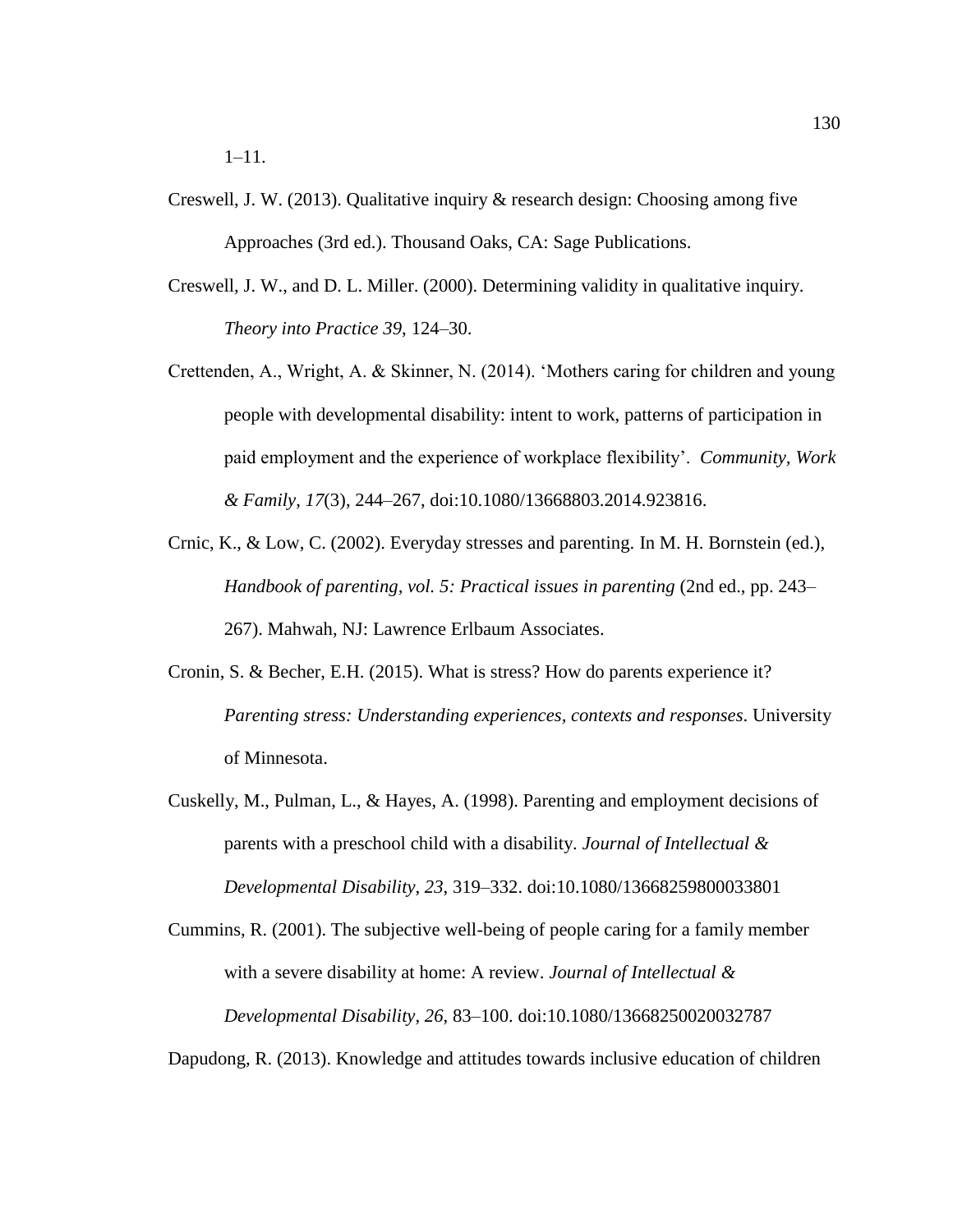with learning disabilities: The case of Thai primary schools teachers. *Academic Research International, 4*(4), 496-512.

De Boer, A.A., Pijl, S.J., & Minnaert, A. (2011). Regular primary schoolteachers' attitudes towards inclusive education: A review of the literature. *International Journal of Inclusive Education, 15*(3), 331-353.

Demir, M.K., & Acar, S. (2011). Experienced classroom teachers' views on introductory. *Kastamonu Education Faculty Journal, 19*(3)*, 719-732.*

- Denzin, N. & Lincoln, Y. (2005). Introduction: The discipline and practice of qualitative research. In Norman Denzin & Yvonna Lincoln (Eds.), *The SAGE handbook of qualitative research* (pp.1-32). Thousand Oaks, CA: Sage Publications.
- Denzin, N. K. & Lincoln, Y. S. (2015). *The sage handbook of qualitative research*. Thousand Oaks, CA: Sage Publications.
- DeRigne, L., & Porterfield, S. (2010). Employment change and the role of the medical home for married and single-mother families with children with special health care needs. *Social Science & Medicine, 70*, 631-641.
- DeRigne, L. & Porterfield, S. (2017). Employment change among married parents of children with special health care needs. *Journal of Family Issues, 38*(5), 579– 606.
- Diaconescu, M. (2015). Burnout, secondary trauma and compassion fatigue in social work. *Revista de Asistenţ\ Social\*, anul XIV, nr. *3*, 5763.

Dollard, M., Winefield, A., & Winefield, H. (2003). *Occupational stress in the service*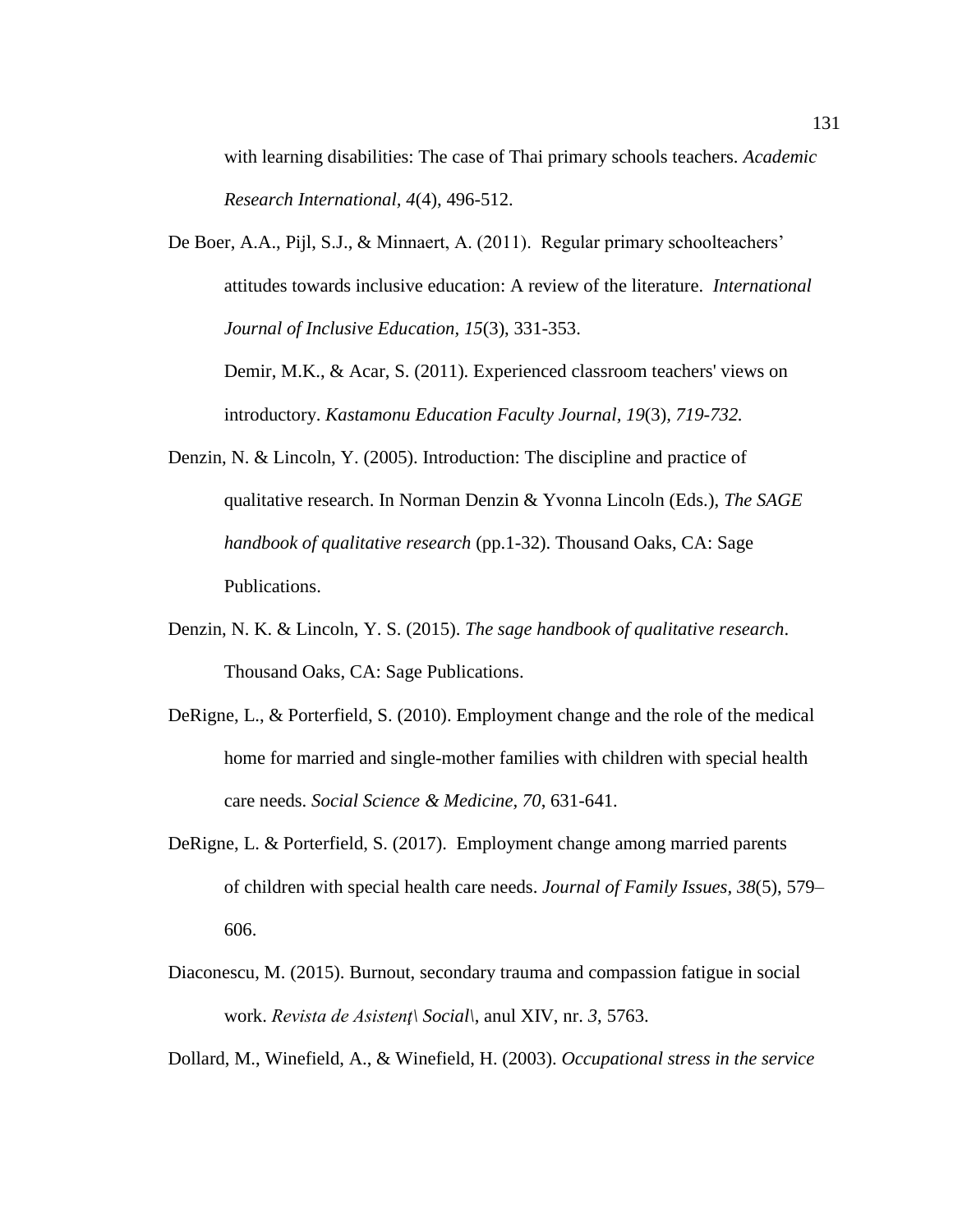*professions*. London: Taylor and Francis.

- Donalek, J. G. (2004). Demystifying nursing research: Phenomenology as a qualitative research method. *Urologic Nursing, 24*, 516–517.
- Dowling, M. and Dolan, L. (2001). Families and children with disabilities: Inequalities and the social model. *Disability and Society*, *16*(1), 21-35
- Dupre', M. (2012). Disability culture in social work. *Social Work Education*, *31*(2), 168– 183.
- Dyches, T. T., Christiensen, R., Harper, J.M., Mandleco, B., & Roper, S. O. (2016). Respite care for single mothers of children with Autism Spectrum Disorders. *Journal of Autism Development Disorders, 46*, 812-824. doi:org/10.001007s10803-015-2618-z.
- Edwards, B., Higgins, D., Gray, M., Zmijewski, N., & Kingston, M. (2008). *The nature and impact of caring for family members with a disability in Australia* (Research Report No. 16). Melbourne: Australian Institute of Family Studies.
- Edwards, J. R., & Rothbard, N. P. (2000). Mechanisms linking work and family: Clarifying the relationship between work and family constructs. *Academy of Management Review, 25,* 178–199.
- Earle, A. & Heymann, J. (2012). The cost of caregiving: wage loss among caregivers of elderly and disabled adults and children with special needs. *Community, Work & Family, 15(*3), 357-375
- Fenning, P., & Rose, J. (2007). Overrepresentation of African American students in exclusionary discipline: The role of school policy. *Urban Education, 42*(6), 536-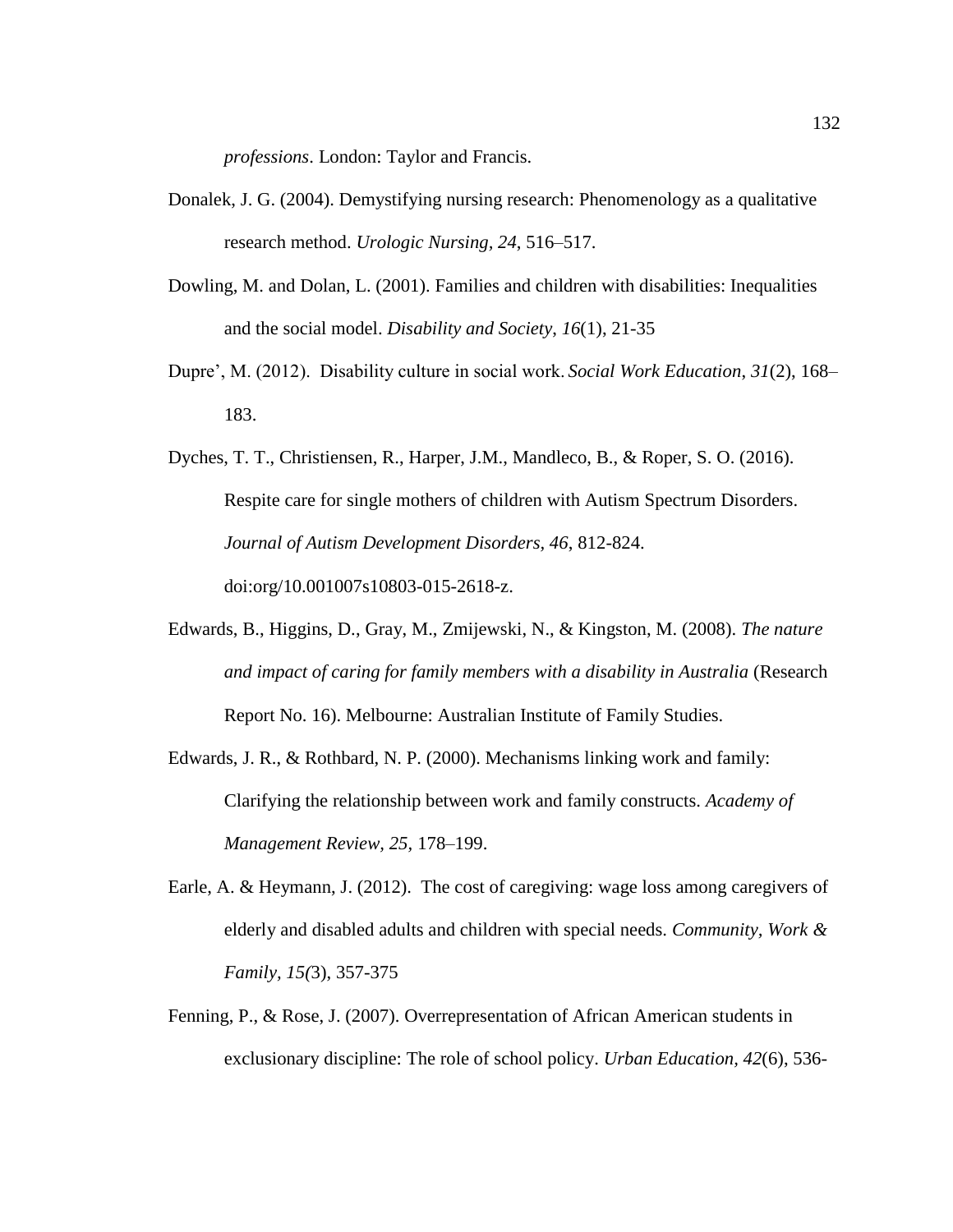Feizi A, Najmi B, Salesi A, Chorami M, & Hoveidafar R. (2014). Parenting stress among mothers of children with different physical, mental, and psychological problems. *Journal of Research Medical Sciences*, *19*, 145-52.

Finzi-Dottan, R. & Kormosh, M. B. (2016). Social workers in Israel:

Compassion, fatigue, and spillover into married life. *Journal of Social Service Research*, *42*(5), 703-717, doi: 10.1080/01488376.2016.1147515

- Frederickson, N. L., & Furnham, A. F. (2004). Peer-assessed behavioral characteristics and sociometric rejection: Differences between pupils who moderate learning difficulties and their mainstream peers. *British Journal of Educational Psychology*, *74,* 391-410.
- Fong, R. & Furuto, S. (2001). *Culturally competent practice: Skills, interventions and evaluations*. Allyn & Bacon, Needham Heights, MA.
- Ford, M. T., Heinen, B. A., & Langkamer, K. L. (2007). Work and family satisfaction and conflict: A meta-analysis of crossdomain relations. *Journal of Applied Psychology, 92*, 57–80.
- Forde, H., Lane, H., McCloskey, D., McManus, V. & Tierney, E. (2004). Link family support – an evaluation of an in-home support service. *Journal of Psychiatric and Mental Health Nursing, 11*, 698–704.
- Freudenberger, H. (1974). Staff bumout. *Journal of Issues, 30*(1), 159-165. Doi**:** 10.1111/j.1540-4560.1974.tb00706.x

Freudenberger, H. J. & Richelson, G. (1980). *Bum-out: The high cost of high*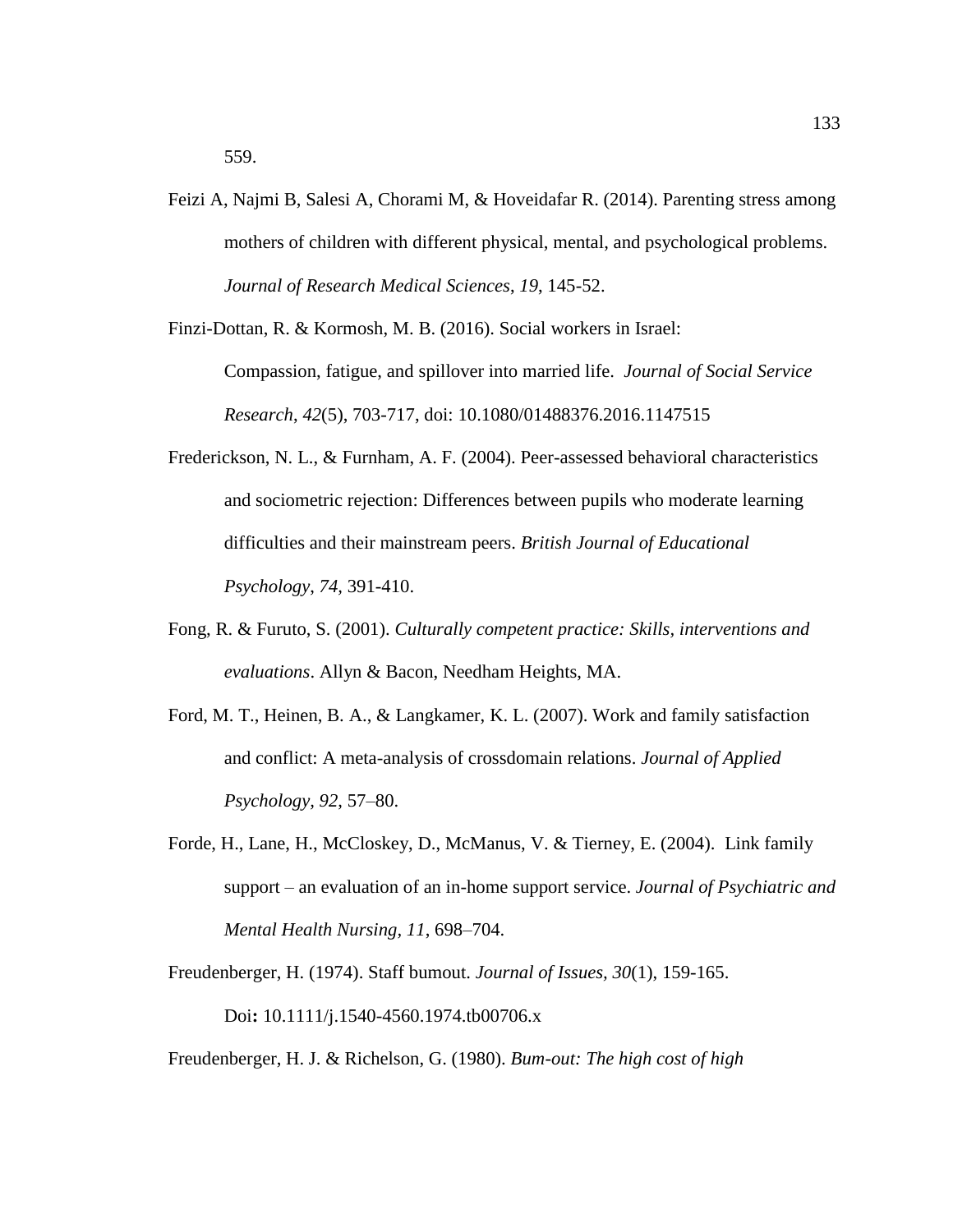*achievement.* Garden City, NY: Doubleday

- Earle, A. & Heymann, J. (2012). The cost of caregiving: Wage loss among caregivers of elderly and disabled adults and children with special needs. *Community, Work & Family, 15*(3), 357-375.
- Eisner, E.W. (1991). *The enlightened eye: Qualitative inquiry and the enhancement of Educational practice*, New York, NY: Macmillan.
- Galasyuk I.N. & Mitina O.V. (2018). Parental attitude in families with a special child. *Psychological Science and Education*, *23*(4), 102-111. doi:10.17759/ pse.2018230410.
- Gallagher, S., & Whiteley, J. (2012). The association between stress and physical health problems in parents caring for children with intellectual disabilities is moderated by children's challenging behaviors. *Journal of Health Psychology*, *18*(9), 1220- 1231. doi:org/10.1177/1359105312464672.
- Gallagher, S. & Hannigan, A. (2014). Depression and chronic conditions in parents of children with and without developmental disabilities: The growing up in Ireland cohort study. *Research in Developmental Disabilities, 35*, 448-454. doi:10.1016/j.ridd.2013.11.029.
- Gauvin, M. & Perez, S. (2007). The socialization of cognition. J.E. Grusec & P.D. Hastings (Eds.), *Handbook of Socialization: Theory and Research*. 588-613. The Guilford Press, New York, NY, USA.
- Gibbs, G. R. (2008). *Analysing qualitative data*. Los Angeles, CA. Sage Publications.
- Giorgi, A. (1985). Sketch of a psychological phenomenological method.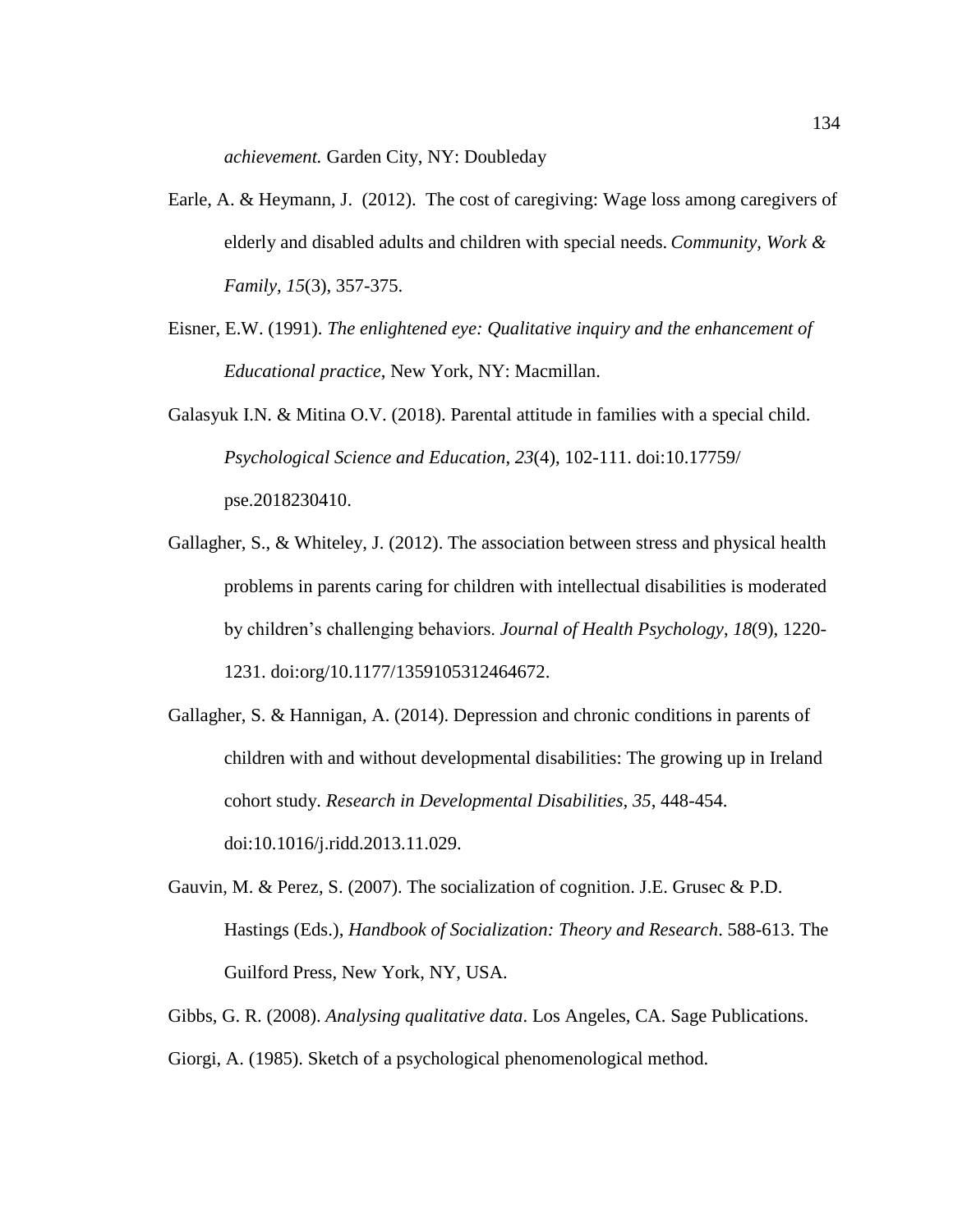*Phenomenology and psychological research,* 8–22.

- Gordon, M., Rosenman, L., & Cuskelly, M. (2007). Constrained labour: Maternal employment when children have disabilities. *Journal of Applied Research in Intellectual Disabilities*, *20*, 236–246. doi:10.1111/j.1468-3148.2006.00325.x
- Gottlieb, J., & Semmel, M. (1980). Among mainstreamed mentally retarded children. *Journal of Developmental Psychology, 9*, 396-404.
- Gouin, J.P., de Estrela, C., Desmarais, K., & Barber, E. T., (2016). The impact of formal and informal support on health in the context of caregiving stress. *Family Relations, 65*, 191-206.
- Grady, M. D., & Cantor, M. (2012). Strengthening the professional selves of social workers through the lens of self-psychology. *Smith College Studies in Social Work, 82,* 401–417.
- Grandey, A. A., & Cropanzano, R. (1999). The conservation of resources model applied  $\setminus$ to work–family conflict and strain. *Journal of Vocational Behavior, 54*, 350–370.
- Green, S.E. (2007). 'We're tired, not sad': Benefits and burdens of mothering a child with a disability. *Social Science and Medicine*, *64*(1), 150-163.
- Greene, R.R. & Kropf, N. P (2014). Caregiving and care sharing: A life course Perspective. *Journal of Gerontological Social Work*, *58*(7), 703-705.
- Gresham, F. M. (1982). Misguided mainstreaming: The case for social skills training with handicapped children. *Exceptional Children*, *48(5),* 422-430.
- Grutter, J., Meyer, B., & Glenz, A. (2015). Social exclusion in integration classes: a matter of opinion? Psychology in Education, *62*(1), 65.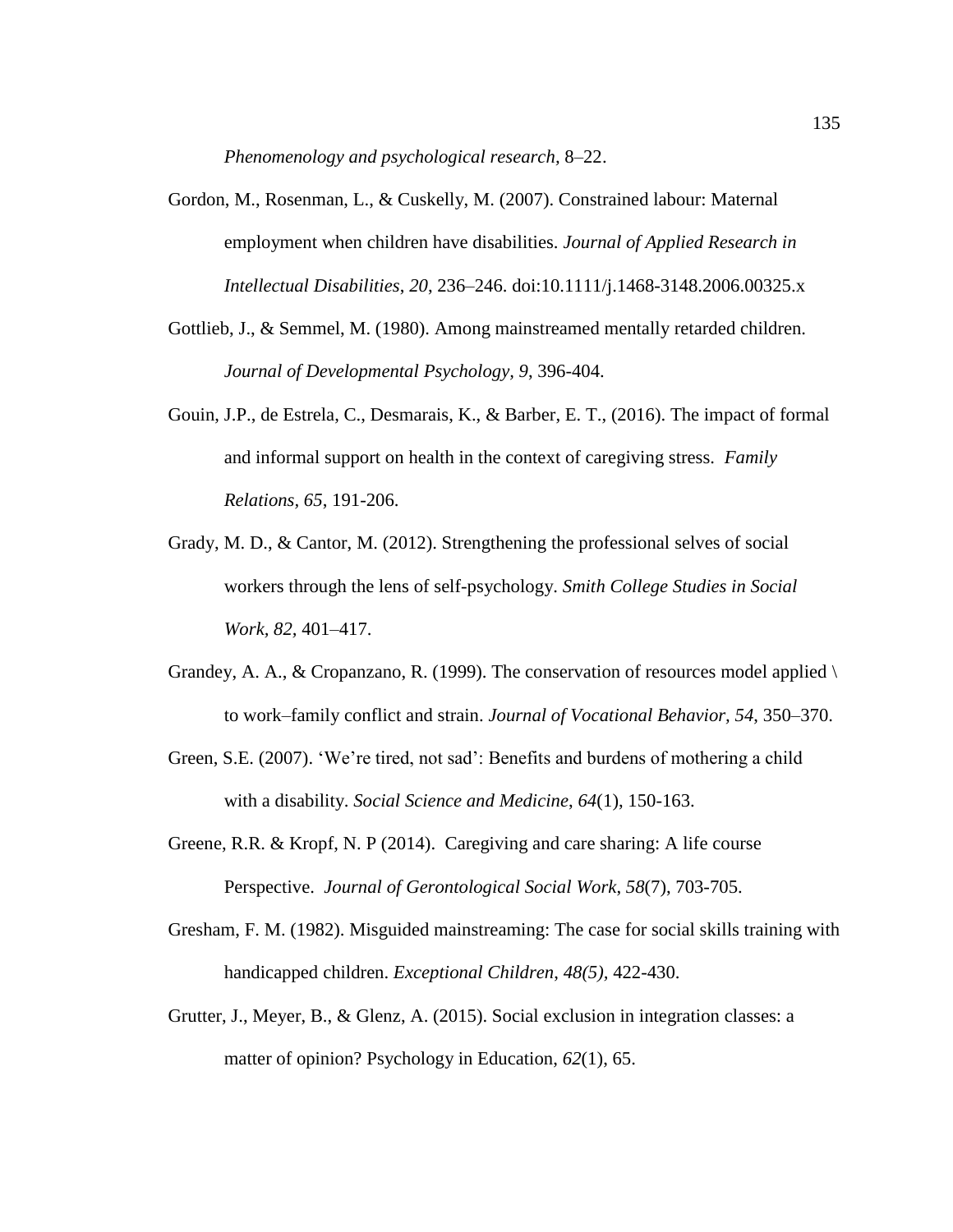doi:10.2378/peu2015.art05d

- Guba, E. G., & Lincoln, Y. S. (1994). Competing paradigms in qualitative research. In N. K. Denzin & Y. S. Lincoln (Eds.), *The handbook of qualitative research* (pp. 105–117). Thousand Oaks, CA: Sage.
- Güleryüz, Ş. O. (2009). *In relation to peers of disabled students continuing integration education Assessment of the problems they meet*. Unpublished master's thesis, Selcuk University, Konya.
- Gupta, A., & Singhal, N. (2004). Positive perceptions in parents of children with disabilities. *Asia Pacific Disability Rehabilitation Journal*, *15*(1), 22–35.
- Ha, J.-H., Hong, J., Seltzer, M. M., & Greenberg, J. S. (2008). Age and gender differences in the well-being of midlife and aging parents with children with mental health or developmental problems: Report of a national study. *Journal of Health and Social Behavior, 49*, 301–316.
- Hall, H. R., & Graff, J. C. (2010). Parenting challenges in families of children with autism: A pilot study. *Issues in Comprehensive Pediatric Nursing*, *33*(4), 187– 204.
- Hall, H. R., & Graff, J. C. (2011). The relationships among adaptive behaviors of children with autism, family support, parenting stress, and coping. *Issues in Comprehensive Pediatric Nursing*, *34*, 4–25.

doi:10.3109/01460862.2011.555270.

Harney, P. A. (2007). Resilience processes in context: Contributions and implications of Bronfenbrenner's person-process-context model. *Journal of Aggression,*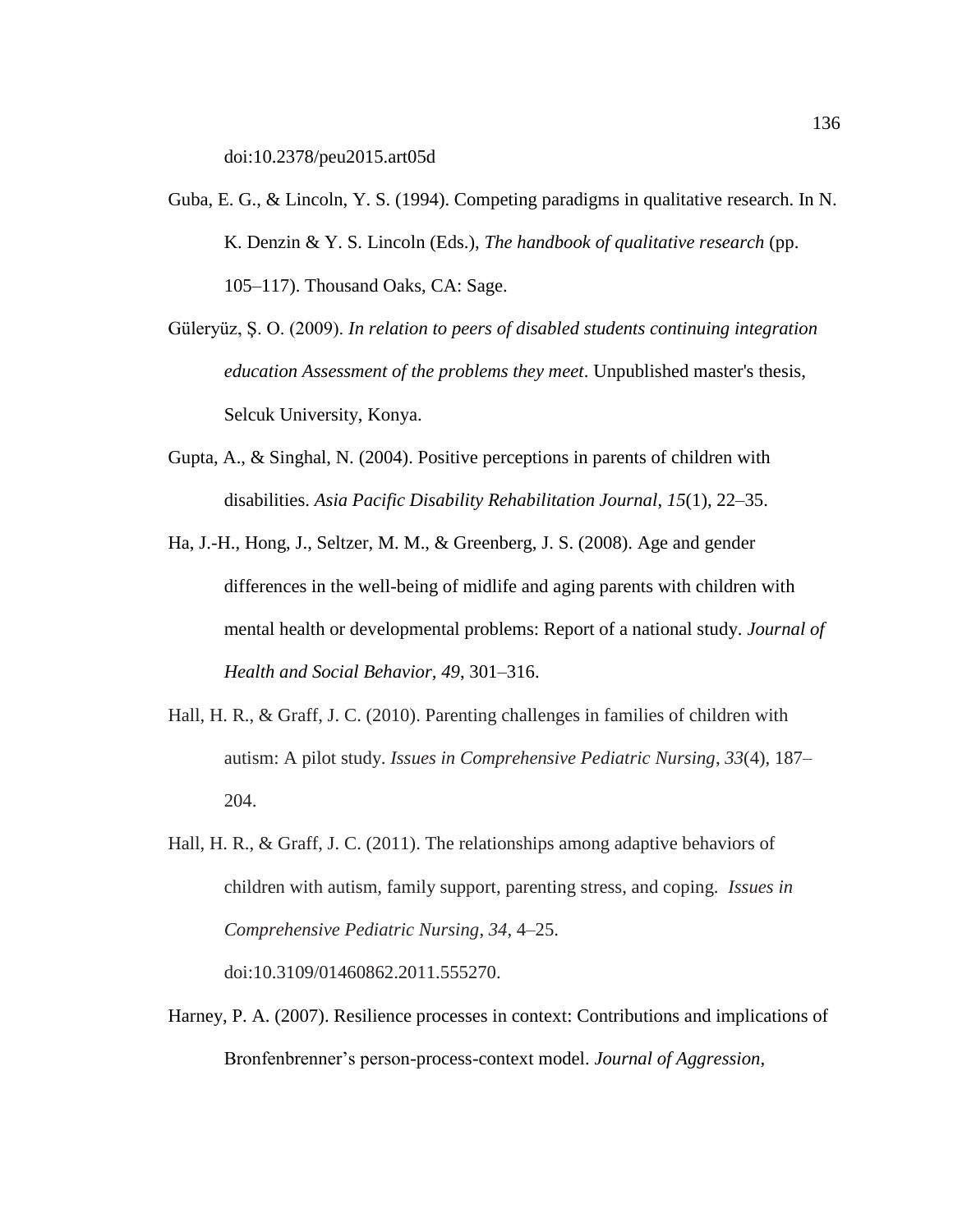*Maltreatment, and Trauma, 14*(3), 73–87.

- Harris, H. (2008). Meeting the needs of disabled children and their families: some messages from the literature. *Child Care in Practice, 14*(4), 355–369.
- Hartley, S. L., Papp, L. M., Blumenstock, S.M., Floyd, F., & Goetz, G. L. (2016). The effect of daily challenges in children with autism on parents' couple problemsolving interactions. *Journal of Family Psychology*, *30*(6), 732–742.
- Hasting, P., Utendale, W. & Sullivan, C. (2007) The socialization of professional development. In: Handbook of Socialization: Theory and Practice, 638-664. The Guilford Press, New York, NY, USA.
- Hauser-Cram, P., Warfield, M. E., Shonkoff, J. P., & Krauss, M. W. (2001). The development of children with disabilities and the adaptation of their parents: Theoretical perspective and empirical evidence. *Monographs of the Society for Research in Child Development, 66*, 6–21.
- Head, E. (2009). The ethics and implications of paying participants in qualitative Research*. International Journal of Social Research Methodology, 12(*4), 335–344.
- Herring, S., Gray, K., Taffe, J., Tonge, B., Sweeney, D., & Einfeld, S. (2006). Behavior and emotional problems in toddlers with pervasive developmental disorders and developmental delays: Associations with parental mental health and family functioning. *Journal of Intellectual Disability Research, 50*(12), 874–882.
- Hess, A. (2002). Secondary trauma: How working with trauma survivors affects therapists. *Clinical Social Work Journal, 30*, 293–309.
- Hess, R. S., Molina, A. M., & Kozleski, E. B. (2006). Until somebody hears me: Parent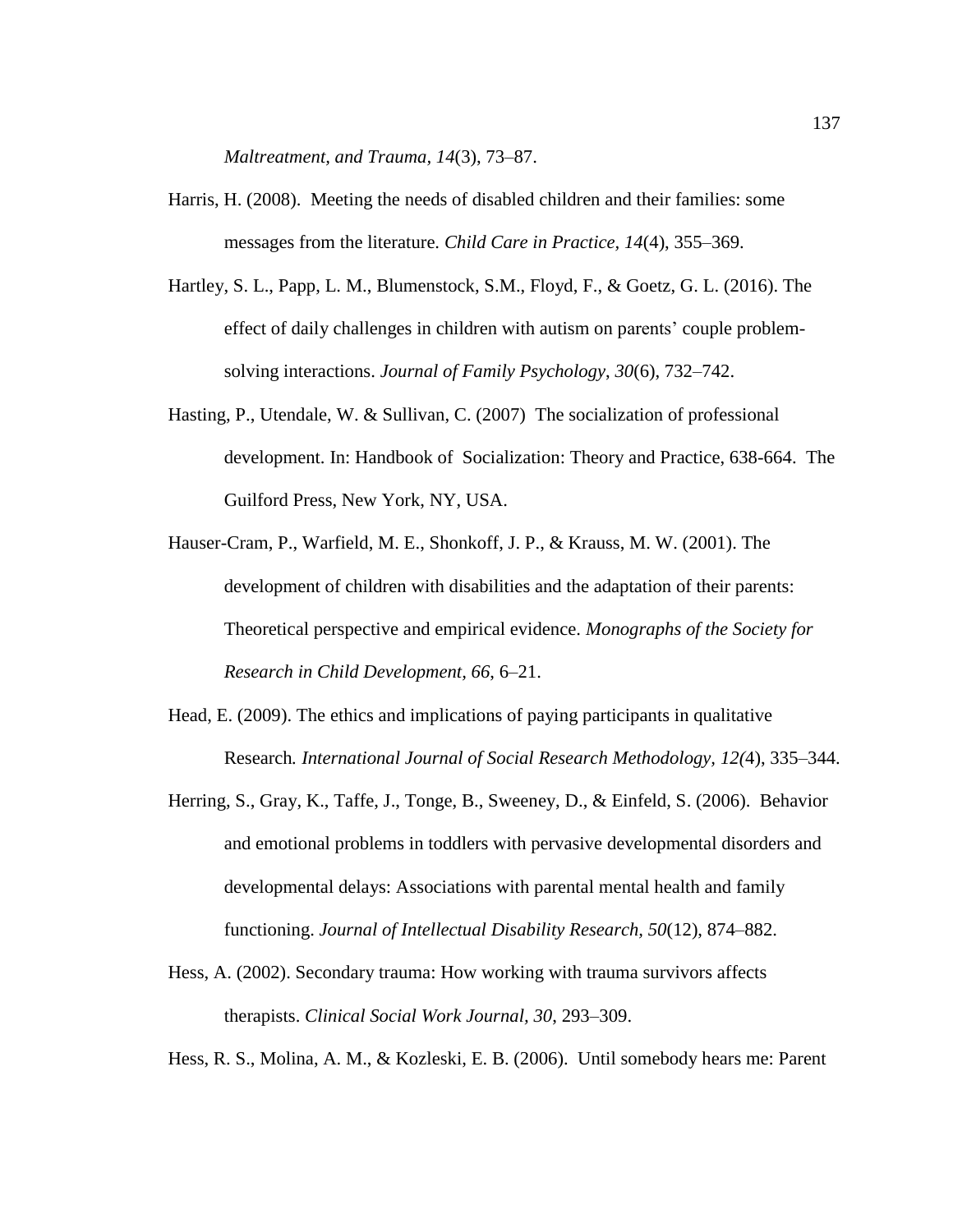voice and advocacy in special educational decision making. *British Journal of Special Education*, *33*, 148–157.

- Higgins, D. J., Bailey, S. R., & Pearce, J. C. (2005). Factors associated with functioning style and coping strategies of families with a child with an autism spectrum disorder. *Autism*, *9*, 125–137.
- Hiranandani, V. (2005). 'Towards a critical theory of disability in social work'. *Critical Social Work*, *6*(1), 1-21.
- Holden, G. W. (2010). Childrearing and developmental trajectories: Positive pathways, off-ramps, and dynamic processes. *Child Development Perspectives, 4*(3), 197– 204.
- Home, A., Carter, I., Scarth, S. & Warren, R. (2015). Working together in special needs parenting: An innovative research dissemination project. *Social Work & Social Sciences Review*, *17*(3), 6-19. doi: 10.1921/12503170302.
- Ho, K. M., & Keiley, M. K. (2003). Dealing with denial: A systems approach for family professionals working with parents of individuals with multiple disabilities. *The Family Journal: Counseling and Therapy for Couples and Families, 11*(3), 239– 247.
- Hornby, G. (1992). A review of father's accounts of their experiences of parenting children with disabilities. *Disability, Handicap, & Society*, *7*(4), 363-374.
- Howe, D. (2004). Relating theory to practice. In M. Davies (Ed.), *The Blackwell companion to social work* (2nd ed., pp. 82-87). Oxford, England: Blackwell.

Humphrey, K. (2006, July 31). *How do social workers help the families of children with*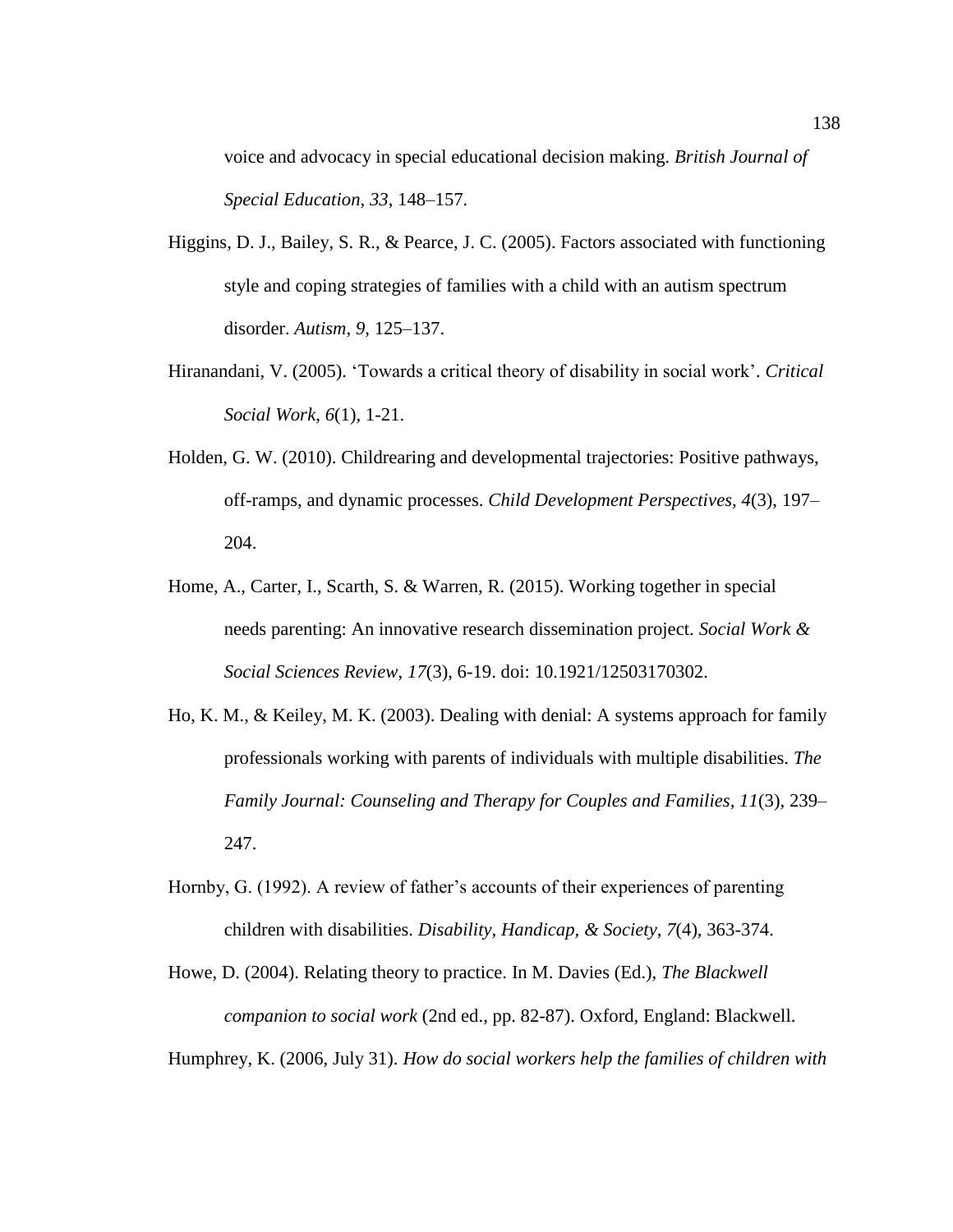*disabilities?* Retrieved from: [http://www.helpstartshere.org/health-and](http://www.helpstartshere.org/health-and-wellness/disabilities/how-do-)[wellness/disabilities/how-do-s](http://www.helpstartshere.org/health-and-wellness/disabilities/how-do-)ocial-workers-help-the-families-of-children-withdisabilities.html

Hwang, Y.S & Kearney, P. (2014). Mindful and mutual care for individuals with developmental disabilities: A systematic literature review. *Journal of Child Family Study, 23*(3), 497–509; doi:10.1007/s10826-012-9707-9

IFSW. (2014). A global definition of social work. *Chance, 6,* 96-100.

- Issurdatt, S. & Whitaker, T. (2013). Keeping parents in the driver's seat. *Journal of Human Behavior in the Social Environment*, *23,* 118–125.
- Janesick, V.J. (2011). *Stretching exercises for qualitative researchers*. Thousand Oaks, CA. Sage Publications.
- Jinnah, H. A., & Stoneman, Z. (2008). Parents' experiences in seeking child care for school age children with disabilities – Where does the system break down? *Children and Youth Services Review*, *30*, 967–977. doi:10.1016/j.childyouth.2007.11.020
- Kabasakal, Z., Girli, A., Okun, B., Çelik, N., & Vardarlı, G. (2008). Mainstreaming students, peer relations, and peer abuse. *Dokuz Eylül University Journal of Buca Education Faculty, 23*, 169-176.

Kalliath, P., Hughes, M., Newcombe, P. (2012). When work and family are in conflict: Impact on psychological strain experienced by social workers in Australia. *Australian Social Work*, *65*(3), 355-371. doi: 10.1080/0312407X.2011.625035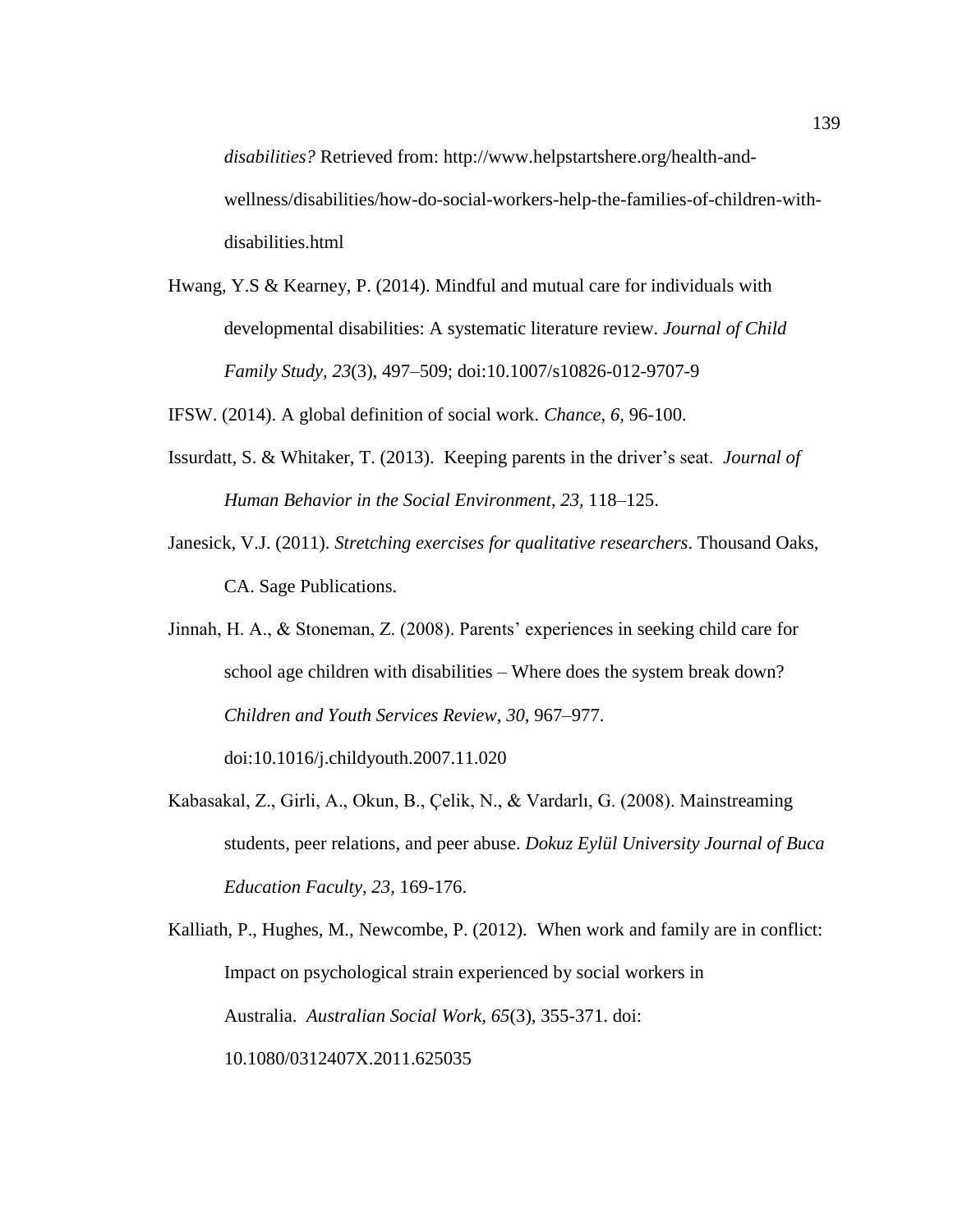- Kalliath, P. & Kalliath, T. (2013). Work-family conflict and its impact on job satisfaction of social workers. *British Journal of Social Work, 45***,** 241-259. doi:10.1093/bjsw/bctl25
- Kalliath, P. & Kalliath, T. (2014). Work-family conflict: Coping strategies adopted by social workers. *Journal of Social Work Practice*, *28*(1), 111–126. doi.org/10.1080/02650533.2013.828278
- Kalliath, P., Kalliath, T., & Chan, C. (2015). Work–family conflict and family–work conflict as predictors of psychological strain: Does social support matter? *British Journal of Social Work*, *45*, 2387–2405. doi:10.1093/bjsw/bcu079
- Kargın, T., Acarlar, F., & Sucuoğlu, B. (2003). Integration of teachers, administrators and parents determination of opinions on their applications. *Special Education Journal, 4*(2), 55-76.
- Kearney, P. M., & Griffin, T. (2001). Between joy and sorrow: Being a parent of a child with developmental disability. *Journal of Advanced Nursing, 34*(5), 582–592.
- Kersh, J., Hedvat, T. T., Hauser-Cram, P., & Warfield, M. E. (2006). The contribution of marital quality to the well-being of parents of children with developmental disabilities. *Journal of Intellectual Disability Research*, *50*, 883–893.
- Khamis, V. (2007). Psychological distress among parents of children with mental retardation in the United Arab Emirates. *Social Science & Medicine*, *64*, 850-857.
- Klein, M. D., Cook, R. E., & Richardson Gibbs, A. M. (2001). *Strategies for including children with special needs in early childhood settings* Albany, NY: Delmar-Thompson Learning Inc.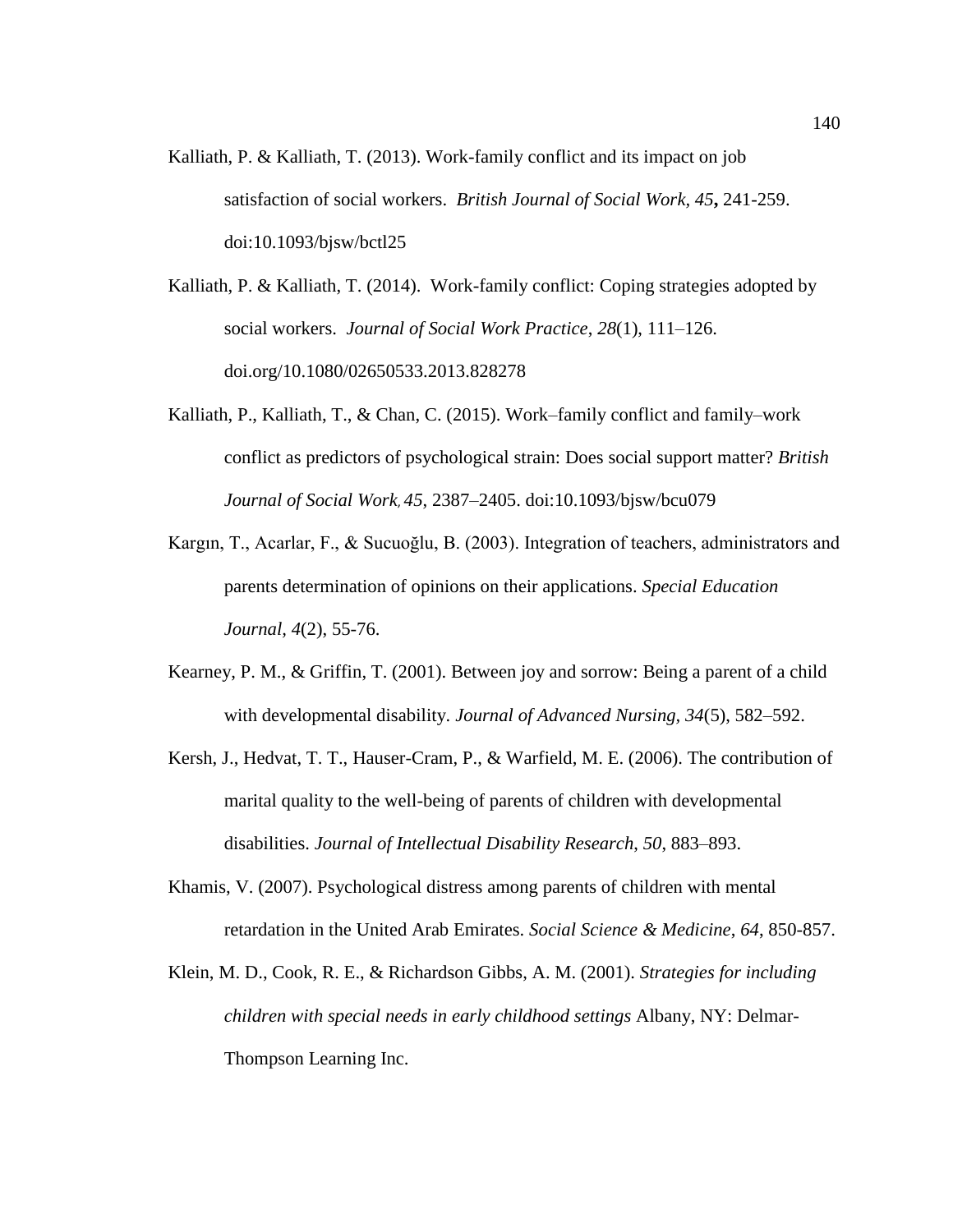- Koster, M., Pijl, S. J., Nakken, H., & Houten, E. V. (2010). Social participation of students with special needs in regular primary education in the Netherlands. *International Journal of Disability, Development and Education, 57(1),* 59-75. doi:10.1080/10349120903537905
- Krull, J., Wilburt, J., Henneman, T. (2014). The social and emotional situation of first graders with classroom behavior problems and classroom learning difficulties in inclusive classes. *Learning Disabilities: A Contemporary Journal,* (*12)*2, 169-190.
- Kvale, S. (1983). The qualitative research interview: A phenomenological and a hermeneutical mode of understanding. *[Journal of Phenomenological](https://search.proquest.com/pubidlinkhandler/sng/pubtitle/Journal+of+Phenomenological+Psychology/$N/1821473/OpenView/1308101567/$B/FFE5640F60D84420PQ/1;jsessionid=9AF29622128EB314D47B2DB33B25E69A.i-0e45fcb7a049ba53b)  [Psychology,](https://search.proquest.com/pubidlinkhandler/sng/pubtitle/Journal+of+Phenomenological+Psychology/$N/1821473/OpenView/1308101567/$B/FFE5640F60D84420PQ/1;jsessionid=9AF29622128EB314D47B2DB33B25E69A.i-0e45fcb7a049ba53b) 14*[\(2\),](https://search.proquest.com/indexingvolumeissuelinkhandler/1821473/Journal+of+Phenomenological+Psychology/01983Y10Y01$23Fall+1983$3b++Vol.+14+$282$29/14/2;jsessionid=9AF29622128EB314D47B2DB33B25E69A.i-0e45fcb7a049ba53b) 171.
- Kvarme, L.G., Albertini-Fruh, E., Grekke, I., Gardsjord, R., Halvorsrude, L., & Linden, H. (2016). On duty, all the time: Health and quality of life among immigrant parents caring for a child with complex health needs. *Journal at Clinical Nursing*, *25*, 362—371. doi:org/101111//jocn.13056
- Lambert, S. J. (1990). Processes linking work and family: A critical review and research agenda. *Human Relations, 43*, 239–257.
- Lambert, E., Pasupuleti, S., Cluse-Tolar, T., Jennings, M. & Baker, D. (2006). 'The impact of work-family conflict on social work and human service worker job satisfaction and organizational commitment: an exploratory study'. *Administration in Social Work*, *30*(3), 55–74.

Lee, G. K. (2009). Parents of children with high functioning autism: How well do they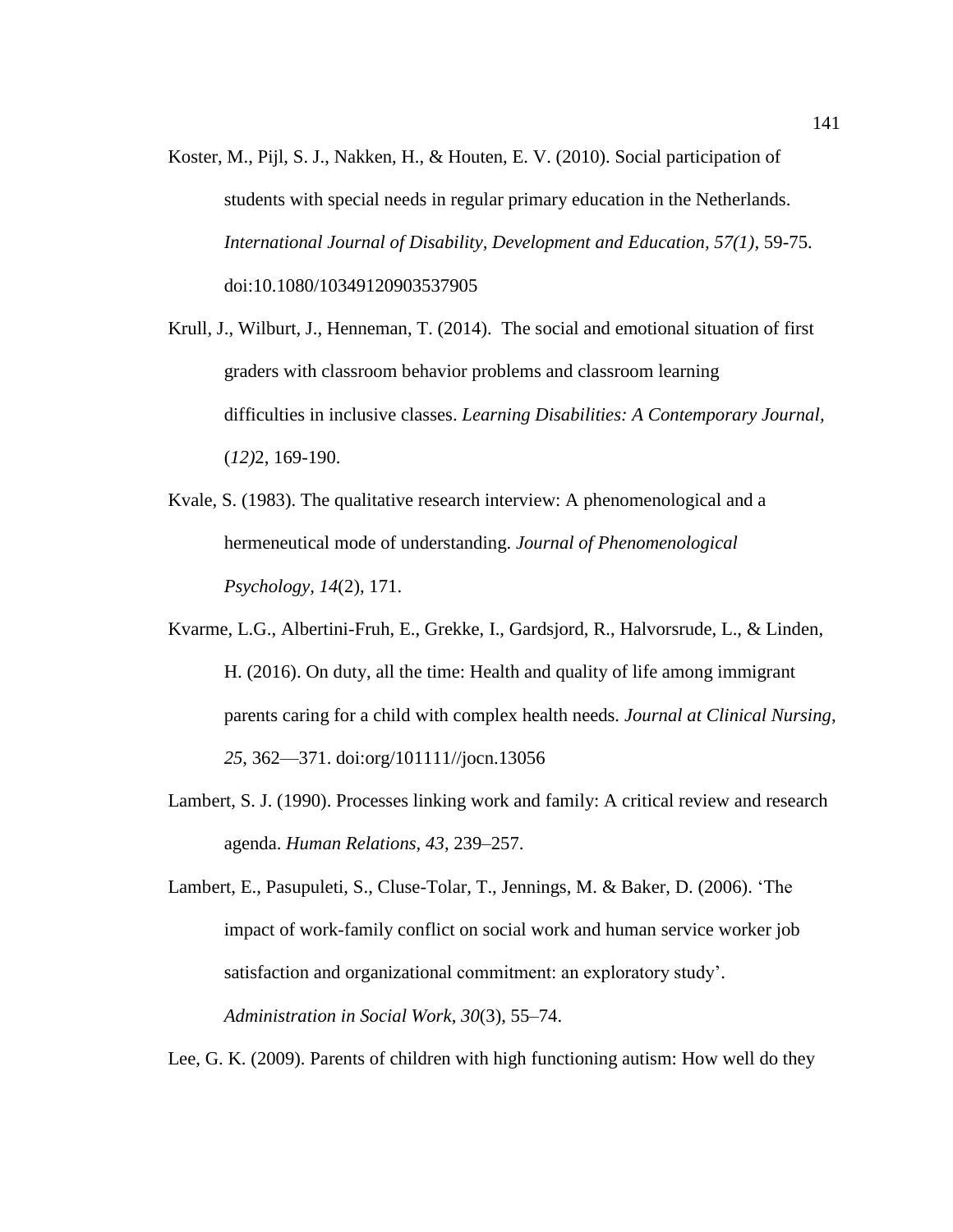cope and adjust? *Journal of Developmental and Physical Disabilities*, *21*, 93–114.

- Lee, Y. & Park, H. (2016). Becoming a parent of a child with special needs: Perspectives from Korean mothers living in the United States International *Journal of Disability, Development and Education*, *63*(6), 593–607. doi.org/10.1080/1034912X.2016.1154139
- Leiter, V., & Krauss, M.W. (2004). Claims, barriers, and satisfaction: Parents' requests for additional special education services. *Journal of Disability*, *15*(3), 135-146.
- Leiter, V., Krauss, M. W., Anderson, B., & Wells, N. (2004). The consequences of caring: Effects of mothering a child with special needs. *Journal of Family Issues*, *25*, 379–403.
- Levine, K. A. (2009). Against all odds: Resilience in single mothers of children with disabilities. *Social Work in Health Care*, *48*, 402–419.
- Lightfoot, E., & LaLiberte, T. (2006). Approaches to child protection case management for cases involving people with disabilities. *Child Abuse & Neglect, 30*(4), 381– 391.
- Lim, H.B., & Chia, K.H. (2017). From teachers and family to community: What supports is available for our children with special needs. *European Journal of Special Education Research*, *2*(4). doi:10.5281/zenodo.569049
- Lincoln, Y.S. & Guba, E.G. (1985). *Naturalistic Inquiry*. Beverley Hills, CA. Sage Publications.
- Lindo, E., Kliemann, K. R., Combes, B.H., & Frank, J. (2016). Managing stress levels of parents of children with developmental disabilities: A meta-analytic review of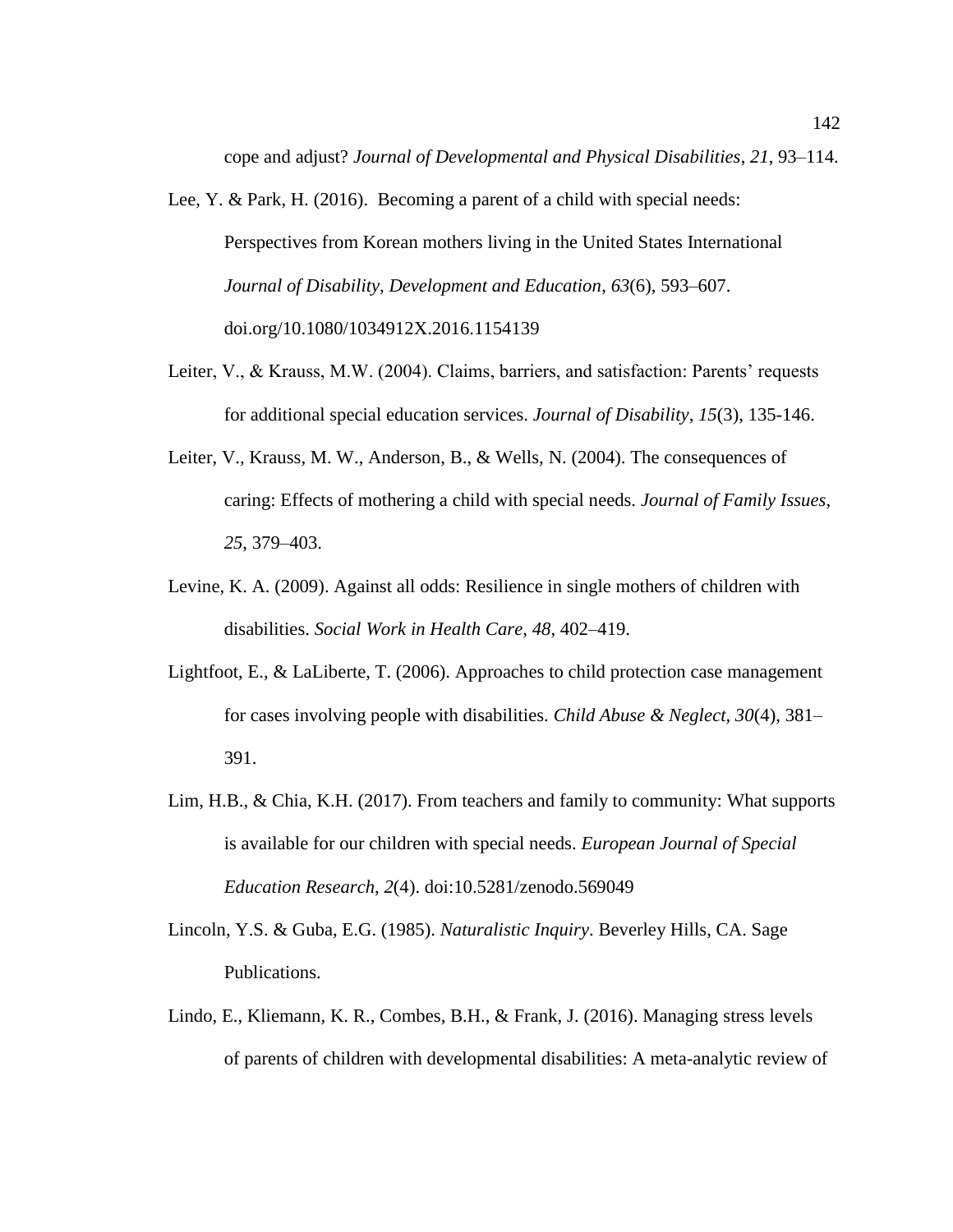interventions. *Family Relations, 65*, 207–224. doi:10.1111/fare.12185

- Ling, J., Payne, S., & McCarron, M. (2015). Parental decision making on utilization of out-of-home respite in children's palliative care: Findings of qualitative case study research a proposed new model. *Child: Care, Health, and Development*, *42*, 51-59. doi:org/10/1111/cch.12300
- Lonergan, B. A., O'Halloran, M. S., & Crane, S. C. (2004). The development of the trauma therapist: A qualitative study of the child therapist's perspectives and experiences. *Brief Treatment and Crisis Intervention, 4,* 353-366.
- Luijkx, J., van der Putten, A. A., & Vlaskamp, C., (2017). Time use of parents raising children with severe or profound intellectual and multiple disabilities. *Child: Care, health and development*, *43*(4), 518–526. doi:10.1111/cch.12446
- Ma, J. L. C., Wong, M. M. C., Wan, E. S. W. & Wong, T. Y. (2013). Experiencing multiple family groups in a Chinese context: The clients' perception of it's helpful and unhelpful impact. *Journal of Social Work Practice, 27*(1), 47-62. dx.doi.org/10.1080/02650533.2012.706217
- Ma., J. L. C., Wong, M. M. C., Wan, E. S. W. & Wong, T. Y. (2011). *An alternative way of helping Chinese parents with parenting difficulties: Learning from the participants' feedback on the multiple family groups in Hong Kong, social work with groups*, *34*(2), 158-174. doi:10.1080/01609513.2010.543345
- Marc, C. & Osvat, C. (2013). Stress and burnout among social workers. *Revista de Asistenţ Social*, 121-130.

Marshall, M.N. (1996) Sampling for qualitative research. *Family Practice*, *13*, 522-525.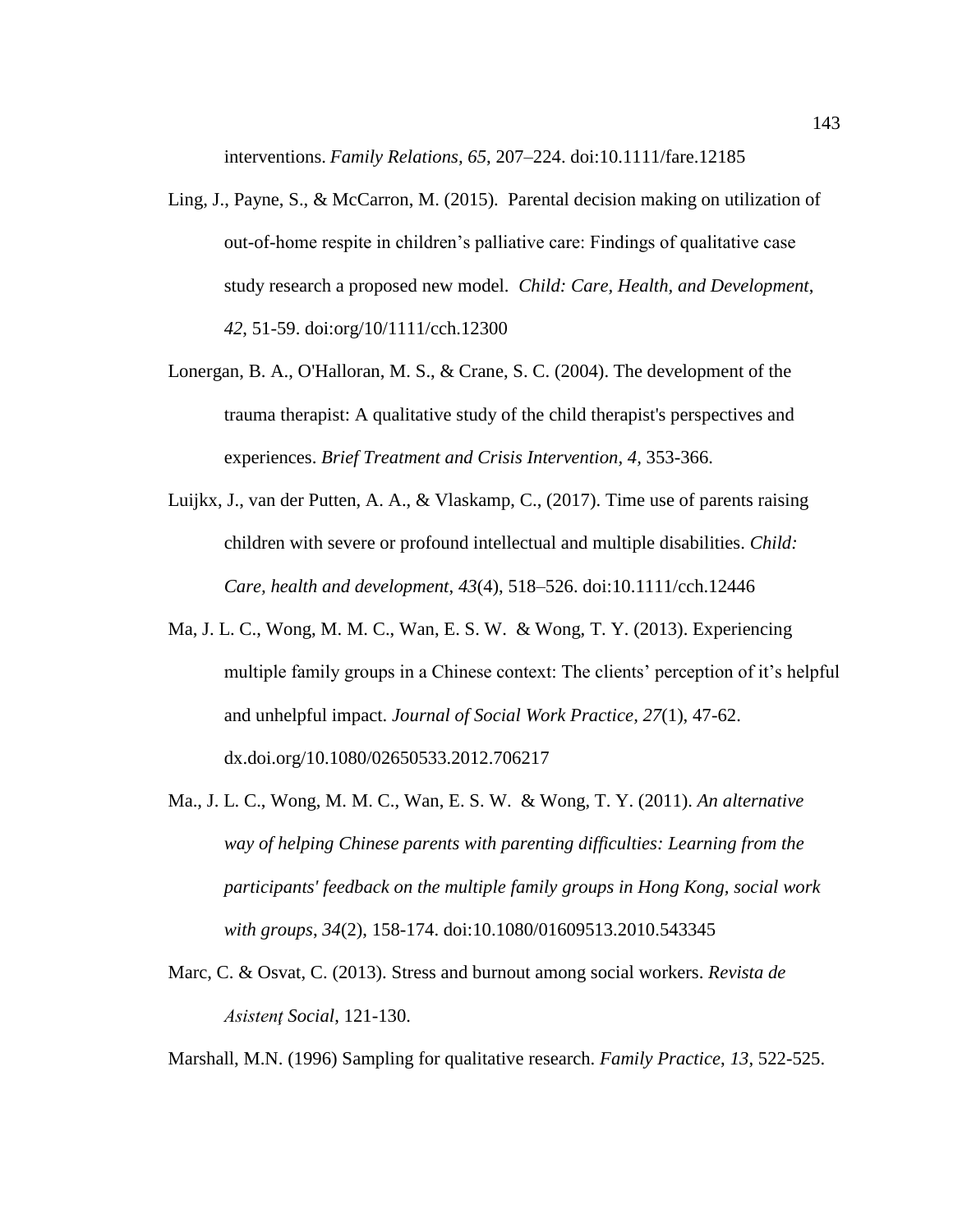doi.org/10.1093/fampra/13.6.522

- Mason, C. A., Goldman, S. E. (2017). Facilitated individualized education planning: The state of implementation and evaluation. *Journal of Disability Policy Studies, 27*(4), 212–222. doi:10.1177/1044207316660828
- Mauro, T. (2016, May 27). *What is special needs?* Retrieved from: <http://www.verywell.com/what-are-special-needs-3106002>
- Marshall, M.N. (1996). Sampling for qualitative research. *Family Practice, 13*(6), 522- 526. doi.org/10.1093/fampra/13.6.522
- Mawdsley, H. P., & Hauser-Cram, P. (2012). Mothers of young children with disabilities: Perceived benefits and worries about preschool. *Early Child Development and Care*, *183*, 1258–1275. doi:10.1080/03004430.2012.719896
- McNulty, M. A. (2003). Dyslexia and the life course. *Journal of Learning Disabilities*, *36*, 363–381.
- Mendenhall, A., & Mount, K. (2011). Parents of children with mental illness: Exploring the caregiver experience and caregiver-focused interventions. *Families in Society: The Journal of Contemporary Social Services*, *92*, 183-190. doi:10.1606/1044-3894.4097
- Miles, M.B., Huberman, A.M., Saldaña, J. (2014). *Qualitative data analysis: A methods sourcebook*. Thousand Oaks, CA: SAGE Publications.
- Minjarez, M. B., Mercier, E. M., Williams, S. E., Hardan, A.Y. (2013). Impact of pivotal response training group therapy on stress and empowerment in parents of children with autism. *Journal of Positive Behavior Interventions, 15,* 71–78.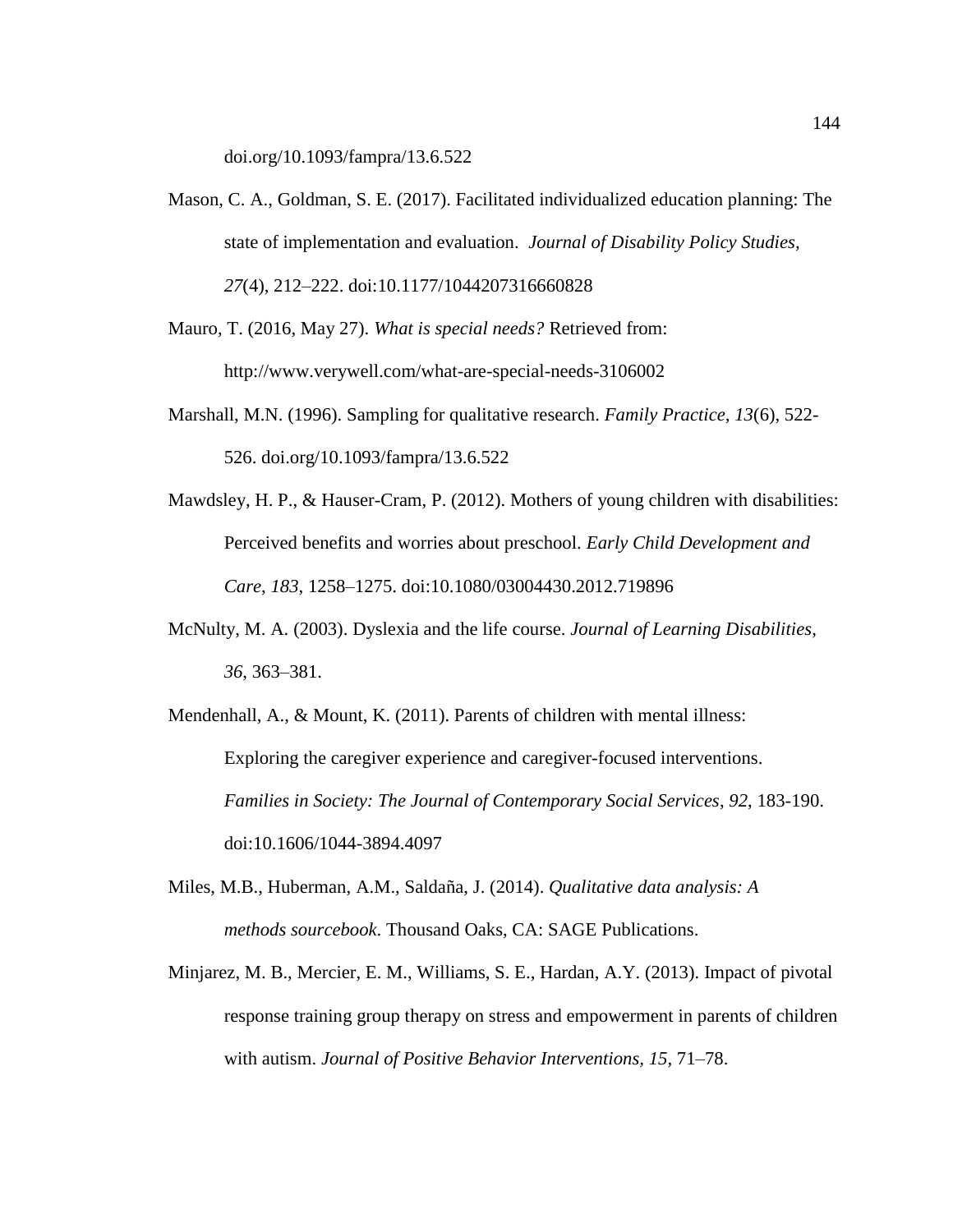doi:10.1177/1098300712449055

- Minou Michilin, P. & Juarez-Marazzo, S. (2001). 'Ableism'. Social work practice with individuals with physical disabilities. G.A. Appleby, E. Colon, & J. Hamilton (Eds.), Diversity, Oppression and Social Functioning: Person-in-Environment Assessment and Social Functioning and Intervention. 179-194. Needham Heights, MA: Allyn & Bacon.
- Morris, L. A. (2014). The impact of work on the mental health of parents of children with disabilities. *Family Relations: Interdisciplinary Journal of Applied Family Studies, 63*, 101–121. doi:10.1111/fare.12050
- Moseley, A. & Tierney, S. (2005). Evidence-based practice in the real world. *Evidence and Policy, 1*(1), 113-12.
- Mount, N. & Dillon, G. (2014). Parents' experiences of living with an adolescent diagnosed with an autism spectrum disorder. *Educational & Child Psychology*, *31*(4), 72-81.
- Moustakas, C. (1994). *Phenomenological research methods*. Thousand Oaks, CA: Sage Publications.
- Muir, K. & Strnadová, I. (2014). Whose responsibility? Resilience in families of children with developmental disabilities, *Disability & Society*, *29*(6), 922-937. doi:10.1080/09687599.2014.886555.
- Murphy, N.A., Christian, B., Caplin, D.A. & Young, P.C. (2006). The health of caregivers for children with disabilities: Caregiver perspectives. *Child, 33*(2), 180–187.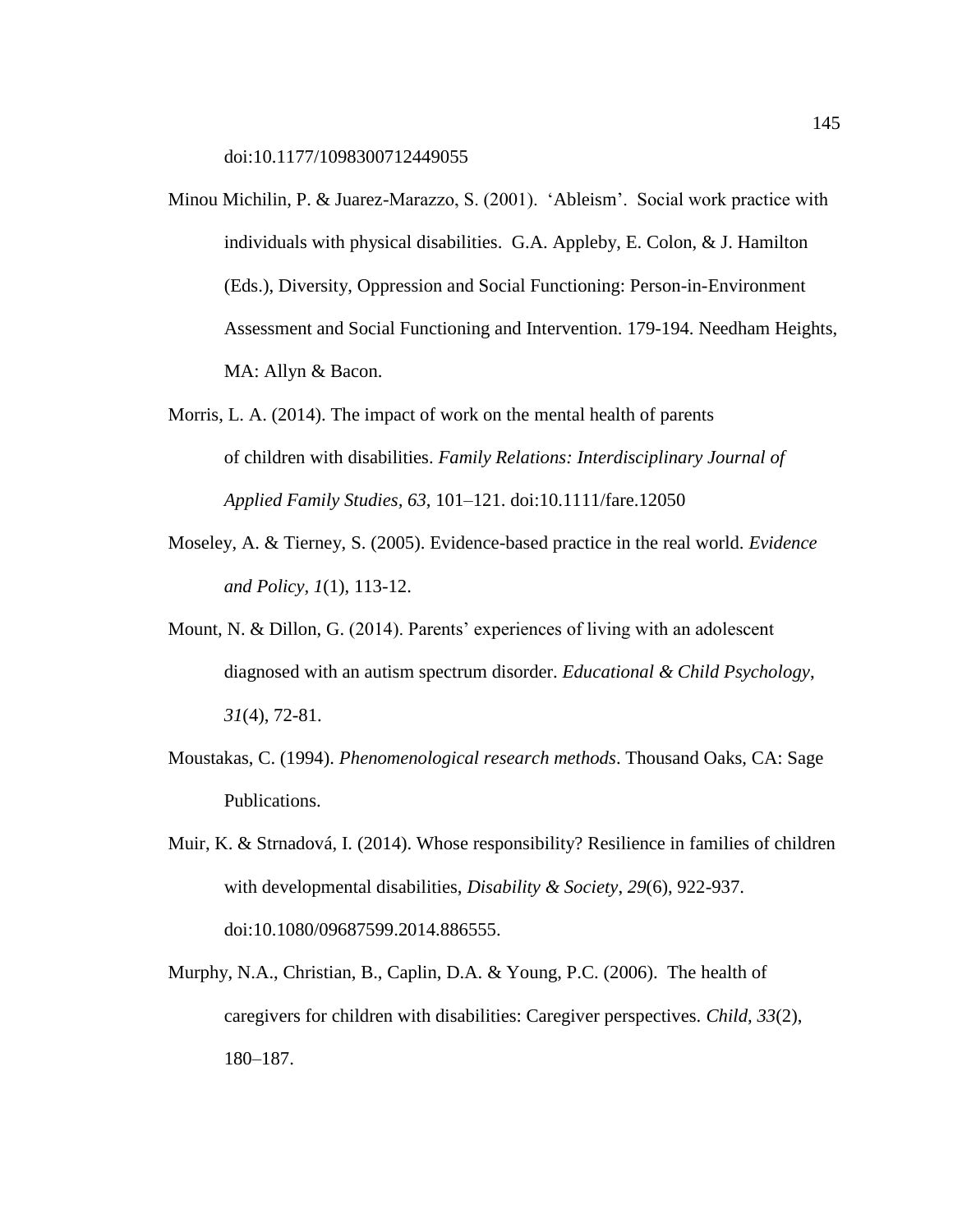- Murray, S. (2007). Families care of their children with severe disabilities in Australia. *Community, Work, & Family*, *10,* 215–230. doi:10.1080/13668800701270141
- Nankervis, K., Rosewarne, A., & Vassors, M. (2011). Why do families relinquish care? An investigation of the factors that lead to relinquishment into out-of-home respite care. *Journal of Intellectual Disability Research*, 55, 422-233. doi:org/10/11111/j.1365-2788.201101389.x
- National Alliance for Caregiving. (2009). A focused look at caregivers of children with special needs. Retrieved from

http://www.caregiving.org/pdf/research/Report\_Caregivers\_of\_Children\_11-12- 09.pdf.

- National Association of Social Workers. (2017). Code of ethics of the National Association of Social Workers. Washington, DC: National Association of Social Workers.
- Naveed, S., Naveed, S.R. (2013). Job burnout process and its implications in HRM practices: A case study of trainee doctors in public health organization. *Asian Journal of Business Management*, *5*(1), 113-123. Retrieved from http://www.maxwellsci.com/print/ajbm/v5-113-123.pdf
- Neeley-Barnes, S., & Marcenko, M. (2004). Predicting impact of childhood disability on families: Results from the 1995. *National Health Interview Survey Disability supplement: Mental Retardation, 42*, 284–293.
- Neff, L. A., & Karney, B. R. (2007). Stress crossover in newlywed marriage: A longitudinal and dyadic perspective. *Journal of Marriage and Family, 69,* 594–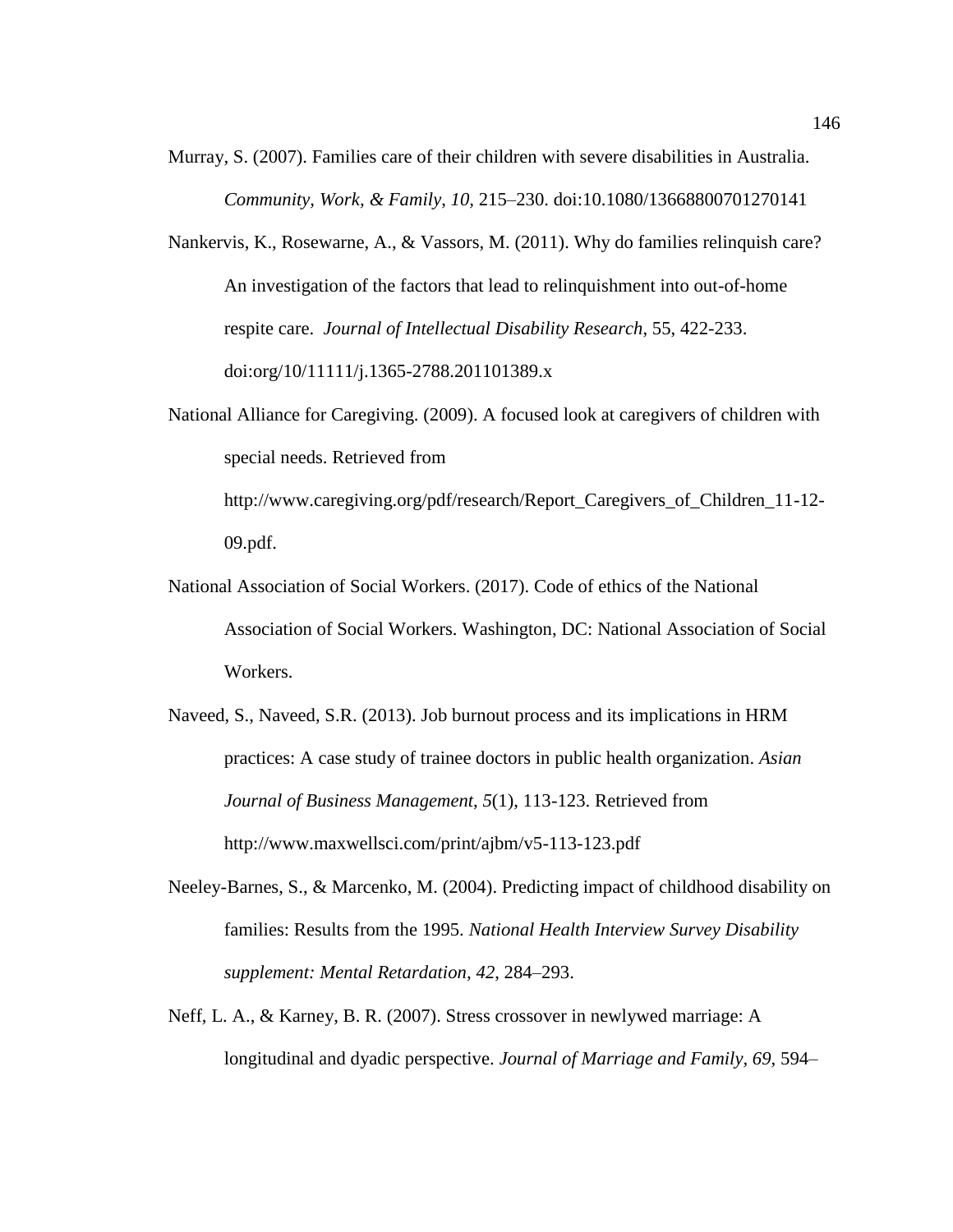- Nelson-Gardell, D., & Harris, D. (2003). Childhood abuse history, Secondary traumatic stress, and child welfare workers. *Child Welfare, 82*, 5–26.
- O'Connell, T., O'Halloran, M., & Doody, O. (2013). Raising a child with disability and dealing with life events: A mother's journey. *Journal of Intellectual Disabilities, 17*(4), 376–386.
- Olsson, M. B., & Hwang, C. P. (2001). Depression in mothers and fathers of children With intellectual disability. *Journal of Intellectual Disability Research*, *45*, 535– 543.
- Oşvat, C. (2013). The social protection of children with disabilities and their families: A case study of the Bihor County. *Revista de Asisten]\ Social, 1*, 23-31.
- Palkovitz, R., Marks, L.D., Appleby, D.W. & Holmes, E. K. (2003). Parenting adult development: Contexts, processes, and products of intergenerational relationships. L. Kuczynski (Ed)., *Handbook of dynamics in parent-child relations*, 307-323. Thousands, CA: Sage Publications.
- Papp, E. & Racz, A. (2016). How professionals in the social system and child protection perceive their profession. *cta Universitatis Sapientiae - Social Analysis, 6*(1), 71-91.
- Pardeck, John T. (2015). "An ecological approach for social work practice. *The Journal of Sociology & Social Welfare*, *15*(2), 133-141.
- Park, H. J., & Chung, G. H. (2015). A multifaceted model of changes and adaptation among Korean mothers of children with disabilities. *Journal of Child and Family*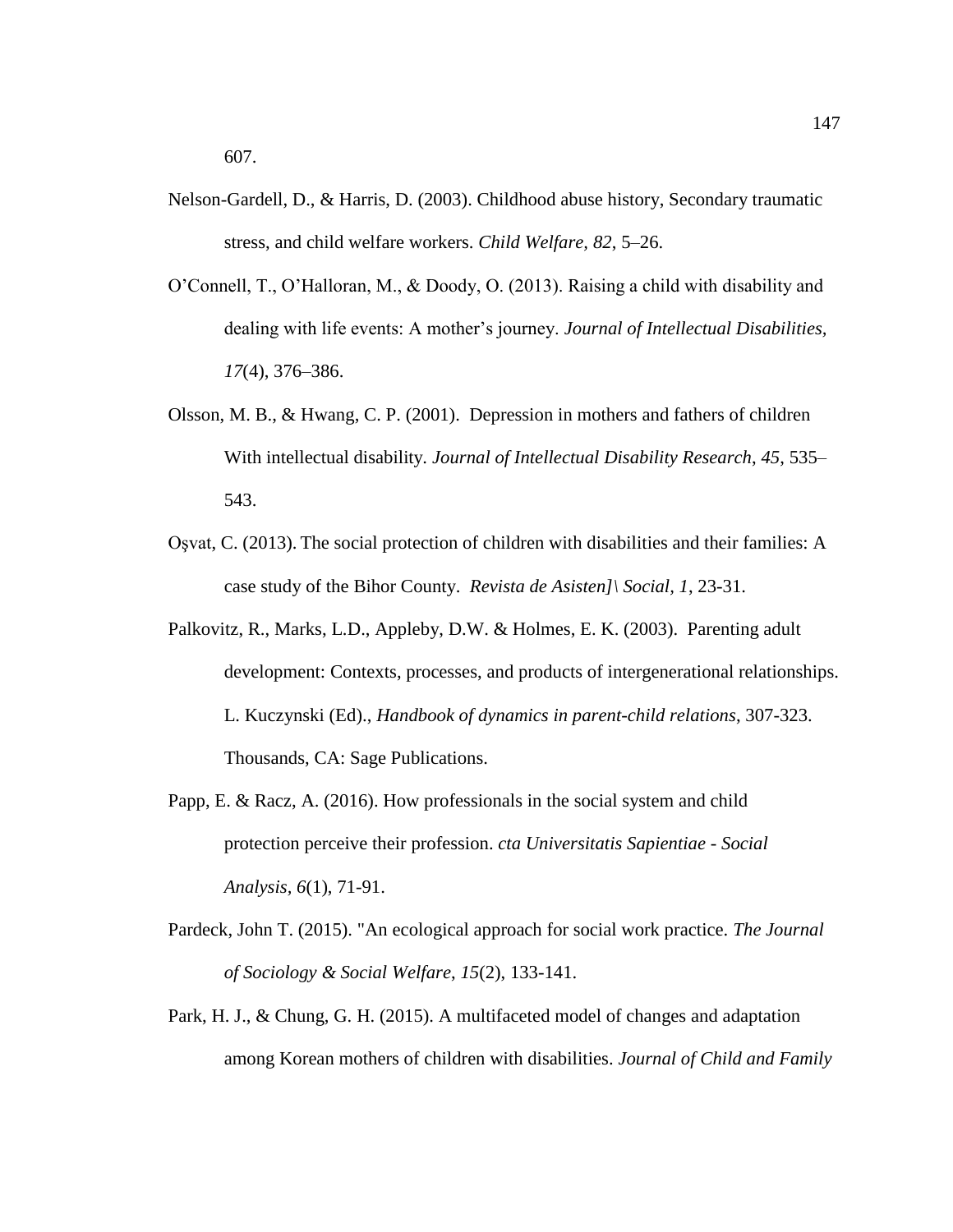*Studies, 24*, 915–929.

- Park, H. J. & Lee, Y. (2016). Becoming a parent of a child with special needs: Perspectives from Korean mothers living in the United States. I*nternational Journal of Disability, Development and Education*, 6*3*(6), 593–607, doi.org/10.1080/1034912X.2016.1154139
- Parish, S.L. (2006). Juggling and struggling: A preliminary work– life study of mothers With adolescents who have developmental disabilities. *Mental Retardation, 44*(6), 393–404.
- Parish, S.L. & Cloud, J.M. (2006). Financial well-being of young children with disabilities and their families *Social Work, 51*(3), 223–232.
- Patchner, L.S., (2005). Social work practice and people with disabilities: Our future selves. *Advances in social work*, *6*(1), 109-120.
- Patton, M. Q. (2002). *Qualitative research and evaluation methods* (3<sup>rd</sup> ed.). Thousand Oaks, CA: Sage Publications.
- Peterson, E. R., Schmidt, J., Reese, E., Lee, A. C., Carr, P. A., Grant, C. C., & Morton, S.M.B (2014). "I expect my baby to grow up and be a responsible & caring citizen" What are expectant, parents', hopes, dreams, and expectations for their unborn child? *Australian Institute of Family Studies*, *94*, 35-44.
- Pijl, S. J., & Frostrad, P. (2010). Peer acceptance and self- concept of students with disabilities in regular education. *European Journal of Special Needs Education*, *25*(1), 93-105. doi:10.1080/08856250903450947
- Price, M. & Oliverio, P. (2016). The cost of raising a special needs child after divorce.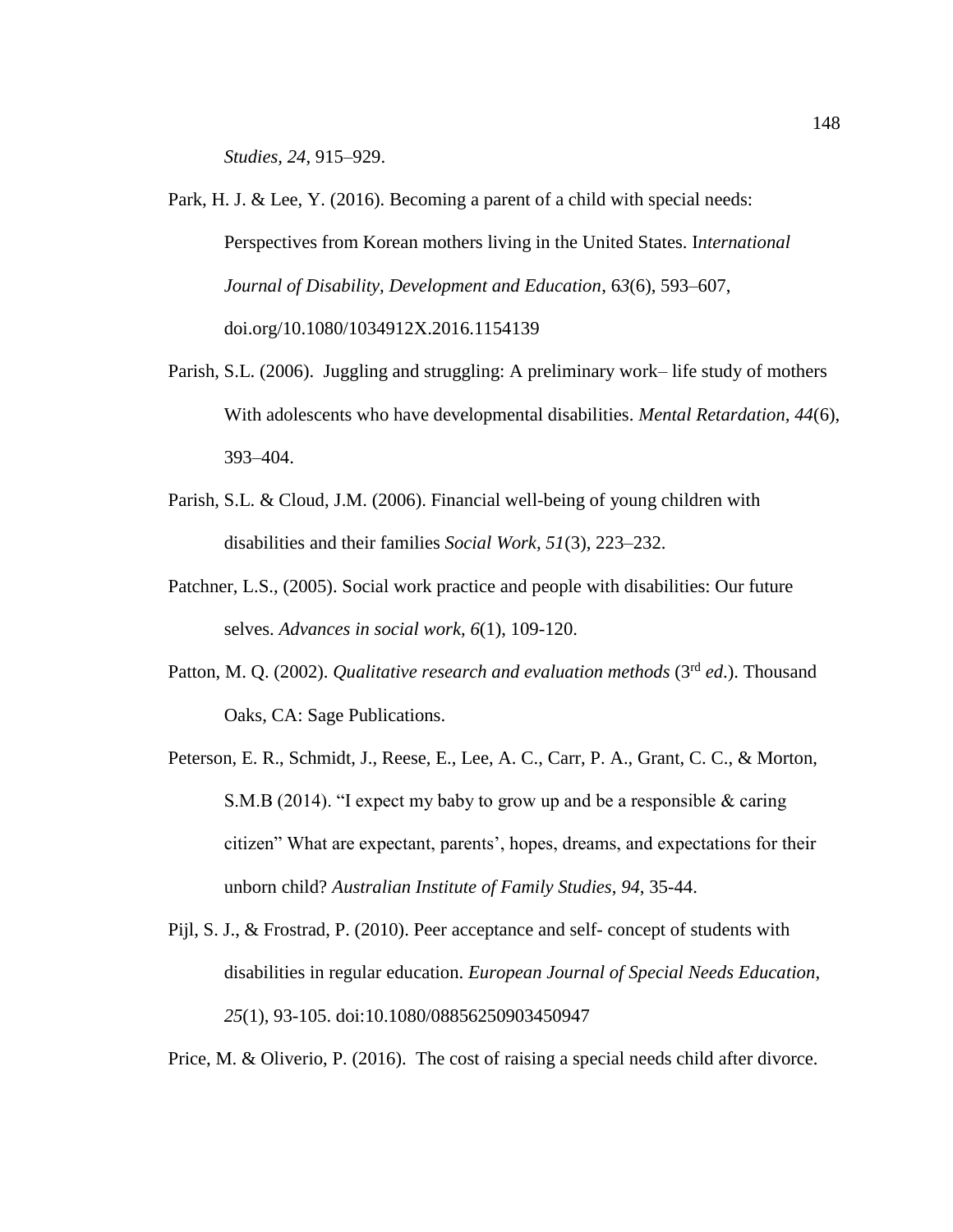*American Journal of Family Law*, *30*(1), 25-31.

- Ponterotto, J.G. (2005). Qualitative research in counseling psychology: A primer on research paradigms and philosophy of science. *Journal of Counseling Psychology, 5*(2), 126-136. doi:10.1037/0022-0167.52.2.126.
- Rayner, M., & Moore, P. S. (2007). Stress and ameliorating factors among families with a seriously ill or disabled child. *E-Journal of Applied Psychology, 3*(1), 86–93.
- Repetti, R. L., Taylor, S. E. & Seeman, T. E. (2002). Risky families: family social environments and the mental and physical health of offspring. *Psychological Bulletin*, *128*, 330–366.
- Romano, E., Tremblay, R., Boulerice, B. & Swisher, R. (2005). Multilevel correlates of childhood physical aggression and prosocial behaviour. *Journal of Abnormal Child Psychiatry*, *33*, 565–578.
- Rose, K. K., Barahona, D., & Muro, J. (2017). Peer perceptions of students receiving pull-out services in elementary school: A multi-age study. *International Journal of Inclusive Education*, *21(*4), 376-388. doi: 10.1080/13603116.2016.1197323
- Rosenberg, S., Zhang, D., & Robinson, C. (2008). Prevalence of developmental delays and participation in early intervention services for young children. *Pediatrics, 121*, e1503–e1509.
- Rosenzweig, J. M., Brennan, E. M., Huffstutter, K., & Bradley, J. R. (2008). Child care and employed parents of children with emotional or behavioral disorders. *Journal of Emotional and Behavioral Disorders*, *16*(2), 78–89. doi:10.1177/1063426607312538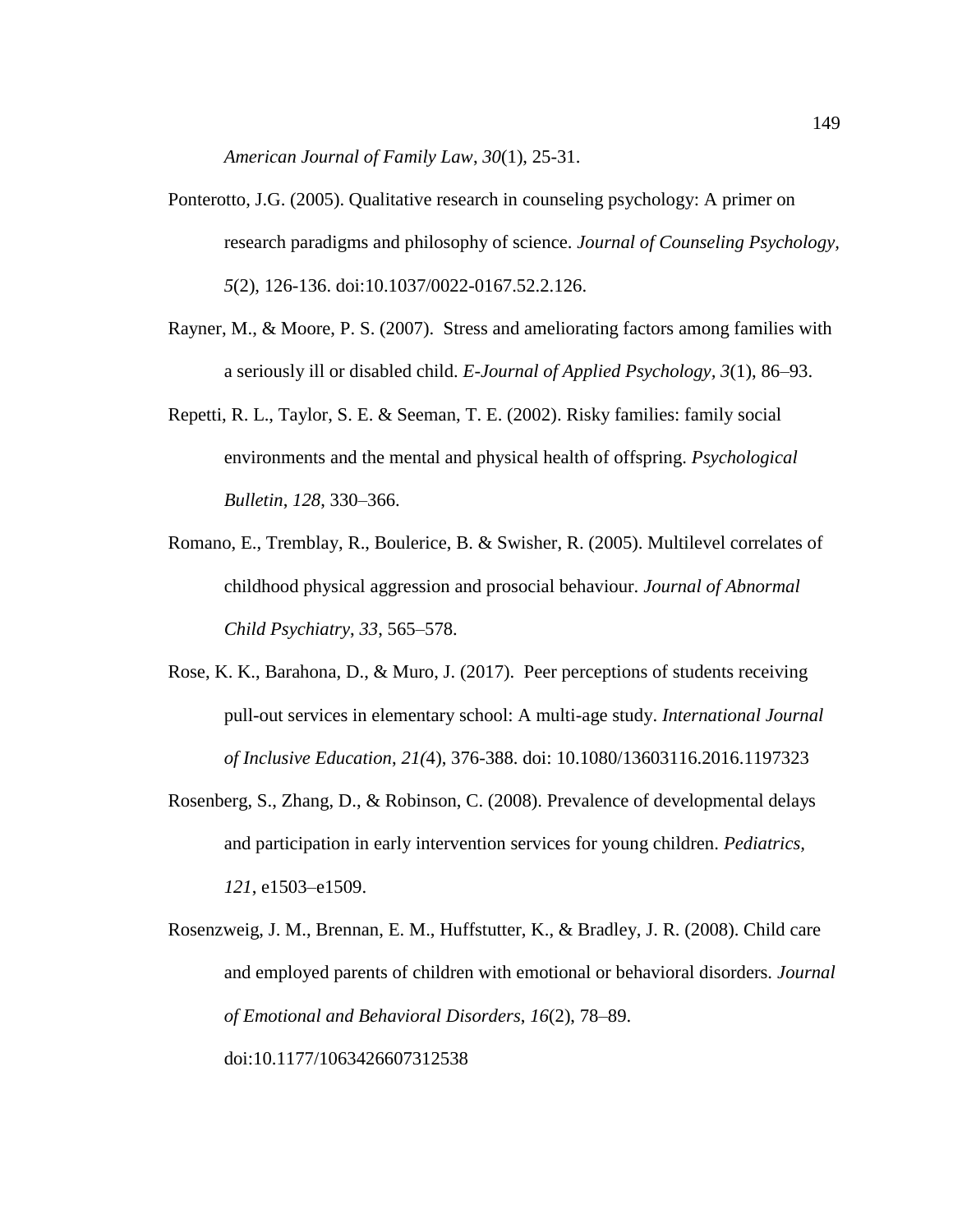- Rosenzweig, J.M., Brennan, E.M., & Ogilvie, A.M. (2002). Work-family fit: Voices of parents of children with emotional and behavioral disorders. *Social Work, 47*(4), 415-424.
- Rosen-Reynoso, M., Porchel, M., Kwan, N., Bethel, C., Thomas, V., Robertson, J., Hawes, E., Foley, S., Palfrey, J., (2016). Disparities in access to easy-to-use services for children with special health care needs. *Maternal Child Health.* doi: 10.1007/s10995-015-1890-z
- Rudestam, K.E. & Newton, R.R. (2015). *Surviving your dissertation: A comprehensive*  guide to content and process (4<sup>th</sup> ed). Thousand Oaks, CA: Sage Publications.
- Russell, F. (2003). The expectations of parents of disabled children. *British Journal of Special Education, 30(3)*, 144–149. doi:10.1111/1467-8527.00300
- Sadioğlu, Ö., Bilgin, A., Batu, S., & Oksal, A. (2013). Classroom teachers' problems with integration, anticipations, and recommendations. *Theory and Practice in Educational Sciences, 13*(3), 1743-1756.
- Salston, M., & Figley, C. R. (2003). Secondary traumatic stress effects of working with survivors of criminal victimization. *Journal of Traumatic Stress, 16*, 167–174.
- Saraç, T., & Çolak, A. (2012). In the process of mainstreaming primary education teachers Opinions and recommendations on the problems they face. *Mersin University Education Faculty Journal, 8*(1), 13-28.
- Schuiringa, H., Van Nieuwenhuijzen, M., Orobio de Castro, B., Matthys, W. (2015). Parenting and the parent–child relationship in families of children with mild to borderline intellectual disabilities and externalizing behavior. *Research in*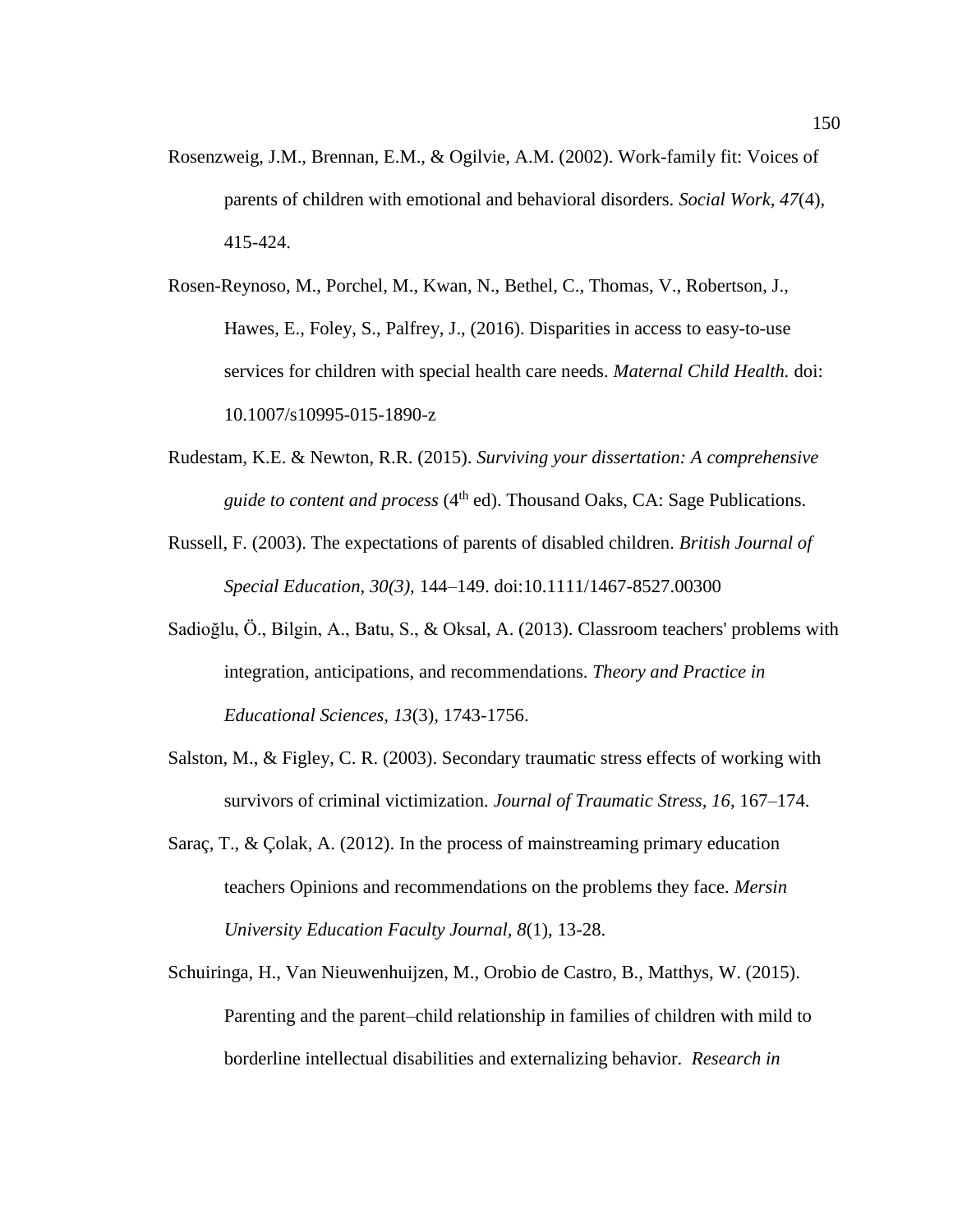*Developmental Disabilities*. doi.org/10.1016/j.ridd.2014.08.018

- Scott, E. K. (2010). "I feel as if I am the one who is disabled": The emotional impact of changed employment trajectories of mothers caring for children with disabilities. *Gender & Society*, *24*, 672–696. doi:10.1177/0891243210382531
- Seligman, M. & Darling, R. B. (2009). *Ordinary families, special children: A systems*  approach to childhood disability (3<sup>rd</sup> ed). New York, NY: The Guilford Press.
- Shannon, P., & Agorastou, M. (2006). Identifying children with developmental disabilities receiving child protection services: A national survey of child welfare administrators. *Families in Society, 87*(3), 351–357.
- Shannon, P., & Tappan, C. (2011a). Identification and assessment of children with developmental disabilities in child welfare, *Social Work, 56*(4), 297–305.
- Shannon, P., & Tappan, C. (2011b). A qualitative analysis of child protective services practice with children with developmental disabilities. *Children and Youth Services Review, 33*(9), 1469–1475.
- Shearn, J., & Todd, S. (2000). Maternal employment and family responsibilities: The perspectives of mothers of children with intellectual disabilities. *Journal of Applied Research in Intellectual Disabilities*, *13*, 109–131. doi:10.1046/j.1468- 3148.2000.00021.x
- Sherman, A., Trisi, D., & Parrott, S. (2013). *Various supports for low-income families reduce poeverty and have long-term positive effects on families and children*. Retrieved from: https://www.cbpp.org/sites/default/files/atoms/files/7-30- 13pov.pdf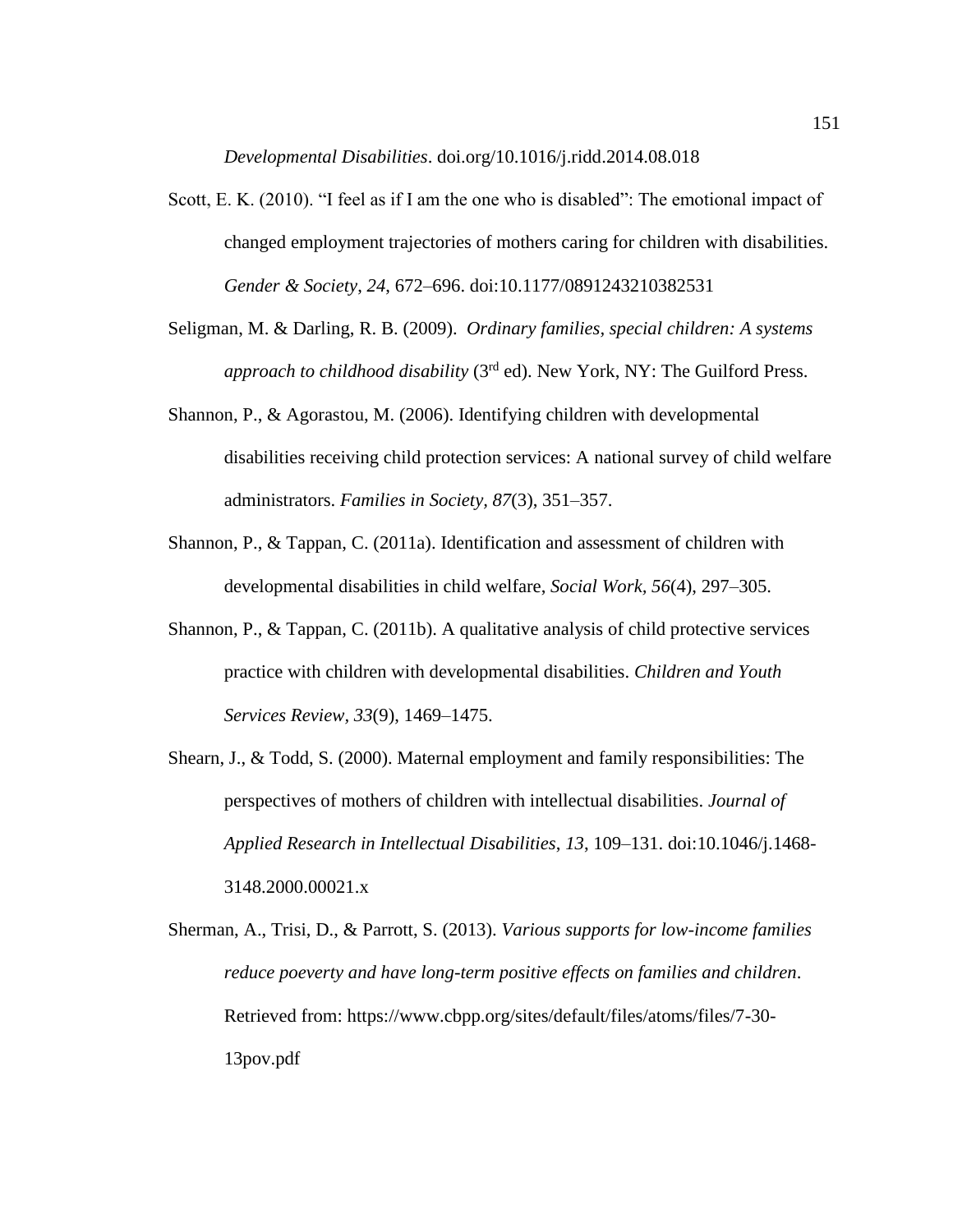- Sices, L. (2007). *Developmental screening in primary care: The effectiveness of current practice and recommendations for improvement*. Washington, DC: The Commonwealth Fund.
- Smith, J., Flowers, P., & Larkin, M. (2015). *Qualitative psychology: A practical guide to research methods.* Los Angeles, CA: SAGE Publications.
- Stevanovic, P., & Rupert, P. A. (2009). Work-family spillover and life satisfaction among professional psychology. *Professional Psychology: Research and Practice, 40*(1), 62–68.
- Stoesen, L. (2005). Children with disabilities: A family affair**-**working with families is a 'Dance of Partnership'. *National Association of Social Workers, 50*(3), 1-4.
- Story, L. B., & Repetti, R. (2006). Daily occupational stressors and marital behavior. *Journal of Family Psychology, 20*, 690–700.
- Streubert, H. J., & Carpenter, D. R. (2002). *Qualitative research in nursing: Advancing the humanistic imperative* (3rd ed.). Philadelphia, PA: Lippincott Williams & Wilkins.
- Stuckey, H. (2015). The second step in data analysis: Coding qualitative research data. *Journal of Social Health and Diabetes, 3*(1), 7-10.
- Sumer, H. C., & Knight, P. A. (2001). How do people with different attachment styles balance work and family? A personality perspective on work–family linkage. *Journal of Applied Psychology, 86*, 653–663.
- Tétreault, S., Blais-Michaud, S., Marier Deschênes, P., Beaupré, P., Gascon, H., Boucher, N., & Carrière, M. (2014). How to support families of children with [disabilities?](http://web.b.ebscohost.com.ezp.waldenulibrary.org/ehost/viewarticle?data=dGJyMPPp44rp2%2fdV0%2bnjisfk5Ie46bRNsK2wSK6k63nn5Kx95uXxjL6nrUutqK5JtJayUrGquEyzlr9lpOrweezp33vy3%2b2G59q7T7asr0mwr69KpOLfhuWz44ak2uBV8d%2fmPvLX5VW%2fxKR57LO3Trestku0p6R%2b7ejrefKz7nzk3POE6urjkPIA&hid=110)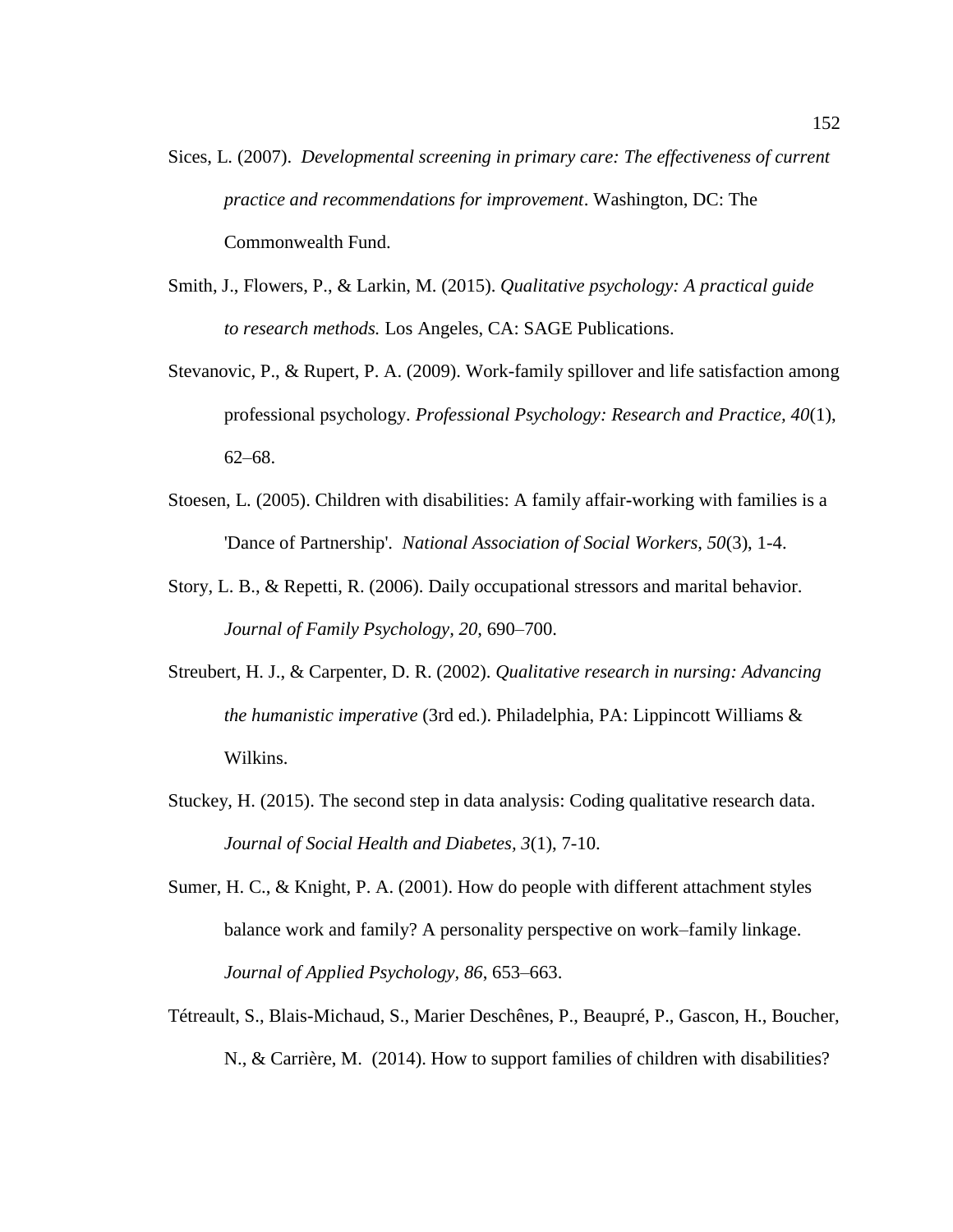[An exploratory study of social support services.](http://web.b.ebscohost.com.ezp.waldenulibrary.org/ehost/viewarticle?data=dGJyMPPp44rp2%2fdV0%2bnjisfk5Ie46bRNsK2wSK6k63nn5Kx95uXxjL6nrUutqK5JtJayUrGquEyzlr9lpOrweezp33vy3%2b2G59q7T7asr0mwr69KpOLfhuWz44ak2uBV8d%2fmPvLX5VW%2fxKR57LO3Trestku0p6R%2b7ejrefKz7nzk3POE6urjkPIA&hid=110) *Child & Family Social Work, 19*(3), 272-281. doi: 10.1111/j.1365-2206.2012.00898.x.

- Thompson, G. & McFerran, K.S., (2015). "We've got a special connection": qualitative analysis of descriptions of change in the parent–child relationship by mothers of young children with autism spectrum disorder. *Nordic Journal of Music Therapy*, *24*(1), 3–26. doi:org/10.1080/08098131.2013.858762
- Thyer, B. A. & Pignotti, M. (2010). Science and pseudoscience in developmental disabilities: Guidelines for social workers. *Journal of Social Work in Disability & Rehabilitation*, *9*, 110–129.
- Tong, H.C., Haig, A.J., Nelson, V.S., Yamakawa, K.S., Kandala, G. & Shin, K.Y. (2003). '*Low back pain in adult female caregivers of children with physical disabilities', Archives of Pediatric & Adolescent Medicine*, *157*, 1128–1133.
- Ungar, M. (2011). The social ecology of resilience: Addressing contextual and cultural ambiguity of a nascent construct. *American Journal of Orthopsychiatry, 81*(1), 1– 17.
- Unwin, P, F., Joy M. Rooney, J, M., Osborne, N. & Cole, C. (2017). Are perceptions of disability changed by involving service users and carers in qualifying health and social work training? *Disability & So*ciety, *32*(9), 1387- 1399, doi:10.1080/09687599.2017.1322498
- Vanegas, S. B. & Abdelrahim, R. (2016). Characterizing the systems of support for families of children with disabilities: A review of the literature. *Journal of Family Social Work*, *19*(4), 286–327. doi.org/10.1080/10522158.2016.1218399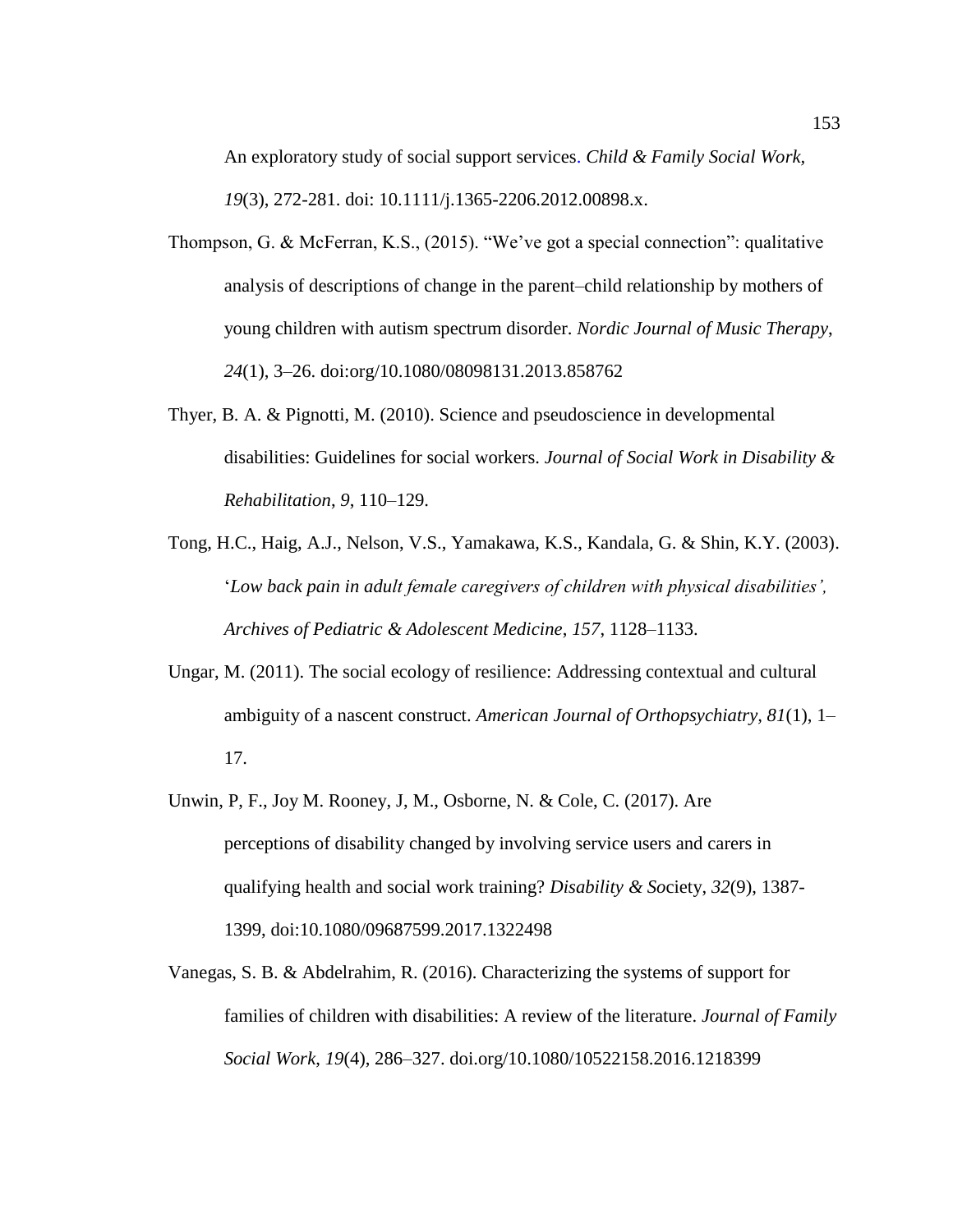- Van Manen, M. (1990). *Researching lived experience: Human science for an action sensitive pedagogy*. Albany, NY: Albany State University of New York Press.
- Varcoe, L. & Boyle, C. (2014). Pre-service primary teachers' attitudes towards inclusive education, *Educational Psychology*, *34*(3), 323-337. doi:10.1080/01443410.2013.785061
- Virdun, C., Brown, N., Phillips, J., Luckett, T., Agar, M., Green, A., & Davidson, P.M. (2015). Elements of optimal pediatric palliative care for children with young people: An integrative review using a systematic approach. *Collegion*, *22*, 421- 431.
- Vural, M., & Yıkmış, A. (2008). The mainstreaming of classroom teachers' adaptation of teaching Determination of studies. *Abant İzzet Baysal Journal of Education, 8*(2), 141-159.
- Walker, A., Alfonso, M.L., Colquitt, G., Weeks, K., & Telfair, J. (2016). ''When everything changes:'' Parent perspectives on the challenges of accessing care for a child with a disability. *Disability and Health Journal*, *9*(1), 157-161. [doi.org/10.1016/j.dhjo.2015.06.002](https://doi.org/10.1016/j.dhjo.2015.06.002)
- Wang, M., Mannan, H., Poston, D., Turnbull, A. P., & Summers, J. A. (2004). Parents' perceptions of advocacy activities and their impact on family quality of life. *Research and Practice for Persons with Severe Disabilities, 29*, 144–155.
- Westman, M., & Etzion, D. (2005). The crossover of work-family conflict from one spouse to another. *Journal of Applied Social Psychology, 35*, 1936–1957.

Whitmore, K. E., & Snethen, J. (2018). Respite care services for children with special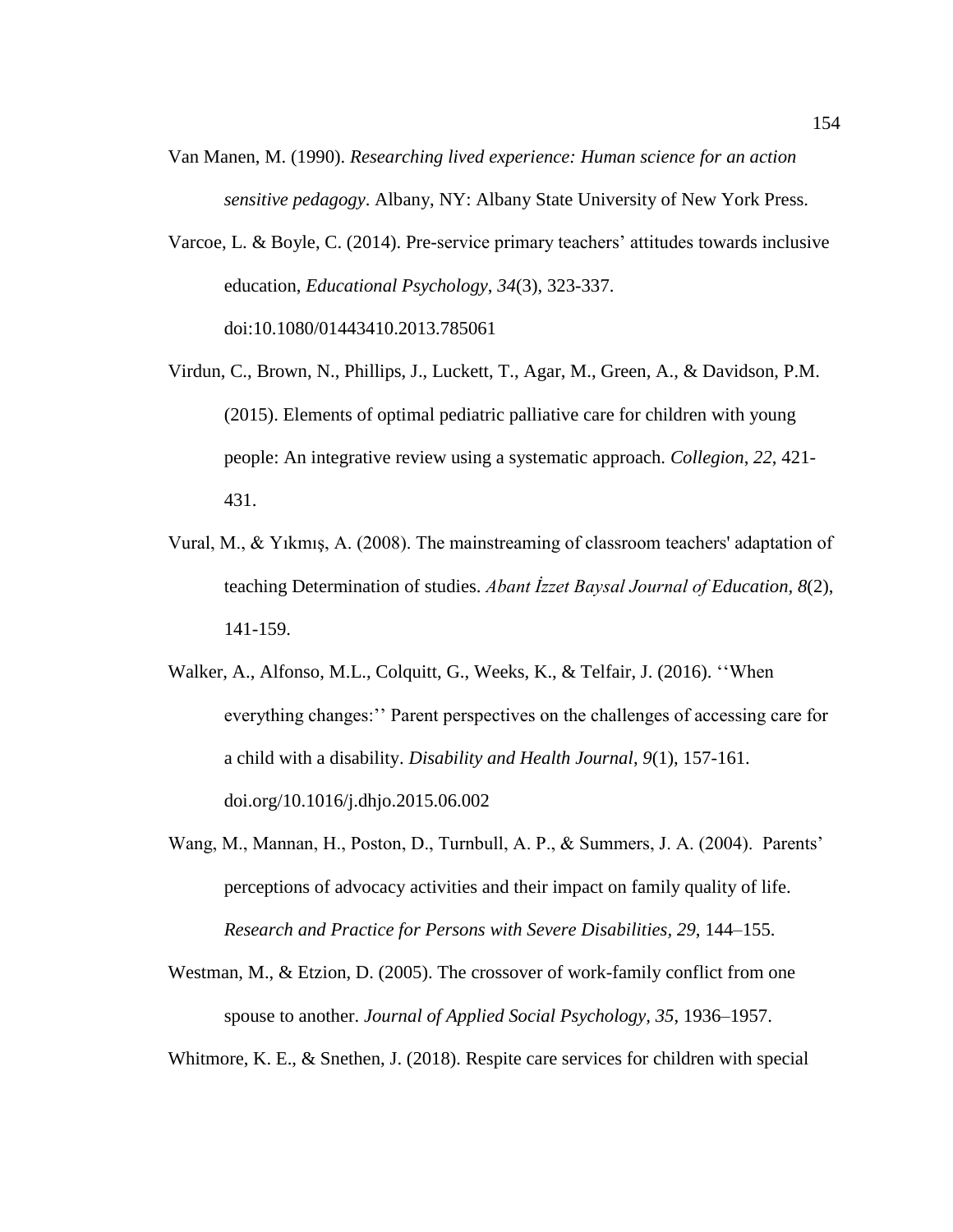healthcare needs: Parental perceptions. *Journal of Special Pediatric Nursing, 23*. doi:org/10.1111/jspn.12217

- Woodgate, R. L., Ateah, C., & Secco, L. (2008). Living in a world of our own: The experience of parents who have a child with autism. *Qualitative Health Research*, *18*, 1075–1083.
- Woodgate, R. L., Edwards, M., & Ripat, J. (2012). How families of children with complex care needs participate in everyday life. *Social Science & Medicine*, *75*, 1912-1920. doi:10.1016/j.socscimed.2012.07.037
- Woodgate, R. L., Edwards, M., Ripat, J.D., Borton, B. & Rempe, G. (2015). Intense parenting: A qualitative study detailing the experiences of parenting children with complex care needs. *Biomedical Pediatrics, 15,* 1-15. doi:10.1186/s12887-015- 0514-5
- Zapella, E. (2016). Being a parent of a child with a disability in Italy: From diagnosis to starting school. *Scandinavian Journal of Disability Research*, *18*(3), 200–209. doi.org/10.1080/15017419.2015.1063543
- Zavirsek, D. (2009). Social work with adults with disabilities: An international perspective. *British Journal of Social Work*, *39*(7), 1393–1405.
- Zavirsek, D. (2014). Time for recognition: People with disabilities today. *Social Dialogue*, *9(*3), 4-5.
- Zechella, A.N. & Raval, V.V. (2016). Parenting children with intellectual and developmental disabilities in Asian Indian families in the United States. *Journal of Child Family Studies*, *25*, 1295–1309. doi:10.1007/s10826-015-0285-5.